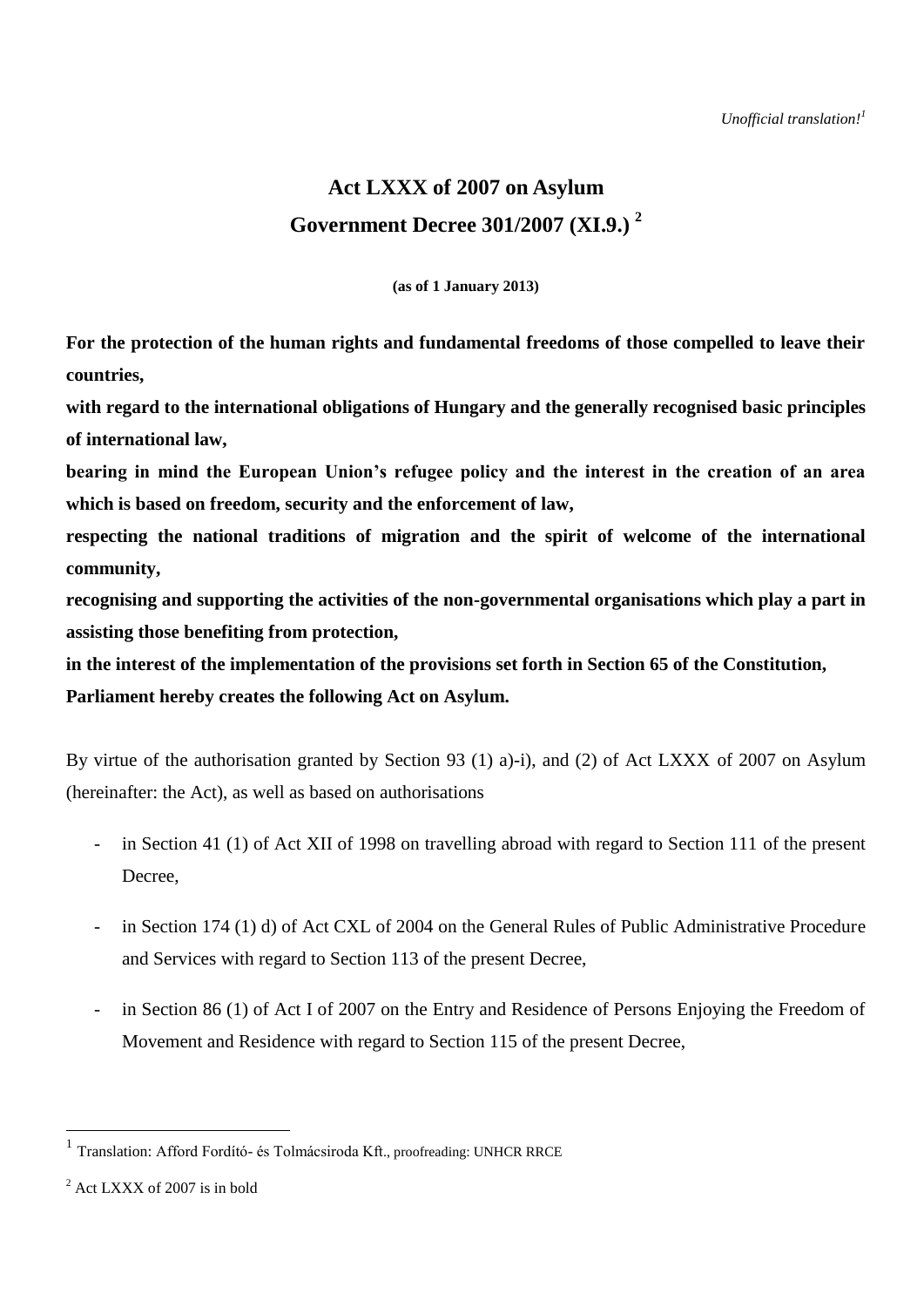- in Section 111 (1) g), k) and l) of Act II of 2007 on the Entry and Residence of Third Country Nationals with regard to Section 116 of the present Decree
- in Section 9 (4) of Act LXXXVII of 2003 on the Consumers Price Supplement with regard to Section 114 of the present Decree
- as well as on the authorisation stipulated by Section  $35 \text{ (1)}$  b) of the Constitution, and on the authorisation stipulated by Section 35 (") of the Constitution with regard to Section 112 of the of the present Decree as well as Section 40 (3) of the constitution.

the Government decrees the following:

# *Chapter I*

# *GENERAL PROVISIONS*

# *Scope of Act*

# **1. §**

**(1) The present Act regulates the content of the asylum granted by Hungary, the criteria of recognition as a refugee, a beneficiary of subsidiary and temporary protection (hereinafter referred to as "recognition") and the procedure aimed at recognition and the revocation thereof.**

**(2) The provisions of the present Act shall apply to foreigners who have submitted applications for recognition or who enjoy asylum.**

### *Definitions*

### **2. §**

**For the purposes of the present Act,**

*a) foreigner:* **a non-Hungarian citizen and a stateless person;**

*b) stateless person:* **a person who is not recognised by any state as its citizen under the operation of its own law;**

*c) asylum:* **legal grounds for staying in the territory of Hungary and simultaneous protection against refoulement, expulsion and extradition;**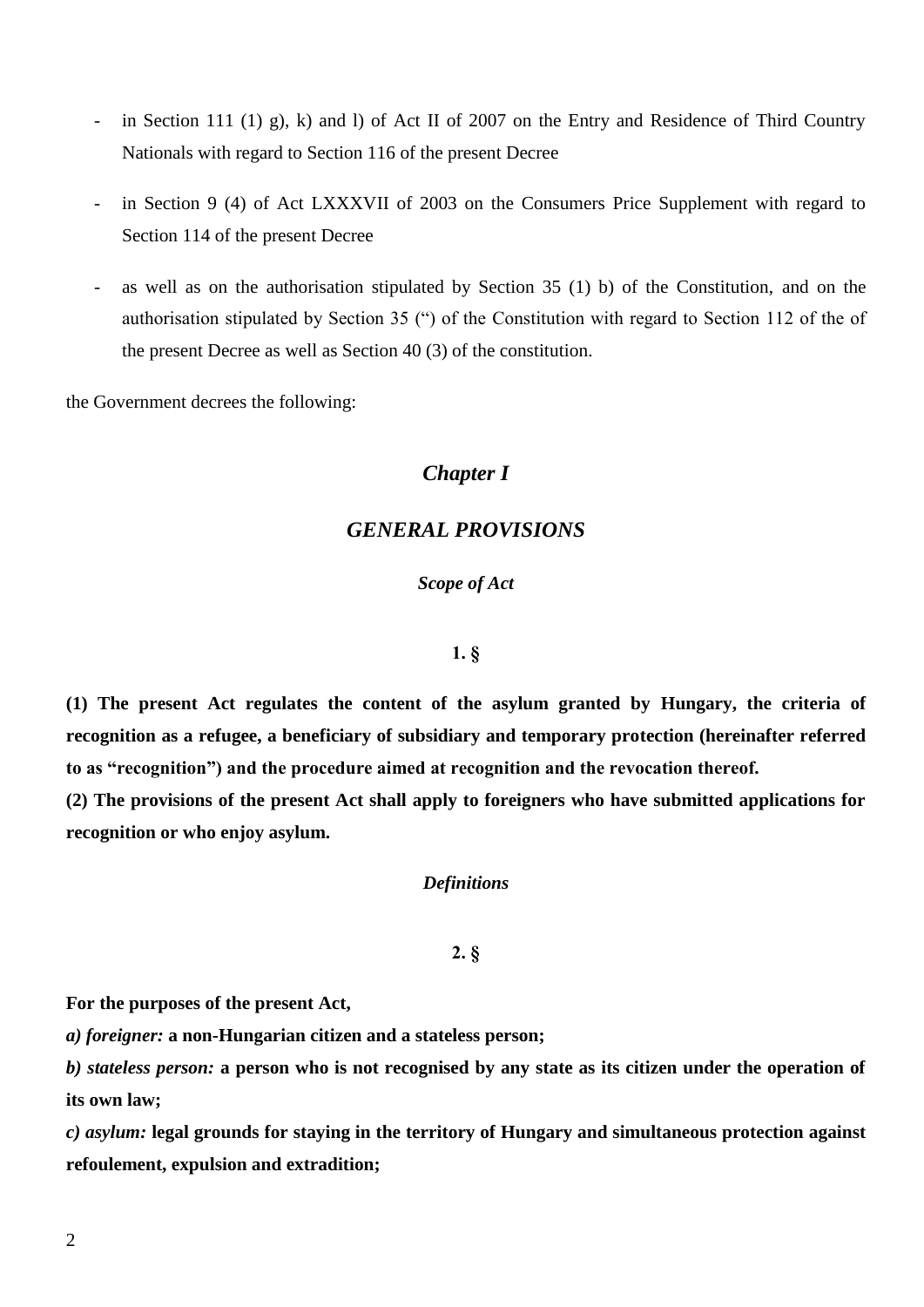*d) subsidiary protection***: the totality of the rights due to and the obligations lying with a beneficiary of subsidiary protection;**

*e) temporary protection:* **the totality of the rights due to and the obligations lying with a beneficiary of temporary protection;**

*f) unaccompanied minor:* **a foreigner not having completed the age of 18 years who entered the territory of Hungary without the company of an adult of age responsible for his/her supervision on the basis of a rule of law or custom, or remained without supervision following entry; as long as s/he is not transferred under the supervision of such a person;**

*g) country of origin:* **the country or countries of nationality or for a stateless person, the country of habitual residence;**

*h) safe country of origin:* **the country included in the shared minimum list of third countries regarded as safe countries of origin approved by the Council of the European Union or in the national list stipulated by a Government Decree or part of these countries; the presence of the country of origin on any of such lists is a rebuttable presumption with regard to the applicant according to which no persecution is experienced in general and systematically in that country or in a part of that country, no torture, cruel, inhuman or degrading treatment or punishment is applied, and an efficient system of legal remedy is in place to address any injury of such rights or freedoms.**

*i) safe third country:* **any country in connection to which the refugee authority has ascertained that the applicant is treated in line with the following principles:**

*ia)* **his/her life and liberty are not jeopardised for racial or religious reasons or on account of his/her ethnicity/nationality, membership of a social group or political conviction and the applicant is not exposed to the risk of serious harm;**

*ib)* **the principle of** *non-refoulement* **is observed in accordance with the Geneva Convention;**

*ic)* **the rule of international law, according to which the applicant may not be expelled to the territory of a country where s/he would be exposed to death penalty, torture, cruel, inhuman or degrading treatment or punishment, is recognised and applied, and**

*id)* **the option to apply for recognition as a refugee is ensured, and in the event of recognition as a refugee, protection in conformance of the Geneva Convention is guaranteed.**

*j) family member:* **a foreigner's**

*ja)* **minor child (including adopted and foster child),**

*jb)* **parent, if the person seeking recognition or enjoying international protection is a minor,**

**jc) spouse, if the family relation was already existent before arriving in Hungary.**

*k) person in need of special treatment:* **unaccompanied minor or a vulnerable person, in particular, a minor, elderly or disabled person, pregnant woman, single parent raising a minor child and a person**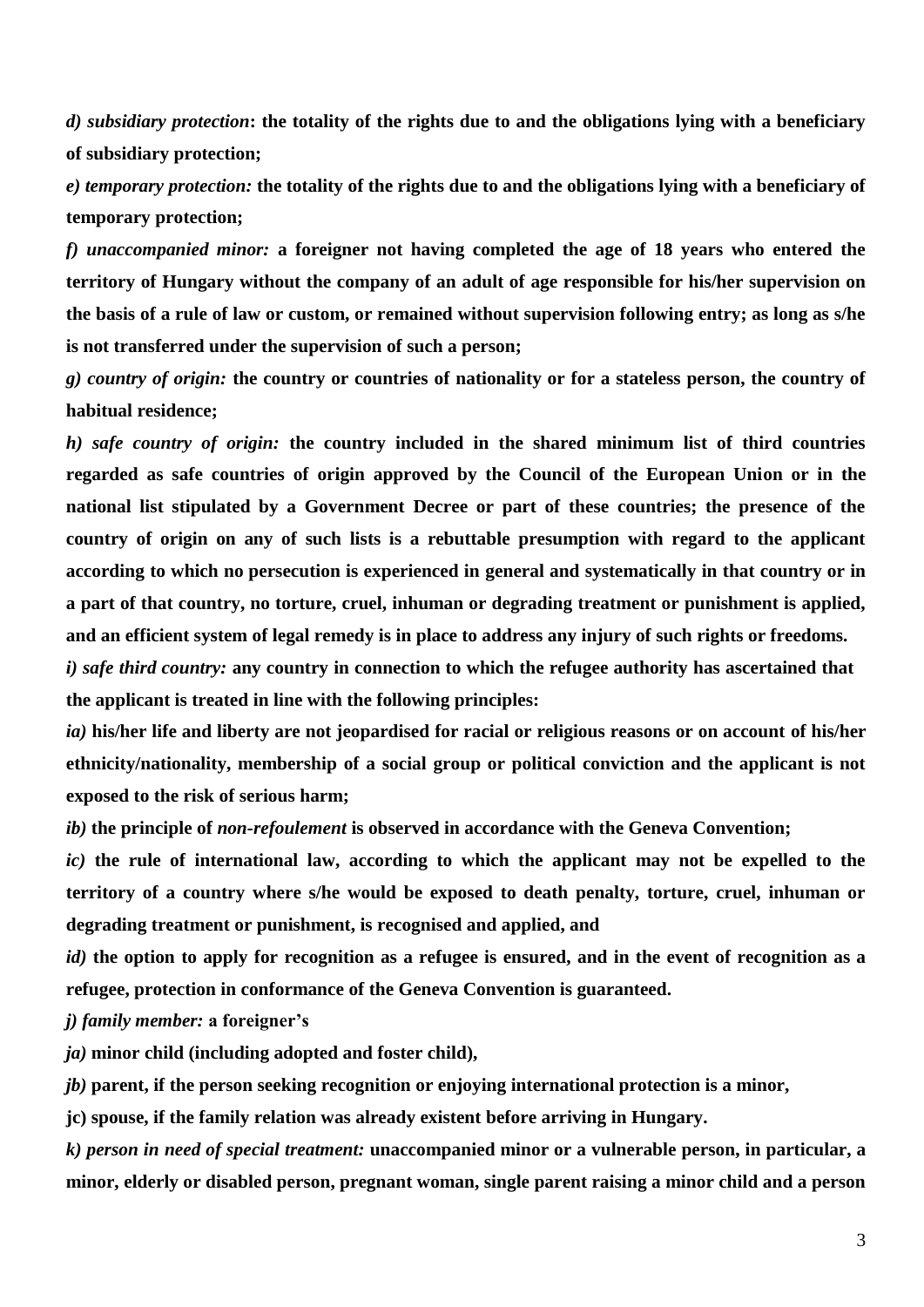**who has suffered from torture, rape or any other grave form of psychological, physical or sexual violence, found, after proper individual evaluation, to have special needs because of his/her individual situation.**

# *Chapter I*

# *GENERAL PROVISIONS*

# 1. §

## *Application of the provisions on safe third countries and safe countries of origin*

(1) A country included in the minimum list of safe countries of origin (hereinafter: minimum list) of the European Council (hereinafter: Council) shall not be regarded as safe if

a) the Council initiates in a resolution with the European Commission (hereinafter: Commission), that the Commission submits a proposal aiming at the removal of the third county from the list, or

b) Hungary initiates with the Commission that it submits a proposal to the Council aiming at the removal of a third country from the list.

(2) In the context of Sub-Section (1), the obligations shall start

a) following the date when the Council made the decision in case of Sub-section (1) a);

b) following the date when Hungary delivers a written notice to the Council on its initiative with the Commission.

(3) The obligation stipulated in Sub-Section (1) shall cease

a) after three months from the date of beginning, save that the Commission submits a proposal aiming at the removal of the third country from the minimum list;

b) on the date of rejection by the Council of the proposal aiming at the removal of the third country from the minimum list.

(4) The minister in charge of refugee matters shall inform the Commission on the countries of origin declared as safe on a national level.

(5) When declaring a country as safe country of origin, special attention shall be regarded to information obtained from other Member States of the European Union, the United Nations High Commissioner for Refugees (hereinafter: UNHCR), the Council of Europe and other international organizations.

(6) The minister shall regularly inform the Commission of the countries in the context of which the notion of safe third country is applied.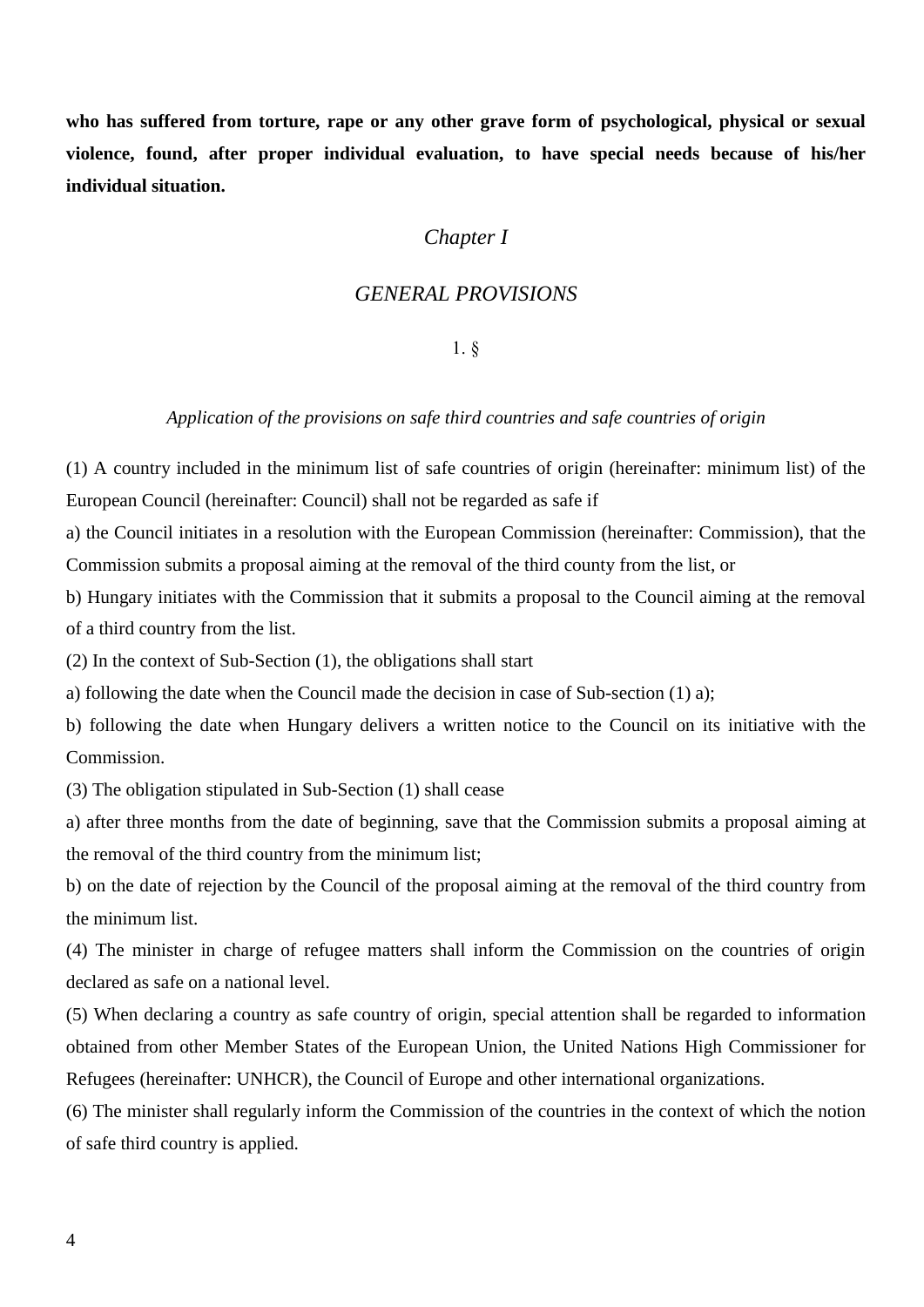### *Basic Principles*

# **3. §**

**(1) The provisions of the present Act shall be applied in compliance with the Convention relating to the Status of Refugees of 28 July 1951, as supplemented by the Protocol of 31 January 1967 (hereinafter referred to as the "Geneva Convention") as well as with the Convention for the Protection of Human Rights and Fundamental Freedoms of 4 November 1950, Rome.**

**(2) A person recognised by Hungary as a refugee, a beneficiary of subsidiary or temporary protection shall enjoy asylum.**

### 2. §

Persons enjoying asylum shall be re-admitted by Hungary.

# $2/A$  §

In the procedures stipulated by Chapters III and VII-IX of the Asylum Act, the Government shall designate as expert authorities the Constitution Protection Office and the National Counterterrorism Centre (hereinafter: expert authorities) in order to determine whether the stay of the persons falling under the scope of the Asylum Act in the territory of Hungary presents a threat to national security.

# **4. §**

**(1) When implementing the provisions of the present Act, the best interests and rights of the child shall be a primary consideration.**

**(2) When implementing the provisions of the present Act, the principle of the unity of the family shall be borne in mind.**

**(3) The provisions of the present Act shall be applied to persons requiring special treatment with due consideration of the specific needs arising from their situation.**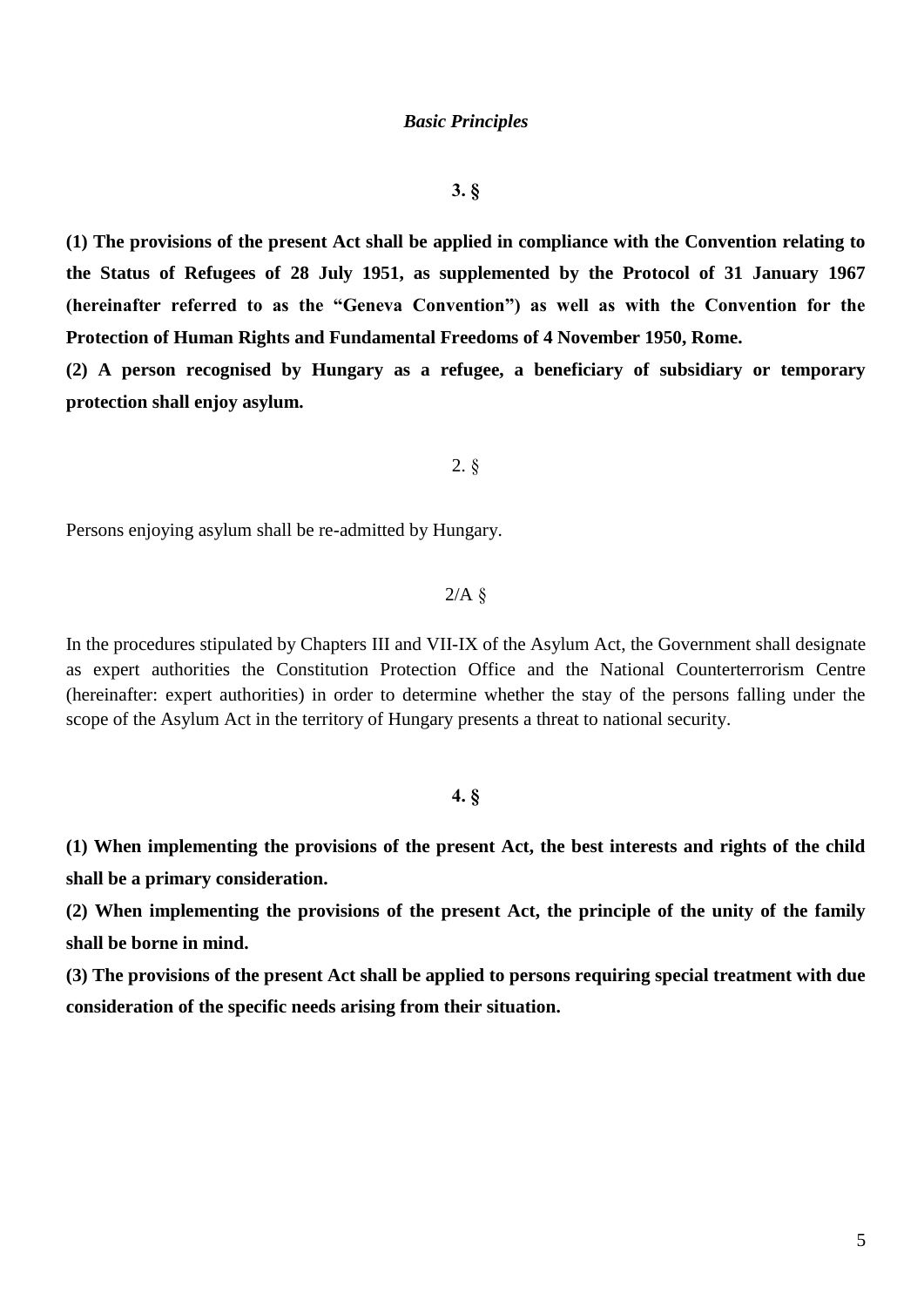### *Application of the provisions to persons in need of special treatment*

# 3. §

(1) When applying the provisions of Act LXXX of 2007 on Asylum (hereinafter: Act) and the provisions of the present Decree, the refugee authority shall examine whether in respect of the person seeking recognition as refugee or beneficiary of subsidiary or temporary protection (hereinafter referred to as "person seeking recognition"), furthermore in respect of refugees and beneficiaries of subsidiary and temporary protection, the rules applicable to persons requiring special treatment apply.

(2) In order to determine whether the person seeking recognition, the refugee or the beneficiary of subsidiary or temporary protection, requires special treatment, the refugee authority may, use the assistance of a medical or psychological expert. Such examination can only be conducted with the consent of the person concerned.

(3) The refugee authority is obliged to inform the person seeking recognition, the refugee or the beneficiary of subsidiary or temporary protection – in their mother tongue or in another language understood by them – in simple and understandable terms, about the examination procedure to be used and the consequences of the examination as well as of their denying to consent to the implementation of the examination as specified in Sub-section (4).

(4) If the person seeking recognition, the refugee or the beneficiary of subsidiary or temporary protection denies consenting to the examination by a specialist, the provisions applicable to persons requiring special treatment may not be applied to them.

## 4. §

(1) If the person seeking recognition, the refugee or the beneficiary of subsidiary or temporary protection is an unaccompanied minor, the refugee authority shall take action to trace the person responsible for the minor with the exception where it can be presumed on the basis of information received by the refugee authority that

a) there is conflict of interest between the person responsible for the minor and the minor or,

b) if tracing the person responsible for the minor is not justified for other reasons bearing in mind the best interests of the child .

(2) In tracing the person responsible for a minor the refugee authority shall act in compliance with Section 42 (1) of the Act and Section 73 of the present Decree.

(3) When implementing the procedure set forth in Sub-Section (1), in the framework of international legal assistance as stipulated by Section 27 of Act CXL of 2004 on the General Rules of Public Administrative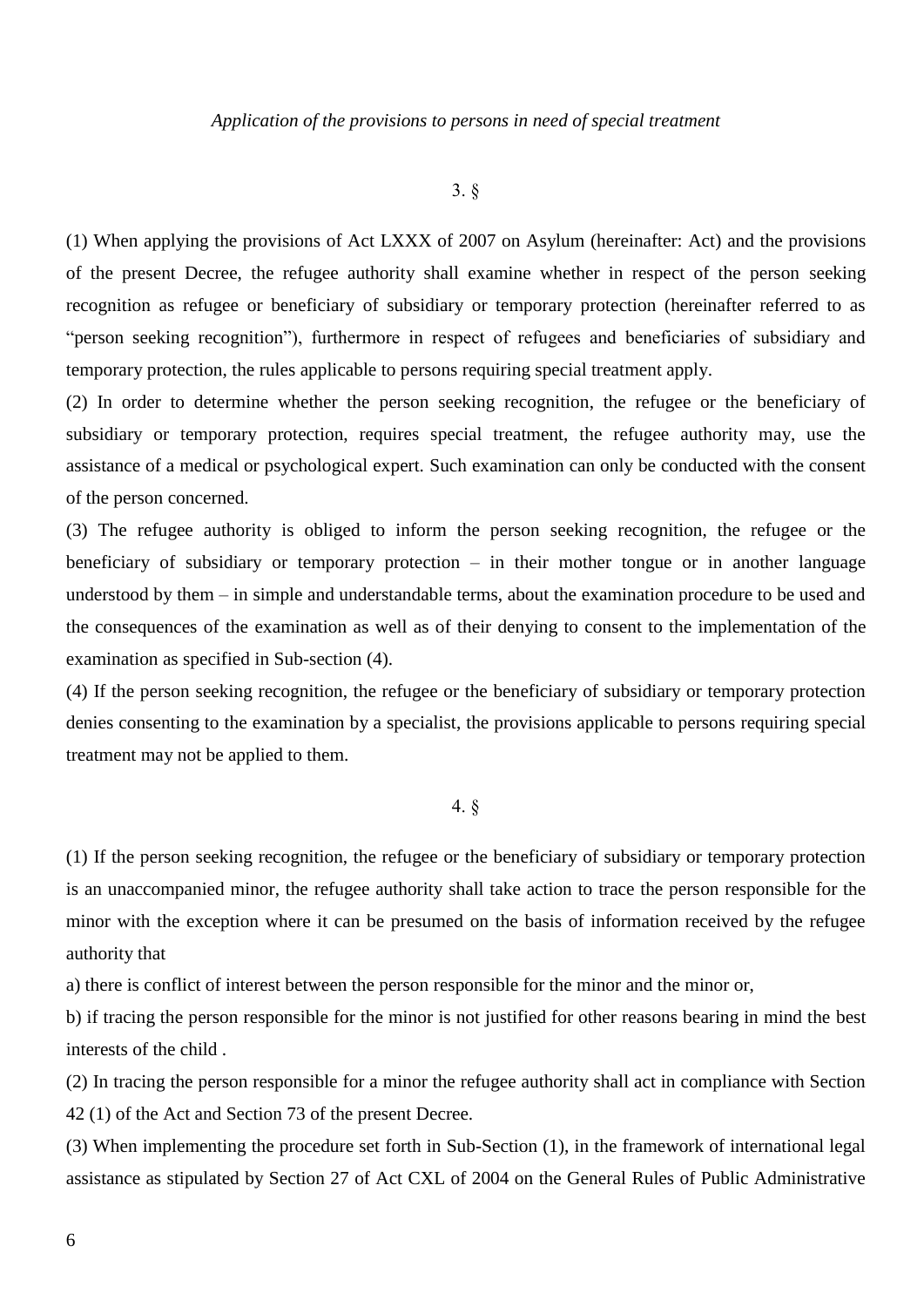Procedure and Services, the refugee authority may approach in particular, the refugee authority of another Member State of the European Union or a third country, and may also request the assistance of UNHCR, the International Committee of the Red Cross, the International Federation of Red Cross and Red Crescent Societies and other international organisations engaged in supporting persons applying for recognition as refugee, persons in need of subsidiary or temporary protection, and/or refugees, and beneficiaries of subsidiary or temporary protection.

# *Chapter II*

# *LEGAL STATUS OF PERSONS SEEKING RECOGNITION*

#### **5. §**

**(1) A person seeking recognition shall be entitled to**

*a)* **stay in the territory of Hungary under the conditions set forth in the present Act and to a permit authorising stay in the territory of Hungary as defined in separate legal rule;**

*b)* **the provisions, benefits and accommodation under the conditions determined in the present Act and in separate legal rule;**

*c)* **work within the reception centre within one year of the submission of the application for recognition and according to the general rules applicable to foreigners thereafter;**

*d)* **enter into and maintain contact with UNHCR and other international or non-governmental organisations during the term of the asylum procedure.**

**(2) A person seeking recognition shall be obliged to**

*a)* **cooperate with the refugee authority, in particular to reveal the circumstances of his/her flight, to communicate his/her personal data and to facilitate the clarification of his/her identity, to hand over his/her documents;**

*b)* **issue a declaration with respect to his/her property and income;**

*c)* **stay at the accommodation facility designated by the refugee authority for him/her according to the present Act and observe the rules of conduct governing residence at the designated accommodation facility;**

*d)* **subject him/herself to health tests, medical treatment prescribed as mandatory by law or required by the relevant health authority and to subject him/herself to the replacement of any missing vaccinations prescribed as mandatory by law and required by the relevant health authority in the case of the danger of disease;**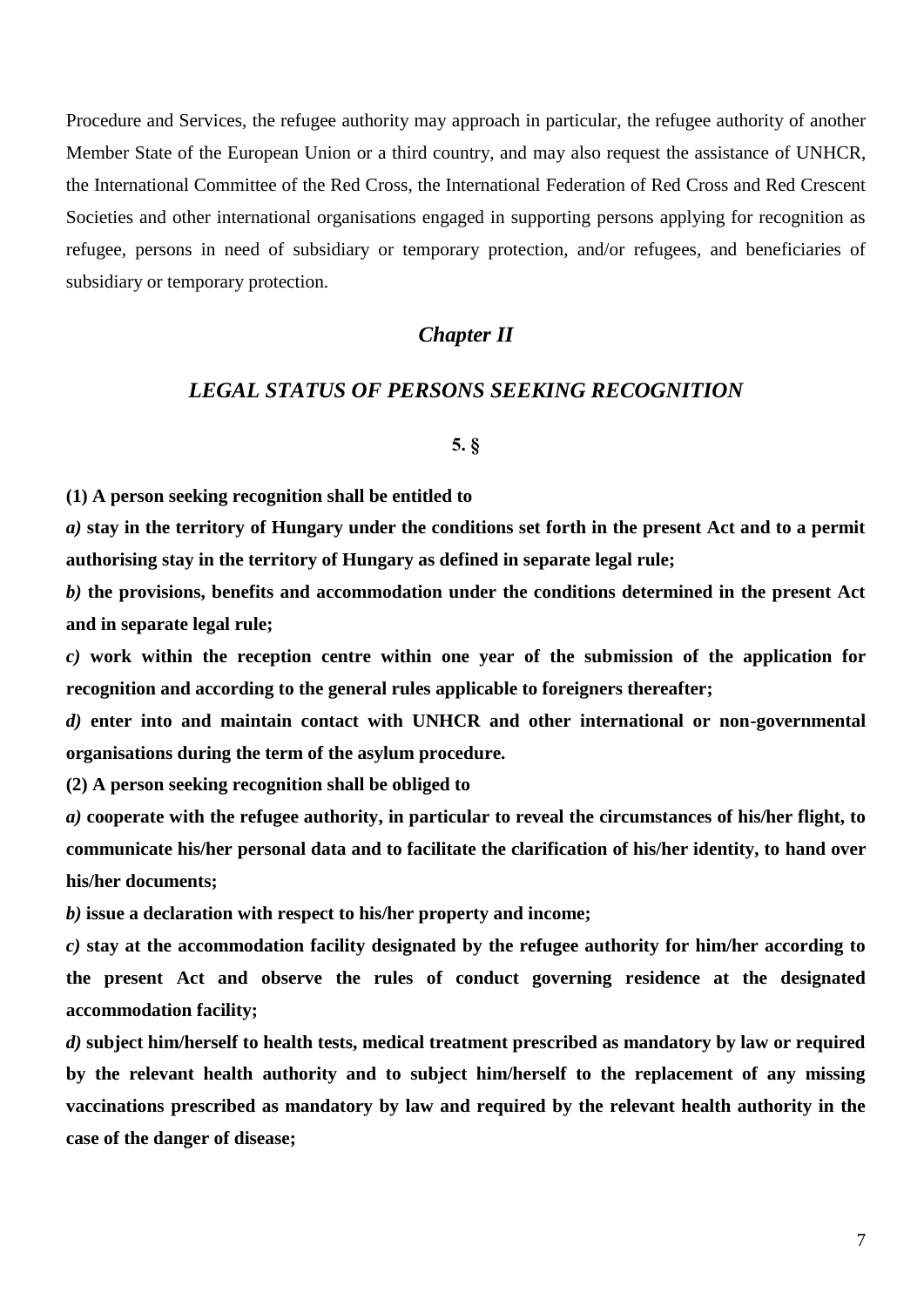# *Chapter III*

# *REFUGEES*

# **6. §**

**(1) Hungary shall recognise as refugee a foreigner who owing to well-founded fear of being persecuted for reasons of race, religion, nationality, membership of a particular social group or political opinion, is outside of the country of his/her origin and is unable or, owing to such fear, unwilling to avail himself/herself of the protection of that country.**

**(2) The well-founded fear of being persecuted may also be based on events which occurred following the foreigner's departure from his/her country of origin or on the activities of the foreigner which s/he was engaging in following departure from his/her country of origin.**

**(3) An applicant who files a subsequent application cannot be recognised as a refugee, if the risk of persecution is based on circumstances which the applicant has created since leaving the country of origin and the refusal of the application is in compliance with the Geneva Convention.**

### *Criteria of recognition as refugee*

# **7. §**

**(1) Except as set out in Section 8 (1), the refugee authority shall recognise as refugee a foreigner who verifies or substantiates that the criteria determined in Section 6 (1), in compliance with Article 1 of the Geneva Convention, exist in respect of his/her person.**

**(2) Except as set out in Section 8 (1), for the purpose of maintaining family unity, upon application, the family members of a foreigner recognised as a refugee on the basis of subsection (1) shall be recognised as refugees.**

**(3) If a child is born in the territory of Hungary to a foreigner recognised as refugee, upon application, the child shall be recognised as refugee.**

**(4) In the absence of the criteria of recognition as a refugee, the minister responsible for alien policing and refugee affairs (hereinafter referred to as the "Minister") may, out of special consideration, recognise as refugee a foreigner whose recognition is warranted by humanitarian circumstances, provided that no reason for exclusion from the recognition of the foreigner as refugee exists.**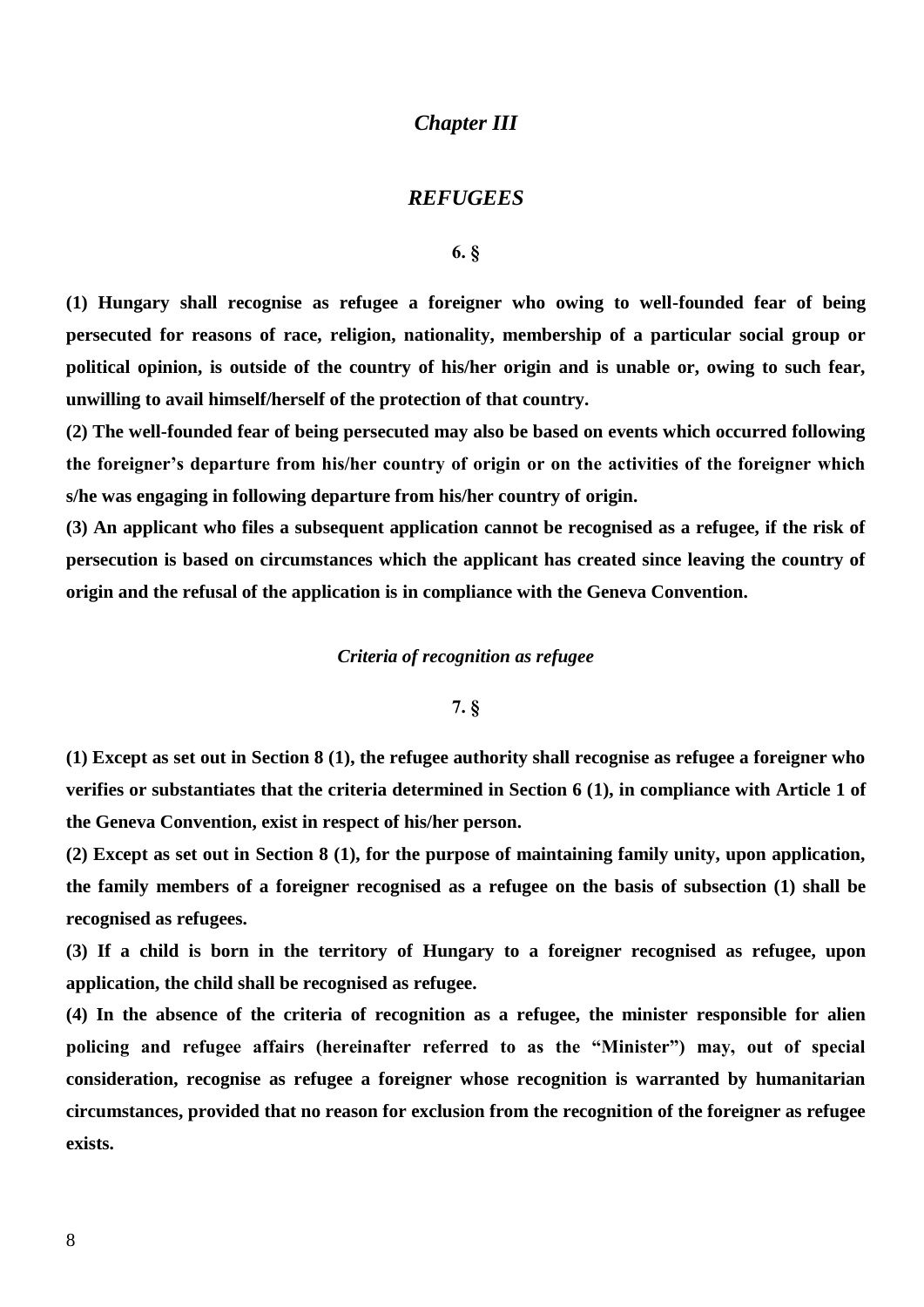**(5) The Minister may recognise as a refugee a foreigner who had been recognised by the authorities of another state or by the United Nations High Commissioner for Refugees as refugee, in respect of whom the refugee authority established the applicability of the Geneva Convention.**

*Reasons for Exclusion from Recognition as Refugee*

# **8. §**

**(1) A foreigner shall not be recognised as refugee in respect of whom any of the disqualifying circumstances determined in Article 1 D, E or F of the Geneva Convention prevails.**

**(2) In the course of the application of Article 1 F b) of the Geneva Convention, an act shall qualify as a serious, non-political, criminal act upon the commission of which, with regard to the totality of the circumstances, including the objective intended to be attained through the crime, the motivation of the crime, the method of commission and the means used or intended to be used, the ordinary legal aspect of the crime dominates over the political aspect and it is punishable by a term of five or more years imprisonment according to the relevant Hungarian rules of law.**

### *Refugees from safe countries of origin*

#### **9. §**

**If the country of origin of the person applying for refugee status is on the list of safe countries of origin of the EU or on such national list, it is up to the applicant to prove that with regard to him/her the very country is not complying with the criteria set for safe countries of origin.**

### *Legal Status of Refugees*

## **10. §**

**(1) Unless a rule of law or government decree expressly provides otherwise, a refugee shall have the rights and obligations of a Hungarian citizen with exceptions set out in subsections (2) and (3).**

**(2) A refugee**

*a***) shall have no suffrage except for elections of local municipality representatives and majors, local referenda and public initiative;**

*b)* **may not fulfil a job or responsibility and may not hold an office, the fulfilment or holding of which is tied by law to Hungarian nationality.**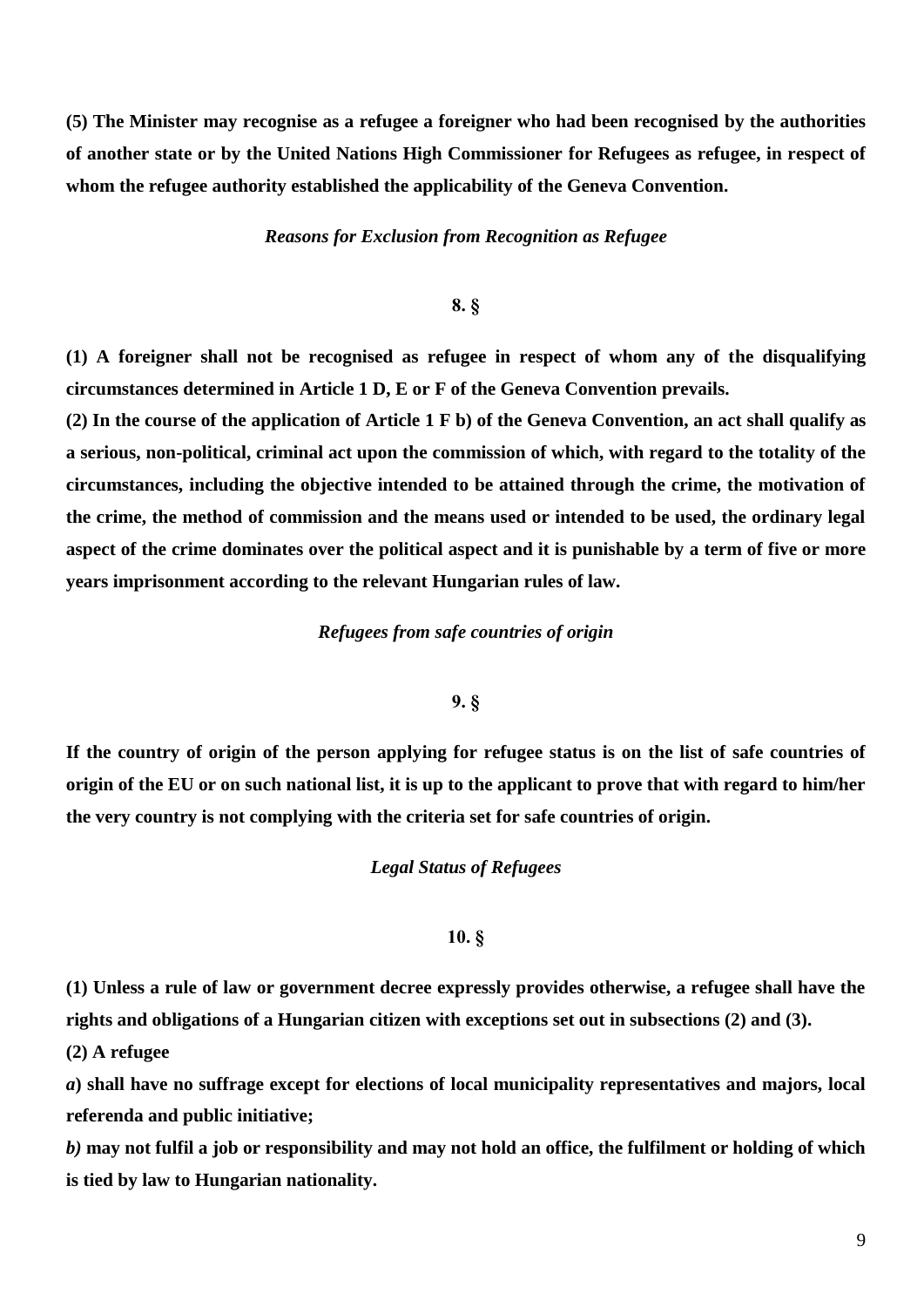**(3) A refugee shall be entitled to**

*a)* **an identity card determined in separate legal rule and a bilingual travel document specified by the Geneva Convention;**

*b)* **provisions, benefits and accommodation under the conditions determined in the present Act and in separate legal rule.**

**(4) A refugee shall be obliged to**

*a)* **cooperate with the refugee authority;**

*b)* **subject him/herself to health tests, medical treatment prescribed as mandatory by law or required by the relevant health authority and to subject him/herself to the replacement of any missing vaccinations prescribed as mandatory by law and required by the relevant health authority in the case of the danger of disease;**

*c)* **conform to the laws and regulations of Hungary.**

## *Cessation of Refugee Status*

# **11. §**

**(1) The refugee status shall cease if**

*a)* **the refugee acquires Hungarian nationality;**

*b)* **recognition as refugee is revoked by the refugee authority.**

**(2) Recognition as refugee shall be revoked if the refugee**

*a)* **has voluntarily re-availed himself/herself of the protection of the country of his/her nationality;**

*b)* **having lost his/her nationality, s/he has voluntarily re-acquired it;**

*c)* **has acquired new nationality and enjoys the protection of the country of his/her new nationality;**

*d)* **has voluntarily re-established him/herself in the country which s/he had left or outside which s/he had remained owing to fear of persecution;**

*e)* **the circumstances in connection with which s/he has been recognised as a refugee have ceased to exist;**

*f)* **waives the legal status of refugee in writing;**

*g)* **was recognised in spite of the existence of the reasons for exclusion referred to in Section 8(1) or such a reason for exclusion prevails in respect of his/her person;**

*h)* **the conditions for recognition did not exist at the time of the adoption of the decision on his/her recognition;**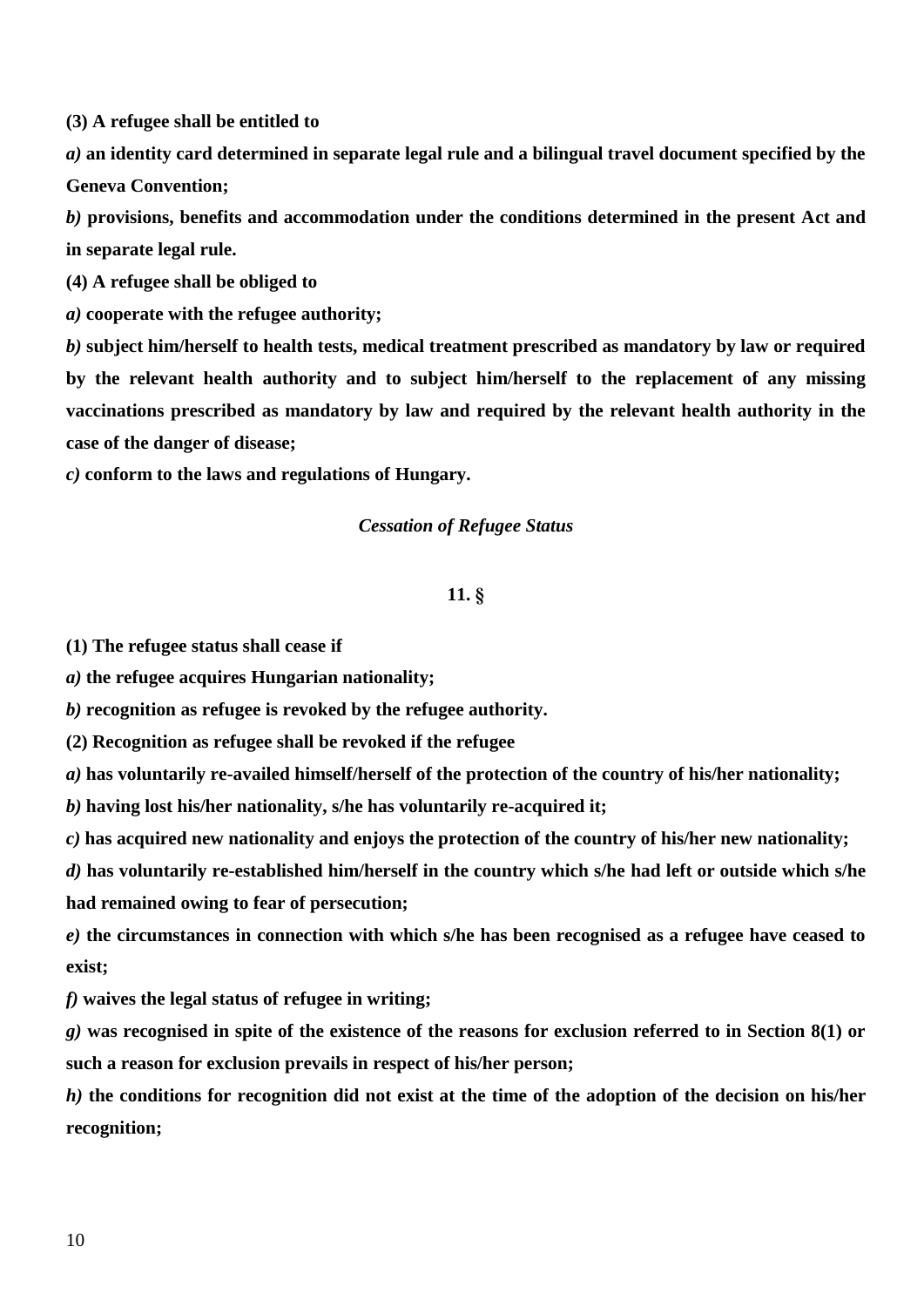*i)* **concealed a material fact or facts in the course of the refugee procedure or issued an untrue declaration in respect of such a fact or facts or used false or forged documents, provided that this was decisive for his/her recognition as a refugee.**

**(3) The refugee authority shall revoke the recognition as a refugee if a court with a final and absolute decision sentences the refugee for having committed a crime which is according to law punishable by five years or longer term imprisonment.**

**(4) Sub-Section (2)e) shall not apply to a refugee who is able to cite a well-founded reason arising from his/her former persecution for refusing the protection of his/her country of origin.**

# *Chapter IV*

# *BENEFICIARIES OF SUBSIDIARY PROTECTION*

# **12. §**

**(1) Hungary shall grant subsidiary protection to a foreigner who does not satisfy the criteria of recognition as a refugee but there is a risk that, in the event of his/her return to his/her country of origin, s/he would be exposed to serious harm and s/he is unable or, owing to fear of such risk, unwilling to avail himself/herself of the protection of his or her country of origin.**

**(2) Fear of serious harm or of the risk of harm may also be based on events which occurred following the foreigner's departure from his/her country of origin or on the activities of the foreigner which s/he was engaging in following departure from his/her country of origin.**

#### *Criteria for Recognition as Beneficiary of Subsidiary Protection*

# **13. §**

**(1) Except as set out in Section 15, the refugee authority shall recognise as beneficiary of subsidiary protection a foreigner who verifies or substantiates that the conditions set forth in Section 12 (1) exist in respect of his or her person.**

**(2) Except as set out in Section 15, for the purpose of maintaining family unity, upon application, the family members of a foreigner recognised as a beneficiary of subsidiary protection on the basis of Sub-Section (1) shall also be recognised as beneficiaries of subsidiary protection if**

**a) the application for recognition has been jointly submitted, or**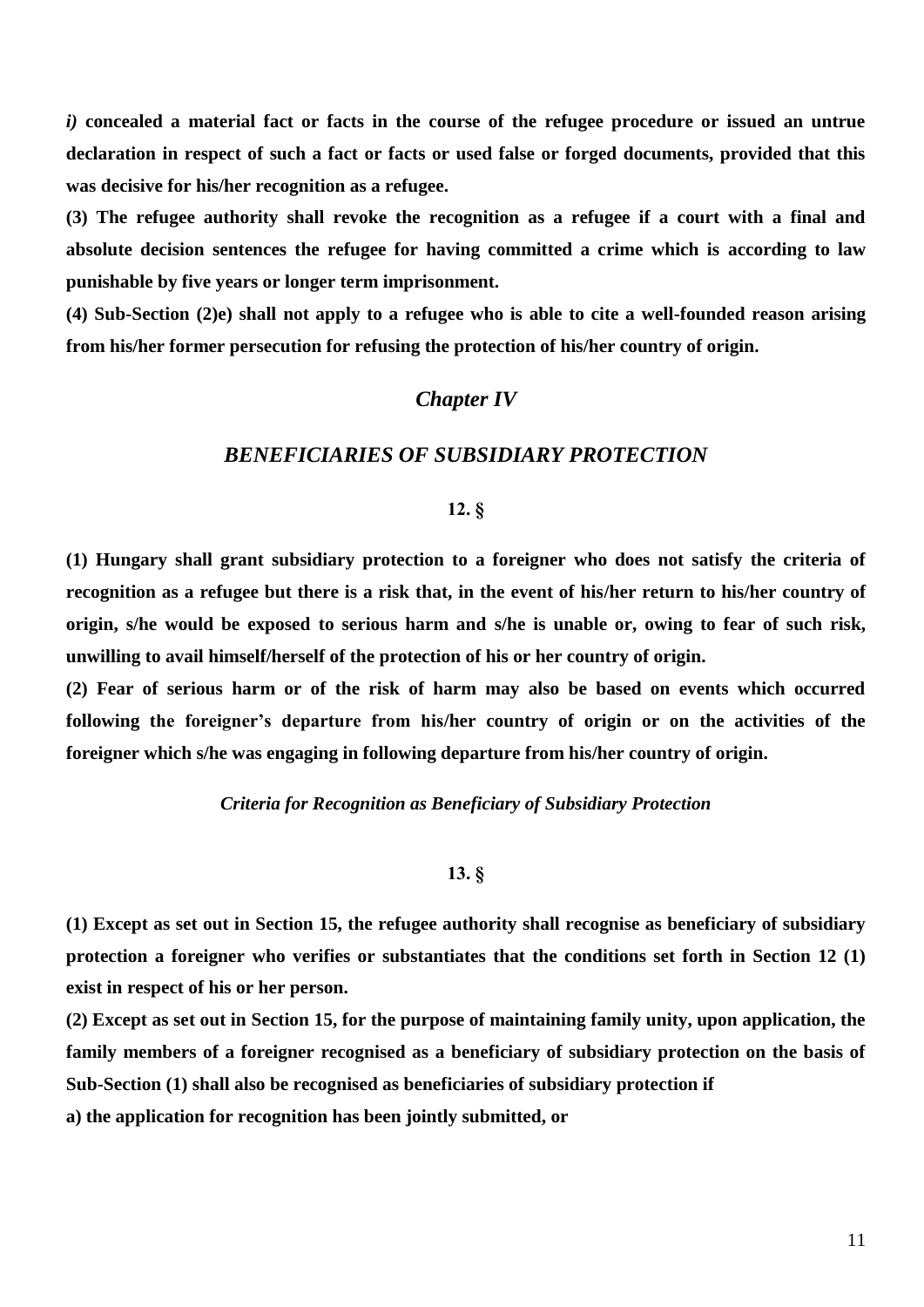**b) the family member submitted the application for recognition with the consent of the foreigner recognized as a beneficiary of subsidiary protection before the decision on the primary applicant's subsidiary protection status has been made.** 

**(3) If a child is born in the territory of Hungary to a foreigner recognised as beneficiary of subsidiary protection, upon application, his/her child shall be recognised as beneficiary for subsidiary protection**.

# **14. §**

**The refugee authority shall review the existence of the criteria of eligibility for subsidiary protection at least every five years following recognition.**

### *Reasons for Exclusion from Subsidiary Protection*

# **15. §**

**No subsidiary protection shall be granted to a foreigner,**

*a)* **in whose case there is good reason to assume that**

*aa)* **s/he committed a crime against peace, a war crime or a crime against humanity as defined in international instruments;**

*ab)* **s/he committed a crime, which is punishable by a term of five or more years imprisonment under the relevant Hungarian rules of law;**

*ac)* **s/he committed a crime contrary to the purposes and principles of the United Nations;**

*b)* **his/her stay in the territory of Hungary violates national security***.*

*Beneficiaries of subsidiary protection from safe countries of origin and safe third countries*

# **16. §**

**(1) If the country of origin of the person applying for recognition is on the list of safe countries of origin of the EU or on such national list, it is up to the applicant to prove that with regard to him/her the very country is not complying with the criteria set for safe countries of origin.**

**(2) If the applicant stayed or travelled through prior to his/her arrival in the territory of Hungary in a safe third country, it is the applicant who has to prove that s/he had no opportunity for effective protection according to Section 2 i) in that country.**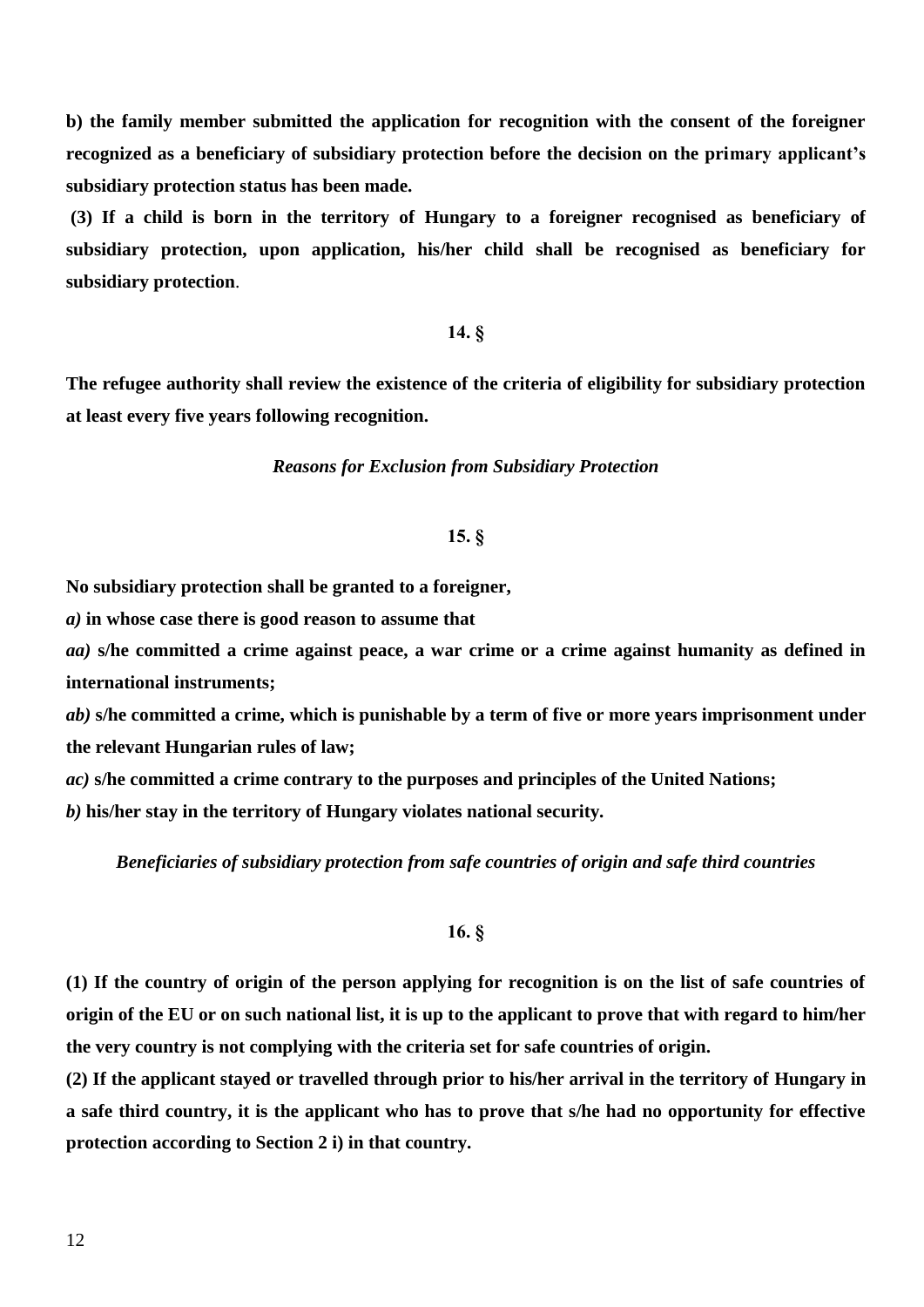# **17. §**

**(1) Except as set out in Sub-Sections (2) - (4), unless a rule of law or government decree expressly provides otherwise, a beneficiary of subsidiary protection shall have the rights and obligations of a refugee.**

**(2) In deviation from Section 10 (3) a), a beneficiary of subsidiary protection shall be entitled to a travel document determined in a separate legal rule.**

**(3) A beneficiary of subsidiary protection shall have no suffrage.**

**(4) Beneficiaries of subsidiary protection shall not be entitled to the preferential conditions applicable to refugees with regard to nationalisation.**

### *Cessation of Subsidiary Protection Status*

### **18. §**

**(1) The legal status of subsidiary protection shall cease if**

*a)* **the beneficiary of subsidiary protection acquires Hungarian nationality;**

*b)* **the beneficiary of subsidiary protection is being recognised by the refugee authority as refugee;**

*c)* **the refugee authority revokes the status of subsidiary protection.**

**(2) Subsidiary protection shall be revoked if the beneficiary of subsidiary protection**

*a)* **has repeatedly and voluntarily re-availed himself/herself of the protection of the country of his/her nationality;** 

*b)* **having lost his/her nationality, s/he has voluntarily re-acquired it;**

*c)* **has acquired new nationality and enjoys the protection of the country of his/her new nationality;**

*d)* **has voluntarily re-established him/herself in the country which s/he had left or outside which s/he had remained owing to fear of serious harm or the risk of such harm;** 

*e)* **the circumstances on the basis of which s/he was recognised as a beneficiary of subsidiary protection have ceased to exist;**

*f)* **waives the legal status of subsidiary protection in writing;**

*g)* **was recognised in spite of the existence of reasons for exclusion referred to in Section 15 or such reason for exclusion prevails in respect of his/her person;**

*h)* **the conditions for recognition did not exist at the time of the adoption of the decision on his/her recognition;**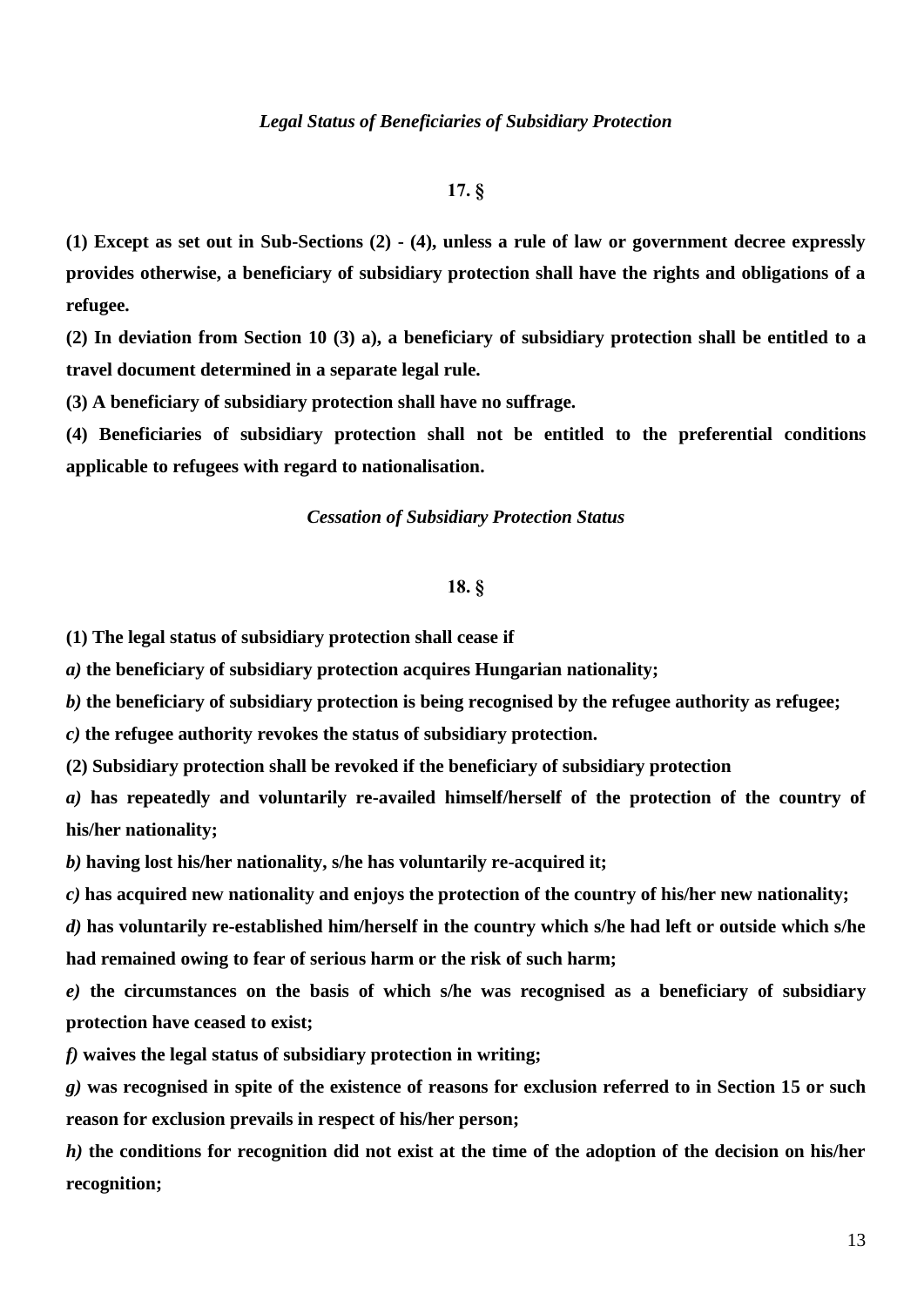*i)* **concealed a material fact or facts in the course of the refugee procedure or issued an untrue declaration in respect of such a fact or facts or used false or forged documents, provided that this was decisive for his/her recognition as beneficiary of subsidiary protection.**

**(3) Subsection (2) e) is not applicable to a beneficiary of subsidiary protection who is able to cite a well-founded reason arising from the former serious harm that affected him/her for refusing the protection of his/her country of origin.**

# *Chapter V*

# *BENEFICIARIES OF TEMPORARY PROTECTION*

### **19. §**

**Hungary shall grant temporary protection to a foreigner who belongs to a group of displaced persons arriving in the territory of Hungary** *en masse* **which**

*a)* **was recognised by the Council of the European Union as eligible for temporary protection under the procedure determined in Council Directive 2001/55/EC of 20 July 2001 on minimum standards for giving temporary protection in the event of a mass influx of displaced persons and on measures promoting a balance of efforts between Member States in receiving such persons and bearing the consequences thereof (hereinafter: Directive 2001/55/EC), or**

*b)* **was recognised by the Parliament as eligible for temporary protection as the persons belonging to the group had been forced to leave their country due to an armed conflict, civil war or ethnic clashes or the general, systematic or gross violation of human rights, in particular, torture, cruel, inhuman or degrading treatment.**

### *Criteria of Recognition as Beneficiary of Temporary Protection*

# **20. §**

**(1) Except as set out in Section 21 (1), the refugee authority shall recognise as beneficiary of temporary protection a foreigner who verifies or substantiates that the criterion set forth in Section 19 a) or b) prevails in respect of his/her person.**

**(2) Except as set out in Section 21 (1), for the purpose of maintaining family unity, upon application, the family members of a foreigner recognised as beneficiary of temporary protection on the basis of Sub-Section (1), who are under the temporary protection of another member state of the European**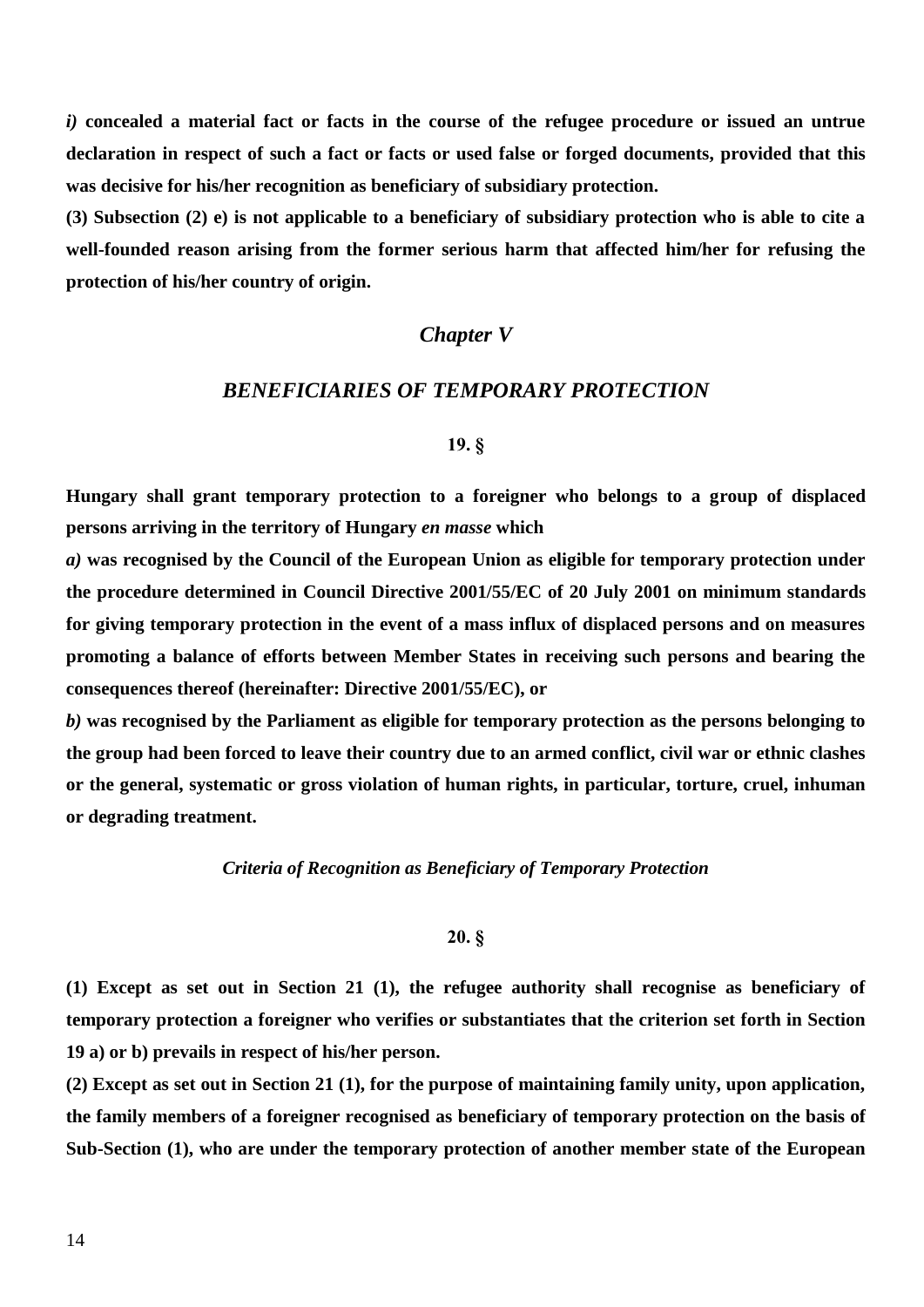**Union, shall be recognised as beneficiary of temporary protection, provided that the foreigner recognised as a beneficiary of temporary protection agrees with such recognition.**

### *Reasons for Exclusion from Temporary Protection*

# **21. §**

**(1) No temporary protection shall be granted to a foreigner,**

*a)* **in whose case there is good reason to assume that**

*aa)* **s/he committed a crime against peace, a war crime or a crime against humanity as defined in international instruments;**

*ab)* **s/he committed a serious, non-political criminal act outside the territory of Hungary prior to the submission of the application for recognition as a beneficiary of temporary protection;**

*ac)* **s/he committed a crime contrary to the purposes and principles of the United Nations;**

*b)* **whose stay in the territory of Hungary violates the interest of national security;**

*c)* **in whose case a final and absolute court judgment established that s/he had committed a crime which is punishable by a term of five or more years imprisonment under the relevant Hungarian rules of law.**

**(2) In the course of applying Section 1 a,) ab), an act qualifies as a serious, non-political criminal act upon the commission of which, with regard to the totality of the circumstances, including the objective intended to be attained through the crime, the motivation of the crime, the method of commission and the means used or intended to be used, the ordinary legal aspect of the crime dominates over the political aspect and it is punishable by an imprisonment of five year or longer term according to Hungarian law.**

### *Legal Status of Beneficiaries of Temporary Protection*

# **22. §**

**(1) A beneficiary of temporary protection shall be entitled to**

*a)* **a document verifying his/her identity;**

*b)* **a travel document, as determined in separate legal rule, authorising a single exit and return, if s/he has no valid travel document from his/her country of origin;**

*c)* **provisions, benefits and accommodation under the conditions determined in the present Act and in separate legal rule;**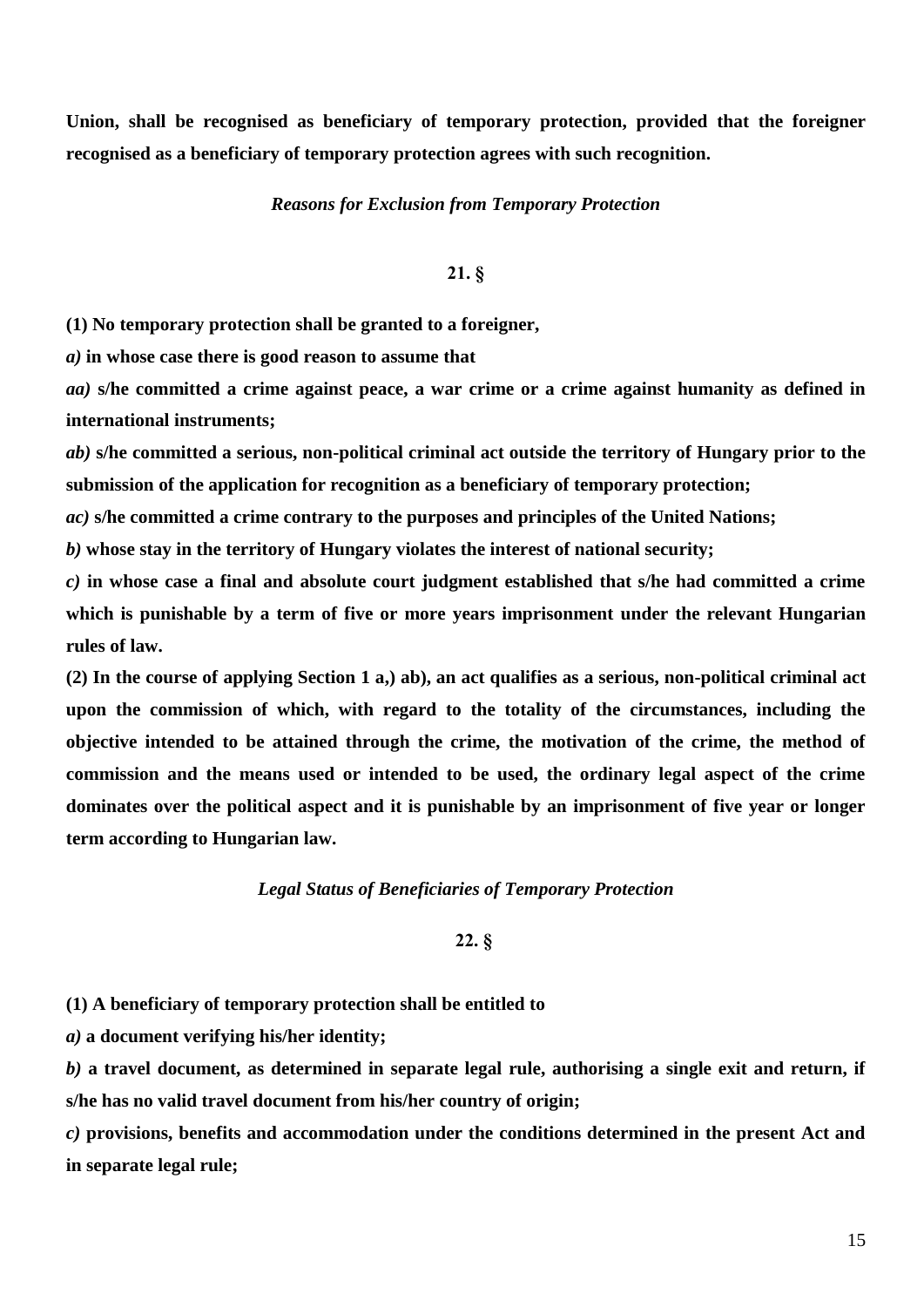*d)* **employment according to general rules applicable to foreigners.**

**(2) A temporarily protected person is obliged to**

*a)* **report his/her place of accommodation and any change therein to the refugee authority;**

*b)* **cooperate with the refugee authority;**

*c)* **subject him/herself to health tests, medical treatment prescribed as mandatory by law or required by the relevant health authority and to subject him/herself to the replacement of any missing vaccinations prescribed as mandatory by law and required by the relevant health authority in the case of the danger of disease;**

*d)* **conform to the laws and regulations of Hungary.**

**(3) Documents stipulated in Sub-Section (1) a) are compliant with requirements stipulated by Council Regulation 1030/2002 EC of 13 June 2002 laying down a uniform format for residence permits for third-country nationals and Council Regulation 380/2008 EC of 18 April 2008 amending Regulation 1030/2002 EC laying down a uniform format for residence permits for third-country nationals.**

### *Term of Temporary Protection*

# **23. §**

**(1) The term of temporary protection based on Section 19 a) shall be one year.**

**(2) If the Council of the European Union decides on the maintenance of the recognition of eligibility for temporary protection following the expiry of the term determined in Sub-Section (1), the term of temporary protection shall be extended by the term set forth in the decision of the Council.**

# **24. §**

**(1) Protection based on Section 19 b) shall exist until the expiry of the term or the occurrence of the fact stated in the decision of the National Assembly (Parliament).**

**(2) Should the National Assembly decide on the maintenance of the recognition of eligibility for temporary protection following the expiry of the term or the occurrence of the fact determined in Sub-Section (1), the term of temporary protection shall be extended by the term set forth in the decision of the National Assembly.**

## *Cessation of Legal Status of Temporary Protection*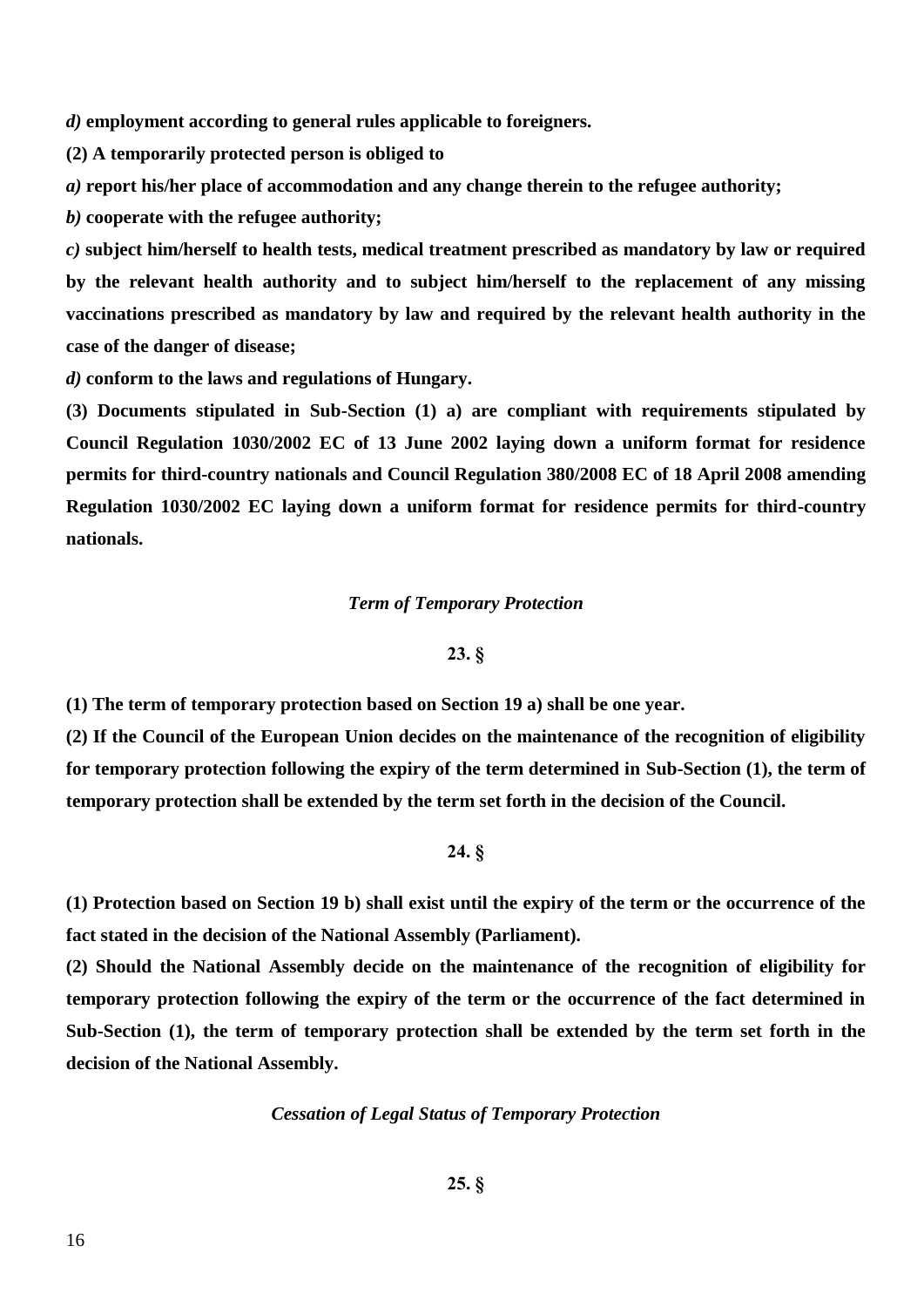**(1) The legal status of temporary protection shall cease if**

*a)* **the term of temporary protection expires or, in the case of recognition based on Section 19 b), the fact determined by the National Assembly occurs;**

*b)* **the Council of the European Union revokes recognition under Section 19 a);**

*c)* **the beneficiary of temporary protection acquires the legal status of settled (***letelepedett***) in Hungary;**

*d)* **a the beneficiary of temporary protection is being recognised by the refugee authority as a refugee or a beneficiary of subsidiary protection;**

*e)* **the refugee authority revokes the recognition as a beneficiary temporary protection.**

**(2) Recognition as a beneficiary of temporary protection shall be revoked if**

*a)* **the foreigner recognised as a beneficiary of temporary protection receives temporary protection, with his/her consent, from another state applying Directive 2001/55/EC;**

*b)* **the beneficiary of temporary protection was recognised in spite of the existence of reasons for exclusion referred to in Section 21 (1) or such a reason for exclusion prevails in respect of the beneficiary of temporary protection;**

*c)* **the beneficiary of temporary protection waives the legal status of subsidiary protection in writing;** *d)* **the conditions of recognition did not exist at the time of the adoption of the decision on his/her recognition.**

# *Chapter II*

# *PROVISIONS APPLICABLE TO PERSONS SEEKING RECOGNITION, REFUGEES, AND BENEFICIARIES OF SUBSIDIARY AND TEMPORARY PROTECTION*

*Document of the person seeking recognition*

# 5. §

The identity of the person seeking recognition shall be proven by his/her valid travel document, personal identity document or other document suitable for personal identification.

6. §

(1) If the person seeking recognition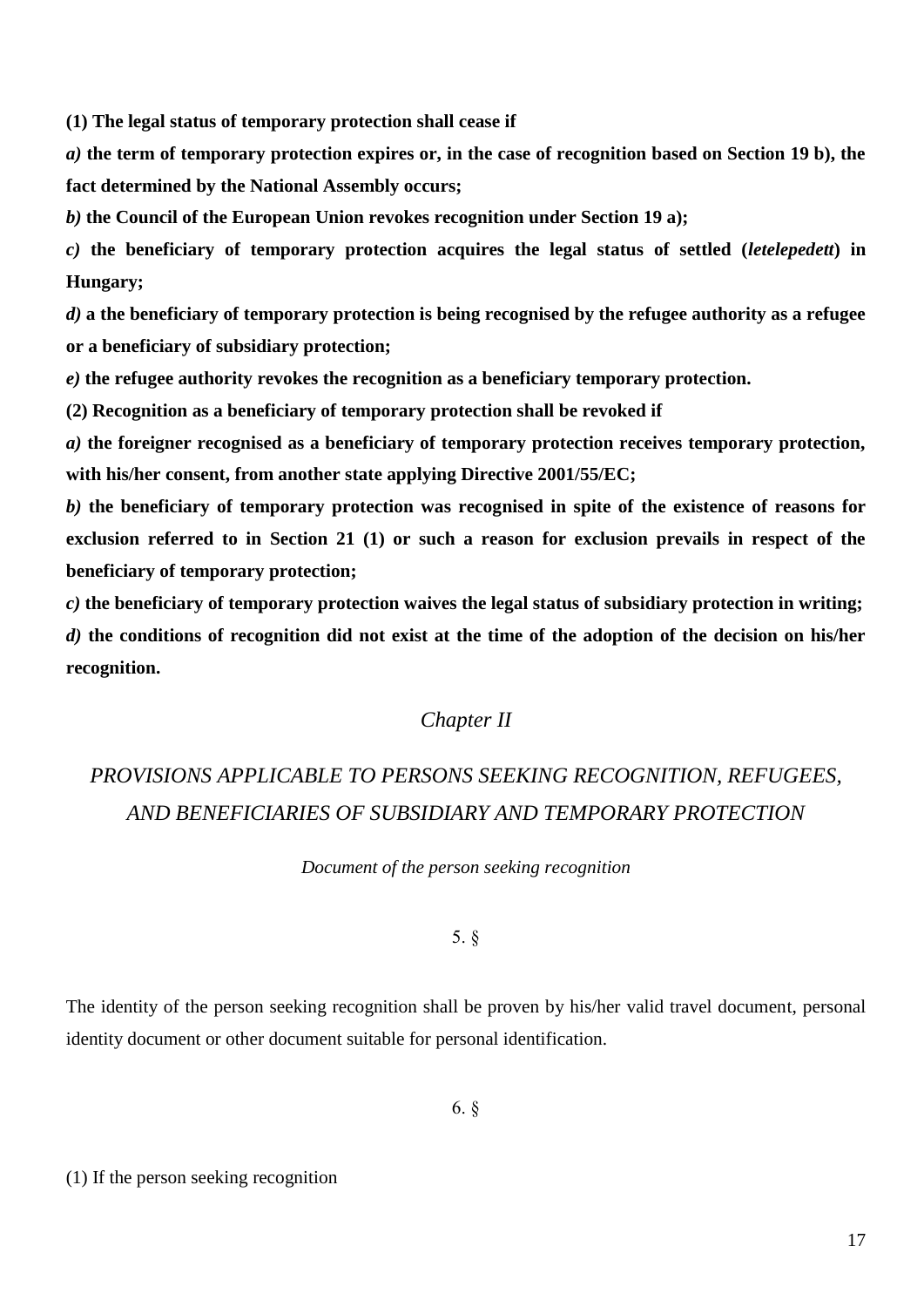a) does not hold a permit authorising him/her to stay in the territory of Hungary when filing the application, and

b) his/her staying in the territory of Hungary rests on the fact that s/he is seeking recognition,

the refugee authority shall issue for him/her a residence permit for humanitarian purposes under a separate legal rule.

(2) If the person seeking recognition does not hold a document suitable for personal identification, the refugee authority shall take into consideration the statements of the person seeking recognition with regard to the data contained in the residence permit.

7. §

Section 6 (3) of the Act shall be applied if the risk of persecution is based on circumstances which have been provoked intentionally *mala fide* by the applicant.

# 7/A §

(1) In the event of recognition as a refugee in accordance with Section 7 (5) of the Asylum Act, the refugee authority shall establish the applicability of the Geneva Convention based on a personal hearing of the foreigner or on the basis of the available documents.

(2) The refugee authority shall establish the applicability of the Geneva Convention only if the expert authority does not make an objection to recognition of the foreigner as refugee.

# *Documentation for beneficiaries of temporary protection*

8 §

(1) The identity of a beneficiary of temporary protection, the legality of his or her stay in the territory of Hungary and his or her eligibility for provisions defined in the Act, in the present Decree and in separate legal instruments shall be certified by a document of the format and contents defined in Annex 1 of this Decree (hereinafter referred to as the document certifying the identity and the right to stay of beneficiaries of temporary protection).

(2) The document certifying the identity and the right to stay of beneficiaries of temporary protection is issued by the refugee authority simultaneously with recognizing the applicant as beneficiary of temporary protection.

(3) The validity of document certifying the identity and the right to stay of beneficiaries of temporary protection shall be in line with the duration of temporary protection, not exceeding one year, and may be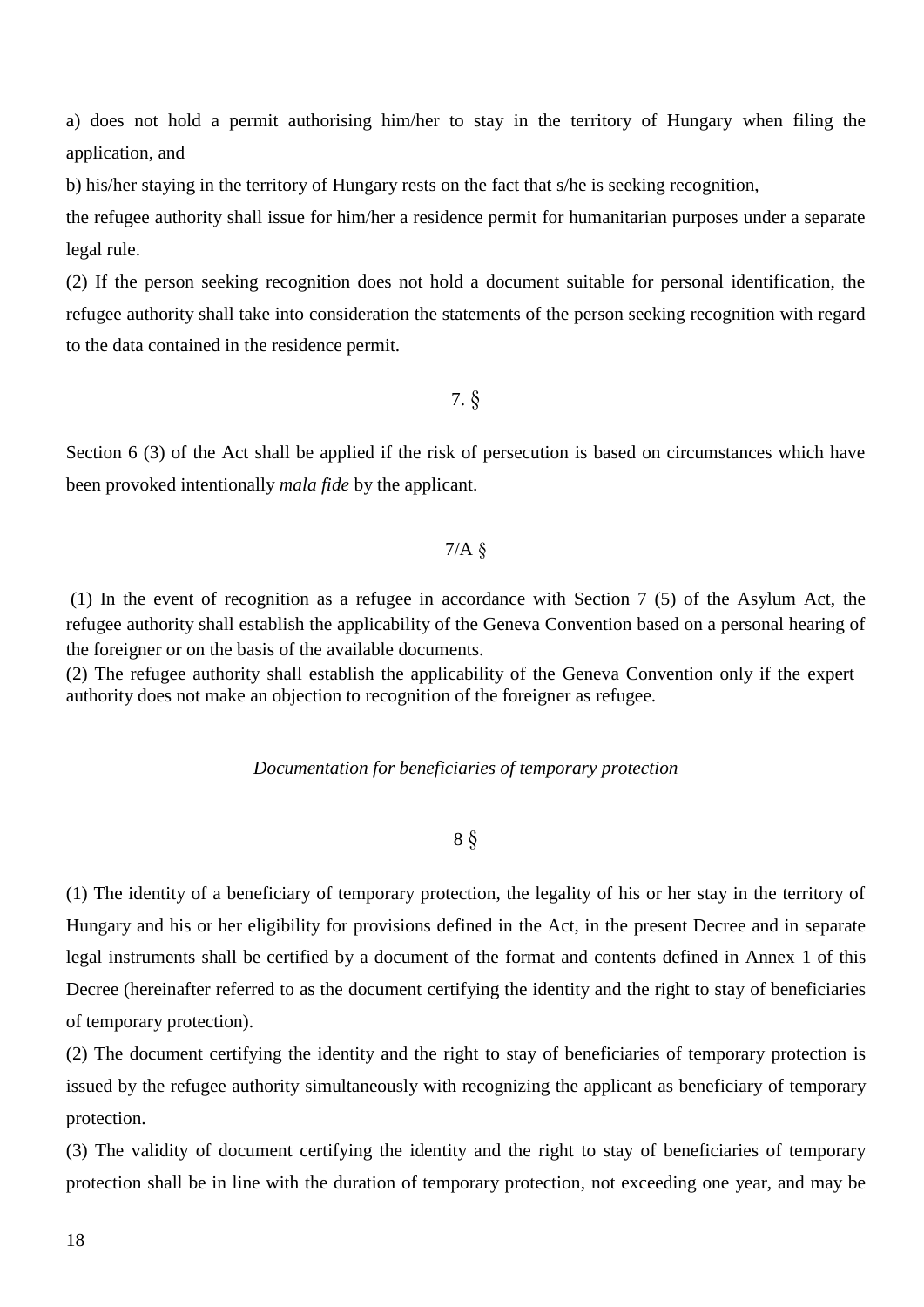renewed ex officio by the refugee authority for the further duration of temporary protection that may not

exceed one year at a time.

(4) During the receipt of the application for recognition as a beneficiary of temporary protection, the biometric identifiers defined in Section 83 (6) of the Asylum Act shall be recorded by the refugee authority.

(5) During the submission of application for recognition as a beneficiary of temporary protection the refugee authority shall:

*a)* complete personalisation of the document of the beneficiary of temporary protection and fill the container including biometric identifiers (hereinafter: container) with data;

*b)* complete tasks rendered to the national Document Signing Authority and the Country Signing Certificate Authority;

*c)* complete tasks rendered to the Country Verifying Certificate Authority and the national Document Verification Authority.

(6) The refugee authority, in its capacity of Document Signing Authority, shall prepare the document signing certificate and place it in the container.

(7) The refugee authority, in its capacity of Signing Certificate Authority, shall

*a)* issue the certificate specified in Sub-Section (6),

*b)* issue and manage the certificate and list of revocation inclusive of the certificates and lists of revocations as well as the certificate revocation list depository of the national document signing certificate authorities of all International Civil Aviation Organization (ICAO) members, for the documents including the biometric identifier container of the beneficiaries of temporary protection,

*c)* forward the certificates and the related revocation lists in electronic document format through the Ministry of Foreign Affairs to the country-signing certificate authorities of the other ICAO member states.

(8) The refugee authority, in its capacity of signature certification authority, shall issue certificates for

*a)* the national Document Verification Authority,

*b*) the foreign document verification authorities issuing certificates for the verification tools of the foreign authorities entitled for reading data protected with extended access control.

(9) The Office, in its capacity of national Document Verification Authority, shall enable for the verification tools of Hungarian authorities entitled to read data protected with extended access control and stored electronically in the permanent residence card, to issue certificates required for access, in case of beneficiaries of temporary protection.

(10) A third-country national holding a document of beneficiaries of temporary protection may, at any time, request the refugee authority to verify the data of the container (including biometric identifiers) during the validity period of the travel documents.

9 §

In case the address of accommodation of the beneficiary of temporary protection change, the refugee authority shall issue a new document certifying the identity and the right to stay containing the new address of accommodation.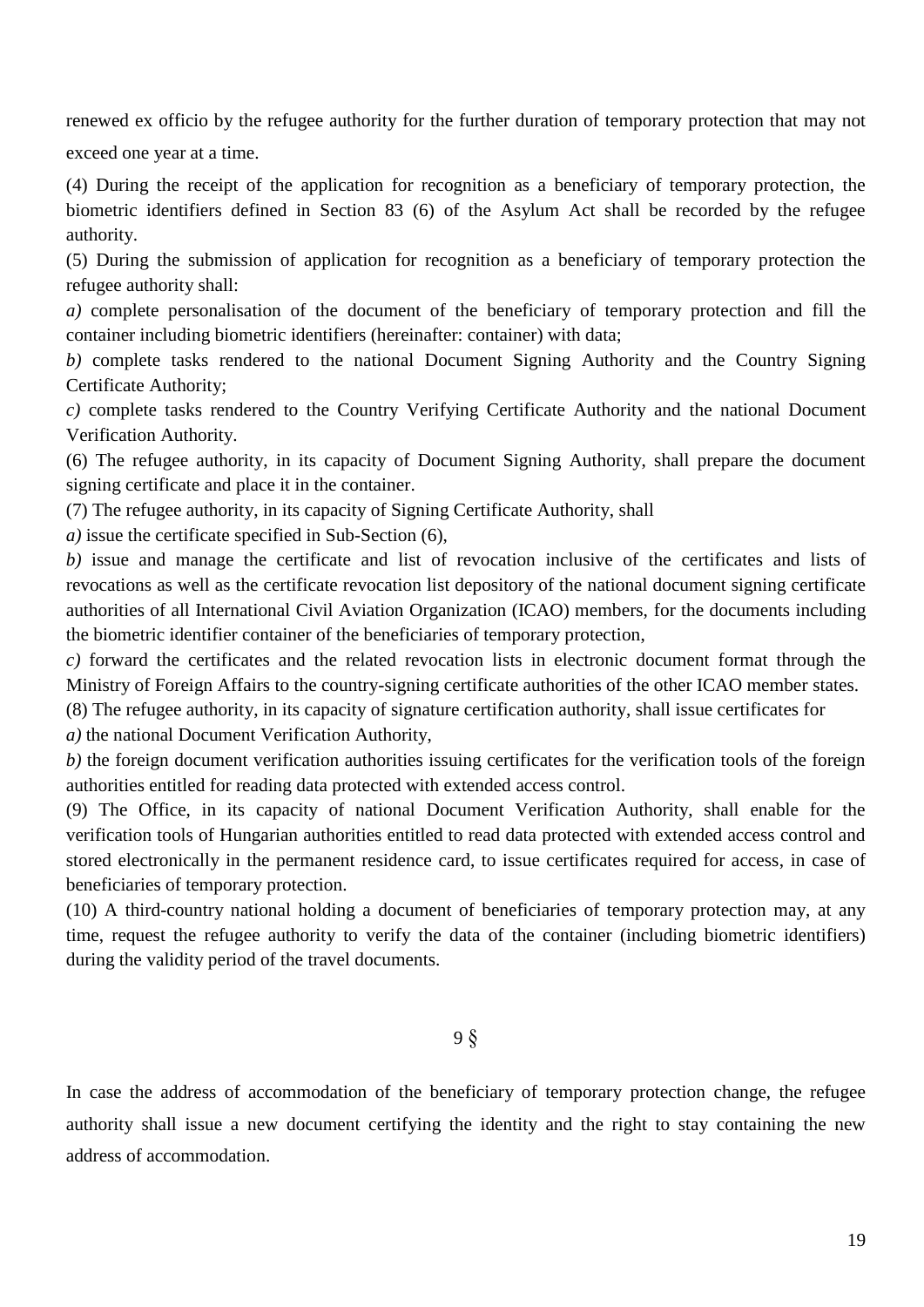(1) The beneficiary of temporary protection is obliged to inform the authorities with no delay on the fact that the document certifying the identity and the right to stay was lost, stolen or destroyed. The authority shall issue a certificate on the announcement.

(2) The authorities shall be notified with no delay on documents certifying the identity and the right to stay that was believed to be lost and so reported but latter recovered.

(3) The authority shall issue a new document to the beneficiary of temporary protection during the temporary protection to replace the document certifying the identity and the right to stay which was lost, stolen, destroyed or expired.

# 11 §

The document certifying the identity and right to stay shall become invalid if

*a)* it has expired;

*b)* the status of beneficiary of temporary protection has ceased;

*c)* the document has become unsuitable to certify the data contained therein.

# *Chapter VI*

# *CONDITIONS OF RECEPTION, PROVISIONS AND BENEFITS OF REFUGEES, BENEFICIARIES OF SUBSIDIARY AND TEMPORARY PROTECTION*

*Conditions of Reception*

# **26. §**

**(1) The conditions of reception include the material conditions of reception and all rights and measures determined in the present Act and in the Government Decree in connection with the freedom of movement, health care, social care and education of persons seeking recognition.**

**(2) A person seeking recognition – in case of need – shall be entitled to free of charge provision of reception conditions stipulated in this Act and the separate relevant legal regulations.**

*Chapter III*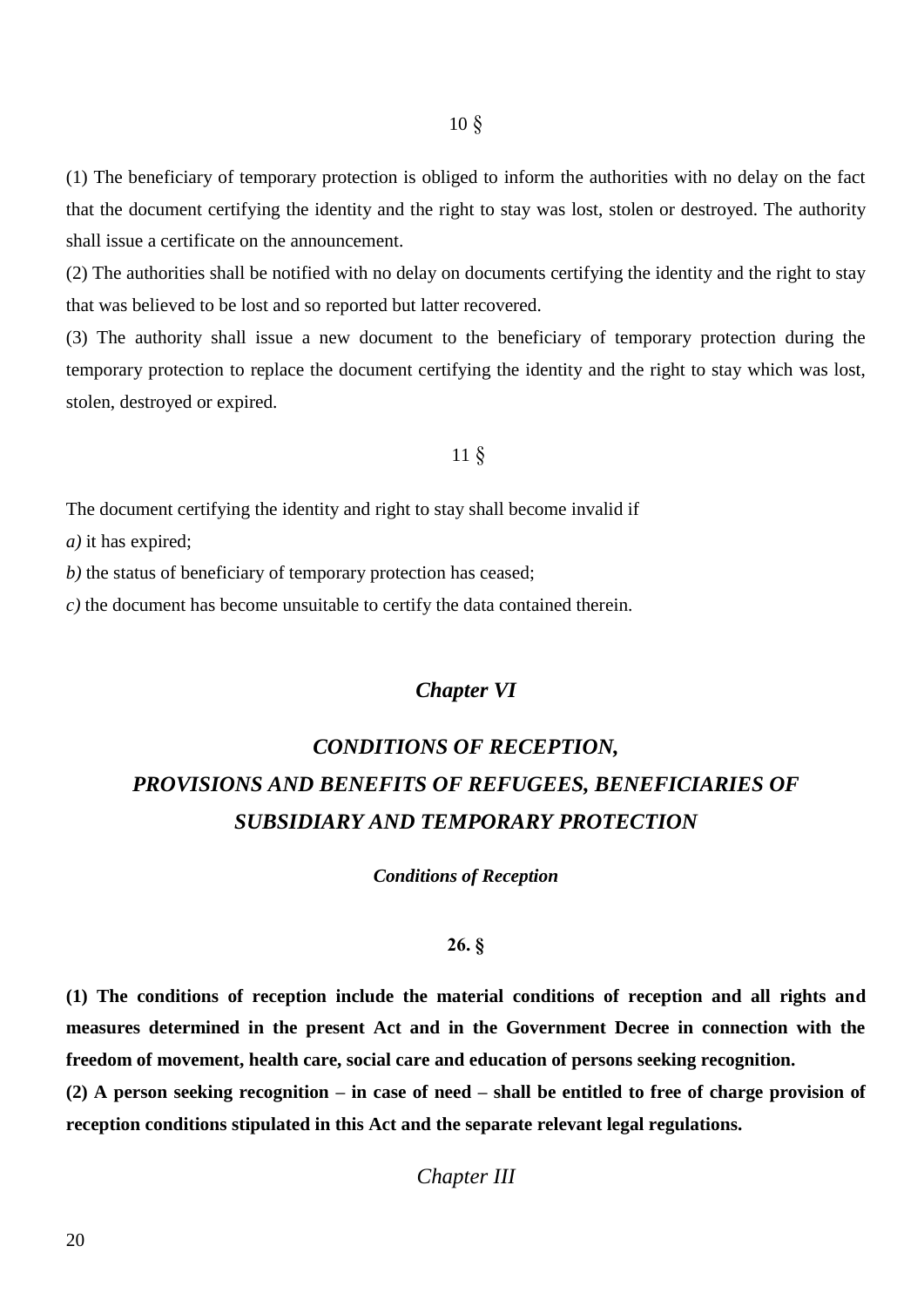# *COMMON RULES REGULATING THE CONDITIONS OF RECEPTION, PROVISIONS AND BENEFITS OF REFUGEES AND BENEFICIARIES OF SUBSIDIARY OR TEMPORARY*

### *General provisions*

### 12 **§**

(1) It is a State responsibility to make provisions on conditions to ensure a standard of living adequate for the health of the applicants and capable of ensuring their subsistence as well as to facilitate the social integration of refugees, beneficiaries of subsidiary and temporary protection.

(2) Tasks pursuant to Sub-Section (1) shall be performed directly by the refugee authority, through the notary of the competent municipality or, in the capital city, of the competent district (hereinafter referred to as notary) where the reception centre or the residence of the refugee or the beneficiary of subsidiary protection or accommodation of the beneficiary of temporary protection is situated.

(3) A reception centre is a facility operated by the refugee authority in order to accommodate and care for person seeking recognition, refugees and beneficiaries of subsidiary or temporary protection.

(4) Another place of accommodation equivalent to the reception centre shall be the accommodation or camp operated on a contract basis (together with reception centre hereinafter jointly referred to "reception centre").

(5) For the purposes of the present Decree, income or property is what qualifies as such according to Section 4 (1) a) and b) of Act III of 1993 on Social Assistance and Management of Social Affairs.

(6) A person staying at the Reception Centre at least twenty-five days in one calendar month (including the period of permitted absence of the person seeking recognition and the absence of refugees, beneficiaries of subsidiary protection and beneficiaries of temporary protection reported in writing), shall be deemed as having his or her habitual residence at the reception centre if the duration of the absence of the requested or permitted absence is not more than thirty days.

## *Reimbursement of the cost of provisions and benefits*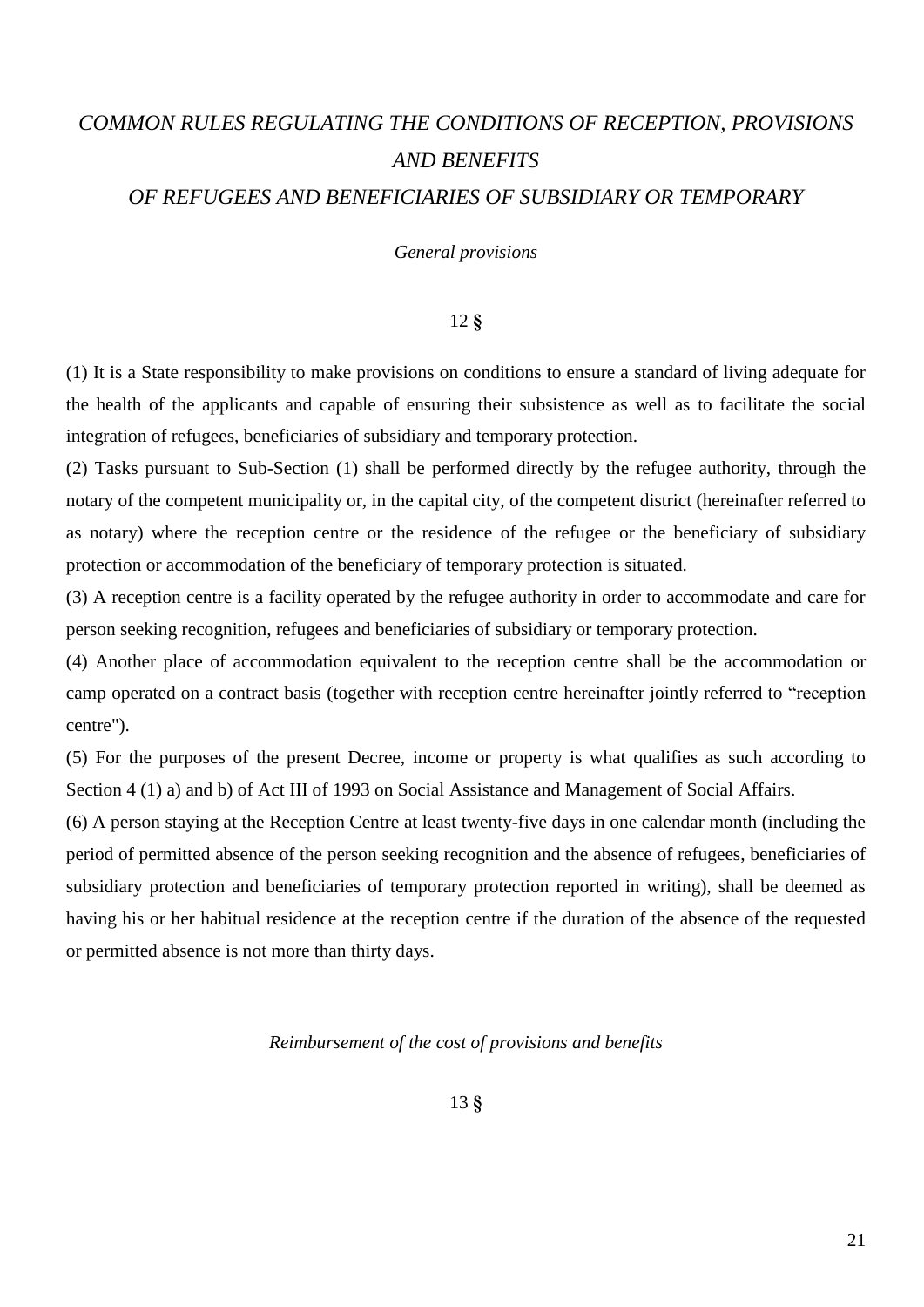(1) Agencies or persons rendering services or assistance specified in this Decree shall verify the eligibility of applicants by contacting the refugee authority; they shall keep the records of the expenses incurred to the account of the budget of the refugee authority separate from other expenses.

(2) The cost of provisions and benefits granted in accordance with this decree shall be subsequently reimbursed by the refugee authority upon the settlement of accounts. The reimbursement of costs may be requested from the refugee authority within one month from the actual provision of provision or benefits on a dedicated print form designating the first and last name of the beneficiary and the identification number of his or her residence permit, ID card or document certifying the identity and the right to stay, upon presenting detailed invoices.

(3) The refugee authority may advance the coverage of expenses indispensable for provisions to the body or person providing provisions or benefits.

### *Provisions provided on a contractual basis*

### 14 **§**

(1) In order to enhance the efficiency of provisions related to reception integration, the refugee authority may conclude contracts for the accomplishment of specific task/responsibilities related to provision and social integration with the organisations listed in Sub-Section (2).

(2) The refugee authority may contract non-governmental organisations, local municipalities, churches, foundations and their institutions, economic organizations or other legal entities (hereinafter referred to as service providers) to

*a)* ensure conditions for the reception of persons seeking recognition;

*b)* provide the provision to refugees and beneficiaries of subsidiary or temporary protection are entitled to;

*c)* provide social and mental health care to persons seeking recognition, refugees and beneficiaries of subsidiary or temporary protection;

*d)* inform persons seeking recognition, refugees and beneficiaries of subsidiary or temporary protection of their rights and obligations;

*e)* provide vocational training and retraining to refugees and beneficiaries of subsidiary protection;

*f)* provide Hungarian language training to refugees and beneficiaries of subsidiary or temporary protection; *g)* facilitate the social integration of refugees and beneficiaries of subsidiary or temporary protection.

(3) For the provision of tasks defined in Sub-section (2) service providers shall be selected through a call for tender taking into consideration among others the requirements stipulated by Act CXXIX of 2003 on Public Purchases. The call for tender shall be initiated by the refugee authority. The call for tender shall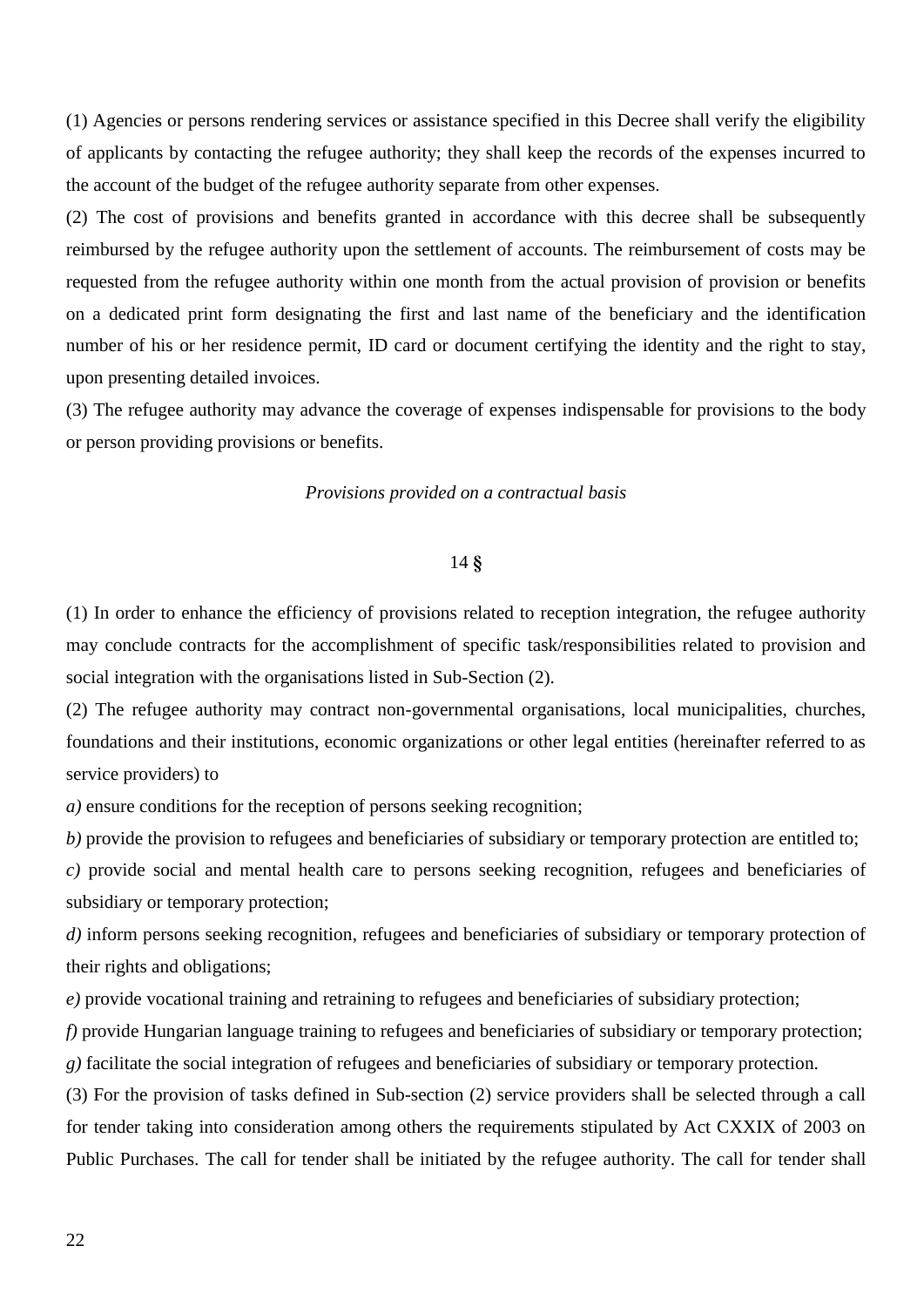include the scope of beneficiaries of the services and their planned number, as well as the designation and duration of provision to be provided to them.

(4) Contracts shall be concluded in writing. The contract shall include:

*a*) the scope of beneficiaries of services, as well as the designation and duration of services;

*b)* the way in which the contracted provision/services or task and their consideration money/equivalent will be accomplished;

*c)* stipulations for keeping records of the provisions/services provided task accomplished and the accounting and payment transfer of its consideration money/equivalent;

*d*) the right of the refugee authority to control the performance of the contract as well as the method of control;

*e)* the duration of the contract, the method of its termination and stipulations concerning the settlement of possible legal disputes.

(5) The copy of the court decision on the legal status of the service provider and/or official permit indispensable to perform responsibilities specified by the contract shall be enclosed with the contract, in case of need.

# **27. §**

**Unless a rule of law or government decree provides otherwise, a person seeking recognition shall be entitled to those material conditions of reception and other forms of assistance corresponding to his/her health conditions and satisfying his/her basic needs that are determined in this Act and in the Government Decree, following the submission of the application for recognition, until the final and effective conclusion of the refugee procedure.**

### **28. §**

**The material conditions of reception shall also be provided to persons seeking recognition while detained.**

# **29. §**

**During the provision of the conditions of reception, proper attention shall be paid to the particular needs of any person in need of special treatment.**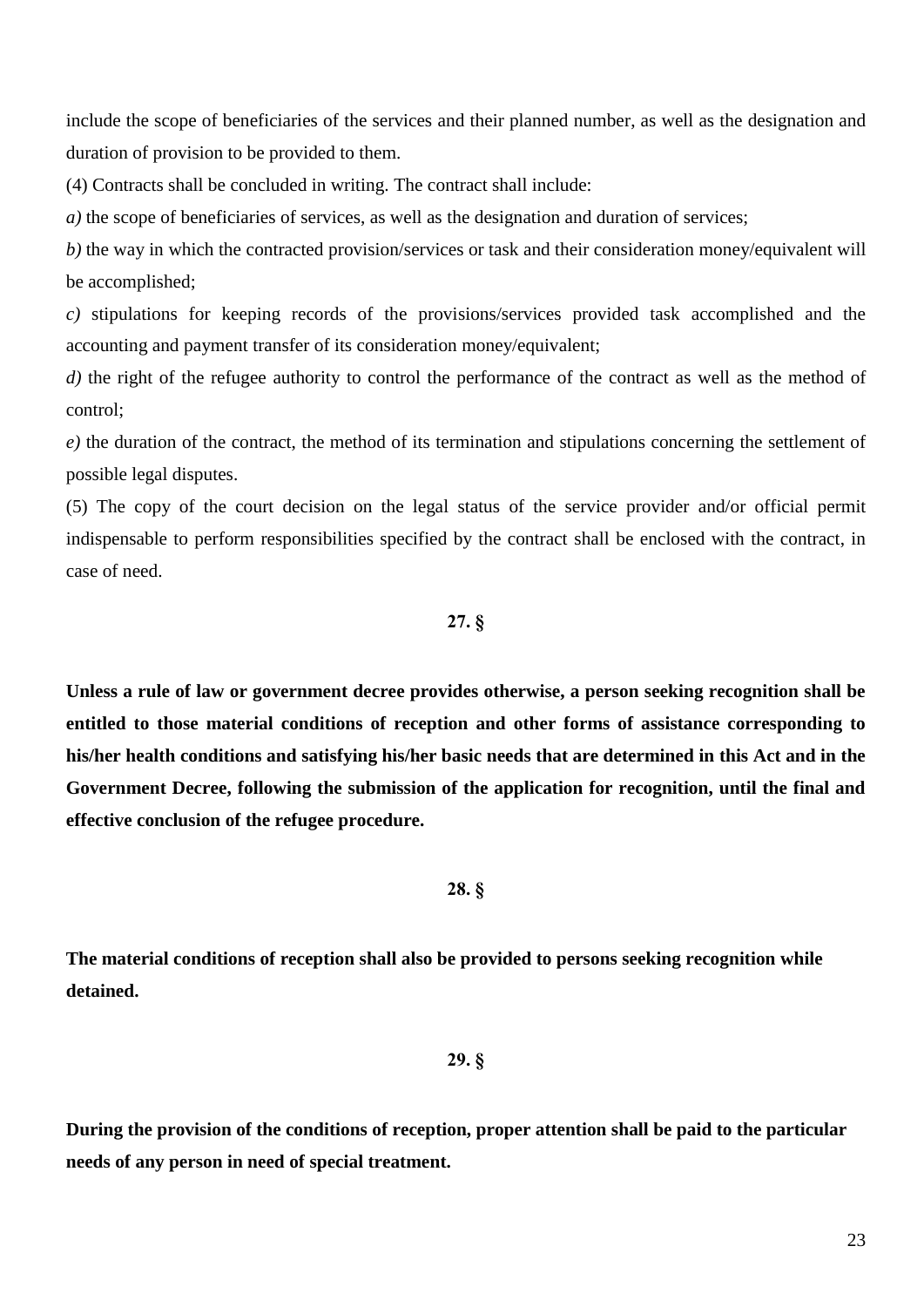# *Chapter IV*

# *PROVISIONS AND BENEFITS GRANTED UPON RECEPTION*

# 15 **§**

(1) Upon reception, persons seeking recognition shall be entitled to the following provisions and benefits:

*a)* provision of material reception conditions,

*b)* health care,

*c)* reimbursement of the costs of schooling and education,

*d*) pecuniary benefits.

(2) Types of material reception conditions:

*a)* accommodation and care at the reception centre,

*b)* monthly allowance of free use,

*c)* grants from donations.

*d)* travel allowance,

*e)* bearing the cost of a public burial.

(3) Pecuniary benefits:

*a)* school-start benefit,

*b)* allowance for final departure from the country.

*General conditions for the use of provisions and benefits upon reception*

# 16 **§**

(1) During the preliminary assessment procedure the person seeking recognition, in case of need and in accordance with the other criteria defined in the Asylum Act and in this Decree, with the exception of monthly allowance of free use shall be eligible for the provisions and assistance specified in Section 15 (1) *a)-b)* and based on application, for the provisions and assistance specified in Section 15 (1) *c)* and Section 15 (3) *b)*.

(2) From the date of the resolution referring the application for recognition to detailed procedure, the applicant shall also be eligible, apart from the provisions and assistance specified in Sub-Section (1), in the event being a person in need, and under the other criteria defined in the Asylum Act and in this Decree, for monthly allowance of free use defined in Section 15 (2) *b)* and based on his or her application for school start benefit defined in Section 15 (3) *a)*.

(3) The refugee authority shall adopt a resolution on the eligibility for the provisions and application-based assistance defined in Section 15, and on their discontinuation in the event that eligibility criteria are no longer present.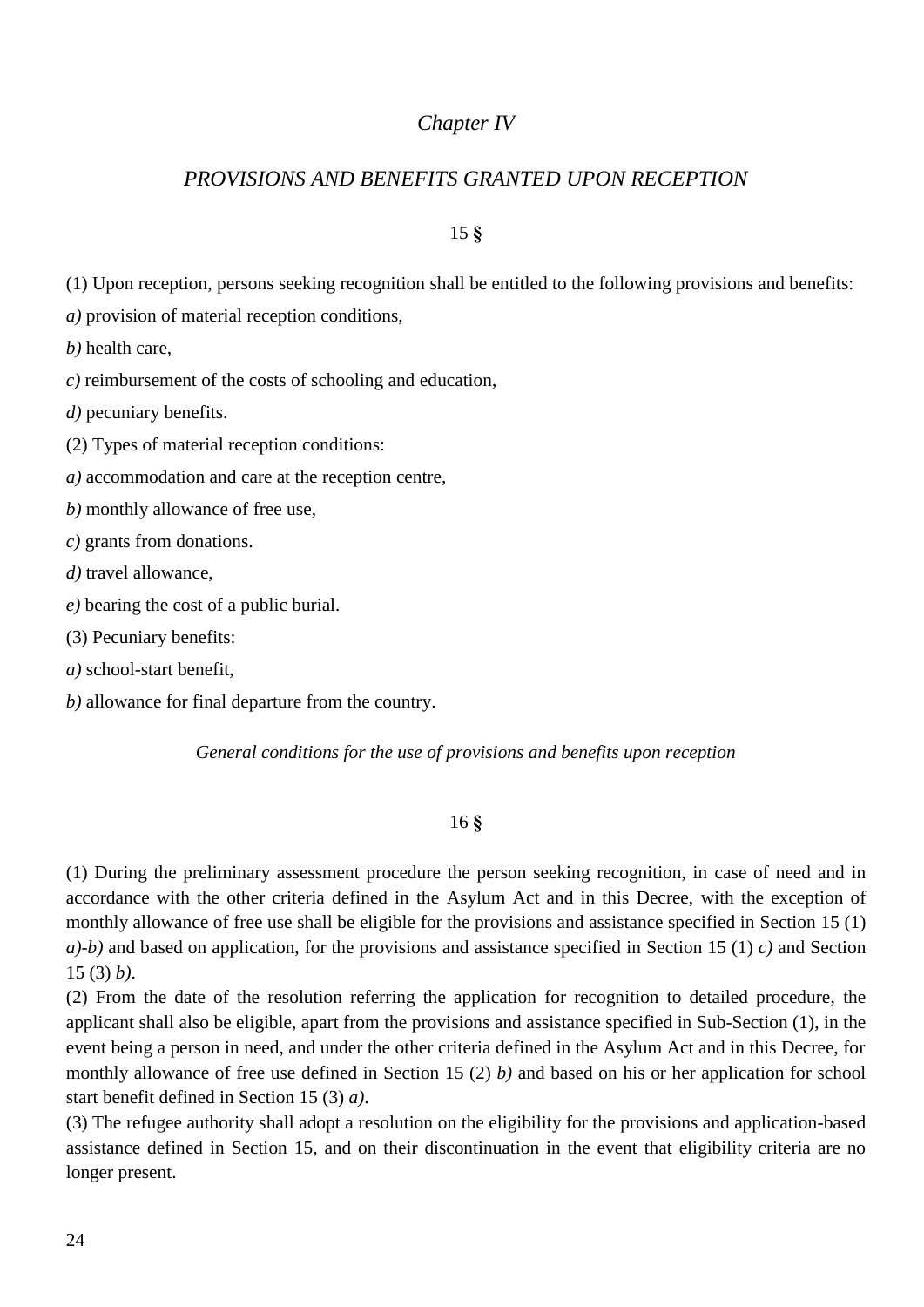(4) The refugee authority shall decide on the eligibility of the person seeking recognition for the provision of material reception conditions of and for the healthcare services specified in Section 15 (1) *a)-b)* in the resolution referring the application for recognition to detailed procedure. Until the adoption of this resolution, the provisions specified by Section 15 (1) *a)-b)* shall be provided to the person seeking recognition.

# 17 **§**

(1) The person seeking recognition shall be required to fill out the form contained in Annex II of this Decree to declare his or her financial and income situation and submit it along with the application for recognition.

(2) Acting *ex officio*, the refugee authority shall assess the needs of the person seeking recognition for the provisions and assistance available under Section 15 of the Asylum Act for the entire duration of the procedure. The person seeking recognition may make a statement to the effect that s/he does not intend to use certain forms of support or assistance.

(3) After the submission of the asylum application, the refugee authority shall inform the person seeking recognition in his or her mother tongue or in another language understood by him/her in writing, without delay and within fifteen days at the most, of all provisions and assistance to which s/he is entitled to under the Asylum Act and under this Decree, as well as of the obligations with which s/he must comply with in respect to the reception conditions and the organisations providing legal or other individual assistance.

### 18 **§**

The person seeking recognition shall be deemed as being in need in terms of the provisions and assistance provided, if the person seeking recognition, or his/her spouse, or immediate relative living in the same household has no property in Hungary to provide for his/her subsistence, and his/her per capita monthly income (taking into account the total income of his/her spouse and immediate relative living in the same household) does not exceed the prevailing minimum amount of the old-age pension.

# 19 **§**

(1) If of a person seeking recognition does have the means to ensure existence or his/her income has reached the extent defined in Section 18, s/he shall declare this fact to the refugee authority within fifteen days at latest from the change in his/her financial situation.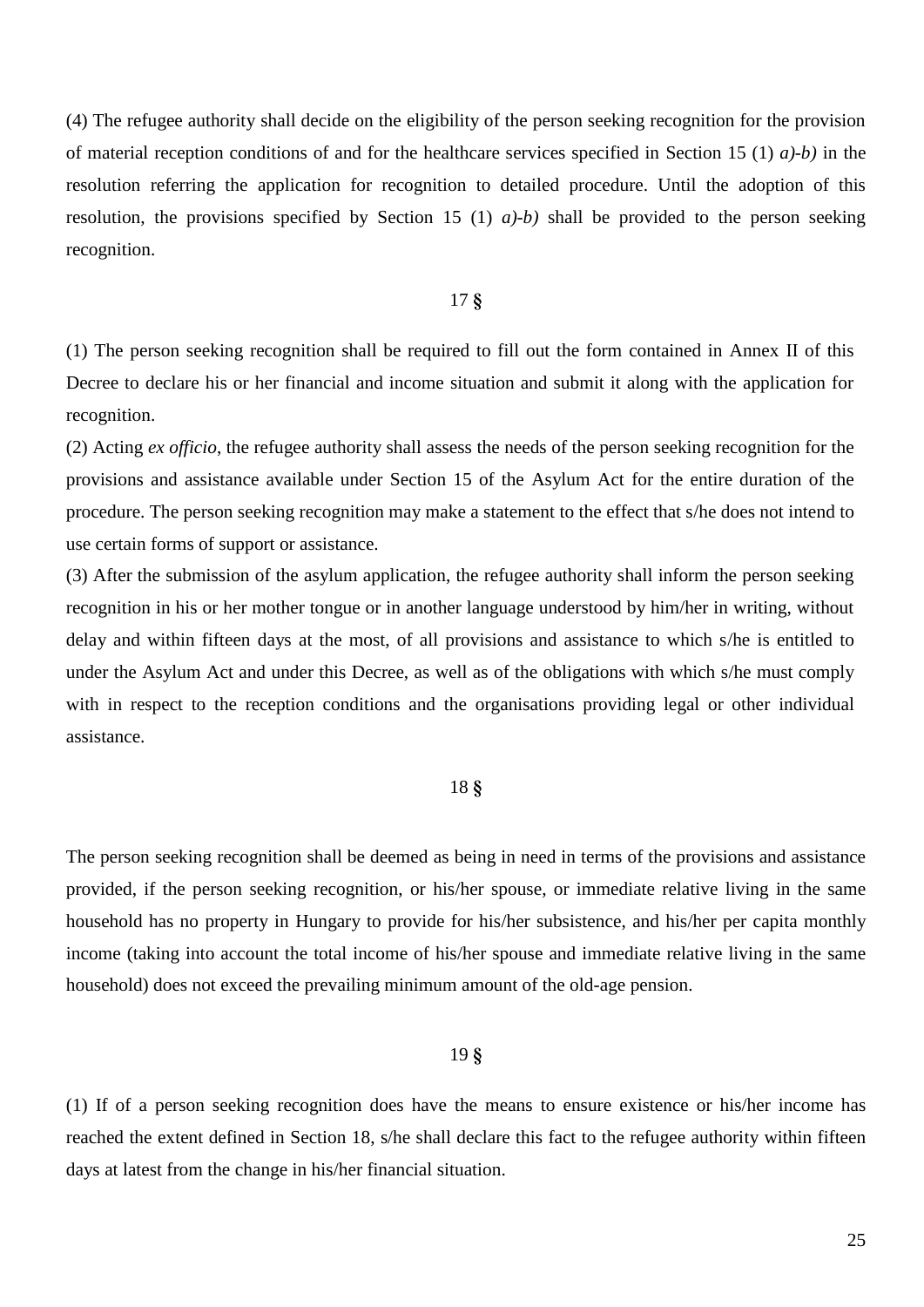(2) During the period of disbursement the refugee authority may oblige the person seeking recognition to submit a declaration in accordance with Section 17 (1) and/or to certify his/her means, income within fifteen days from the request.

(3) If the financial situation of a person seeking recognition has changed to the extent that s/he is no longer entitled to benefit from reception conditions, the disbursements of assistance shall be terminated.

(4) In case of delayed fulfilment of obligation stipulated in Sub-sections  $(1) - (2)$ , the refugee authority may oblige the person seeking recognition to reimburse the value of services and the amount of financial assistance from which s/he benefited unauthorized as of the moment of having become unauthorized, in its decision stipulating the rejection of assistance. If the refugee authority has obliged the person seeking recognition to reimburse the value of services and/or the amount of financial assistance, no provision or benefit can be extended even if the person seeking recognition has become entitled for such assistance meanwhile.

(5) The refugee authority may accord exceptional treatment in cases of special consideration.

(6) Disbursements of pecuniary assistance shall also be terminated if within thirty days from disbursement – or, in the event of a monthly allowance of free use, until the time of the next monthly payment – the person seeking recognition has not taken over the payment and failed to provide an excuse/justification for not receiving it.

### 20 **§**

(1) The person seeking recognition may utilise the benefits provided under material reception conditions regulated by this Decree – without affecting the benefits provided under material reception conditions regulated by other laws – except the monthly spending money of free use stipulated in Section 22, if the refugee authority provides room and board at the Reception Centre.

(2) The refugee authority may offer to the person seeking recognition the opportunity to stay in a contracted place of accommodation set forth in Section 12 (4). The consent given by the person seeking recognition to his/her being accommodated in a contracted place of accommodation shall be regarded a consent to handle his/her data according to Section 84 (1) of the Act.

### *Accommodation and care provided at a reception centre*

# 21 **§**

(1) The room and board to be provided at the reception centre to the person seeking recognition shall include the following: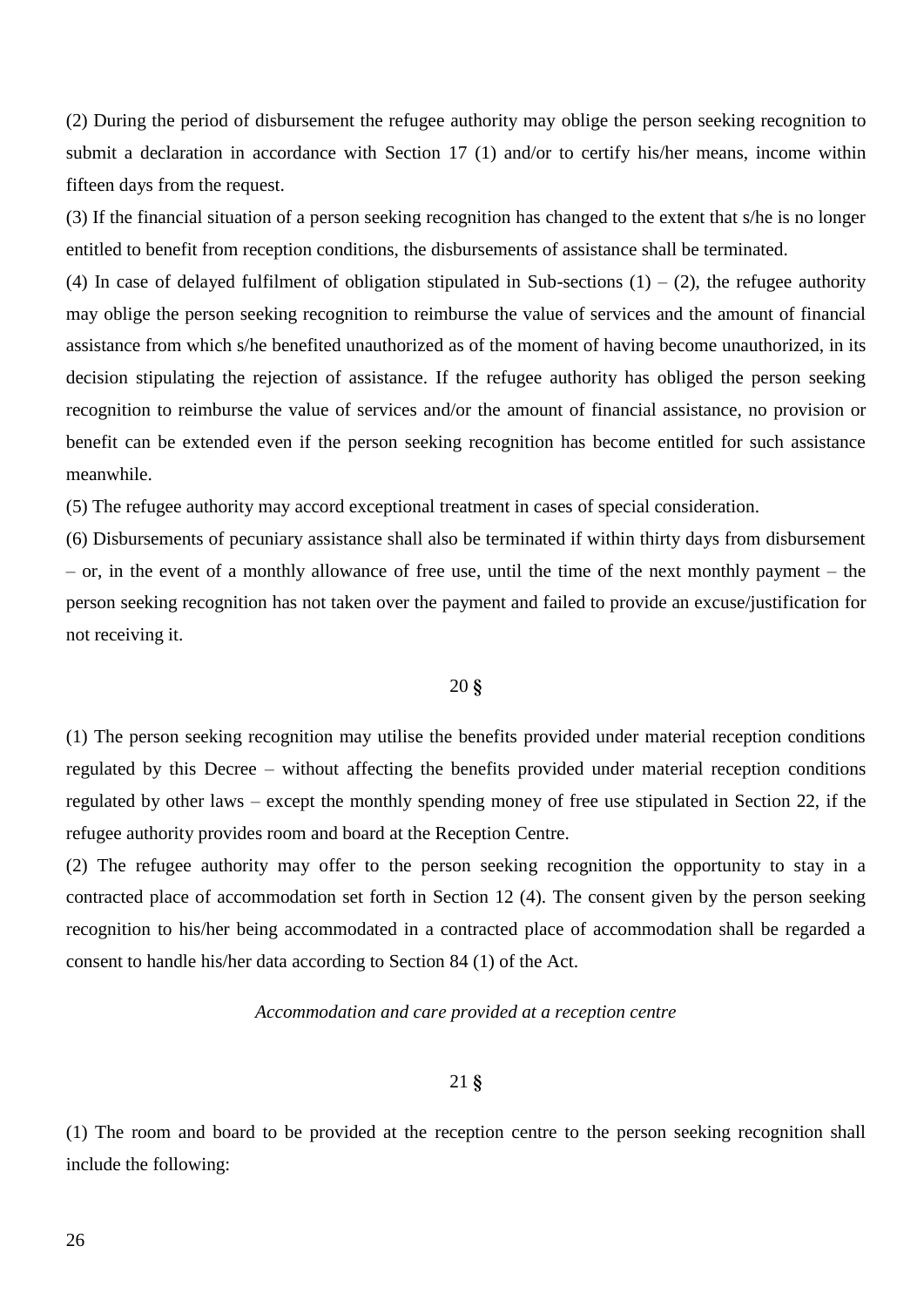*a)* accommodation,

*b)* three meals a day (breakfast, lunch and dinner) or food allowance in equivalent value, and

*c)* tableware, washing and toiletry items for personal use or a hygiene allowance in equivalent value, as well as clothes.

(2) In the frame of accommodation and boarding provided at the Reception Centre, in addition to the care specified under Sub-Section (1) hereof, as of the date of the resolution referring the application for recognition to detailed procedure, a language course shall also be provided to minors seeking recognition who are aged over 5 years old, preparing the child to participate in public education, provided that the child has no other possibility to attend kindergarten.

(3) During the term of the detailed procedure, the refugee authority may provide the person seeking recognition with a possibility of employment in the form of performing work at the Reception Centre.

(4) The quantity of work to be performed under Sub-Section (3) may not exceed 80 hours per month.

(5) The person seeking recognition who, through the internal employment described in Sub-Section (3) contributes to the maintenance or preservation of the reception centre by work shall be eligible for the monthly compensation not exceeding eighty-five per cent of the prevailing minimum old-age pension.

(6) When placing the asylum seekers at the reception centre, the refugee authority shall maintain family unity even if the members of the family have different legal status; it shall place the members of a family together unless requested otherwise, and provide for the protection of the family life of the persons placed.

(7) The food and hygiene allowance as per Sub-Section (1) *b)-c)* may be provided on special request of the person seeking recognition if the conditions for providing allowance in kind specified in paragraphs *b)-c)* exist in the reception centre under a self-service system. The person seeking recognition shall make a statement on this claim within 5 days of his/her placement at the reception centre. This statement is valid for one month and may be extended occasionally by the fifteenth day of the month preceding the month in question.

(8) The reception centre shall disburse the weekly amount of the food allowance on the first working day of the week. Payment of the monthly amount of the hygiene allowance shall be due at the monthly allowance of free use.

### *Monthly allowance of free use*

### 22 **§**

(1) The person seeking recognition shall be entitled to discretionary monthly allowance of free use which shall be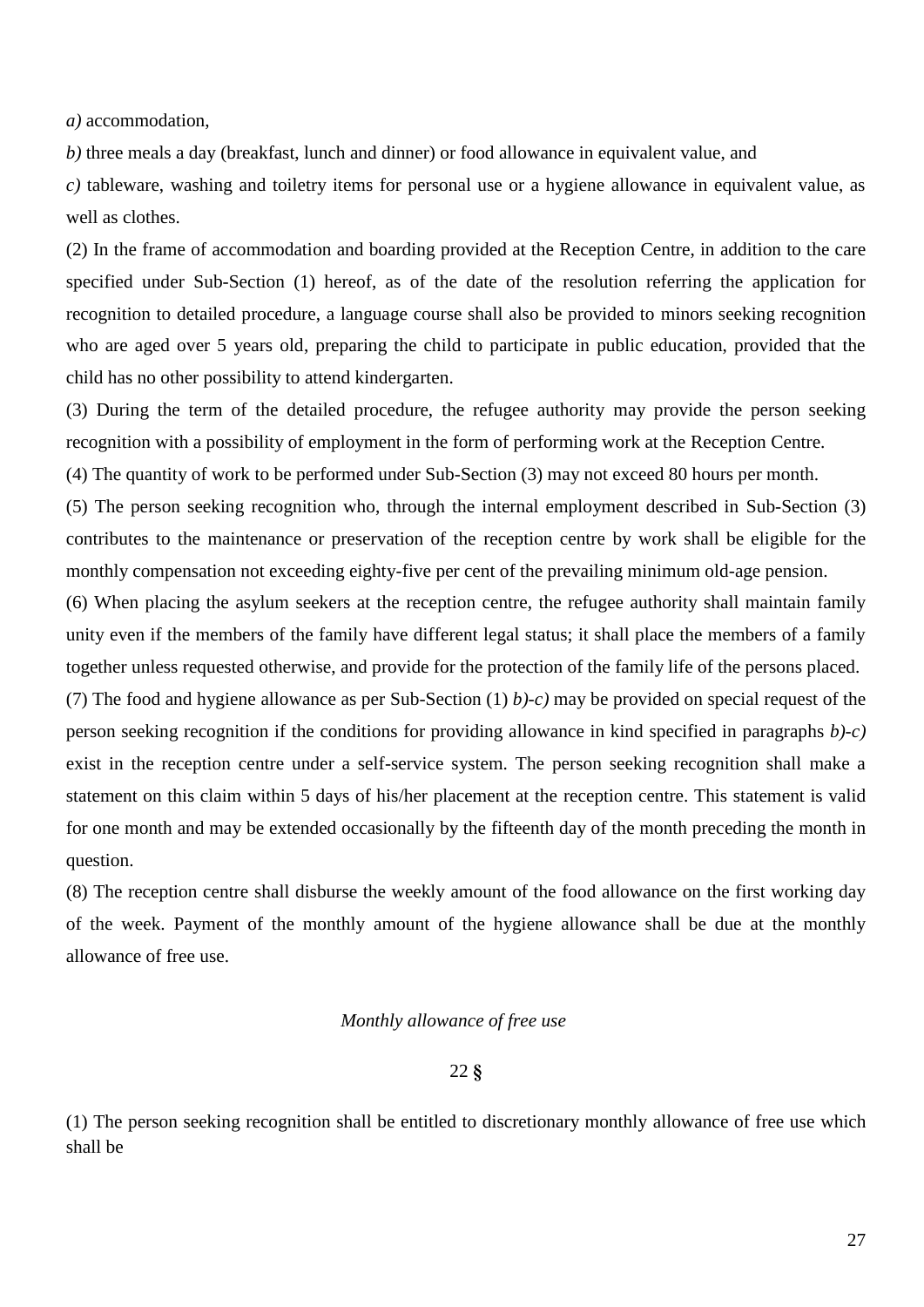*a)* During the stay in the reception centre, 25% of the prevailing minimum amount of the old-age pension for applicants who are minors under the age of 18, or applicants for recognition who have passed their 18th birthday and are pursuing primary or secondary school studies;

*b)* During the stay in the reception centre, 10% of the prevailing minimum amount of the old-age pension in the case of applicants of full age;

*c)* During the stay in the reception centre, 25% of the prevailing minimum amount of the old-age pension for single parents raising children, persons who have reached the age of 60, who have permanent and irreversible deterioration of health, who suffer from a mental or physical disability, who are pregnant or are unable to work due to raising children under six months of age;

*d)* During the stay in the reception centre, 25% of the prevailing minimum amount of the old-age pension in the case of persons unable to work due to illness not falling under paragraph *c)*, if the condition during which the person is unable to work persists for at least half of the month in question and in the case of those persons for whom the reception centre is unable to provide a possibility to work.

e) 10% of the prevailing minimum amount of the old-age pension in the case of persons detained based on a binding judicial decision establishing the responsibility of the person in a case of criminal or minor offence.

f) 25% of the prevailing minimum amount of the old-age pension in the case of other detained persons, except the case defined in paragraph e).

(2) Those persons seeking recognition shall be eligible for monthly allowance of free use from the date of the resolution referring their application for recognition to detailed procedure for a total monthly period insofar as they maintain a habitual residence at the reception centre in the cases referred to in Sub-Section (1) a) – d). In the cases referred to in Sub-Section (1) e) – f), persons seeking recognition are eligible for the allowance of free use from the date of the resolution referring their application for recognition to detailed procedure for a total monthly period.

 $(3)^{3}$ 

(4) The monthly allowance of free use shall be paid before Day 5 of the month. Retroactive payment shall only be effected in case of an applicant hospitalized.

 $\overline{a}$ 

<sup>&</sup>lt;sup>3</sup> Provision discontinued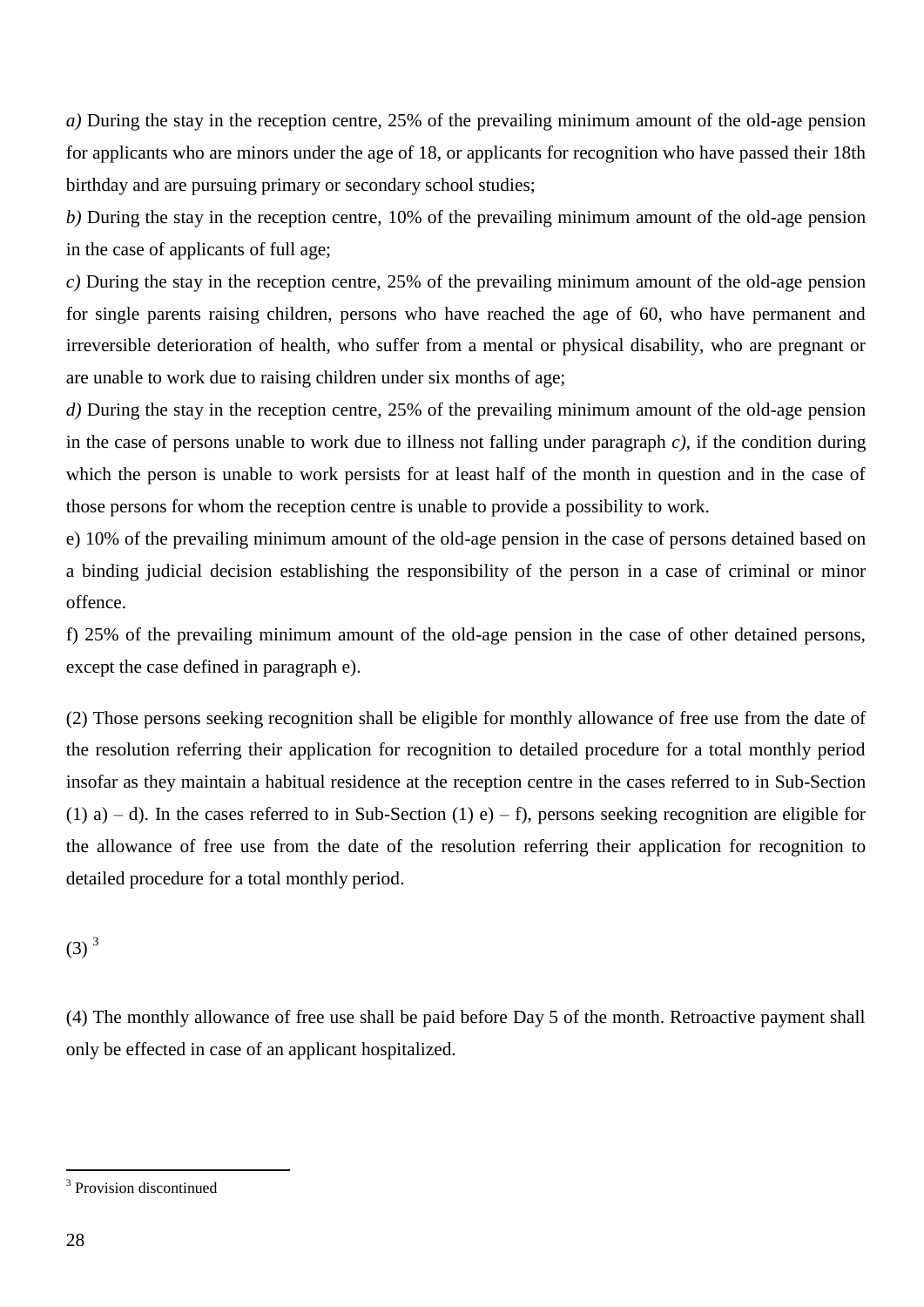(5) On behalf of an unaccompanied minor applicant, the representative by law shall take over the monthly allowance of free use. It shall be ensured that the allowance is used to cover the personal needs of the applicant.

## *Grants from donations*

### 23 **§**

(1) The refugee authority may accept pecuniary donations or contributions in kind from Hungarian or foreign natural or legal persons/entities and organisations without legal personality in order to improve the conditions of its decision making and care activities and/or in order to provide better care to person seeking recognition.

(2) The utilisation of donations/contributions shall be determined by the refugee authority, respecting the terms and conditions of use in the event that such term and conditions were stipulated by donors/contributors.

(3) Persons seeking recognition shall partake of donations as determined by the refugee authority.

(4) The refugee authority shall keep separate accounts of pecuniary donations or contributions in kind and of the utilisation thereof.

### *Travel benefit*

# Section 24

(1) The refugee authority upon request by the person seeking recognition shall issue a certificate to facilitate the making use of benefits stipulated by the law on benefits relevant in public transportation of passengers, if the person seeking recognition

*a)* taking steps to settle his/her legal status with competent authorities,

*b)* using health care provisions defined in Sections 26-28 by a health care service provider with a territorial service provision obligation, or

*c)* taking part in a program operated by a non-governmental organisation which takes over a state competence or benefiting from the assistance of such an organisation.

(2) Applications requesting the issuance of a certificate for making use of travel benefit shall be submitted to the refugee authority, enclosing all documents supporting the application.

(3) In terms of amount and form of making use of benefits, legal provisions stipulating the benefits relevant in public transportation of passenger shall apply.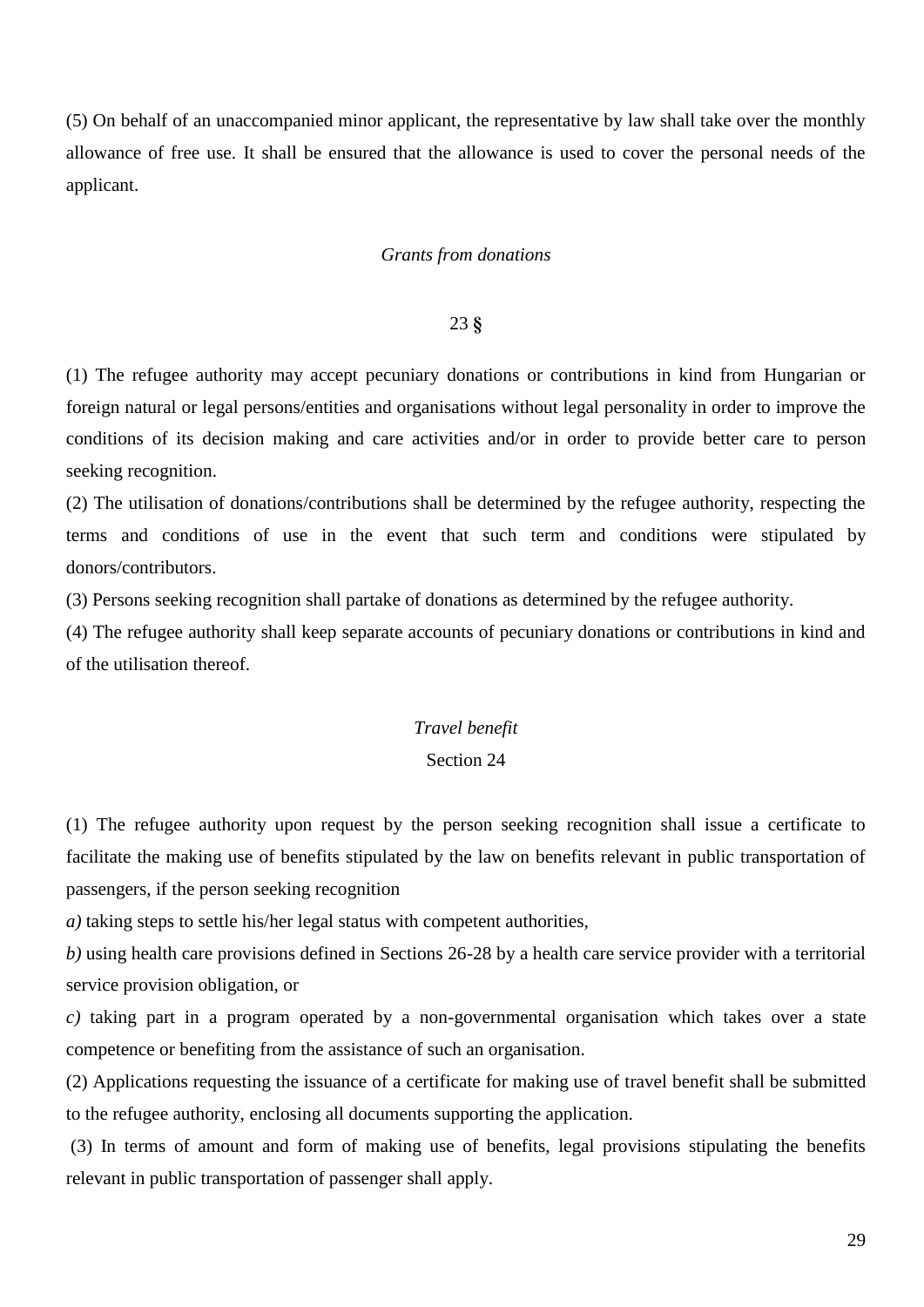## *Bearing the cost of public burials*

## 25 **§**

(1) In the event of the death of the person seeking recognition, the mayor of the municipality competent at the place of death shall arrange the funeral of the deceased within thirty days of the date on which the death becomes known, if

*a)* there is no person responsible for burial or is untraceable, or

*b)* the person responsible for the burial does not arrange the funeral.

(2) The refugee authority shall reimburse the costs of public funeral to the municipality specified by Sub-Section (1). Request for reimbursement shall be submitted within two months of the arrangement of the public funeral.

## *Health care*

### 26 **§**

In case of illness, persons seeking recognition not covered by social security shall be entitled to the following health care services free of charge:

*a)* examinations and medical treatments falling within the scope of care provided by general practitioners;

*b)* examinations and medical treatments provided by policlinics for ambulant patients in the case of emergencies, as well as medication and bandages used in the course of treatment;

*c)* hospital care in the case of emergencies, as well as treatments prescribed by doctors treating an emergency – including surgery interventions, as well as medical supplies and prosthetics used in the course of treatment –, medical treatment, medication and bandages required for the treatment, and meals;

*d*) upon medical treatment received in a policlinic or hospital care, until their illness is cured or their condition is stabilised

*da*) the necessary examinations and medical treatments;

*db*) medicaments not covered by medication referred to in paragraph h) that cannot be substituted by any other means and medical appliances for the administration of medication;

*e)* medical appliances on doctor's orders other than those covered by Sub-paragraph db) of paragraph d), as well as the repair of said appliances;

*f)* emergency dental care and odontotherapy, provided that the treatment used by the person seeking recognition falls within the lowest compensation category;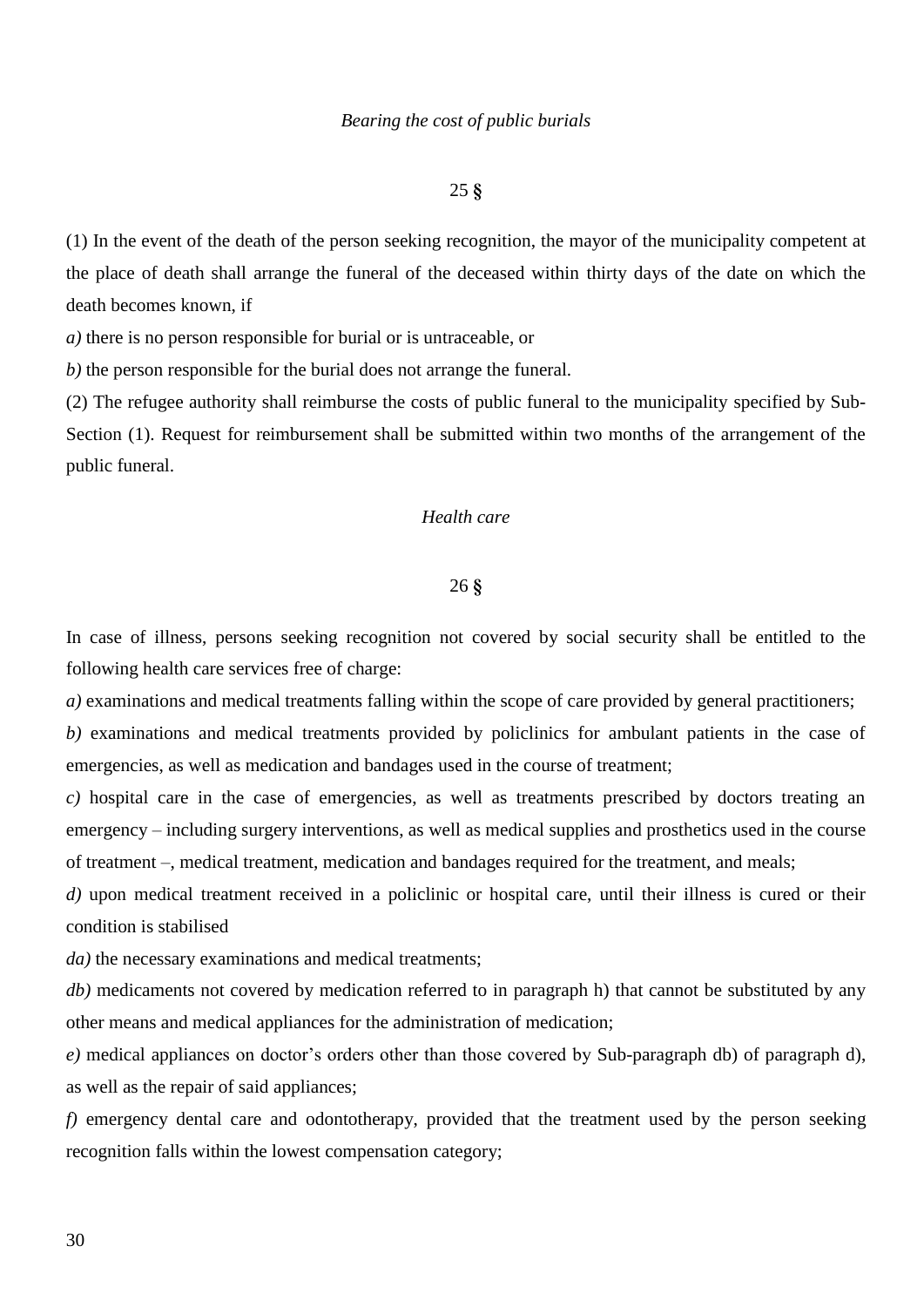*g)* prenatal care and obstetrics, abortion in accordance with the conditions defined in the Act on the protection of the life of embrios;

*h*) medication and bandages that may be ordered for "those entitled to public health care" free of charge as provided in a separate legal instrument, or with 90% or 100% social security coverage pursuant to a "health care provision";

*i*) transportation by ambulance in the case of health care provisions in accordance with paragraphs b), c), d) da) and g) if they cannot be transported by any other means due to their health condition;

*j*) mandatory vaccination tied to their age.

(2) For the purposes of the present decree, emergency is a change of the state of health which without immediate medical treatment would result in life-danger or serious or irreversible harm of health.

### 27 **§**

(1) Persons seeking recognition shall receive care provided by a general practitioner at the reception centre.

(2) Persons seeking recognition staying outside reception centres shall be entitled to care provided by the general practitioner with a territorial service provision obligation covering the place of accommodation of the person seeking recognition.

(3) Health care services listed in Section 26 (1) d) are free of charge if the person seeking recognition was referred by a general practitioner or ordered back by a specialist at the policlinic or hospital.

(4) Specialised health care may be used from the health care service provider with a territorial service provision obligation.

(5) The refugee authority shall reimburse the full cost of medication, bandages and medical appliances or the repair of the latter if such supplies were issued on the basis of a prescription ordered by a doctor entitled to use a stamp for ordering medicaments as defined in a separate legal instrument, the prescription designating the identification number of the humanitarian permission to stay of the person seeking recognition.

# 28 **§**

(1) The costs and fees of health care services listed in Section 26 shall be reimbursed by the refugee authority to the health care provider, unless Hungary has undertaken the obligation through an international convention to pay therefore.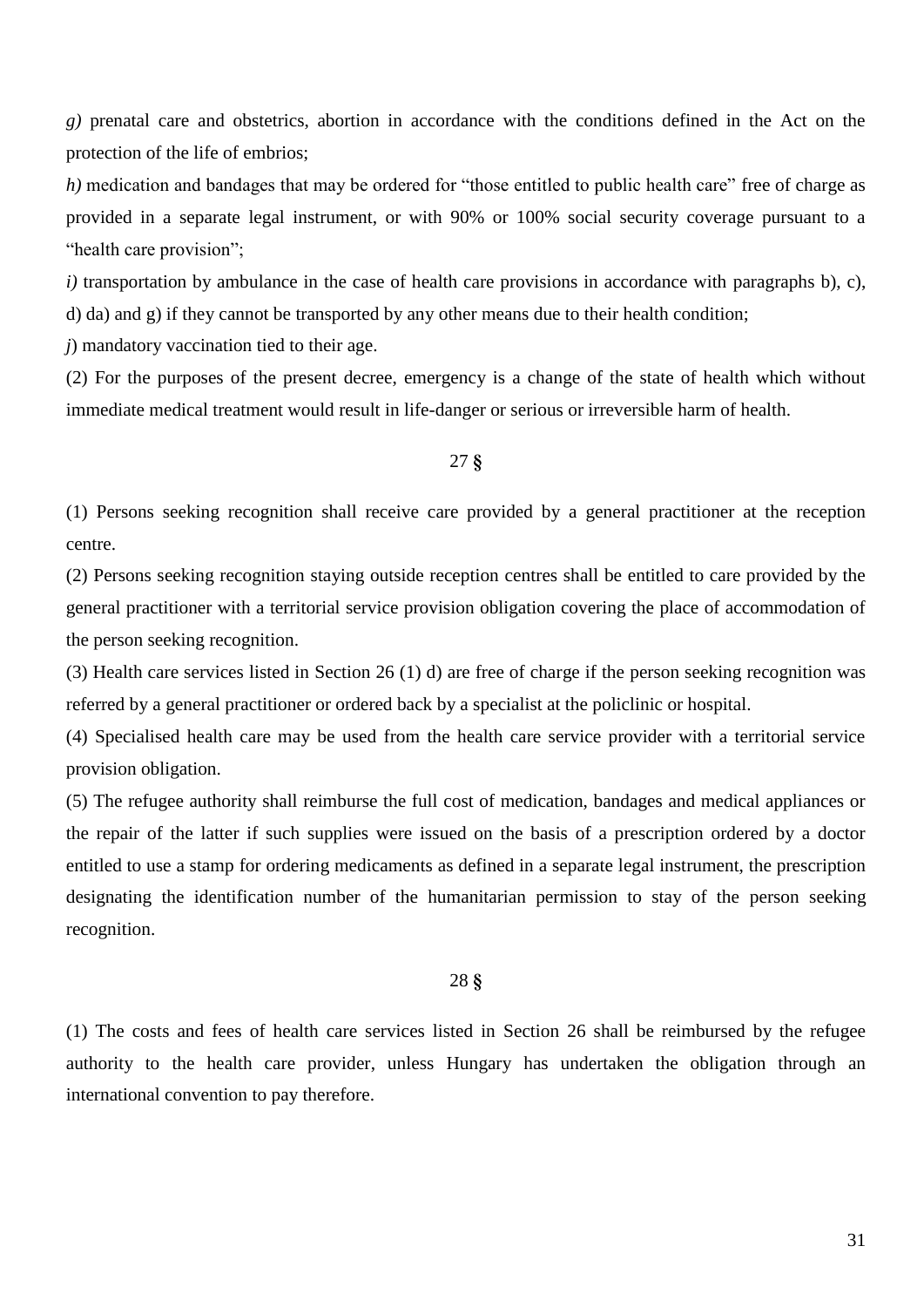(2) The cost of health examinations performed during the asylum procedure and the cost of mandatory vaccinations ordered by a public health administration body shall be reimbursed to health service providers by the refugee authority.

(3) If such services are used by the beneficiary from a health service provider other than the one operating at the reception centre, the cost of health care services defined in Section 26 (2) shall be reimbursed to the health service provider by the refugee authority in the accounting order listed under Sub-Section (4). The amount due shall be the fee due to the service provider concerned on the basis of the rules regulating the financing of health care by social security, in accordance with provisions governing the financing of services performed, provided that a general practitioner providing basic health care outside the reception centre may charge the fee of ad hoc care.

(4) Health service providers shall submit to the competent territorial body of the National Health Insurance (OEP) covering the area where the registered office (fixed establishment) of the health service provider is situated a report of services rendered, using a print form prescribed for reporting and accounting health care provisions; upon certifying reimbursement, the territorial body shall forward the report to OEP. On the basis of the reports, the settlement of accounts - broken down by health care services rendered - shall be sent to the refugee authority by OEP each month.

(5) In the case of preparations available only on prescription, the cost of health care provisions pursuant to Section 26 (1) db) of d) and h) may be reclaimed by the health care service provider by presenting the prescription designating the identification number of the humanitarian permission to stay of the person seeking recognition and a summary invoice made out to the refugee authority as purchaser, containing the designation, price and quantity of the medical preparation. The health care service provider shall forward the prescription and the invoice to the competent territorial body of the National Health Insurance (OEP) covering the area where the registered office (fixed establishment) of the health service provider is situated.

(6) The refugee authority shall transfer the costs of health care service to OEP within 40 days upon reception of the settlement of accounts and/or invoice.

# *The reimbursement of costs related to conforming with the obligation of persons seeking recognition to attend school education*

## 29 **§**

(1) Upon request, in order to facilitate fulfilment of compulsory schooling of the person seeking recognition, during the stay at the reception centre the refugee authority shall reimburse the person for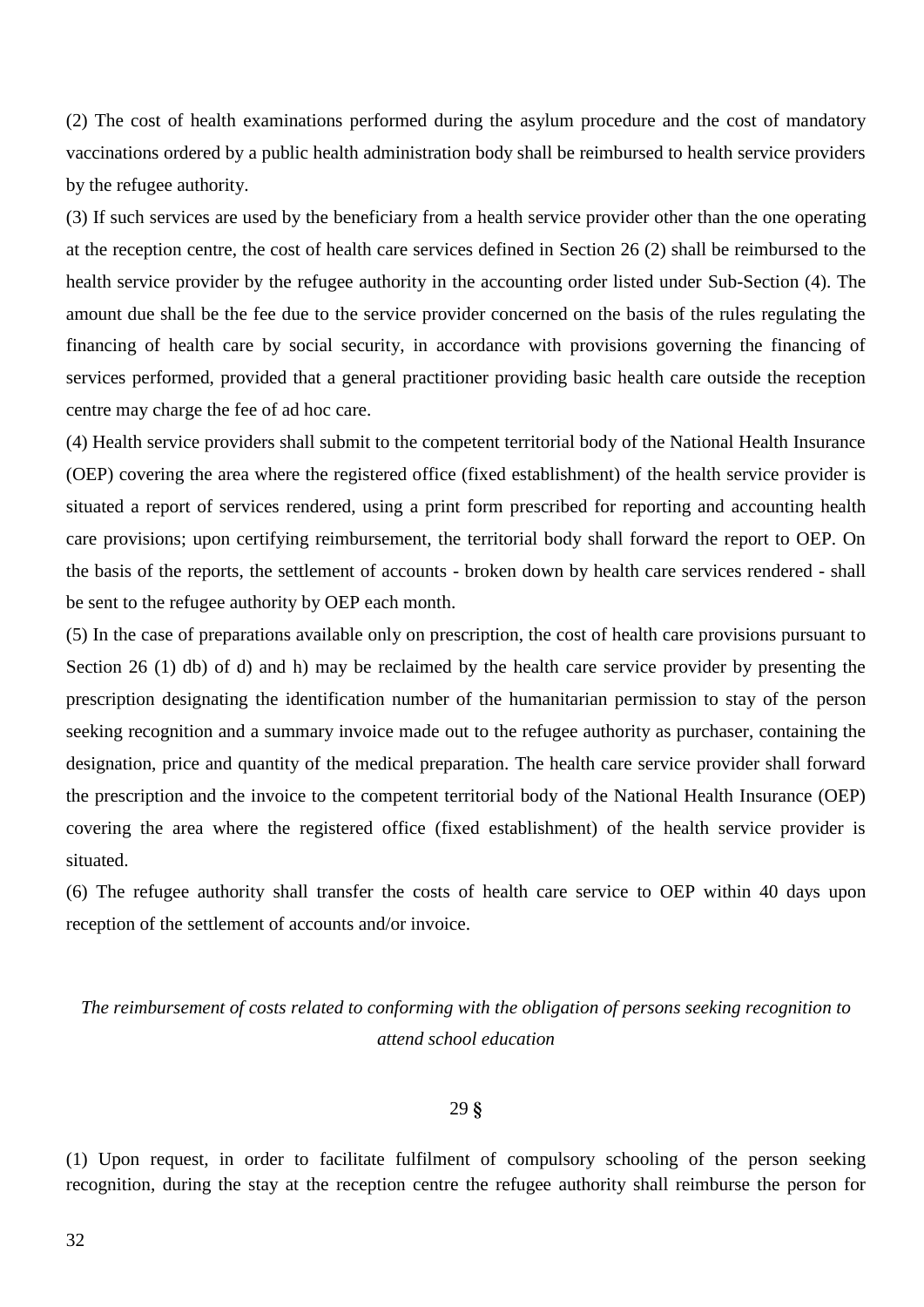costs of studies at kindergarten, primary school, vocational school, secondary school, institution for the education of persons with special needs or institutions for conductive pedagogy of education and care (hereinafter: "educational institution"), the costs of the local or intercity public transport tickets or seasonticket for travelling to the educational institution, the cost of meal incurred at the educational institution and the cost of accommodation at student hostel or dormitory.

(2) The refugee authority shall reimburse the costs proven by the institution, based on the invoice.

# *School-start benefit*

# 30 **§**

(1) The legal representative of the person seeking recognition that is studying at educational institution, in order to facilitate the fulfilment of mandatory schooling of the person seeking recognition may submit an application for school start benefit to the refugee authority.

(2) The school start benefit may be requested once per academic year for school books, subject-specific exercise books, school supplies, school equipment or clothing. The amount of the school aid shall be equal to the prevailing minimum amount of the old-age pension.

(3) The application must include the invoice indicating the costs of school supplies, school equipment, school books, subject-specific exercise books and clothing based on which the refugee authority shall subsequently reimburse the school start benefit.

### *Allowance for final departure from the host country*

# 31 **§**

At the request of the person seeking recognition, for his/her repatriation or final departure into a third country, on the basis of a certificate issued by the foreign representation of the country concerned, the refugee authority shall ensure a ticket (flight ticket) valid up to the destination designated on the certificate or subsequently reimburse the price of the ticket (flight ticket) and may fully or partially cover properly certified expenses related to travel of one occasion.

*Provision for persons with special needs in the course of reception*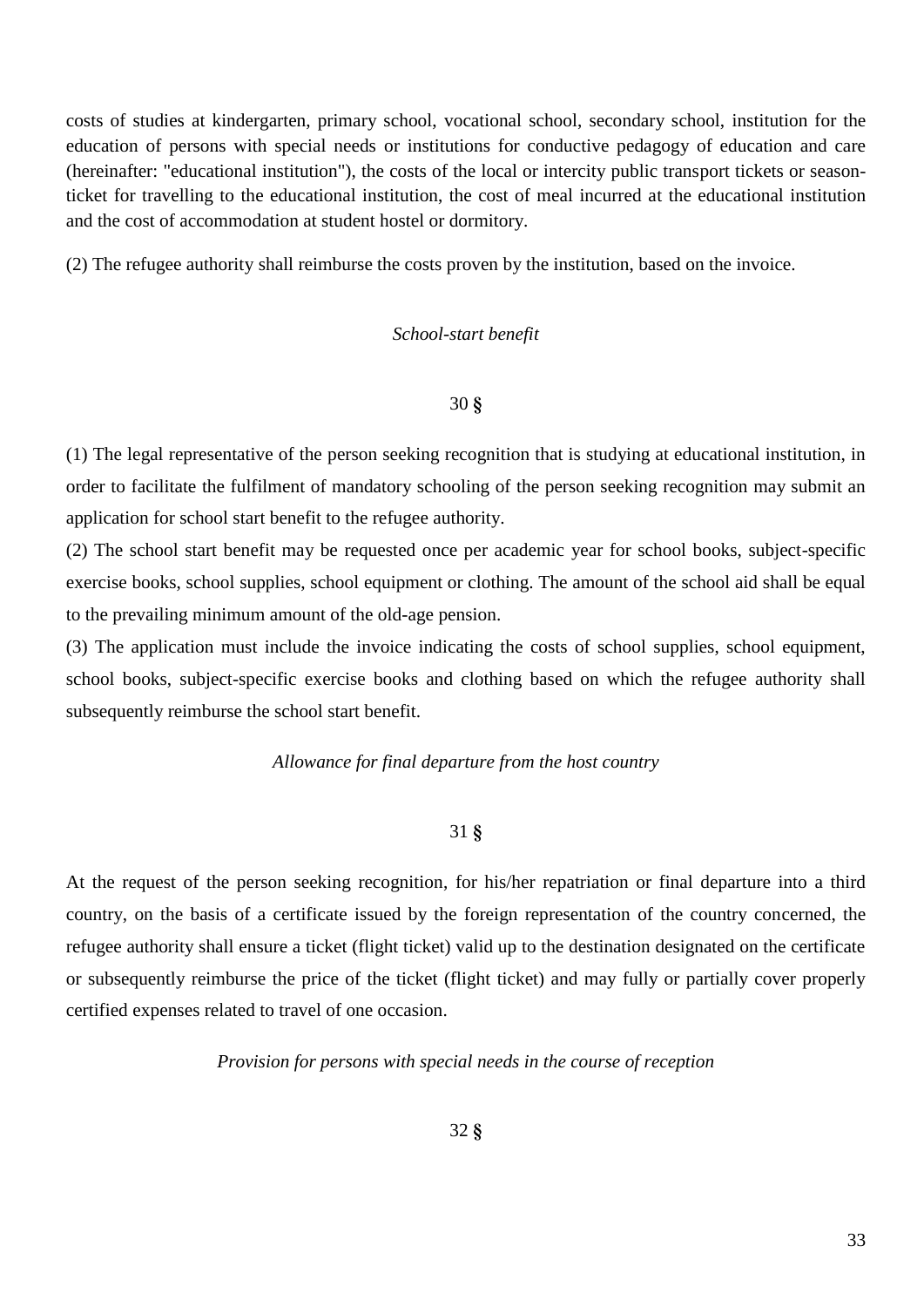The provisions of this chapter concerning the reception and provisions and benefits to persons who have special needs as defined in Section 2 k) of the Act shall be applicable with variations set forth in Sections 33-34 below.

### 33 **§**

(1) The refugee authority shall ensure separated accommodation at the reception centre for persons seeking recognition who have special needs in cases justified by their specific individual situation.

(2) As far as possible, family unity shall be maintained even when providing separated accommodation to a person who has special needs.

(3) When providing reception, the best interests of the minor persons seeking recognition shall be a primary consideration. During the accommodation at the reception centre food, clothing, mental hygiene and health care, attendance, education as well as housing separate from persons of full age shall be provided that is advancing the child's physical, mental, emotional and moral development, and is adequate for the child's age, health condition and other needs.

(4) If the person seeking recognition is an unaccompanied minor, in accordance with the child protection legislation, s/he shall be placed in a child protection institution, provided that the refugee authority has determined the minor status of the affected child.

(5) Unaccompanied minors may be placed with adult relatives if the latter undertake in writing to house, care and provide for the minor and from their personal relationship with the minor it becomes obvious that such an arrangement shall be in the interest of the unaccompanied minor person seeking recognition.

(6) Accommodation designated for an unaccompanied minor may only be changed in exceptional cases and exclusively in order to cater the interests of the minor.

(7) When placing unaccompanied minors, family unity shall be maintained by keeping siblings together, taking into account their age and degree of maturity.

(8) The refugee authority shall contact the competent health institution, in the case of unaccompanied minors the competent child care institution, in order to ensure that minors who have been victims of rape, serious neglect, exploitation, torture or cruel, inhuman or degrading treatment or who have suffered trauma during armed conflicts receive the appropriate rehabilitation, mental healthcare and qualified counselling if needed.

## 34 **§**

(1) The person seeking recognition who has special needs - if needed with respect to the person's individual situation and based on the medical specialist's opinion - besides those included in Sections 26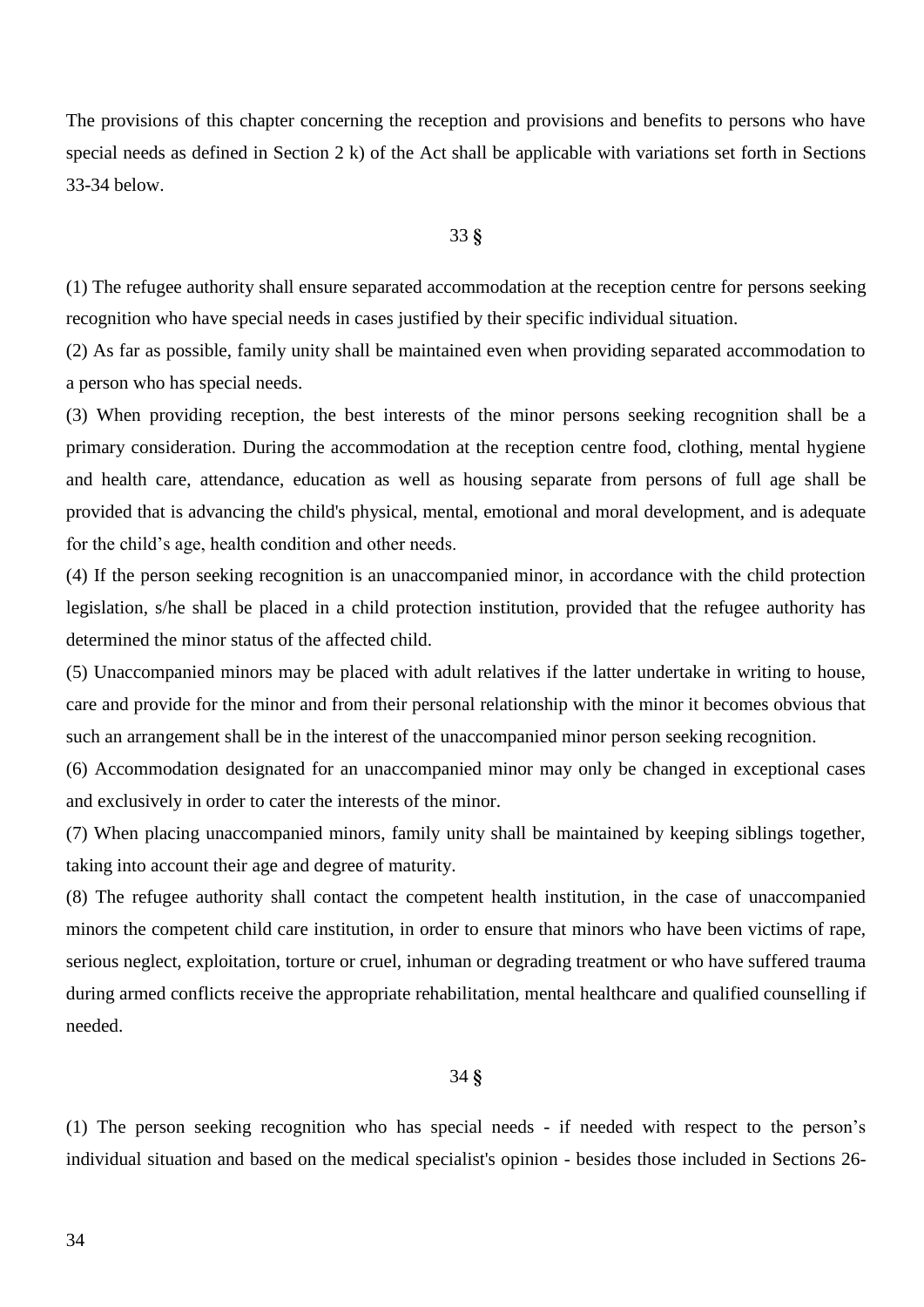27, shall be eligible free of charge health care services, rehabilitation, psychological and clinical psychological care or psychotherapeutic treatment required by the person's state of health.

(2) The provisions stipulated in Section 28 apply to the reimbursement of costs related to services defined in Sub-Section (1).

# *Withdrawal and Denial of Reception Conditions*

### **30. §**

**(1) The conditions of reception provided for a person seeking recognition may be restricted/reduced, withdrawn or denied if the person seeking recognition**

*a)4* **;**

 $\overline{a}$ 

*b)* **leaves the reception centre or the obligatory residence designated for him/her for a period of more than twenty-four hours without the permission of the assigning authority;**

*c)* **repeatedly or grossly violates the rules of conduct which govern at the designated accommodation facility;**

*d)* **has departed from the private housing authorized for him/her for an unknown destination and a period of fifteen days has elapsed since his/her departure;**

*e)* **issues an untrue declaration with respect to his/her property and/or income in the interest of acquiring entitlement to the material conditions of reception or refuses to issue a declaration;**

*f)* **shows grossly violent behaviour;**

*g)* **repeatedly submits an application for recognition on unchanged factual grounds.**

**(2) When making a decision of restriction/reduction, withdrawal or denial, the refugee authority shall consider the individual situation of the person seeking recognition, with particular respect to persons in need of special treatment, and the restriction/reduction, withdrawal or denial shall be proportionate to the violation committed.**

**(3) The emergency health care services shall be provided even in the event of the restriction/reduction, withdrawal or denial of the conditions of reception referred to in Sub-Section (1). If the refugee authority has restricted/reduced, withdrawn or denied the entitlement for placement of a person in need of special treatment according to Sub-Section (1), the refugee authority shall dispose on another form of placement of the asylum seeker in the framework of the social structure.** 

<sup>4</sup> Discontinued by Section 61 of Act CLXXXI of 2012 (as of 1 January 2013)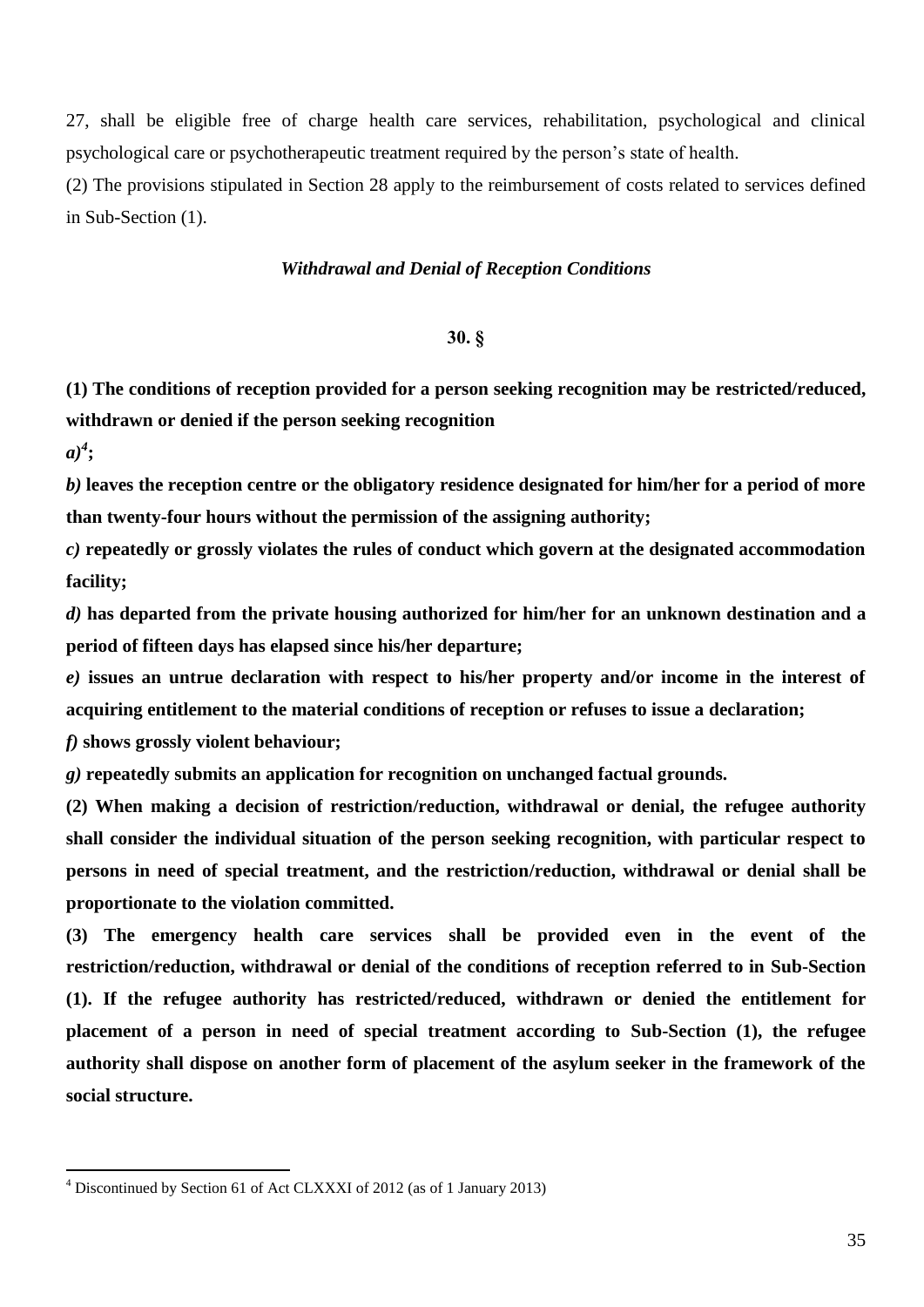**(4) The refugee authority shall decide on the restriction/reduction, withdrawal or denial of the conditions of reception in a resolution (***végzés)***.** 

**(5) The refugee authority may order the restriction/reduction, withdrawal or denial of the conditions of reception for a definite or indefinite period.**

**(6) When making its decision on the restriction/reduction, withdrawal or denial of the conditions of reception, the refugee authority shall in particular consider the following aspects:**

*a)* **the first, repeated or regular occurrence of the act serving as the basis of restriction/reduction, withdrawal or denial;**

*b)* **the weight of the act serving as the basis of restriction/reduction, withdrawal or denial with respect to any damage caused by the given act.**

**(7) If, based on Sub-Section (1)** *e)***, it is substantiated that the person seeking recognition had sufficient funds for the material conditions of reception, the refugee authority in its resolution of restriction/reduction or withdrawal may order the reimbursement of the costs of the conditions of reception which were used without entitlement thereto.**

**(8) If, under the provisions of Sub-Section (7), the refugee authority has obligated the person seeking recognition to reimburse the financial assistance and the costs of the material costs of reception, the conditions of reception shall not be provided until the proper fulfilment of this repayment obligation even if the person seeking recognition becomes eligible to the conditions of reception in the meantime. In particularly equitable cases, the refugee authority may make an exception to this provision.**

**(9) If the causes underlying the restriction/reduction, withdrawal or denial have been eliminated, after the consideration of the individual situation of the person seeking recognition the refugee authority may order the restricted/reduced, withdrawn or denied conditions of reception to be provided again.**

*Withdrawal and denial of reception conditions*

# 35 **§**

(1) The refugee authority shall order the restriction/reduction or withdrawal of reception conditions for an indefinite or a definite period.

(2) The restriction/reduction of reception conditions shall be applied first of all in the case of minors seeking recognition. In the case of withdrawal or denial, the best interest of the child and the principle of proportionality shall be primary considerations.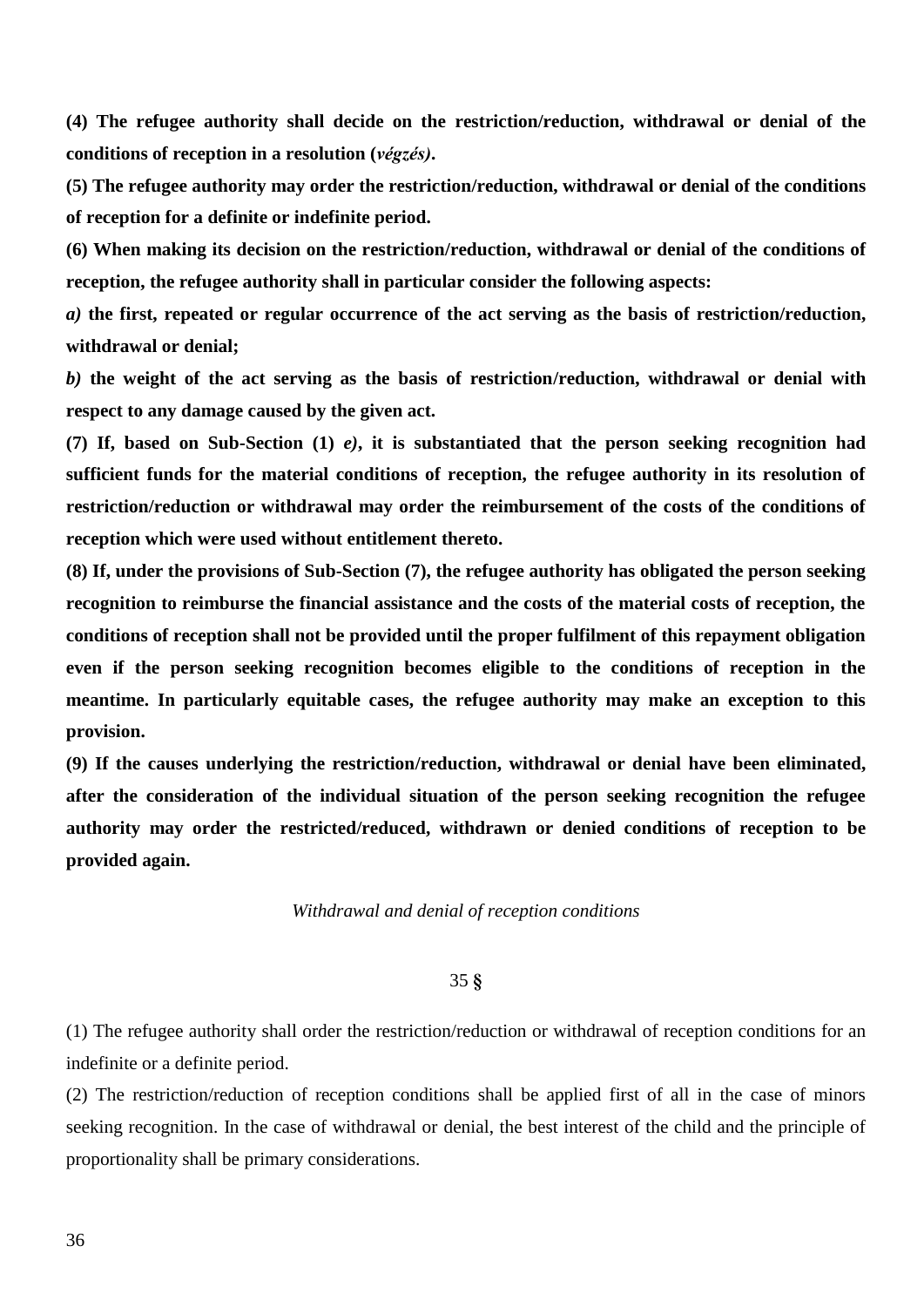(3) The provisions set out in Sub-Section (2) shall not affect the indemnification liability for damages attributable to contraventions committed by the minor.

(4) In the case of persons with special needs, restricting/reducing, withdrawing or denying arrangements may only in particularly justified cases affect those reception conditions to which the person seeking recognition is eligible with respect to his/her individual situation.

(5) If the restriction/reduction or withdrawal is for an indefinite period, and the reasons serving as a basis of the decision cease to exist, after the consideration of the specific situation of the person seeking recognition, the refugee authority may order *ex officio*, or based on the request of the person seeking recognition to resume the provision of the initial reception conditions that were restricted/reduced or withdrawn.

(6) The refugee authority, according to its responsibilities defined in Section 30 (3) of the Asylum Act, before the communication of the withdrawing or denying decision - shall contact the institution upheld by the state or by a civil organisations providing institutional accommodation, in relation to the accommodation during the term of the withdrawing or denial decision referring to a person seeking recognition requiring special treatment, but at the most during the duration of the asylum procedure of the applicant. For the sake of providing other means of accommodation, the refugee authority shall examine the possibility of placing the person seeking recognition with family members lawfully entitled to reside in the territory of Hungary.

#### 36 **§**

(1) The reimbursement obligation stipulated by Section 30 (7) of the Asylum Act shall be fulfilled by postal order or by petty cash payment.

(2) In cases where special circumstances apply, the refugee authority may allow payment in instalments.

(3) When restricting/reducing reception conditions, the refugee authority may – considering those specified in Section 30 (6) of the Asylum Act – order a reduction of the reception conditions by 25%, 50% or 75%.

(4) If the restricting/reducing provision affects a reception condition that is not quantifiable, the refugee authority may dispense with the rates under Sub-Section (3) and may decide on the extent of the restriction/reduction based on the provisions related to the given reception conditions.

### **31. §**

**(1) If the refugee authority has restricted/reduced, withdrawn or denied the material conditions of reception according to Section 30 (1), the resolution thereon may be subjected to judicial review.**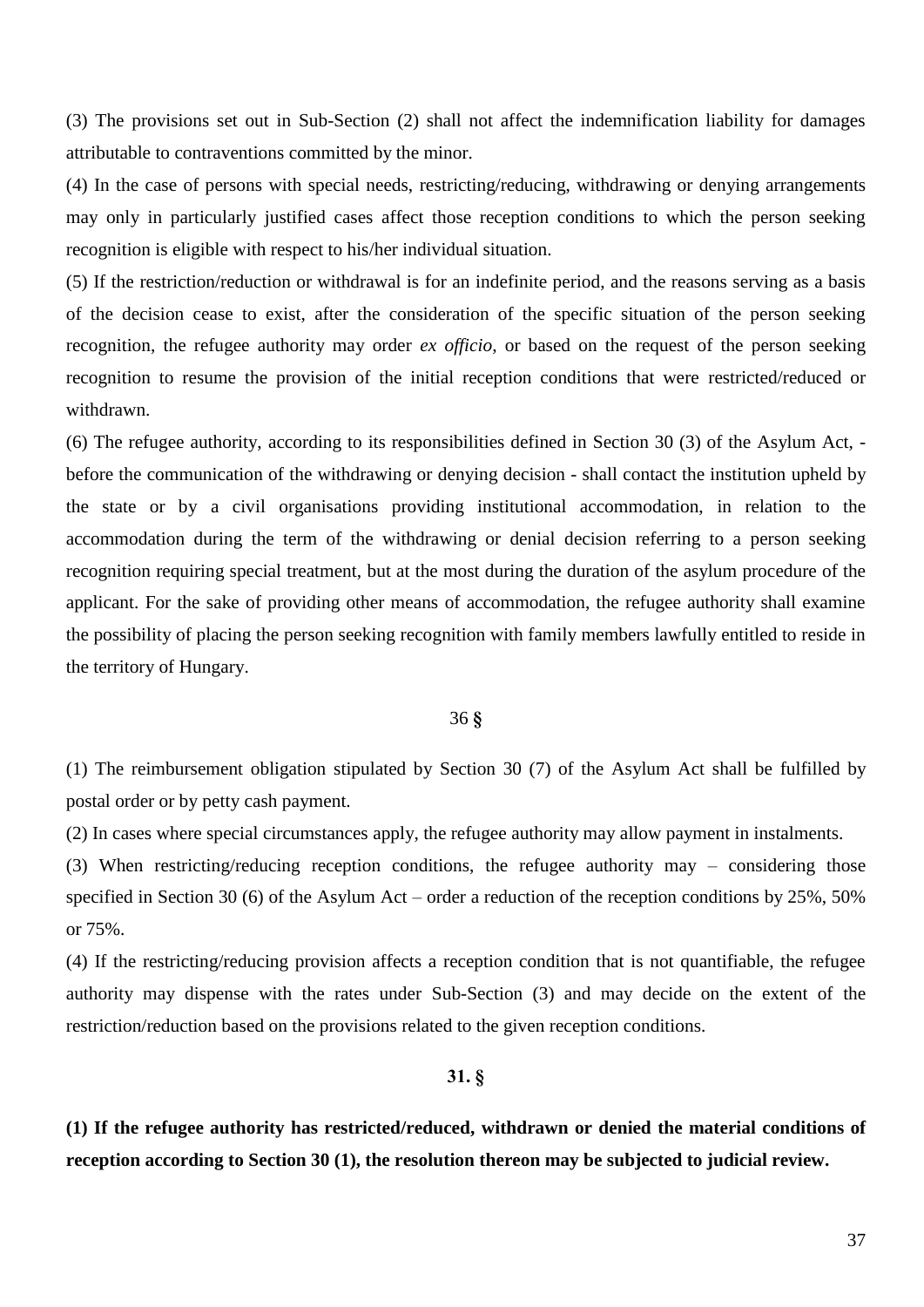**(2) The request for review shall be submitted to the refugee authority within three days of the communication of the resolution. The refugee authority shall forward the request for review, together with the documents of the case and its counter-application, to the court without delay. The submission of the request for review shall not have a suspensive effect on the execution of the resolution.**

**(3) The court shall decide on the request for review in a non-litigious procedure within six days of receipt of the request for review on the basis of the available documents. In case of need, there shall be a hearing in the procedure.**

**(4) The court may alter the resolution of the refugee authority. No legal remedy shall lie against the decision of the court.**

*Provisions and Benefits of Refugees, Beneficiaries of Subsidiary and Temporary Protection*

#### **32. §**

**(1) The refugee and the beneficiary of subsidiary protection in need shall be further entitled to the conditions of reception for the purpose of creating his/her basic living conditions – for the duration determined in the separate relevant legal regulations – as well as the provisions and benefits to facilitate his/her social integration as described in the separate relevant legal regulations.**

**(2) The beneficiary of temporary protection - in case of need – is entitled to the material conditions of reception and to provisions and benefits determined in the separate relevant legal regulations.**

**(3) The refugee authority and the notary shall decide on the cases under the scope of Sub-Sections (1)–(2) by way of resolution (***határozat***). The resolution may be subjected to court review. The court may alter resolutions of the refugee authority and the notary.**

# **32/A. §**

**(1) The material conditions of reception provided to the refugee, beneficiary of subsidiary and temporary protection, as well as the provisions and benefits determined in the separate relevant legal regulations may be restricted/reduced, withdrawn or denied if the refugee, the beneficiary of subsidiary or temporary protection**

**a) repeatedly or grossly violates the rules of conduct which govern at the reception centre;**

*b)* **repeatedly or grossly violates his/her obligation of cooperation;**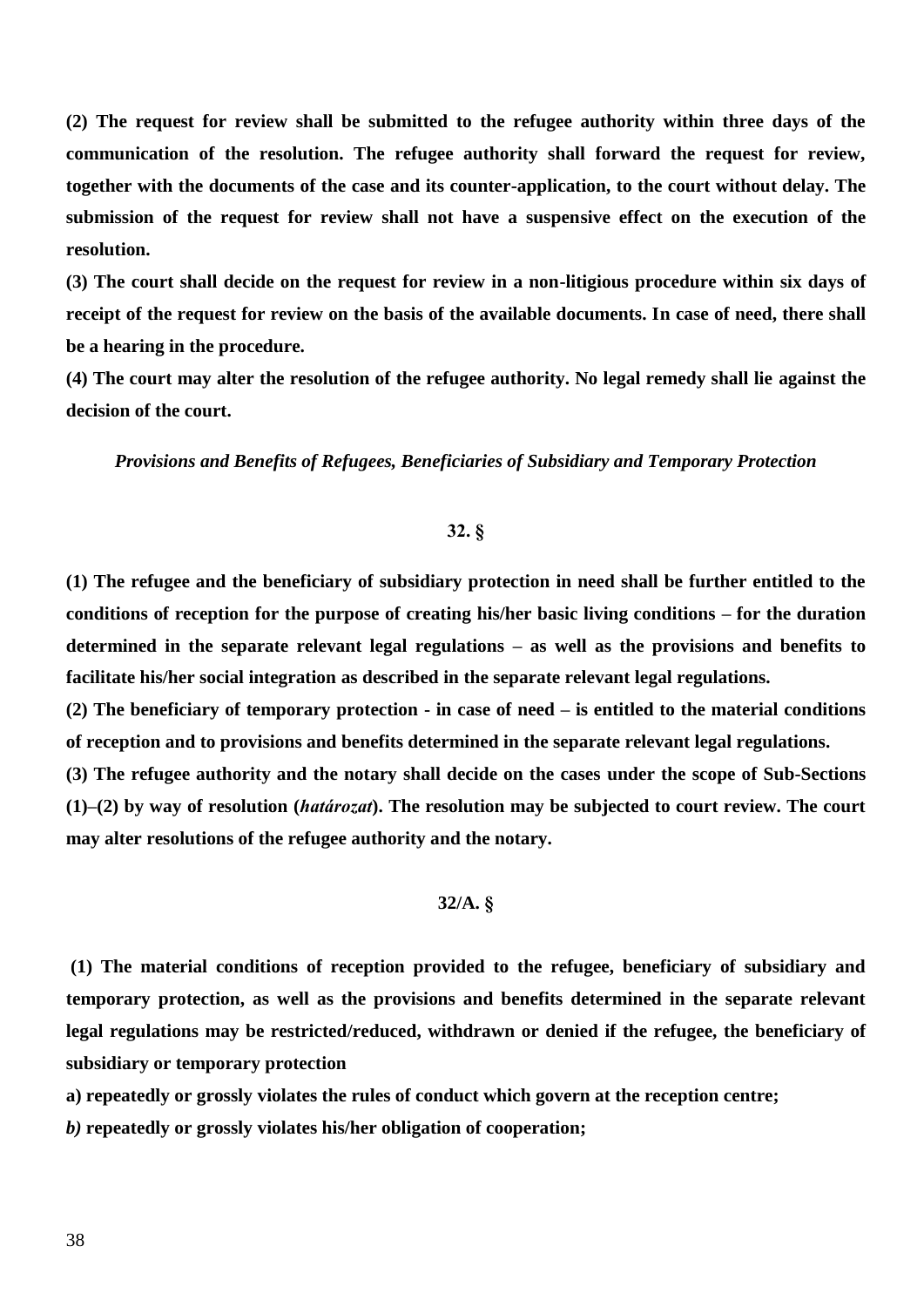*c)* **issues an untrue declaration with respect to his/her property and/or income in the interest of acquiring entitlement to the material conditions of reception or provisions determined in the separate relevant legal regulations, or refuses to make a declaration;**

*d)* **shows grossly violent behaviour.**

**(2) The refugee authority and the notary shall decide on the restriction/reduction, withdrawal or denial of the material conditions of reception or provisions determined in the separate relevant legal regulations by way of resolution (***határozat***).**

**(3) The provisions of Section 30 (2)-(3) and (5)-(9) shall be properly applied to the legal remedies against the decisions made under Sub-Section (1).**

#### **32/B. §**

**(1) Resolutions based on Section 32/A (1) may be subjected to court review.** 

**(2) The court may alter the resolution of the refugee authority and the notary. No legal remedy shall lie against the decision of the court.**

**(3) The request for review shall be submitted to the refugee authority within three days of the communication of the resolution. The refugee authority shall forward the request for review, together with the documents of the case and its counter-application, to the court without delay. The submission of the request for review shall not have a suspensive effect on the execution of the resolution.**

**(4) The court shall decide on the request for review in a non-litigious procedure - within six days of receipt of the request for review - on the basis of the available documents. In case of need, there shall be a hearing in the procedure.**

# *Chapter V*

# *PROVISIONS AND BENEFITS TO REFUGEES AND BENEFICIARIES OF SUBSIDIARY OR TEMPORARY PROTECTION*

*System of provisions and benefits provided to refugees, beneficiaries of subsidiary and temporary protection*

37. §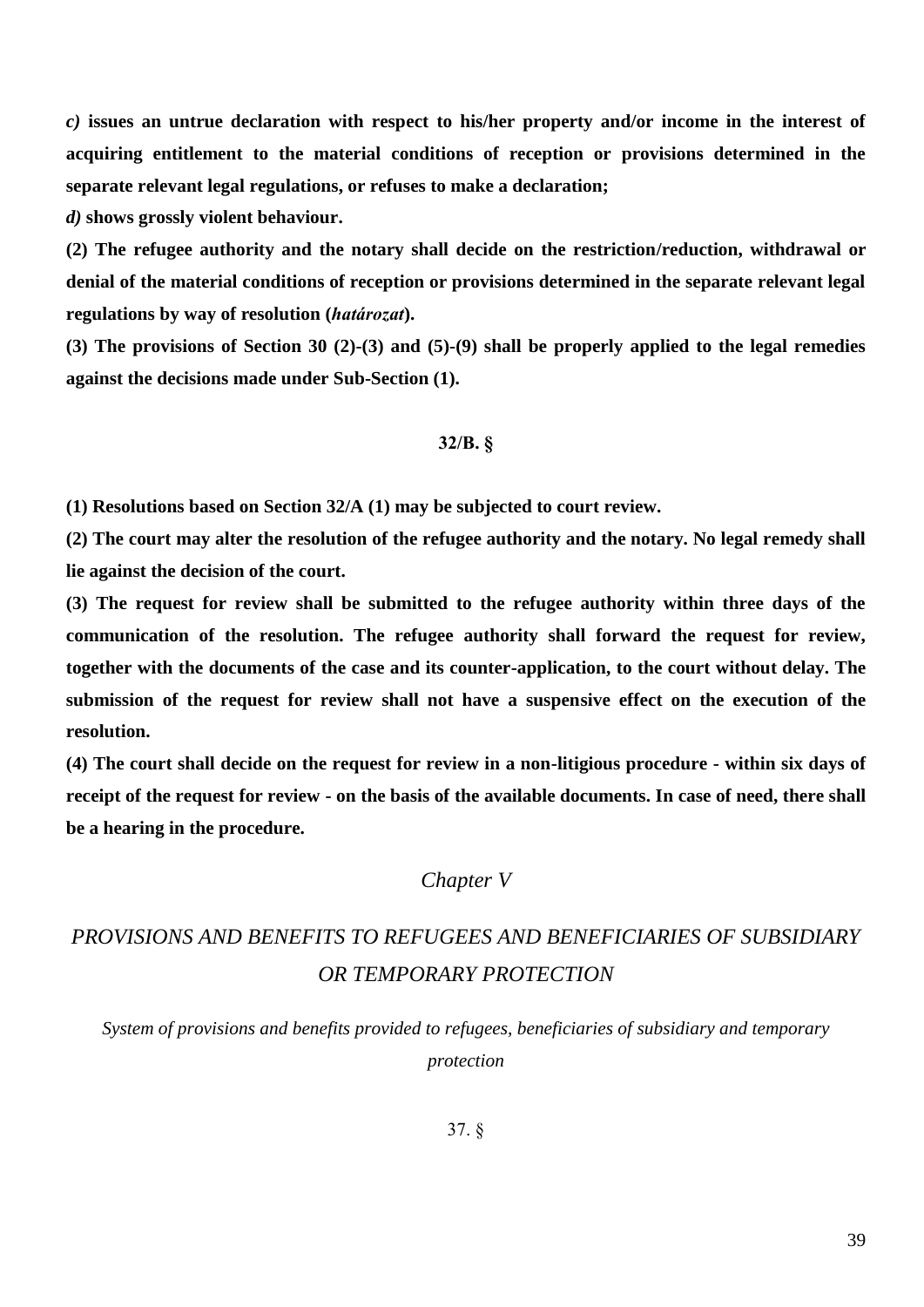(1) Refugees, beneficiaries of subsidiary protection and with the exception mentioned in Sub-Section (5) beneficiaries of temporary protection shall be entitled to the following provisions and benefits:

*a)* ongoing provision of material reception conditions,

*b)* health care,

*c)* reimbursement of the costs related to education-training, and the of costs related to the obligatory school participation of the refugee, beneficiary of subsidiary and temporary protection,

*d)* cash benefits,

*e)* benefits facilitating social integration.

(2) Types of material reception conditions:

*a)* accommodation and provision at the reception centre,

*b)* monthly spending money to be used free,

*c)* grants from donations,

d) travel allowances.

(3) Pecuniary benefits:

*a)* school-start benefit,

*b)* one-off allowance facilitating settlement in the country,

*c)* reimbursement of costs incurred when getting documents translated,

*d)* allowance facilitating final departure from the country.

(4) Benefits facilitating social integration:

*a)* free Hungarian language course,

*b)* regular subsistence allowance,

*c)* accommodation allowance,

*d)* housing support to refugees and beneficiaries of subsidiary protection.

(5) Beneficiaries of temporary protection are entitled neither for one-off allowance facilitating settlement in the country nor accommodation allowance or housing support to refugees and beneficiaries of subsidiary protection.

*General conditions of benefiting from provisions and benefits provided to refugees, beneficiaries of subsidiary and temporary protection*

# 38. §

(1) Simultaneously with the communication of the decision recognizing the applicant, the refugee authority shall inform the foreigner recognised as a refugee or as a beneficiary of subsidiary and temporary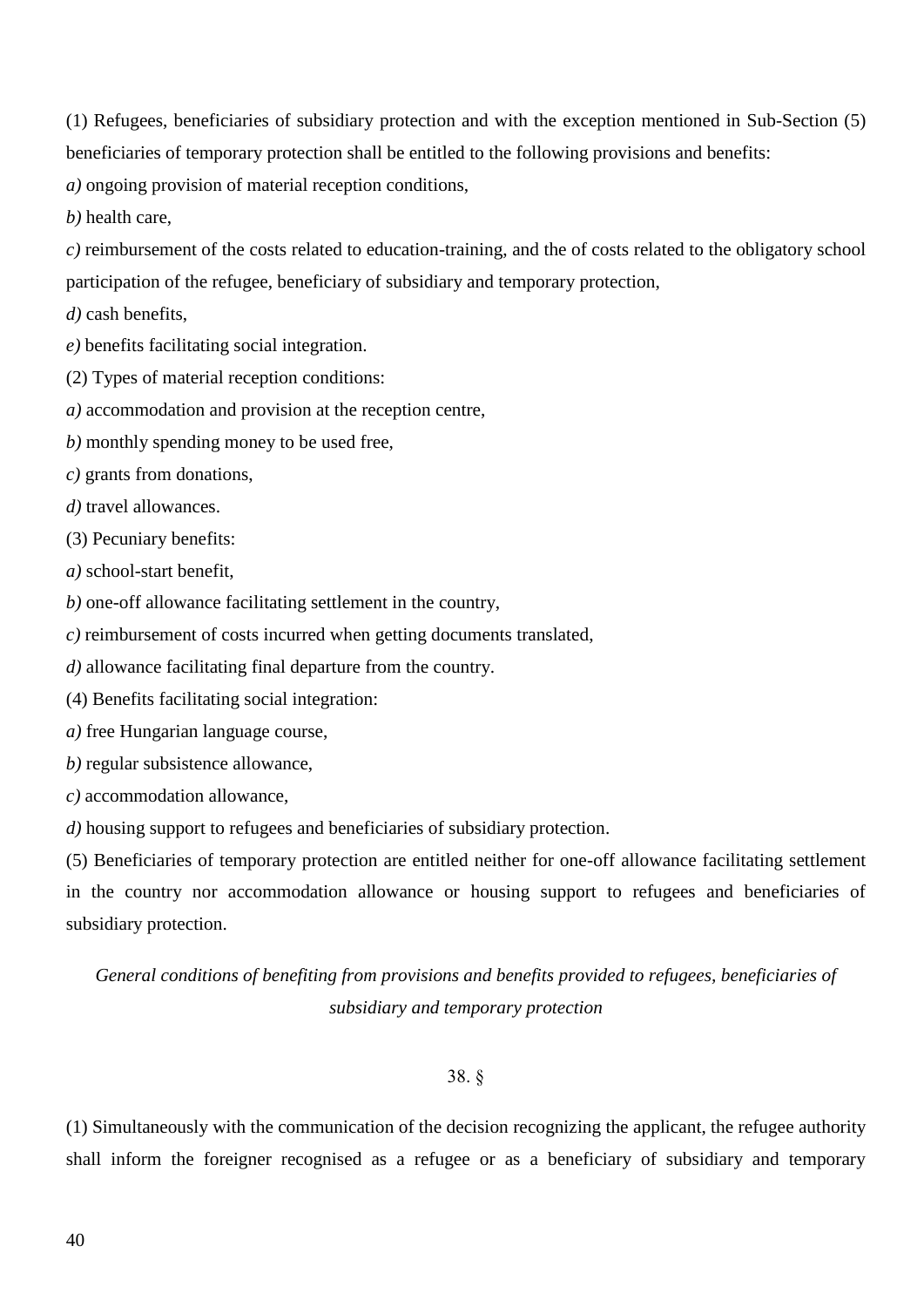protection of the provisions and benefits s/he is entitled to on the basis of the Act and the present Decree as well as the obligations s/he has to fulfil while making use of these provisions and benefits; this shall be done in his/her mother tongue or in a language understood by him/her.

(2) After the communication of the decision recognizing the applicant, the refugee or beneficiary of subsidiary and temporary protection shall make a declaration about his/her property and income position by filling in the form specified in Annex 3 to this Decree.

(3) When submitting an application for provision and/or benefits, the refugee or beneficiary of subsidiary protection shall verify his/her entitlement to provisions and/or benefits with a personal identification document or prior to receiving such a document with a final resolution on his/her recognition; the beneficiary of temporary protection shall verify his/her entitlement with a residence document.

(4) Refugees, beneficiaries of subsidiary protection and temporary protection shall be eligible for the provisions and assistance under Section 37, unless stipulated otherwise in this Decree, if they are needy and if

*a)* at the time of the date of the decision on recognition becomes final, the duration of stay in the territory of Hungary did not exceed three years;

*b)* the time elapsed between the date of the decision on recognition becoming final and the submission of the application for support and assistance is not more than three years.

#### 39. §

(1) Refugees, beneficiaries of subsidiary and temporary protection, shall be deemed as needy in terms of the support and assistance - with the exception of free Hungarian language training under Section 37 (4) a) and of housing support under Section 37 (4)  $d$ <sup>5</sup> - if the refugee, beneficiary of subsidiary or temporary protection or his/her spouse and immediate relative living in the same household has no property in Hungary to provide for the person's subsistence and if the persons' per capita monthly income, including the total income of the spouse and immediate relative living in the same household, does not exceed a) 150% of the prevailing minimum amount of the old-age pension, in the case of single persons;

b) the prevailing minimum amount of the old-age pension in the case of persons living as a family.

(2) If the refugee, beneficiary of subsidiary or temporary protection has assets to provide for his/her subsistence, or if his/her income reaches the amount specified in Sub-Section (1), or if during the disbursement of the assistance under Section 37 the person's domicile or residence has changed, s/he shall notify the refugee authority or district government office within fifteen days of the change in the assets or income or of the change of the address.

<sup>&</sup>lt;sup>5</sup> Amended by Section 32 of Government Decree 409/2012 (XII.28.) as of 1 January 2013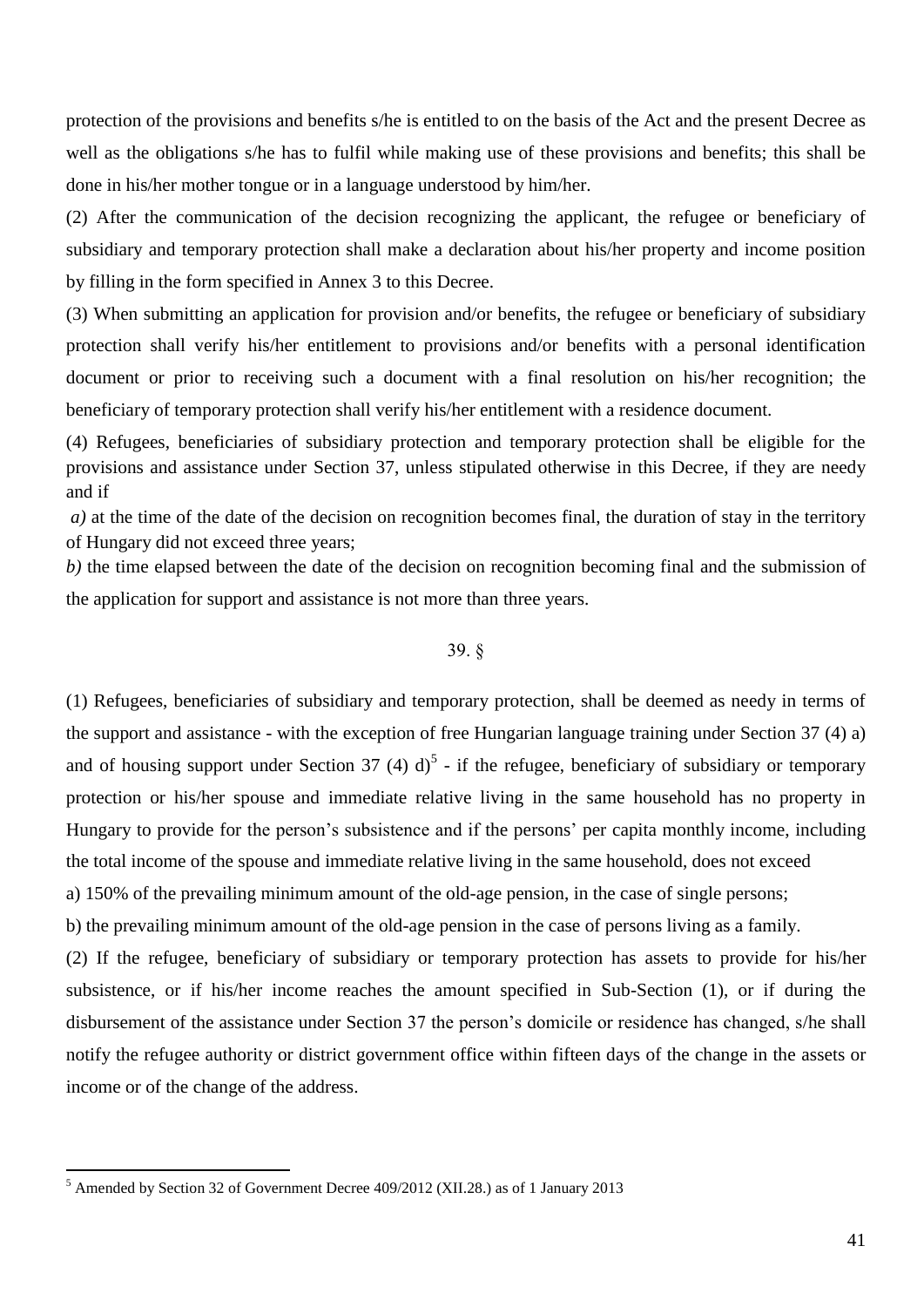(3) The refugee authority and the district government office may examine *ex officio* the eligibility of the refugee, beneficiary of subsidiary or temporary protection for services and assistance. During the provision or disbursement of the provisions and assistance specified in this Chapter, the refugee authority and the district government office may oblige the refugee, beneficiary of subsidiary or temporary protection to give a declaration in accordance with Section 38 (2) and certify their assets and income within fifteen days. (4) If the refugee, beneficiary of subsidiary or temporary protection fails to fulfil the obligations set forth in Sub-Sections (3)–(4), or to provide proper excuse, the refugee authority and the district government office may suspend the disbursement of the benefit granted to him/her until the proper fulfilment of the obligations. If the duration of such suspension exceeds thirty days, the assistance due in relation to the time period of suspension shall not be paid, and the disbursement of the assistance shall be terminated.

(5) The refugee, beneficiary of subsidiary or temporary protection receiving assistance shall notify the refugee authority or the district government office of any residence abroad exceeding thirty days or any other incapacitation to receive the assistance - before travelling abroad or immediately after the occurrence of the impediment. On the basis of the notification, the disbursement of the assistance shall be suspended during the time period of absence or until the disappearance of the impediment. If the refugee, beneficiary of subsidiary or temporary protection fails to comply with its notification obligation, and thus does not take over the assistance within thirty days following the date of disbursement, or until the date of the following due disbursement in the event of any regular assistance, the refugee authority shall terminate the disbursement of the assistance.

### 40. §

The refugee, the beneficiary of subsidiary and temporary protection shall actually benefit from ongoing provision and benefits of material reception conditions if the accommodation and provisions are provided by the refugee authority in a reception centre.

### *Accommodation and provisions at a reception centre*

#### 41. §

(1) Refugees and beneficiaries of subsidiary protection are entitled to free accommodation and provisions at a reception centre for a period of six months counted from the date of the final document recognising their status, given that no other lodgings are provided for them. For the sake of their social integration,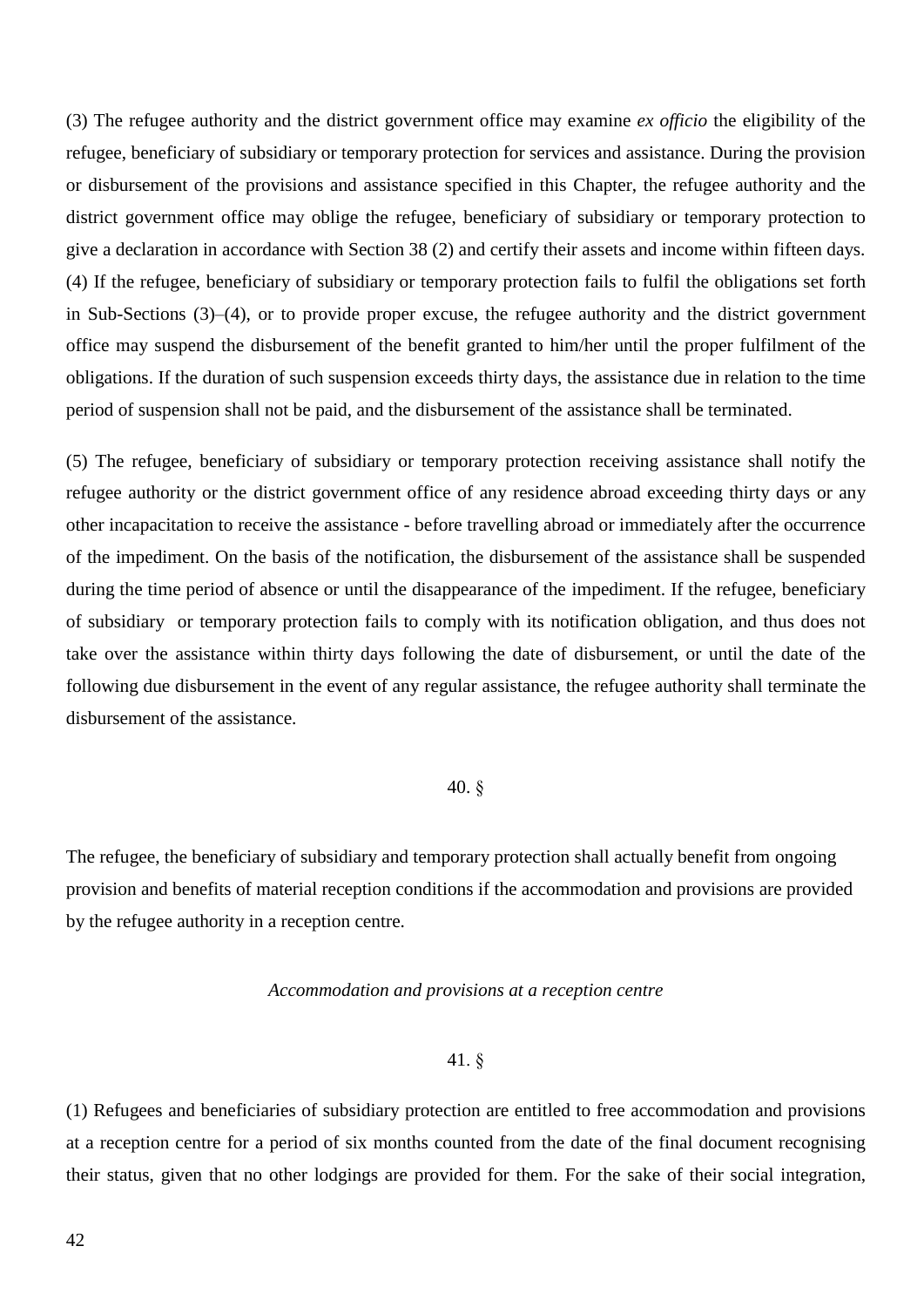during their stay at the reception centre, refugees and beneficiaries of subsidiary protection shall cooperate with the staff of the reception centre.

(1a) Based on the obligation to cooperate, the refugee or beneficiary of subsidiary protection shall participate at the programmes organised at the reception centre which aim to facilitate his/her social integration and attend at least 70% of the programme hours per month, and cooperate in ensuring the conditions required for his/her moving out from the reception centre. The refugee or the beneficiary of subsidiary protection may apply for exemption from this obligation if s/he is not able to fulfil its obligation due to work, vocational training, or other programmes facilitating his/her social integration, and s/he is able to justify this dependably.

(2) The refugee authority may extend the period specified in Sub-Section (1), once exceptionally, for another six months, if the refugee or beneficiary of subsidiary protection fulfilled his/her obligation to cooperate according to Section (1a) during his/her stay at the reception centre. The refugee authority may act in accordance with this provision if the refugee or beneficiary of subsidiary protection did not fulfil his/her obligation to cooperate for the reasons stipulated in Sub-Section (3).

(3) The refugee authority may grant accommodation and provisions to a refugee or a beneficiary of subsidiary protection at the reception centre beyond the time limits specified in Subsection (2) if the refugee or beneficiary of subsidiary protection is at least 60 year old and/or is not suitable for integration in the society, to carry on an autonomous life due to his/her long-term and irreversible health deterioration, psychic/body deficit, or illness resulting from a serious trauma, given that such health deterioration or deficit does not necessitate specialized institutional care of the refugee or beneficiary of subsidiary protection.

(4) Beneficiaries of temporary protection are entitled to free of charge accommodation and provisions in a reception centre throughout the full duration of his/her temporary protection.

(5) If the refugee, beneficiary of subsidiary or temporary protection discontinues his/her habitual residence at the reception centre without any written notification, or the total time period of his/her reported absence exceeds thirty days, s/he shall no longer be eligible for boarding and assistance at the reception centre.

(6) In other issues relating to the accommodation and provisions of refugees, beneficiaries of subsidiary and temporary protection at the reception centre, Section 21 shall apply.

### *Monthly allowance of free use*

42. §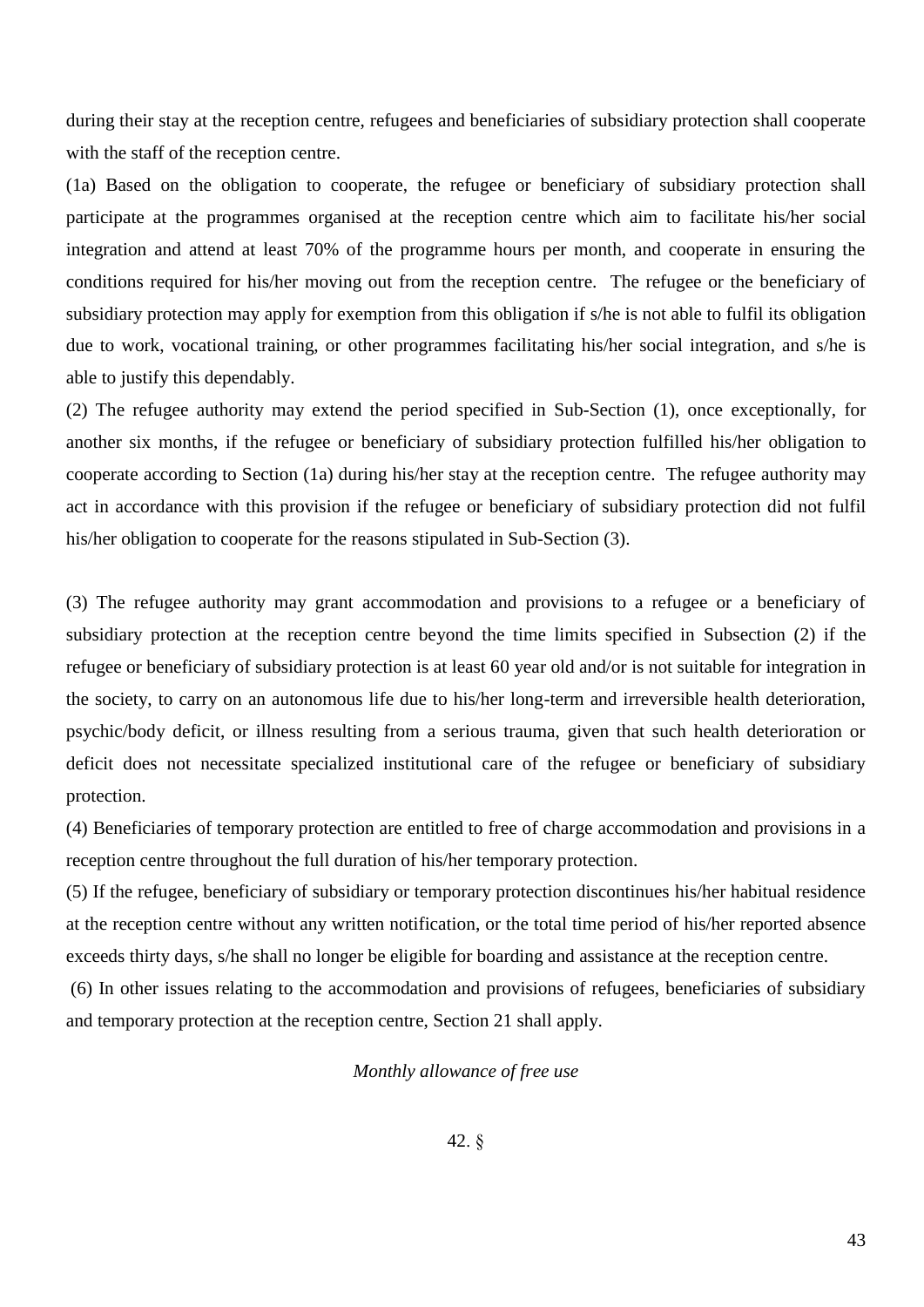Refugees, beneficiaries of subsidiary and temporary protection are entitled to a monthly allowance of free use as specified in Section 22.

#### *Grants from donations*

### 43. §

Refugees, beneficiaries of subsidiary and temporary protection may benefit from donations as specified in Section 23.

### *Health care*

#### 44. §

(1) If the refugee or beneficiary of subsidiary protection is not covered by any social security system, s/he is entitled to healthcare services, in accordance with Sections 26-28, for one year from the date the decision on his/her recognition becomes legally binding.

(2) If the beneficiary of temporary protection has no legal relationship entailing social security, s/he is entitled to health care as specified in Sections 26-28.

### *Reimbursement of education and training costs*

### 45. §

(1) Upon request, the refugee authority shall reimburse the costs of meals received during kindergarten attendance by any minor refugee, beneficiary of subsidiary or temporary protection accommodated at the reception centre.

(2) Upon request, - in order to facilitate the fulfilment of compulsory schooling of the refugee, beneficiary of subsidiary or temporary protection, during his/her stay at the reception centre - the refugee authority shall reimburse the costs of accommodation at a student hostel or dormitory incurred in relation to the education of the refugee, beneficiary of subsidiary or temporary protection at primary school, vocational school, secondary school, institutions for the education of persons with special need or institutions for conductive pedagogy of education and care.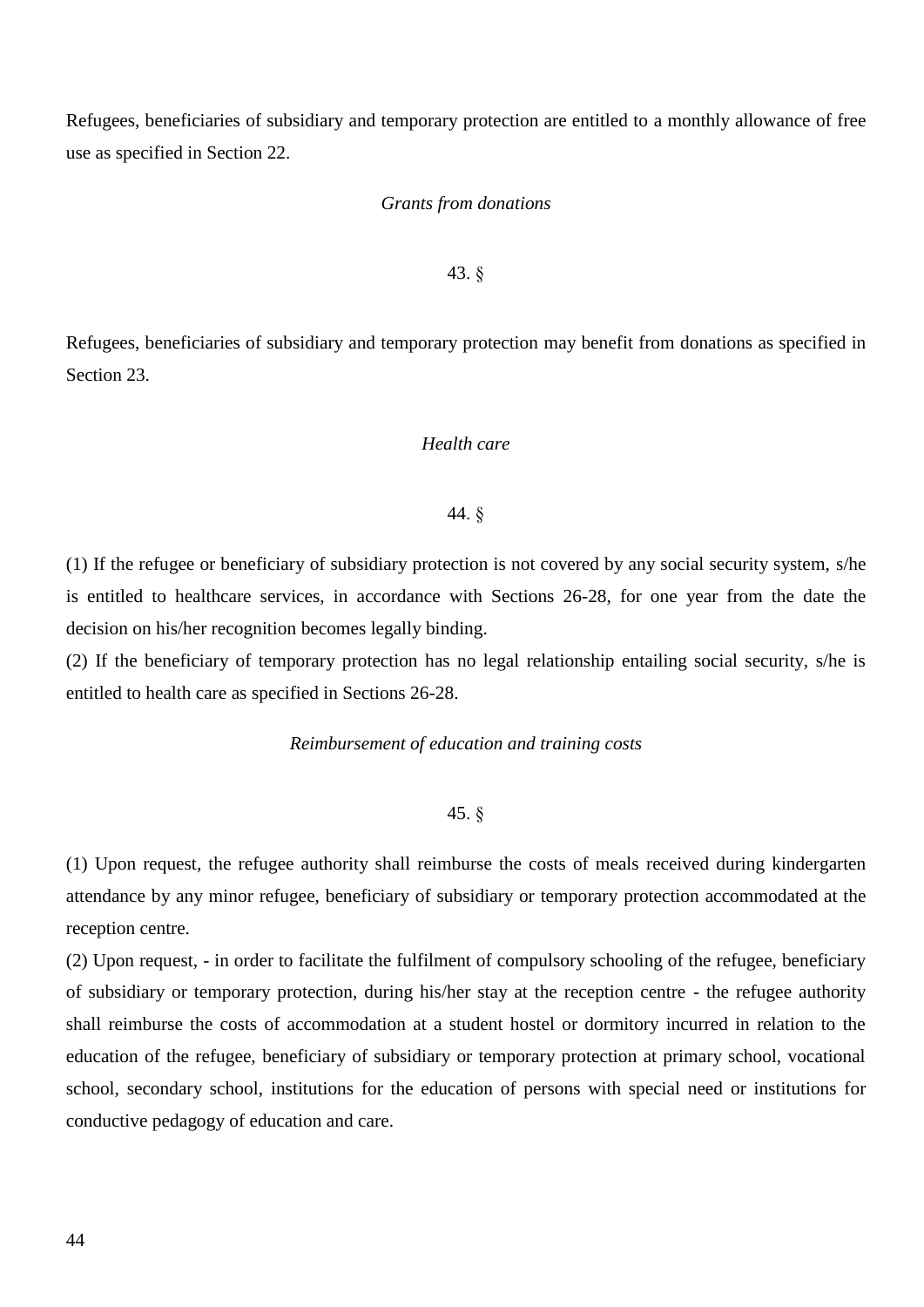(3) Upon request, the refugee authority shall reimburse the costs of meals at the educational institutions defined in Sub-Section (2) and the costs of local and intercity tickets or passes for travelling to the educational institution.

(4) Based on a request submitted by the refugee or beneficiary of subsidiary protection, the refugee authority may take over (maximum for the duration of the training set forth by law to obtain a certificate) the costs related to the basic education/training and master courses, tertiary education acknowledged by the state as a state-subsided student in an institution of state as well as costs related to dormitory placement for the duration of language training facilitating participation in tertiary education. The support may be extended for two additional semesters.

(5) Furthermore, the refugee authority may take over the cost of compulsory textbooks and workbooks if this is requested by the refugee or beneficiary of subsidiary protection, in an amount of maximum one hundred thousand HUF per school year. The following documents shall be attached to the request: a certificate documenting admission to the institution of tertiary education as well as the amount of dormitory accommodation costs, and an authentic document issued by the institution (relevant department) verifying the compulsory status of the textbooks/workbooks.

(6) The prerequisites of rendering the subsidies established according to Sub-Sections (4)-(5) is that the refugee and beneficiary of subsidiary protection verifies his/her enrolment to the institution of tertiary education or into the language course facilitating participation in tertiary education and/or complied with the reporting requirements stipulated by Section 40 (3) of Act CXXXIX of 2005 on tertiary education and s/he actually participates/studies in the given semester.

#### *School-start benefit*

#### 46. §

(1) For the purpose of performing studies at educational institutions, respectively, for accommodation at a student hostel or dormitory, the refugee, beneficiary of subsidiary or temporary protection is entitled to school start benefit once per academic year. Application for school-start benefit shall be submitted to the notary.

(2) The invoice indicating the costs of school supplies, school equipment, school books, subject-specific exercise books and clothes shall be attached to the application.

(3) The assistance shall only be disbursed if the refugee, beneficiary of subsidiary or temporary protection does not receive similar assistance from the local authorities competent according to his/her place of residence. This circumstance shall be examined by the district government office *ex officio*.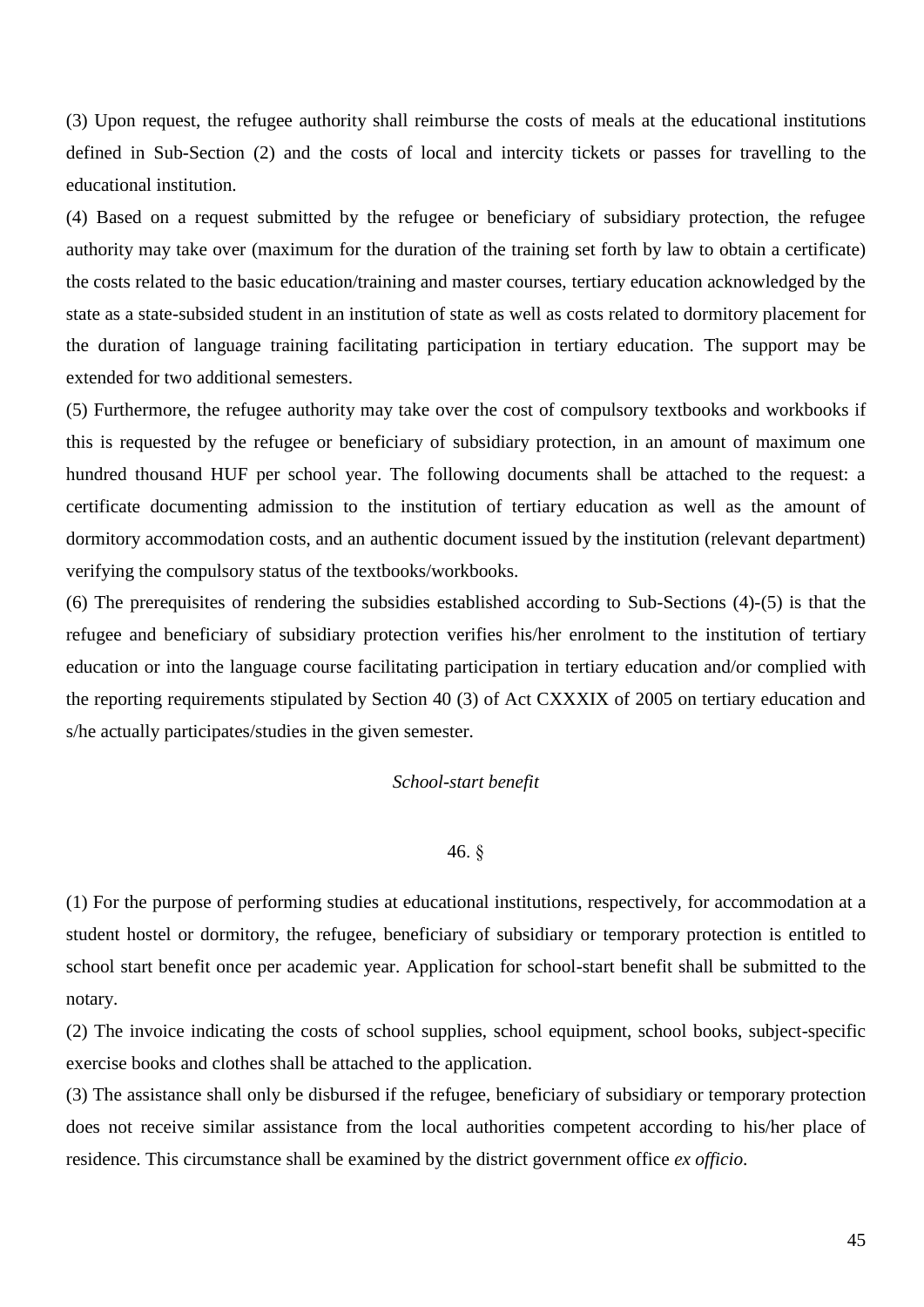(4) The school start benefit shall be used for school books, subject-specific exercise books, school supplies, school equipments or clothes, the amount of it shall be equal to the prevailing minimum amount of the old-age pension. The district government office shall subsequently reimburse the assistance based on the invoice and shall reclaim the amount from the refugee authority.

#### *One-off allowance facilitating settlement in the country*

### 47. §

(1) Based on a request submitted by the refugee or beneficiary of subsidiary protection, the refugee authority may provide a one-off allowance facilitating accommodation, except the recourse to other institutional services different from those included in the present Decree.

(2) The allowance, in the case of a dwelling or lodging not exceeding the minimal requirements in terms of size and comfort accepted in the locality, shall be disbursed only on the basis of a valid rental contract, sub-lease contract (hereinafter collectively referred to as "apartment rental contract") and it shall be used solely to pay the rent, lease or deposit specified in the apartment rental contract.

(3) The application shall be submitted to the refugee authority

*a)* before moving out from the reception centre or within six months after moving out if the applicant was residing at the reception centre;

*b)* within six months from the date when the resolution granting recognition becomes final and effective, if the person was residing in private accommodation.

(4) The apartment rental contract referred to in Sub-Section (2) shall be enclosed to the application.

(5) One person per household shall be eligible for the allowance.

(6) The minimum amount of the allowance shall be equal to twice the prevailing minimum amount of the old-age pension. The maximum amount of the allowance shall be equal to six times the prevailing minimum amount of the old-age pension.

(7) When deciding upon the amount of the allowance, the refugee authority shall consider the following aspects in particular:

*a)* number of people living in the same apartment,

*b)* per capita monthly income, taking into account the total income of the refugee or beneficiary of subsidiary protection, his/her spouse and relative in direct line living in the same household, and

*c)* the size, conditions and equipments of the flat.

(8) In the cases falling within the scope of Sub-Section (3) *a)* the allowance shall be disbursed by the refugee authority, in cases falling within the scope of Sub-Section (3) *b)* by the district government office.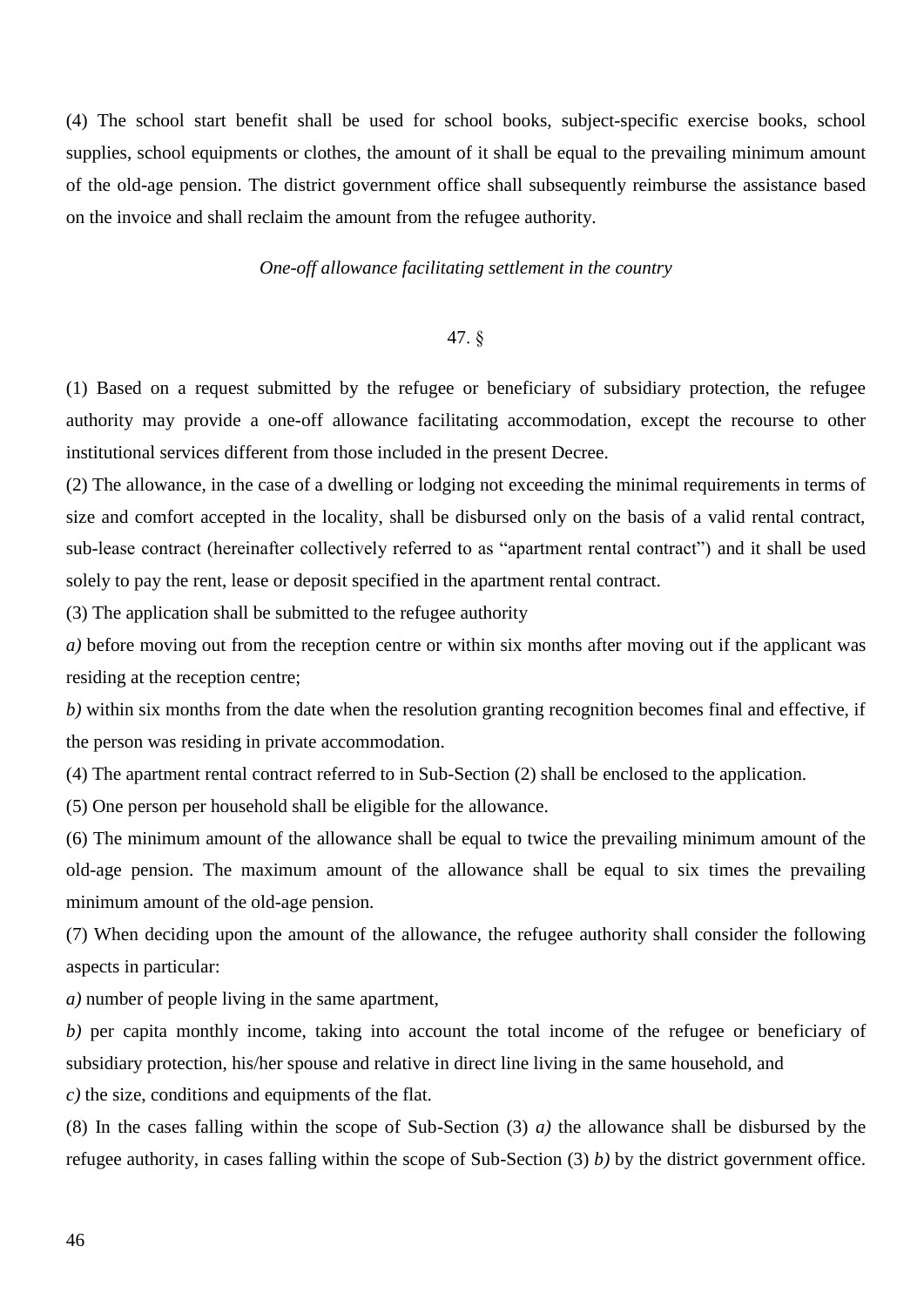The district government office shall reclaim the amount of the disbursed benefit from the refugee authority in accordance with Section 13.

(9) If the refugee authority admits the request for allowance, the refugee or beneficiary of subsidiary protection is obliged to leave the territory of the reception centre definitively within fifteen day following the date of the disbursement of the assistance.

# *Travel benefits*

#### 48. §

(1) The refugee authority upon request by refugees, beneficiaries of subsidiary and temporary protection residing in reception centre shall issue a certificate to facilitate the making use of benefits stipulated by law on benefits relevant to public transportation of passengers to facilitate their:

*a)* attending official duties,

*b)* using of health care provisions defined in Sections 26-27 from a health care service provider with a territorial service provision obligation, or

*c)* participation in Hungarian language courses organised by the refugee authority;

*d*) participation in a program facilitating integration operated by a non-governmental organisation or using the assistance of such an organisation,

*e)* travelling to find job or to work*.*

(2) Applications requesting the issuance of a certificate for making use of travel benefit shall be submitted to the refugee authority, enclosing all documents supporting the application.

(3) In terms of amount and form of making use of benefits, legal provisions stipulating the benefits relevant in public transportation of passenger shall apply.

#### *Reimbursement of costs incurred when getting documents translated*

# 49. §

(1) Based on the request of the refugee, beneficiary of subsidiary and temporary protection, the refugee authority shall take over costs incurred when getting translated into Hungarian documents that date from a period prior to the given person's recognition as a refugee, beneficiary of subsidiary and temporary protection; especially those verifying birth and marriage and school/vocational qualifications. This shall be done in order to promote the social integration of the refugee, beneficiary of subsidiary and temporary protection.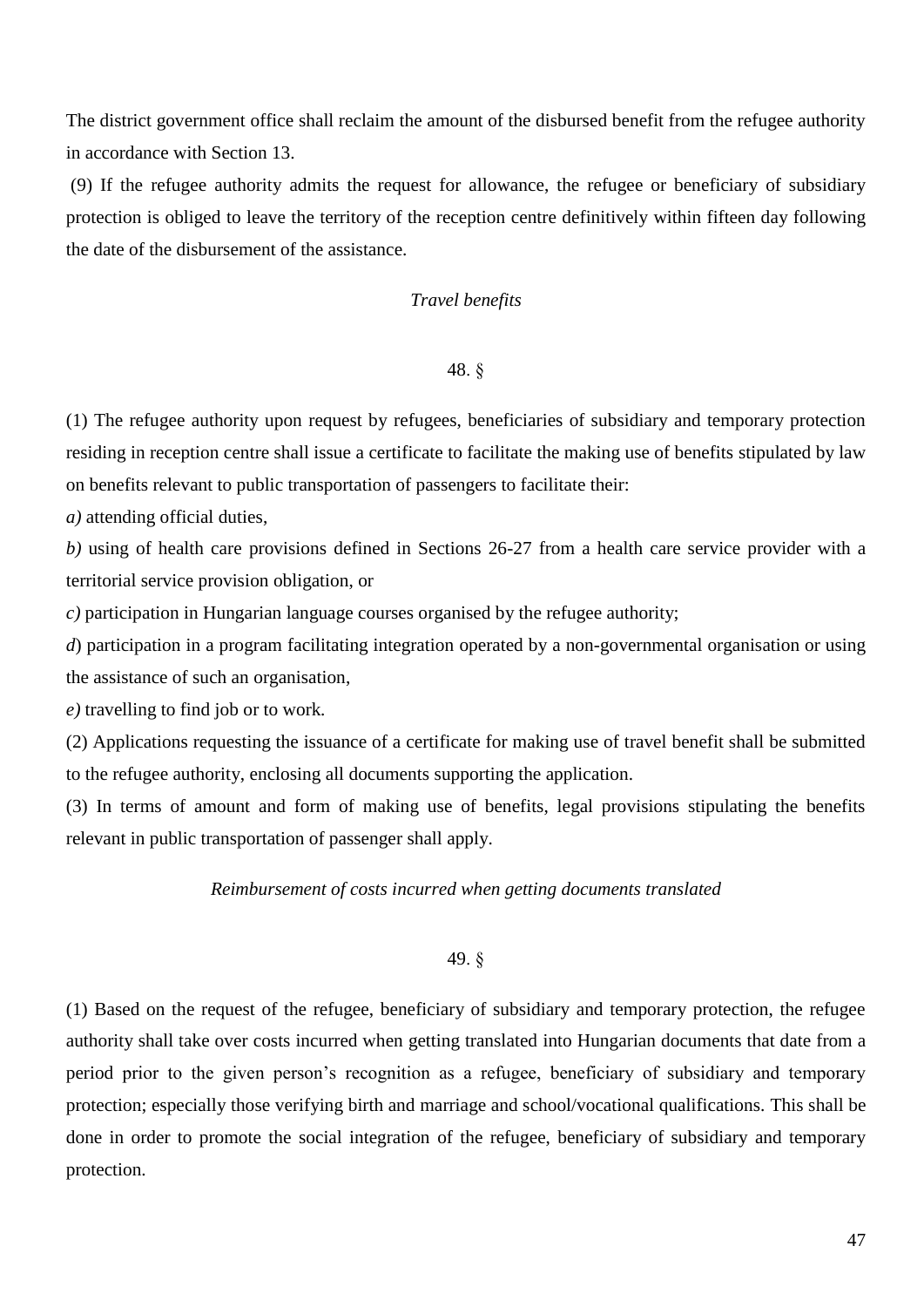(2) Translation costs shall be reimbursed by the refugee authority to the service provider.

(3) Applications requesting the reimbursement of translation costs shall be submitted to the refugee authority. Documents supporting the request shall be attached, in particular

*a)* the original document to be translated, and

*b)* the document issued by the institution of education and specifying the qualification needed to the continuation or the start of the studies, or a document issued by the employee and specifying the vocational qualification needed to the employment.

(4) If the refugee, beneficiary of subsidiary or temporary protection does not hold the document described in Sub-Section (3) *b)*, the declaration stating the purpose of the translation of the document shall supplement the document.

### *Allowance facilitating final departure from the country*

### 50. §

Refugees, beneficiaries of subsidiary and temporary protection are entitled to allowance facilitating final departure from the country in line with the conditions specified in Section 31.

### *Free Hungarian language course*

### 51. §

(1) Within twenty-four months of their recognition, refugees, beneficiaries of subsidiary and temporary protection are entitled to a free basic or medium-level Hungarian language course of 520 hours organised by an institution designated by the refugee authority, given that they carry on their studies continuously, compliant to the criteria specified by the institution and fulfil the exam requirements.

(2) Services provided free of charge:

*a)* Hungarian language exam: basic or medium-level ("A", "B" or "C" type), recognized by the state, organised for the refugee, beneficiary of subsidiary and temporary protection at an institution designated by the refugee authority;

*b)* catch-up training in the Hungarian language, organised at an institution designated by the refugee authority for refugees, beneficiaries of subsidiary and temporary protection of school age, studying at educational institutions.

(3) Costs of the training and/or exam specified in Sub-Sections (1)-(2) shall be reimbursed by the refugee authority to the institution.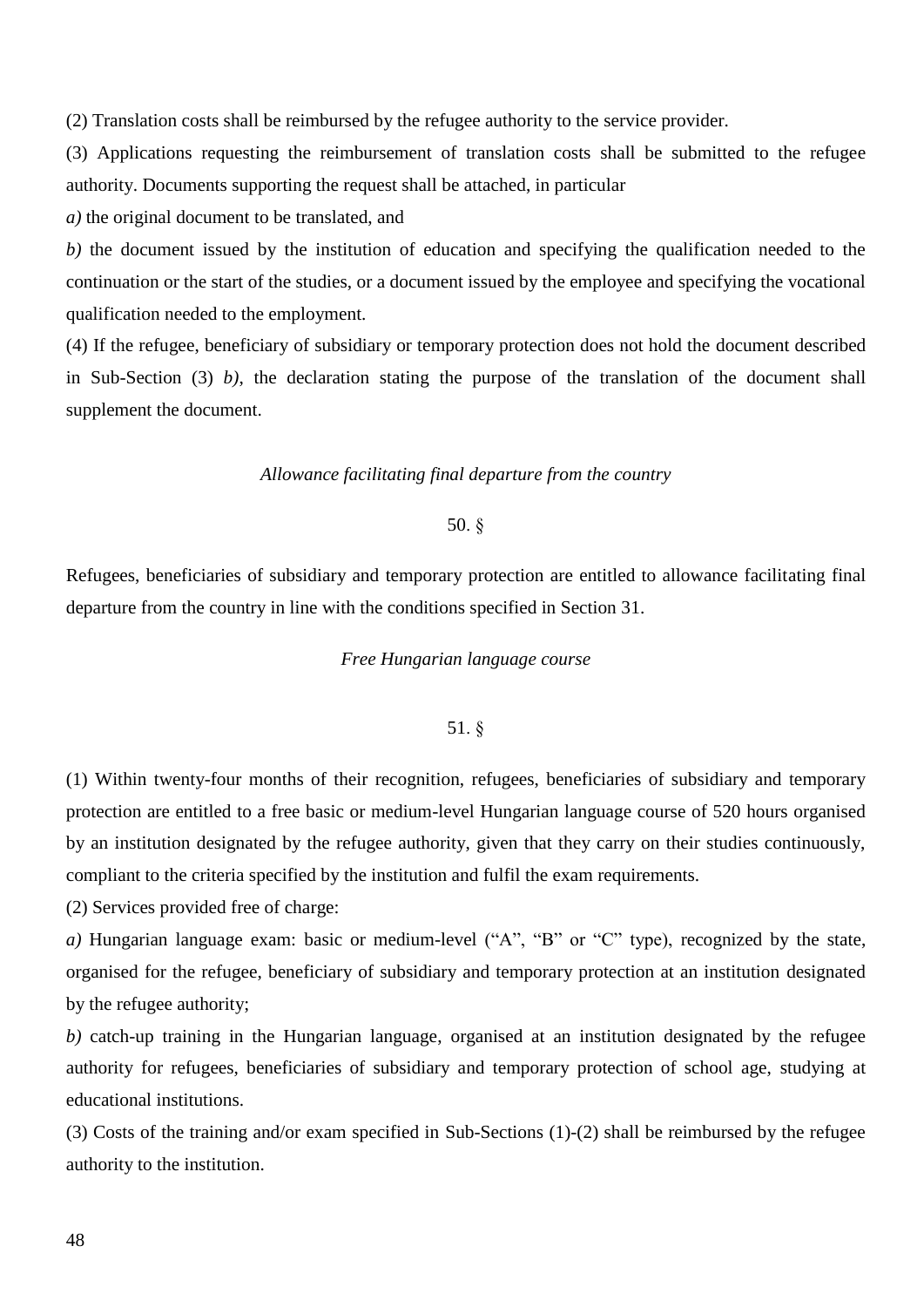### *Regular subsistence allowance*

#### 52. §

(1) Based on a request submitted, refugees and beneficiaries of subsidiary protection may benefit from regular subsistence allowance for four years counted from the date of the valid document recognising their status as of the final departure from the reception centre.

(2) Refugees and beneficiaries of subsidiary protection of full age shall be entitled to regular subsistence allowance - for two years from the date when the resolution on recognition becomes legally binding  $-$  if, they attend a Hungarian language training as stipulated in Section 51 (1). The refugee and the beneficiary of subsidiary protection shall be entitled to the assistance if s/he attends at least 70% of the free Hungarian language courses per month.

(3) Refugees and beneficiaries of subsidiary protection at least 6 years old are entitled to regular subsistence allowance only if they comply with the obligation to attend a school.

(4) Attendance at the Hungarian language training shall not be deemed to be a precondition for granting regular subsistence allowance if the refugee or beneficiary of subsidiary protection

*a)* has not reached the age of 6, or has passed the age of 60,

*b)* his/her attendance at the Hungarian language training cannot be expected because the person is taking care of his/her child younger than 6 month or a specialized physician certifies that she is pregnant,

*c)* a specialized physician certifies that s/he cannot be expected to attend the Hungarian language training due to permanent and irreversible deterioration of his/her health, mental or physical disability, or a condition or disease suffered as a result of a serious trauma, or

d) has a state-recognized basic, intermediate or advanced level language certificate in the Hungarian language.

(5) Regular subsistence allowance can be disbursed to adult refugees or beneficiaries of subsidiary protection for a maximum period of two years if s/he verifies that

*a)* in order to facilitate his/her employment, he/she continuously cooperated with the relevant Labour Centre for at least one year in the disbursement period of the allowance and, in the framework of this cooperation,

*aa)* s/he contacted the Labour Centre, s/he was registered by the Centre and s/he maintained regular contacts with the Centre;

*ab)* s/he himself/herself participated in the search for an appropriate job,

*ac)* s/he has got employed in the job found by himself/herself or offered to him/her,

*ad)* s/he has accepted the training opportunity offered by the Labour Centre,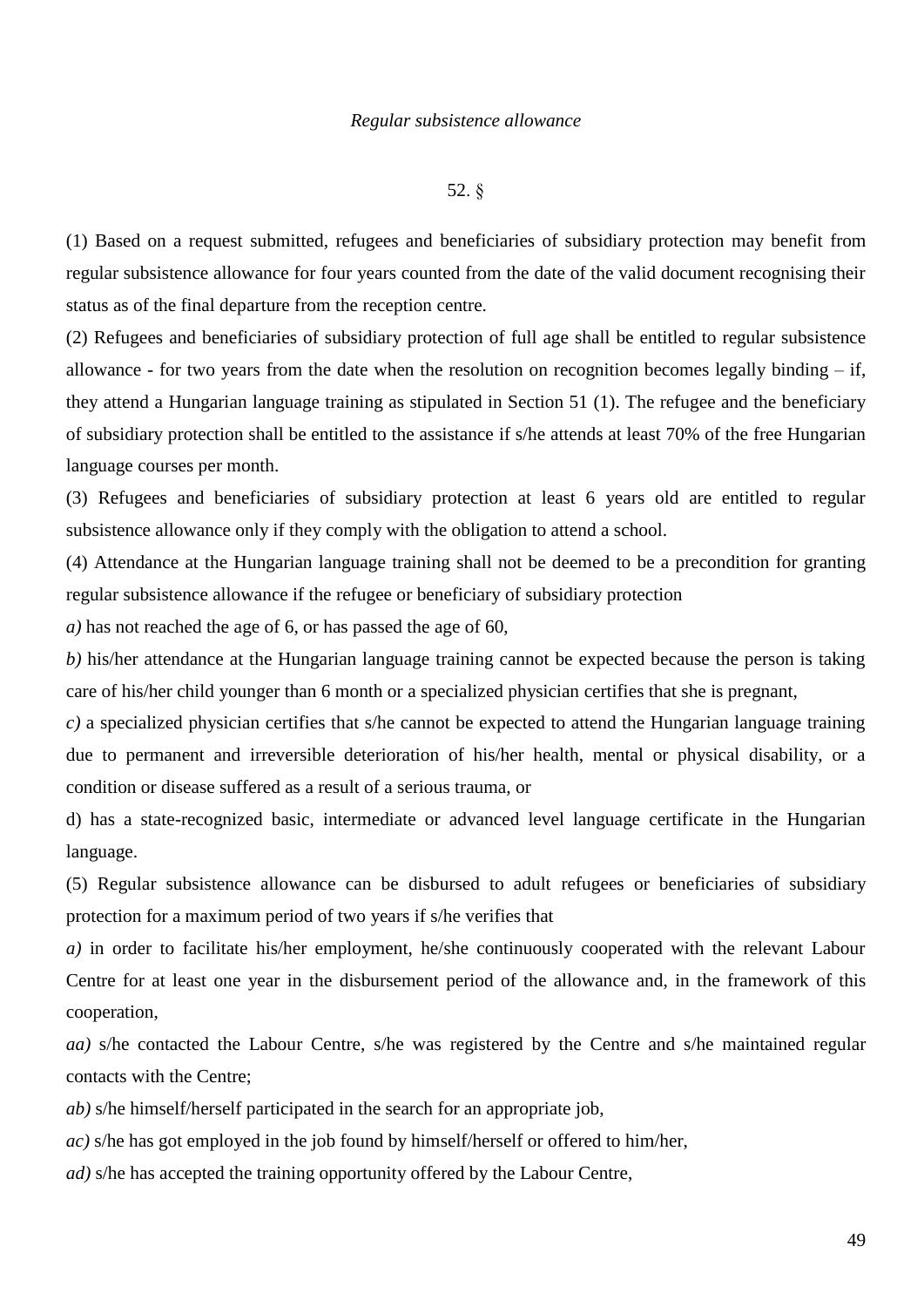*b)* s/he has participated in a vocational training or re-training,

*c)* has performed work for public objective, public work or work of public benefit for at least three months. *d)* s/he was lawfully employed for at least one year or for an indefinite period without the involvement of the Labour Centre.

(6) The regular subsistence allowance may be disbursed to refugees and beneficiaries of subsidiary protection of full age for up to four years – upon request – from the date when the resolution on recognition becomes legally binding, provided that

*a)* s/he has reached the age of 60,

*b)* a specialized physician certifies that s/he is unable to cooperate with the Labour Centre due to his/her permanent and irreversible deterioration of health, mental or physical disability, a condition or disease suffered as a result of any serious trauma, pregnancy;

*c*) notifies her eligibility for the maternity allowance, child care fee or child care allowance, or

*d)* s/he has reached full age during the disbursement of the allowance granted according to Sub-Section (3), provided that s/he has completed the mandatory school-education by the time becoming adult.

(7) Based on a request submitted by the refugee and beneficiary of subsidiary protection, regular subsistence allowance shall be granted by the refugee authority; it shall be disbursed by the district government office monthly - prior to the  $15<sup>th</sup>$  day of the month - and then reclaimed from the refugee authority.

(8) The minimum amount of the regular subsistence allowance shall be equal to 25% of the prevailing minimum amount of the old-age pension. The maximum amount of the regular subsistence allowance shall be equal to the prevailing minimum amount of the old-age pension.

(9) When making its decision on the amount of the allowance, the refugee authority shall consider, in particular, the following aspects:

*a*) per capita monthly income taking into account the total income of the applicant refugee or beneficiary of subsidiary protection, his/her spouse and relative in direct line living in the same household, and

*b)* the personal circumstances of the applicant, in particular his/her age, health condition and marital status.

### 53. §

(1) Beneficiaries of temporary protection entitled to the provisions and benefits specified in Section 41 but not making use of them are entitled to regular subsistence allowance.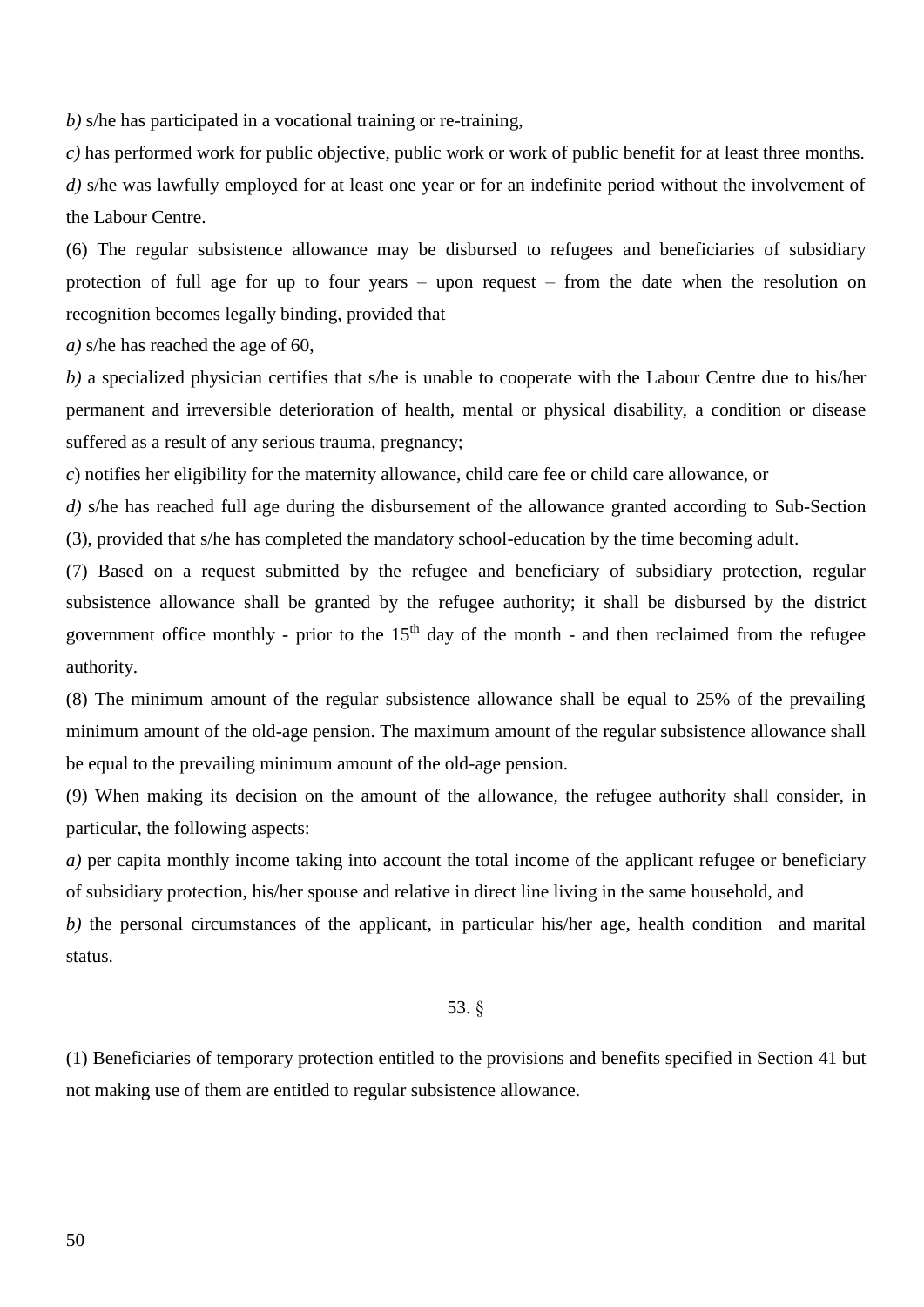(2) The monthly amount of the regular subsistence allowance equals the then valid lowest amount of the pension paid to persons reaching the age of retirement. With respect to the granting, disbursement and reclaiming of the allowance, the provisions of Section 52 shall apply.

#### *Accommodation allowance*

#### 54. §

(1) With the refugee authority's approval granted in advance, the district government office with competence according to the place of residence may provide accommodation allowance to refugees and beneficiaries of subsidiary protection accommodated in a flat/at lodgings not exceeding the minimum accommodation size and quality recognised in the given village/town/city.

(2) When requesting the allowance, it must be verified that the refugee or beneficiary of subsidiary protection has appropriate means to pay the portion of the rent of the flat/room or accommodation fee exceeding the received allowance. Accommodation allowance can be paid only to one of the refugees or beneficiaries of subsidiary protection living in the same flat.

(3) The allowance can be disbursed only on the basis of a valid rental, sub-rental contract or declaration of admission, against a receipt on the rental fee or fee of accommodation and after an on-site environment survey conducted in advance. The resolution on granting the allowance shall be forwarded by the district government office to the refugee authority.

(4) The allowance can be provided for a period of six months and, upon request, it can be prolonged maximum three times within a period of four years for six more months each.

(5) Changes in the recipient's address while the allowance is disbursed shall be reported to the refugee authority parallel to submitting a new request. When repeatedly granting the allowance as a result of changes in the recipient's address, the duration for which accommodation allowances has previously been paid shall be taken into account and deducted. The refugee authority shall inform the notaries with competence according to the former and new place of residence about the submission of the report on address change.

(6) The amount of the allowance shall equal

*a)* the then valid lowest amount of the pension paid to persons reaching the age of retirement, if it is requested by one person or a person sustaining no minors;

*b)* maximum the twofold of the then valid lowest amount of the pension paid to persons reaching the age of retirement, if there is at least one minor brought up in the household of the requesting person;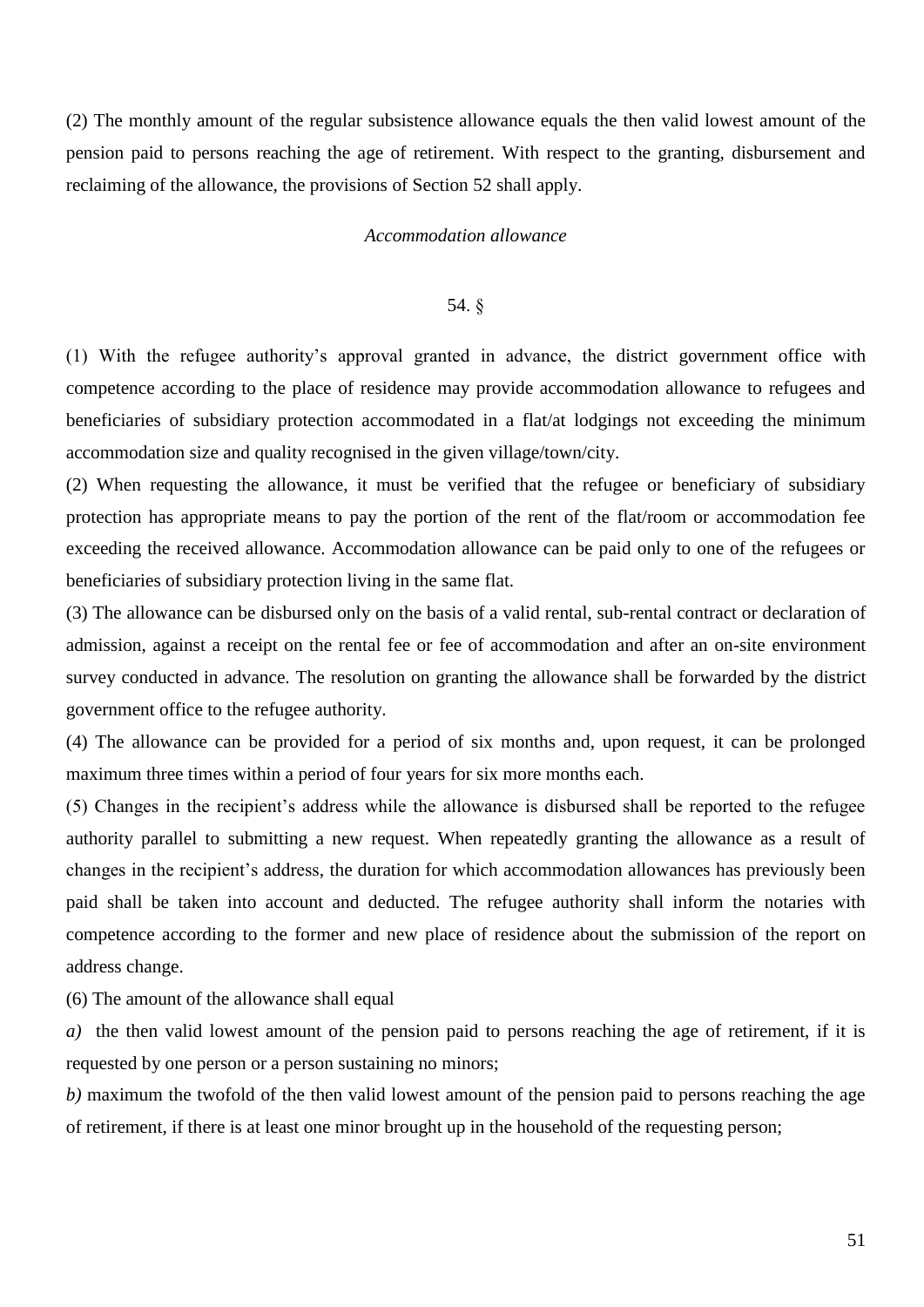*c)* maximum the threefold of the then valid lowest amount of the pension paid to persons reaching the age of retirement, if there are at least three minors brought up in the household of the requesting person.

(7) The allowance shall be calculated in a way that its amount shall not exceed 100% of the rental/subrental fee or accommodation costs.

(8) Each month, the district government office shall disburse the amount of the allowance and reclaim it from the refugee authority.

# *Housing support of refugees and beneficiaries of subsidiary protection*

# 55.  $8^6$

(1) If requested by the adult refugee or beneficiary of subsidiary protection who have already left the reception centre for good, housing support can be granted once within ten years counted from the date of recognition, given that

a) if the refugee, beneficiary of subsidiary protection or his/her spouse and immediate relative living in the same household has no property (real estate) in Hungary;

b) the size of the real estate specified in the request does not exceed the size of the accommodation justified and available for Hungarian citizens as specified in the statutory provision on housing support facilities;

c) the price of the real estate does not exceed, in case of a new flat the one specified in the statutory provision on housing support facilities, in case of a non-new flat HUF 15 million, and

d) if the income of the refugee, beneficiary of subsidiary protection makes it possible to reimburse the support.

# $(2)^7$

(3) Housing allowance can be used:

*a)* to purchase a first flat, family house, building lot;

*b)* to build a first flat, family house;

*c)* to renovate or enlarge for the first time a flat or family house owned by the given person.

(4) Housing support is provided in form of an interest-free loan.

(5) The amount of the allowance totals HUF 1 million 500 thousand in the case of a family with five or more members including the refugee or beneficiary of subsidiary protection and his/her close relatives as specified in Section 4 (1) d) of Act on Social Administration and Social Benefits dwelling in the same household in the course of their habitual life (hereinafter referred to as close relative), HUF 1 million 300

<sup>6</sup> Amended by Section 33 of Government Decree 409/2012 (XII.28.) as of 1 January 2013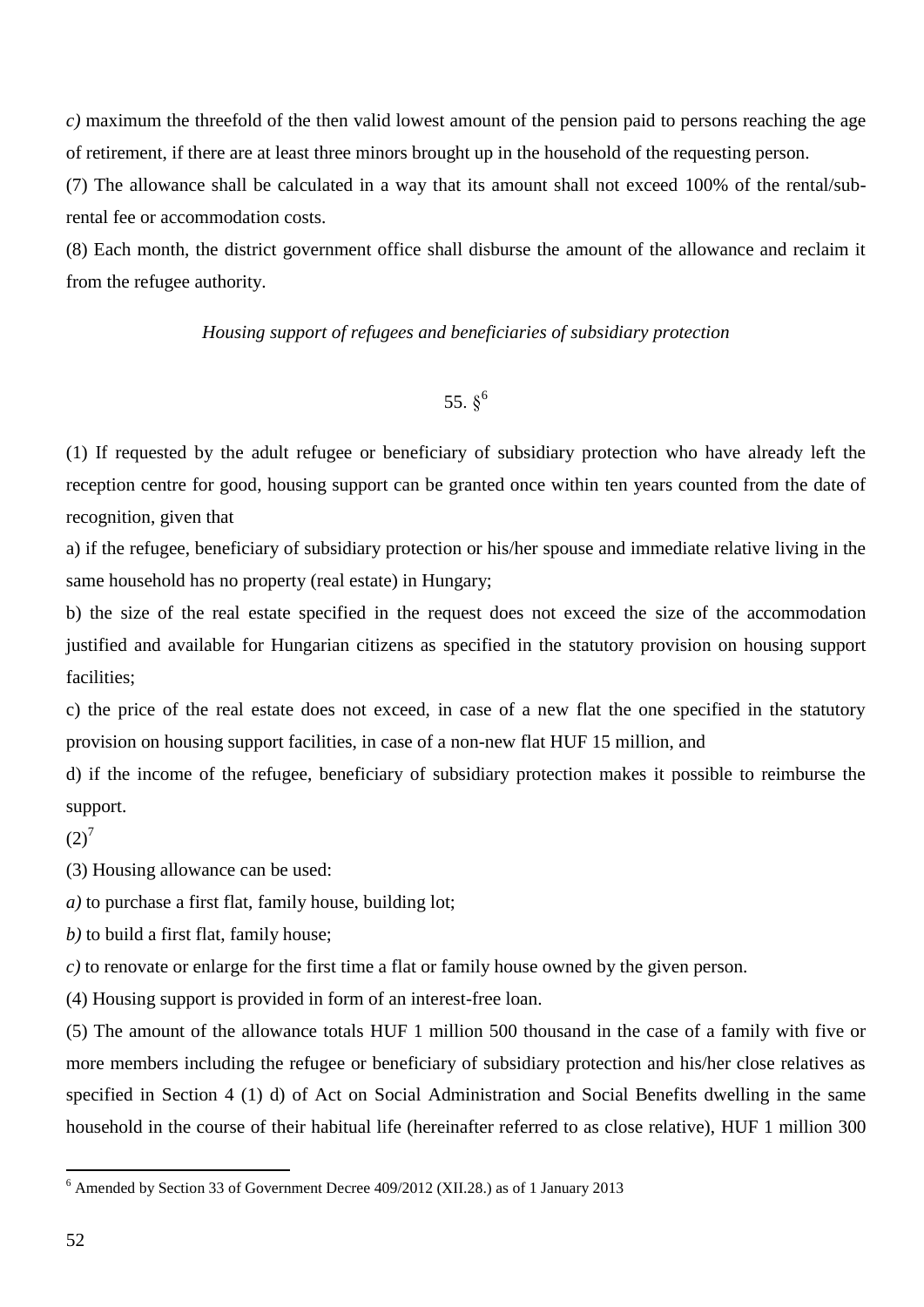thousand in the case of a four-member family, HUF 1 million in the case of a three-member family, HUF 800 thousand in the case of a two-member family and HUF 600 thousand in the case of a single person, but may not exceed 70% of the costs of purchase price, construction work, renovation and enlargement. (6) The interest-free loan can be granted for a period of 1-15 year(s).

## 56. §

(1) Repayment shall start on the first day of the month after the disbursement. If requested, a grace period of maximum one year can be granted for the repayment. In especially equitable cases (first of all if the health of the refugee or beneficiary of subsidiary protection deteriorates gravely or s/he becomes unemployed through no fault of his/her own), repayment may be suspended for a maximum period of five years if requested by the refugee or beneficiary of subsidiary protection.

(2) When specifying the conditions for repayment of the allowance provided, the income, properties, entitlement for regular cash allowance, wage-earning activity and family circumstances of the refugee or beneficiary of subsidiary protection as well as those of his/her close relatives shall be taken into consideration; at the same time, allowances and benefits financed centrally by the state or from municipal resources shall also be considered.

(3) The fee charged by the organisation for disbursement of the allowance shall be paid by the refugee or beneficiary of subsidiary protection.

(4) If the interest-free loan is received by several persons jointly, they shall be liable for its repayment (in instalments and as a whole) jointly and severally.

#### 57. §

(1) To secure the interest-free loan, a mortgage shall be registered for the refugee authority being the mortgagee and to secure this a restraint on alienation and encumbrance shall be registered on the real estate for which the provision was requested.

(2) In the period covered by the restraint on alienation and encumbrance, the real estate can be alienated or encumbered only with a written consent of the refugee authority. This consent can be given if the refugee or beneficiary of subsidiary protection

*a)* parallel to the alienation of the real estate undertakes to pay the still outstanding loan in one amount, or *b)* exchanges the real estate that was acquired with the allowance for another real estate s/he obtains or acquires another real estate in a way that the mortgage and the restraint on alienation and encumbrance can be taken over to the new real estate.

<sup>7</sup> Provision discontinued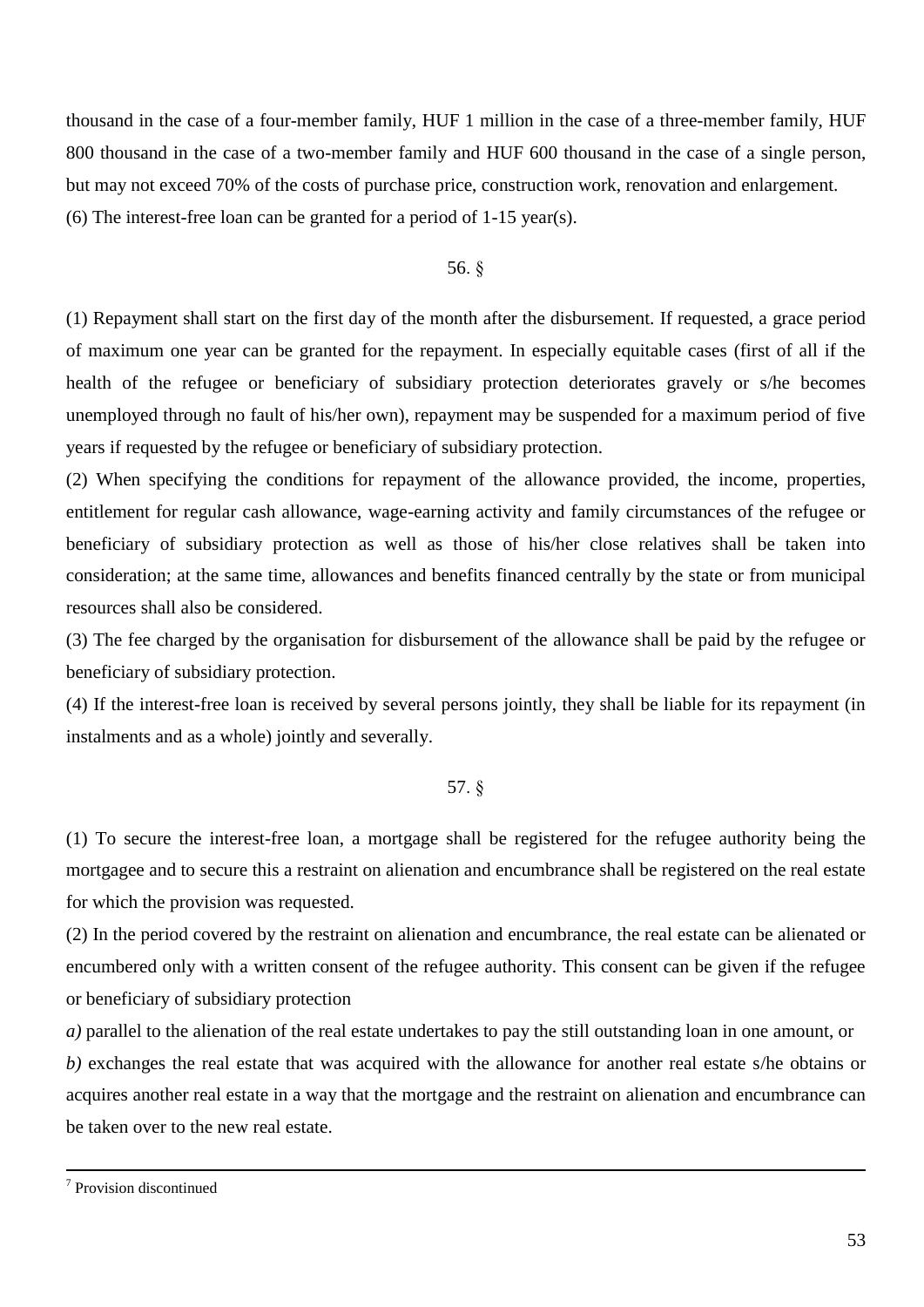(3) Within fifteen days counted from the notification, the district government office – while informing the refugee authority - shall summon the recipient of the allowance to pay back the allowance in one amount within eight days if s/he failed to accomplish the construction/building on the real estate purchased with the allowance to build a flat on it.

(4) The allowance shall also be paid back in one amount if the refugee or beneficiary of subsidiary protection recipient of the allowance leaves Hungary terminally.

# 58. §

(1) A request for housing support can be submitted to the notary with competence according to the location of the real estate. The request shall include the following information:

*a)* the surname and first name of the refugee or beneficiary of subsidiary protection, his/her place and date of birth, mother's name, number of ID card, place of residence (stay), surname and first name as well as place and date of birth of his/her close relatives;

*b)* relevant data of the real estate to be acquired, built, enlarged, renovated (its location, market value, size etc.).

(2) The following documents shall be attached to the request:

*a)* sale/purchase agreement (preliminary contract, purchase assignment), a copy of the Land Registry Ownership Form not older than thirty days and, in case of construction works, a valid/final building permission;

*b)* a declaration made, in full awareness of his/her legal liability, by the refugee, beneficiary of subsidiary protection and his/her close relative regarding his/her proprietary status;

*c)* a document verifying the earnings or income of the refugee, beneficiary of subsidiary protection or his/her close relative;

*d)* an official certified bank account certificate indicating the movements of the last three months before the submission of the application, invoices of public utilities for the same period and the documents of their settlements:<sup>8</sup>

*e*) value assessment of the real estate or an authentic cost budget summary;

*f)* documents necessary to judge specifically equitable circumstances.

(3) Based on the request, the district government office shall make a proposal regarding the housing support. The proposal shall include the following:

*a)* opinion regarding the amount of the allowance, length of the re-payment period and possible delay of its start;

<sup>&</sup>lt;sup>8</sup> Amended by Section 34 of Government Decree 409/2012 (XII. 28.) as of 1 January 2013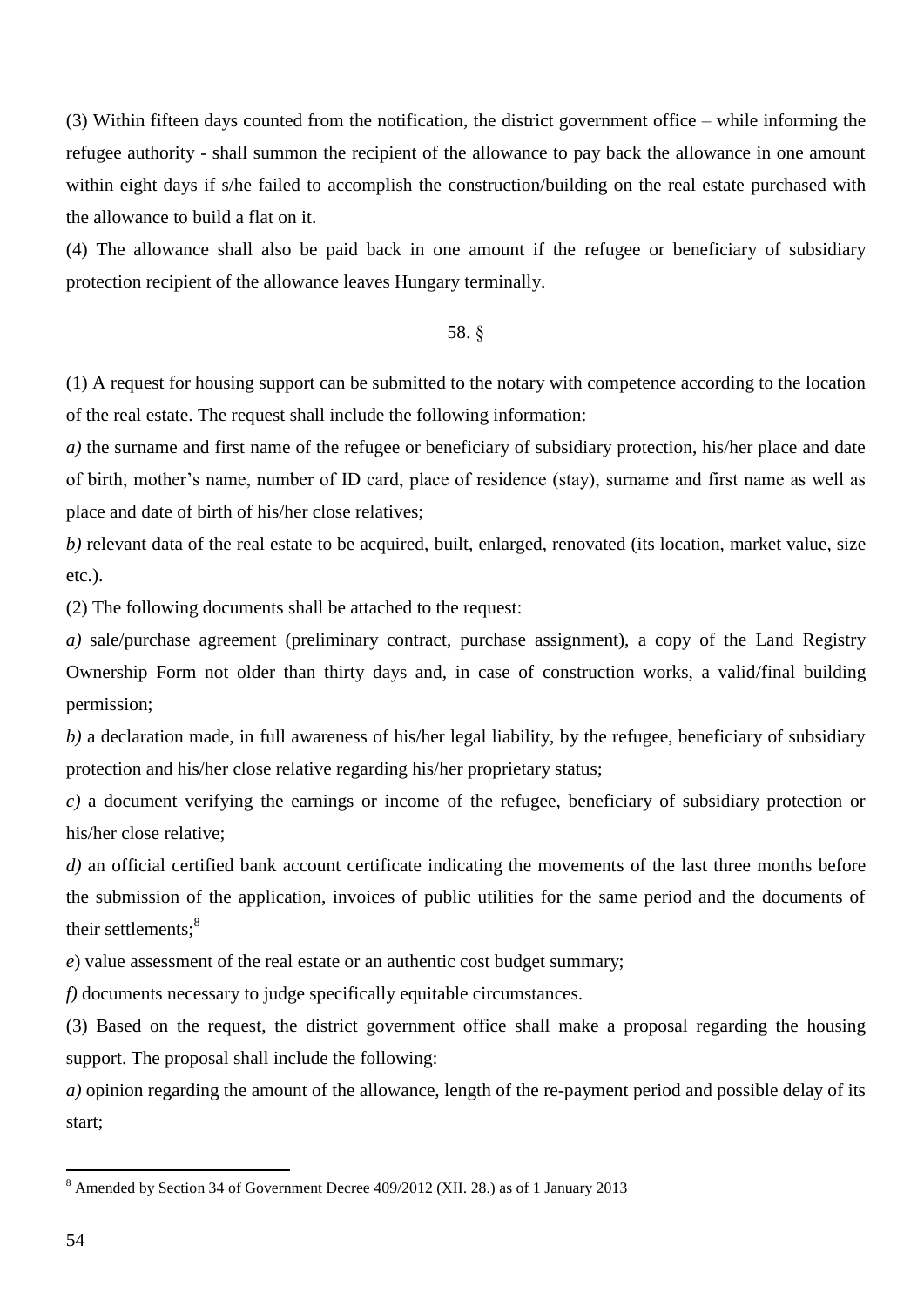*b)* circumstances requiring especially equitable considerations.

(4) The refugee authority shall decide on granting a housing support. When deciding, the refugee authority shall examine the individual circumstances and income of the refugee, beneficiary of subsidiary protection. When doing so the refugee authority shall in particular check if the actual monthly income of the household would cover the actual monthly expenses increased by the monthly instalments so that 30% of the income remains uncommitted after the actual payments.

The refugee authority shall transfer the amount of interest-free loan granted to the notary.

(5) Based on the decision made by the refugee authority, the district government office shall

*a)* conclude an allowance contract with the refugee or beneficiary of subsidiary protection,

*b)* provide for the disbursement of the allowance, and

*c)* take the necessary steps to register a mortgage as well as a restraint on alienation and encumbrance on the real estate;

d) inform the refugee authority of the re-payment, and forward the re-payment with no delay to the refugee authority;

e) take the necessary step with the permission of the refugee authority to delete the mortgage as well as the restraint on alienation and encumbrance from the real estate should the loan paid back in its entirety and inform the refugee authority of the above;

f) collect the overdue liability in a juridical procedure, if the amount is not paid back in spite of a written reminder of the district government office and shall transfer the amount to the bank account of the refugee authority.

(6) If the refugee or beneficiary of subsidiary protection does not take over the amount of the allowance within six months counted from the receipt of the notification on granting the allowance, the amount shall be returned to the refugee authority by the district government office.

# *Provisions and benefits of refugees, beneficiaries of subsidiary and temporary protection requiring special treatment*

### 59. §

(1) Sections 32-34 shall be applied in accordance with the derogations laid down by the present Decree with respect to the provisions and assistance for the refugee, beneficiary of subsidiary protection and the beneficiary of temporary protection having special needs, accommodated at the reception centre.

(2) Unaccompanied minor refugee or beneficiary of subsidiary protection shall be placed at a reception centre until the age of 18 and after its 18th birthday for not more than one year from the date when the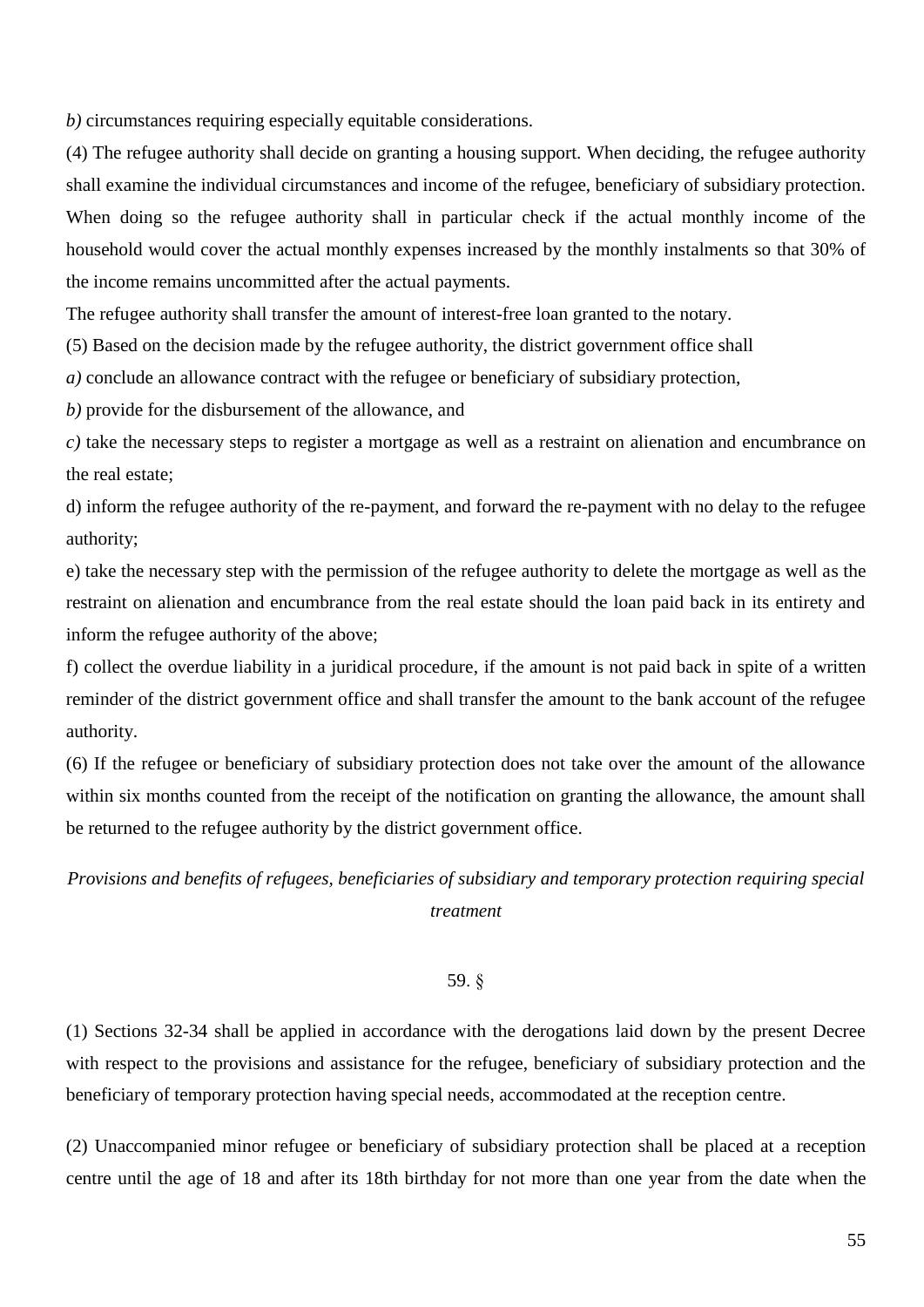resolution on his/her status becomes legally binding, if s/he is not entitled to be placed in a child care institution or his/her placement in such an institution is not solved.

# *Revocation and denial of provisions and benefits of refugees, beneficiaries of subsidiary and temporary protection*

### 60. §

(1) The refugee authority or the district government office shall dispose on the limitation or withdrawal of the material conditions of reception and the provisions and assistance stipulated in this Decree for an indefinite or a definite period of time.

(2) In the case of a minor refugee, beneficiary of subsidiary or temporary protection the limitation of the material conditions of reception, provisions and assistance stipulated in this Decree shall be applied primarily. In the case of withdrawal or refusal, the best interest of the child and the principle of proportionality shall be a primary consideration.

(3) The provisions set out in Sub-Section (2) shall not affect the indemnification liability for damages attributable to contraventions committed by the minor.

(4) In the case of persons with special needs the limitation, withdrawal or refusal shall affect only in particularly justified cases those material conditions of reception for which the refugee, beneficiary of subsidiary or temporary protection is eligible with respect to his/her individual circumstances.

(5) The refugee authority or the district government office may authorize again, by decision, ex officio or upon request of the refugee, beneficiary of subsidiary or temporary protection, the limited or withdrawn material conditions of reception or the provisions and assistance stipulated in this Decree, after considering the specific conditions of the refugee, beneficiary of subsidiary or temporary protection, if the limitation or withdrawal was disposed for an indefinite period and the reasons serving as a basis ceased to exist.

# 60/A. §

(1) The reimbursement obligation disposed by the refugee authority according to Section 32/A (1), c) of the Asylum Act shall be fulfilled by the refugee, beneficiary of subsidiary or temporary protection by postal order or by petycash payment. The reimbursement obligation disposed by the district government office according to Section 32/A (1) c) shall be fulfilled by the refugee, beneficiary of subsidiary or temporary protection by postal order.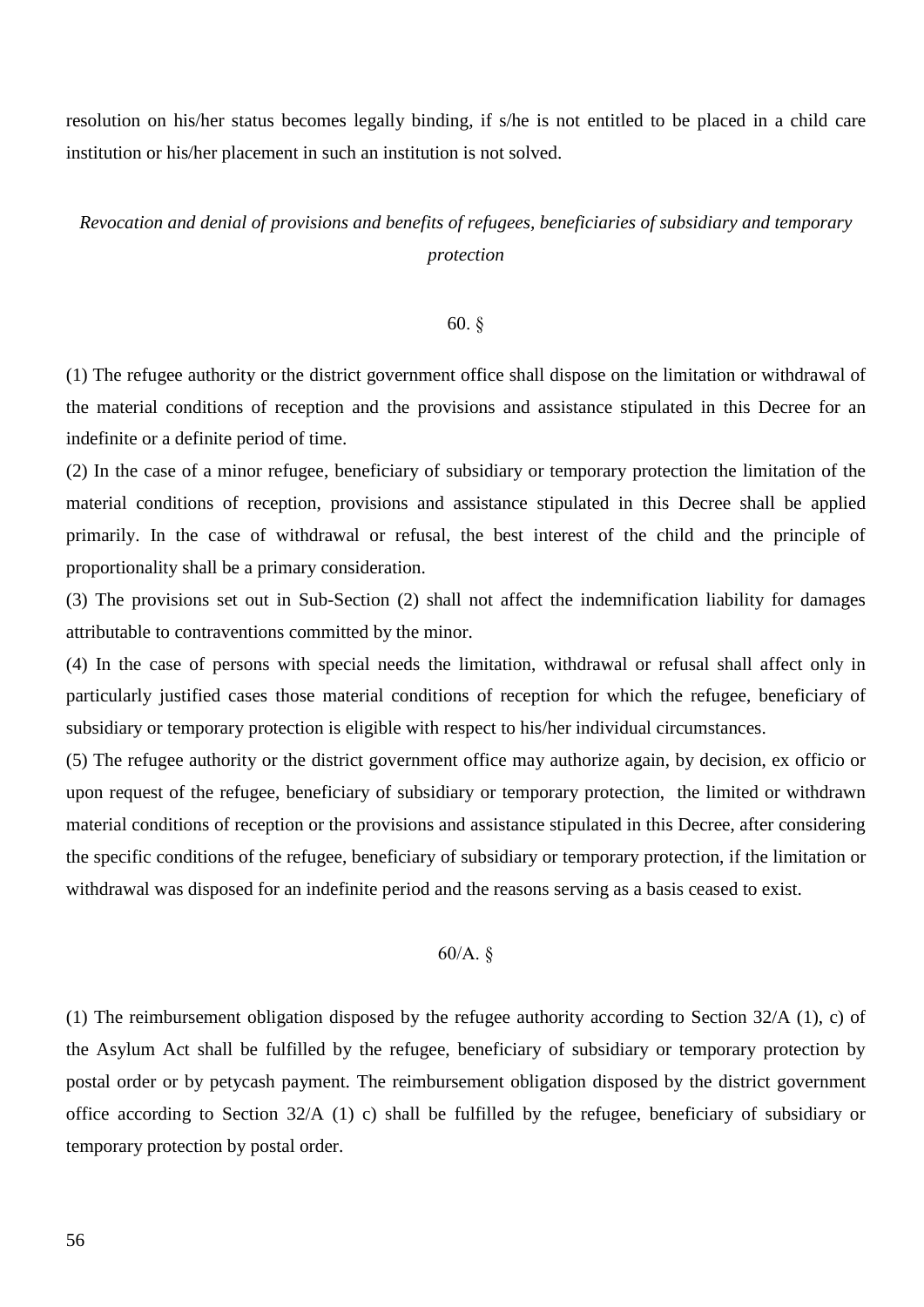(2) In particularly justified cases the refugee authority or the district government office may allow instalments when determining the reimbursement obligation.

(3) The refugee authority or the district government office in accordance with Section 36 (3) and (4) of this Decree may dispose the limitation of the material conditions of reception, or the provisions and assistance stipulated this Decree.

*Facilitating the social integration of refugees and beneficiaries of subsidiary protection*

# 61. §

(1) With consideration the provisions and benefits that can be granted on the basis of the Act and the present Decree, the refugee authority may offer integration programs for refugees and beneficiaries of subsidiary protection in order to facilitate their integration.

(2) The goal of the integration program is to acquire language skills, basic social, cultural, lifemanagement and labour right knowledge necessary for integration into the Hungarian society as well as other information enhancing employment on the labour market.

(3) The refugee authority may designate a reception centre serving as an integration centre. The task of the integration centre is to make preparations for and implement the integration program as well as to cooperate with the participating state/municipal bodies and NGOs.

# *Chapter VII*

# *GENERAL RULES OF ASYLUM PROCEDURES*

# *Purpose of the Asylum Procedure*

# **33. §**

**The asylum procedure is aimed to determine whether, based on the present Act, the foreigner seeking recognition satisfies the criteria of recognition as a refugee, a beneficiary of subsidiary or temporary protection.**

*Bearing of Costs*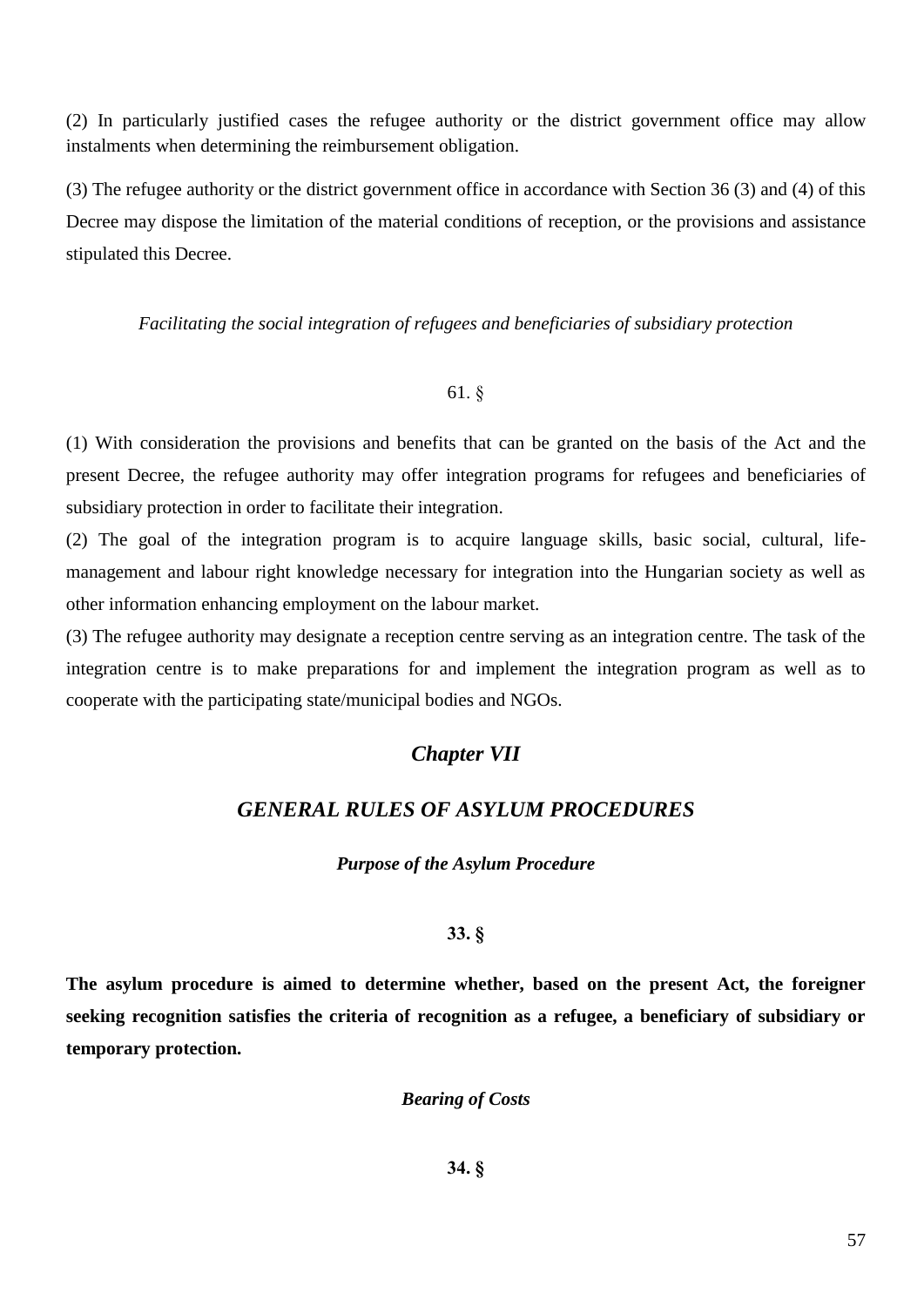**Upon the submission of an application for the first time, the person seeking recognition shall be fully exempt from the payment of costs in the refugee procedure, both the administrative and the judicial one.**

#### *Submission of Application for Recognition*

### **35. §**

**(1) An asylum procedure shall be instituted on the basis of an application for recognition submitted to the refugee authority.**

**(2) The person seeking recognition shall proceed in the refugee procedure in person.**

**(3) A person with limited legal capability, too, shall be entitled to the opportunity to proceed in a refugee procedure.**

**(4) Upon the presentation of the application for recognition, the person seeking recognition shall appear before the refugee authority in person.**

**(5) If an incapable person wishes to submit an application for recognition in person, the refugee authority shall involve the representative by law (***törvényes képviselő***) in the refugee procedure or, in the absence thereof, shall request the appointment of a guardian.**

**(6) If the person seeking recognition is an unaccompanied minor, the refugee authority shall, without delay, provide for the appointment of a guardian serving to represent the minor, unless the person seeking recognition is likely to become adult before the refugee authority would take an in-merit decision regarding the case.**

**(7) In the case of an unaccompanied minor, the conducting of the asylum procedure shall have priority.**

**(8) In the event of a joint application of family members, the person with full capability seeking recognition shall submit the application for recognition in such a way that it shall also extend to his/her family members.**

**(9) A joint application for recognition shall extend to a family member with full or limited capability if s/he consents to the joint application in writing in advance or at the personal interview, at the latest. A joint application for recognition shall extend to an incapable family member with the written consent of the representative by law or guardian.**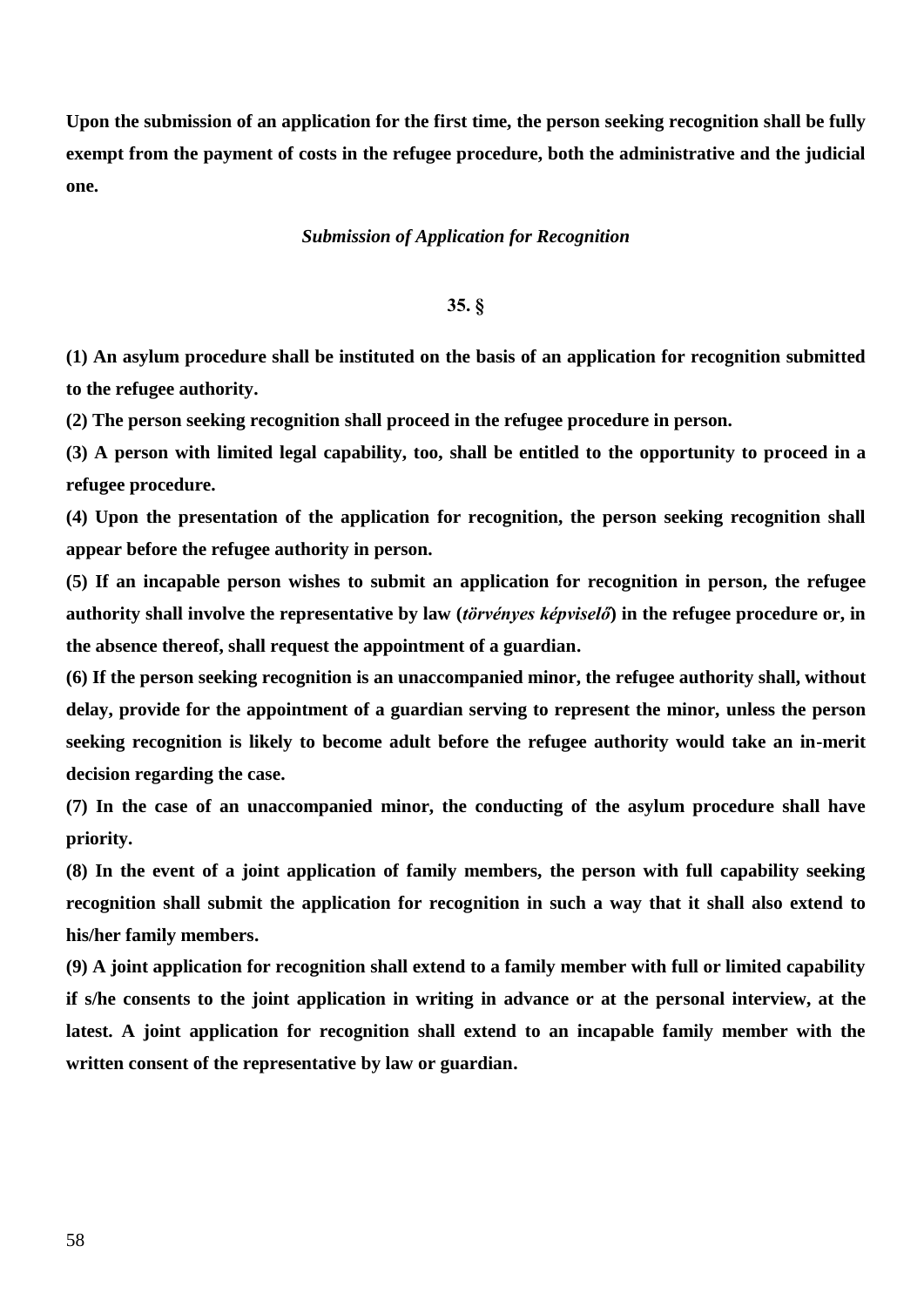#### **35/A. §**

**In case of a detained person seeking recognition, the asylum procedure shall be conducted as a matter of priority.**

# *Chapter VI*

# *GENERAL RULES OF ASYLUM PROCEDURES*

*Submission of Application for Recognition*

### 62. §

(1) A person seeking recognition may submit an application for recognition at the refugee authority orally or in writing. Applications submitted in writing shall be signed by the applicant with his/her own hands. (2) If the person seeking recognition is not able to write and the Act or this Decree requires an action in writing, the fact that the applicant is unable to write shall be committed to minutes.

(3) The day of the submission of application for recognition shall be the day when the application arrives at the refugee authority. The day of the submission of an application submitted orally shall be the day when such an application is committed to minutes.

(4) The minutes prepared about a verbal application shall contain the following:

*a)* natural identification data of the person seeking recognition as stipulated in Section 82 a)-h) of the Act; *b)* data of identity and travel documents (identification mark and number of document, term of validity, date of issuance, name of issuing authority, place of issuance) available for the person seeking recognition; *c)* application for recognition.

(5) The person seeking recognition shall enclose the documents defined in Section 41 (1) a) of the Asylum Act with the application for recognition, and shall hand over his/her records defined in Section 41 (1) b).

(6) If several members of a family apply together, the minutes shall contain data specified in subsection (4) for all members of the family.

(7) If the application submitted in writing does not contain the data specified in Sub-Section (4) a) – b) or contains them only partly, the refugee authority shall commit the missing data to minutes.

(8) The refugee authority shall ensure the possibility of submitting an application for those in detention at the place of detention.

(9) The refugee authority shall request the guardianship authority to designate a guardian.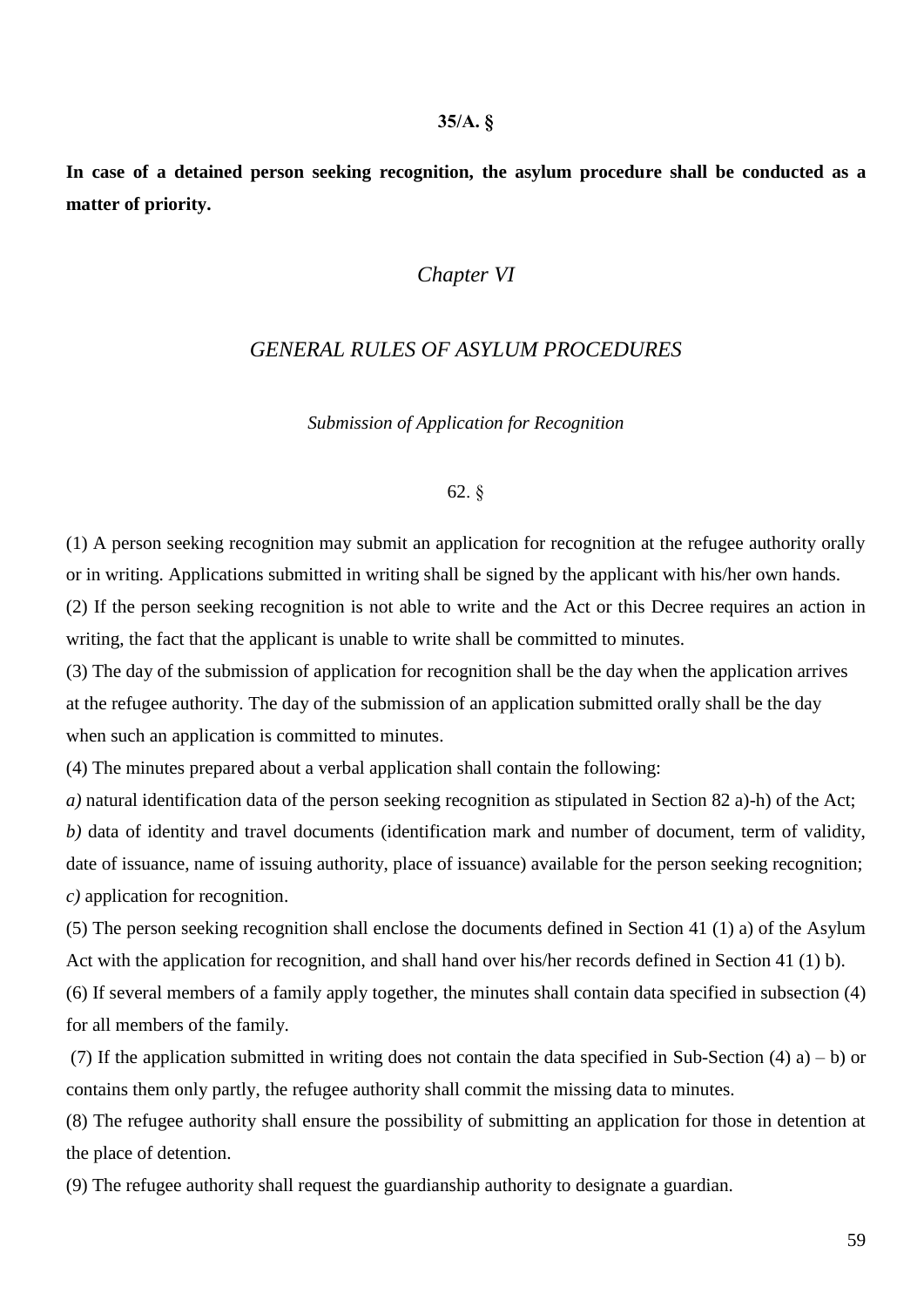(1) After lodging the application for recognition the refugee authority shall notify without delay the subregion chief medical officer of the Hungarian health authority competent at the residence of the person seeking recognition (hereinafter: "chief medical officer") to order the medical examination adequate according to the given epidemic situation.

(2) If, based on the results of the examinations ordered according to Sub-Section (1), the chief medical officer establishes that the person seeking recognition suffers from a disease that constitutes a potential threat to the public health or suffers from any infectious disease, besides notifying the refugee authority, the chief medical officer shall make recommendations for the necessary restricting arrangements without delay.

(3) As long as the health status of the person seeking recognition described in Sub-Section (2) exists, s/he cannot be accommodated in a community or can only be accommodate to the extent that complies with the restrictions imposed by the local officer of the state health organisation based on considerations related to the conditions, deceases, or pathogenic situation of the person concerned. If the person seeking recognition cannot be accommodated in a community, s/he shall be accommodated and cared for in accordance with the conditions set by the local officer of the state health organisation and in a separated manner. The refugee authority shall be informed about the separation. The refugee authority shall reimburse the costs incurred in relation to measures necessary for epidemiological considerations.

(4) If the separation of the person seeking recognition is not necessary any longer in a department of a hospital or a designated health institute, the local officer of the state health organisation shall inform the refugee authority and shall direct the person seeking recognition to the place of accommodation designated for him/her.

(5) No need exists to order and conduct the medical examination described in Sub-Section (1) if a Hungarian health polity organ has conducted already the medical examination of the person seeking recognition justified by the epidemic situation, and the person seeking recognition did not leave the territory of Hungary since this examination.

### 64. §

(1) If the foreign national wishes to submit an application for recognition at an authority other than the refugee authority, the authority shall inform the foreigner about the authority s/he should apply to.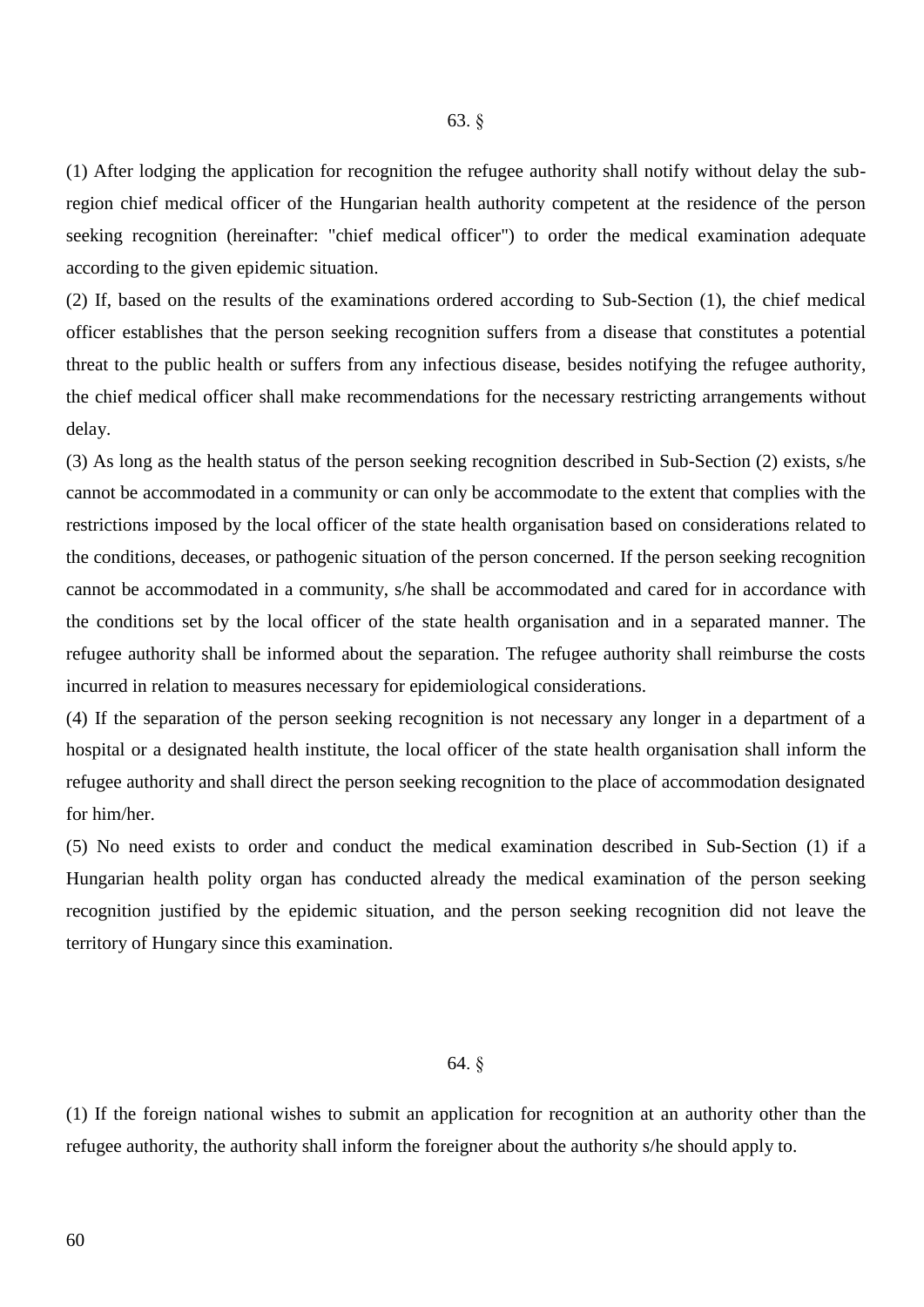(2) If the foreign national expresses its intention to file an application for recognition during the alien policing procedure, his/her statement shall be recorded by the proceeding authority that shall inform without delay the refugee authority – forwarding at the same time the minute and the finger print recording sheet.

(3) If the foreign national expresses its intention to file an application for recognition during the minor offence or criminal procedure, his/her statement shall be recorded by the proceeding authority that shall inform without delay the refugee authority - forwarding at the same time the minute.

(4) After the notification, the refugee authority shall arrange without delay the transportation of the foreign national to the reception centre accommodating those under the preliminary assessment procedure, unless a) rules on airport procedure apply in the case of the foreign national,

b) the foreign national is under the effect of coercive measures, measures or punishment restricting his/her personal freedom or is detained based on a disposition restricting his/her personal freedom previously ordered during the alien policing procedure, or

c) the foreign national is lawfully residing in the territory of Hungary and s/he does not request the placement at a reception centre.

# 65. §

(1) When an application for recognition is submitted, the refugee authority shall provide for making a photo of the foreigner's face and record his/her fingerprints except for cases, when this has already been done by the authority conducting alien policing, minor offence or criminal procedure prior to submitting the application for recognition.

(2) Fingerprints shall be forwarded by the refugee authority without delay for recording and controls to the data processing organisation designated in a separate decree. The data processing organisation shall inform the refugee authority about the results of the controls within three working days counted from the receipt of their request.

#### *Procedural Rights and Obligations of Persons Seeking Recognition*

### **36. §**

**(1) A person seeking recognition may use his/her mother tongue or the language which s/he understands orally, and in writing in the refugee procedure.**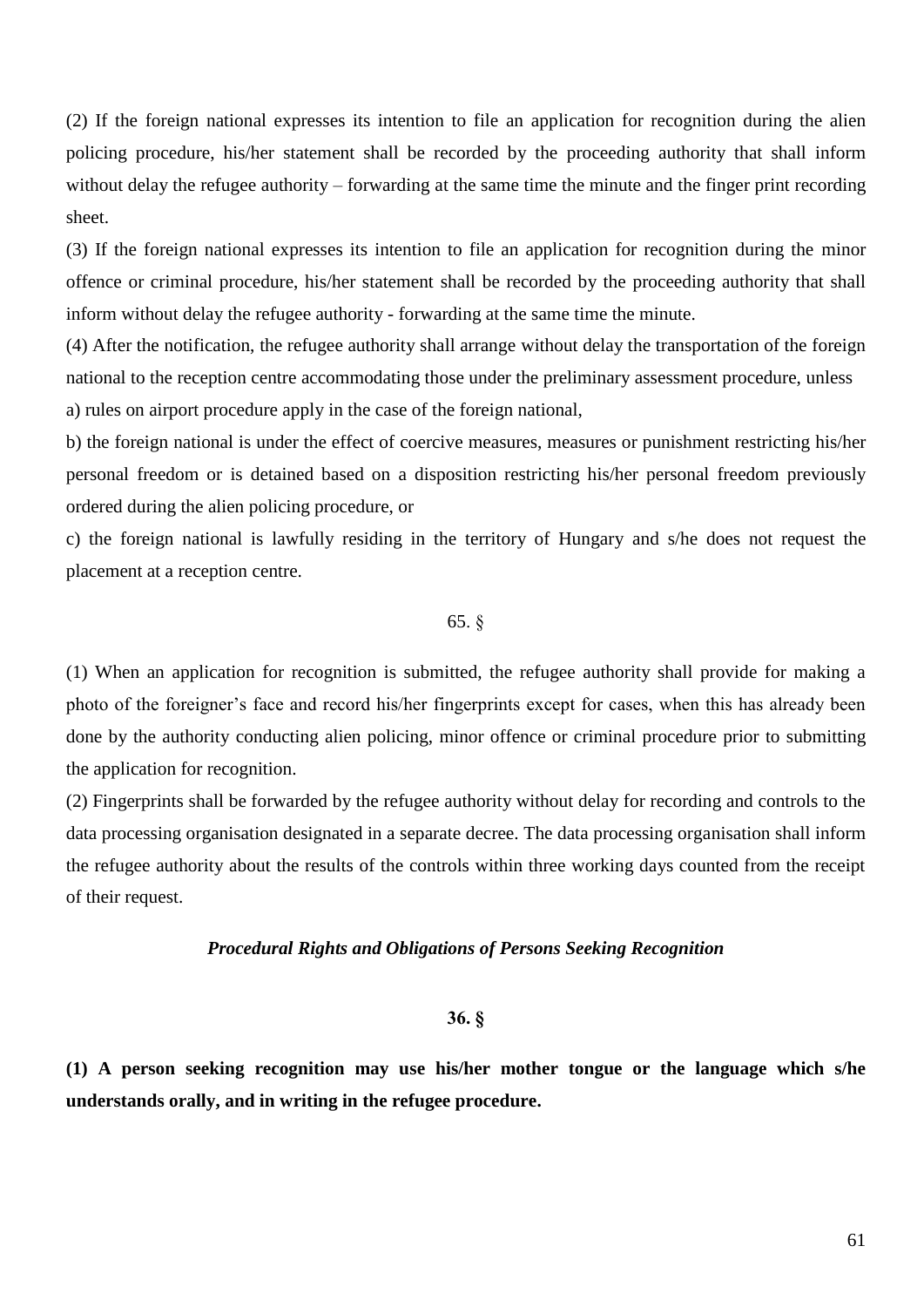**(2) A decision shall be communicated to the person seeking recognition orally in his/her mother tongue or in another language understood by him/her. Simultaneously with the oral communication of the decision, the decision shall also be communicated to the applicant in writing.**

**(3) A resolution shall be communicated to the person seeking recognition in writing.**

**(4) The refugee authority shall provide for the communication of the decision and resolution within five working days of the adoption thereof, unless the present Act provides otherwise.**

**(5) A decision/resolution communicated by way of a public announcement shall be regarded as communicated on the eighth day following the posting of the announcement. The public announcement shall not include the subject of the case, as far as personal details of the applicant is concerned, the family and the first name shall be included only. The announcement may be posted solely on the notice board of the refugee authority. After the communication of the announcement, the general rules of contacts may not be applied to the communication of the decision.**

**(6) The refugee authority may use the services of an interpreter, based on a contract concluded with the interpreter, also without a resolution of appointment.**

**(7) In the refugee procedure, the costs of translation inclusive of sign language translation shall be borne by the refugee authority.**

**(8) Upon the submission of the application for court review, the person seeking recognition shall appear before the refugee authority in person.**

#### *Procedural Rights and Obligations of Persons Seeking Recognition*

# 66. §

(1) If the application for recognition is submitted orally and the person seeking recognition does not speak Hungarian, the refugee authority shall provide for an interpreter speaking his/her mother tongue or another language understood by that person. There may be no need for using an interpreter, if the official of the refugee authority speaks the mother tongue of the person seeking recognition or another language understood by him/her, and the person seeking recognition consents in writing to the dispensation of the interpreter.

(2) If this does not hinder the completion of the procedure and it is requested by the person seeking recognition, an interpreter of the same sex shall be applied, and the case shall be handled by an official of the same sex as the person seeking recognition.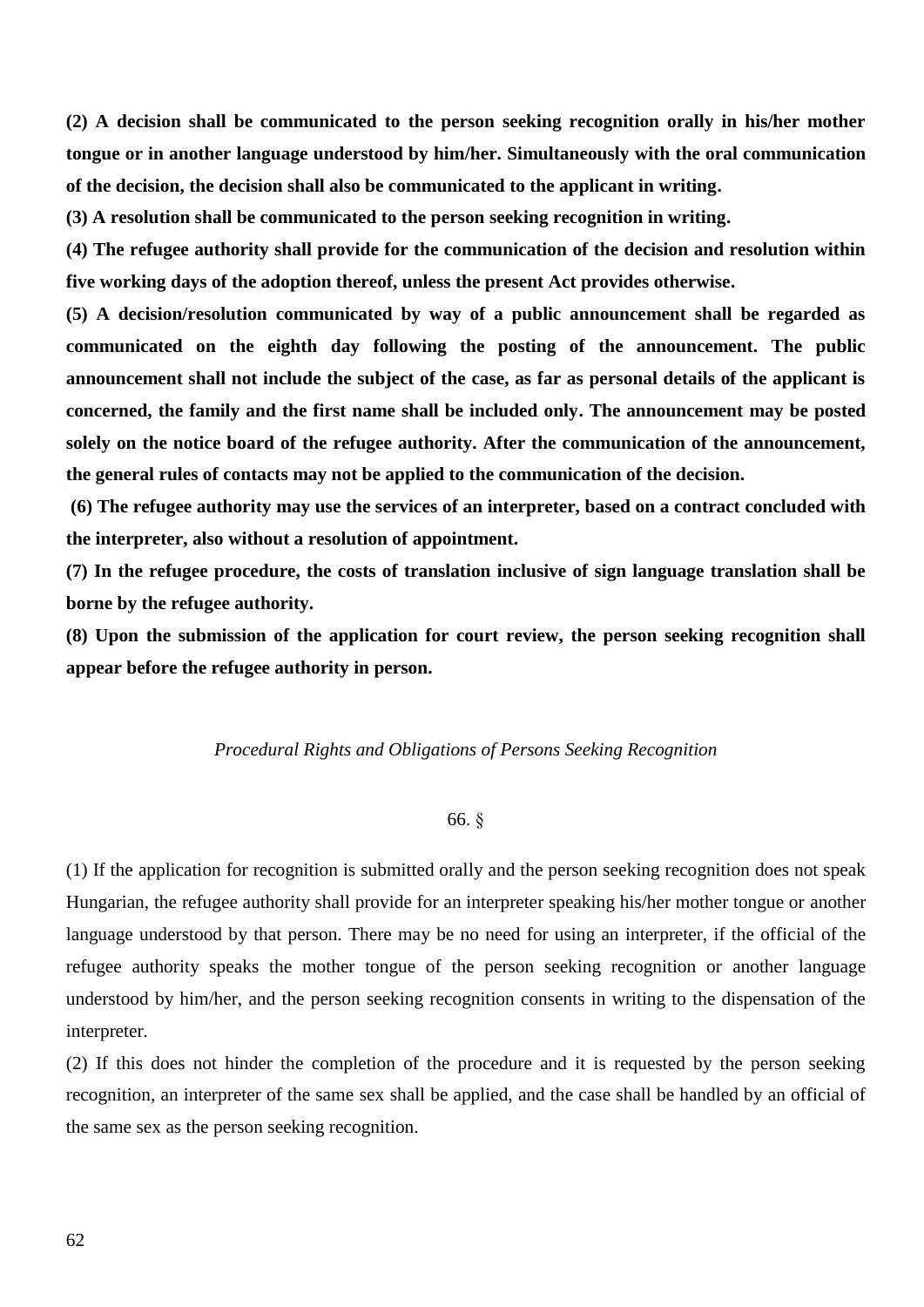(3) If the person seeking recognition declares that in the course of his/her persecution constituting the basis of his/her application for recognition s/he suffered a harm or humiliation relating to his/her gender status, it shall be compulsory to designate an official of the same sex for his/her case, if this is requested by the person.

(4) In the course of the asylum procedure, documents to be communicated with the person seeking recognition shall be forwarded simultaneously to his/her legal representative, guardian or proxy, too.

# 67. §

In order to protect the minor's rights, provide for and monitor his/her care, the resolution on recognising an unaccompanied minor shall be forwarded by the refugee authority to the guardian authority with competence according to the minor's place of residence, too.

# **37. §**

**(1) Upon submission of an application, the refugee authority shall simultaneously inform in writing the person seeking recognition of his/her procedural rights and obligations as well as of the legal consequences of the violation of such obligations in his/her mother tongue or in another language understood by him/her.**

**(2) The information provided and the acknowledgement thereof shall be committed to minutes.**

**(3) The person seeking recognition shall be given the opportunity to use legal aid at his/her own expense or, if in need, free of charge as set forth in the Act on Legal Assistance, or to accept the free legal aid of a registered non-governmental organisation engaged in legal protection.**

**(4) The person providing legal assistance authorized by the person seeking recognition**

**a) may attend the personal interview of the person seeking recognition;**

**b) may view the documents generated in the course of the refugee procedure and may make copies thereof;**

**c) may enter the premises of the institution serving to accommodate the person seeking recognition or, if the person seeking recognition is in detention, may enter the premises of the detention facility, for the purpose of maintaining contact with the person seeking recognition.**

68. §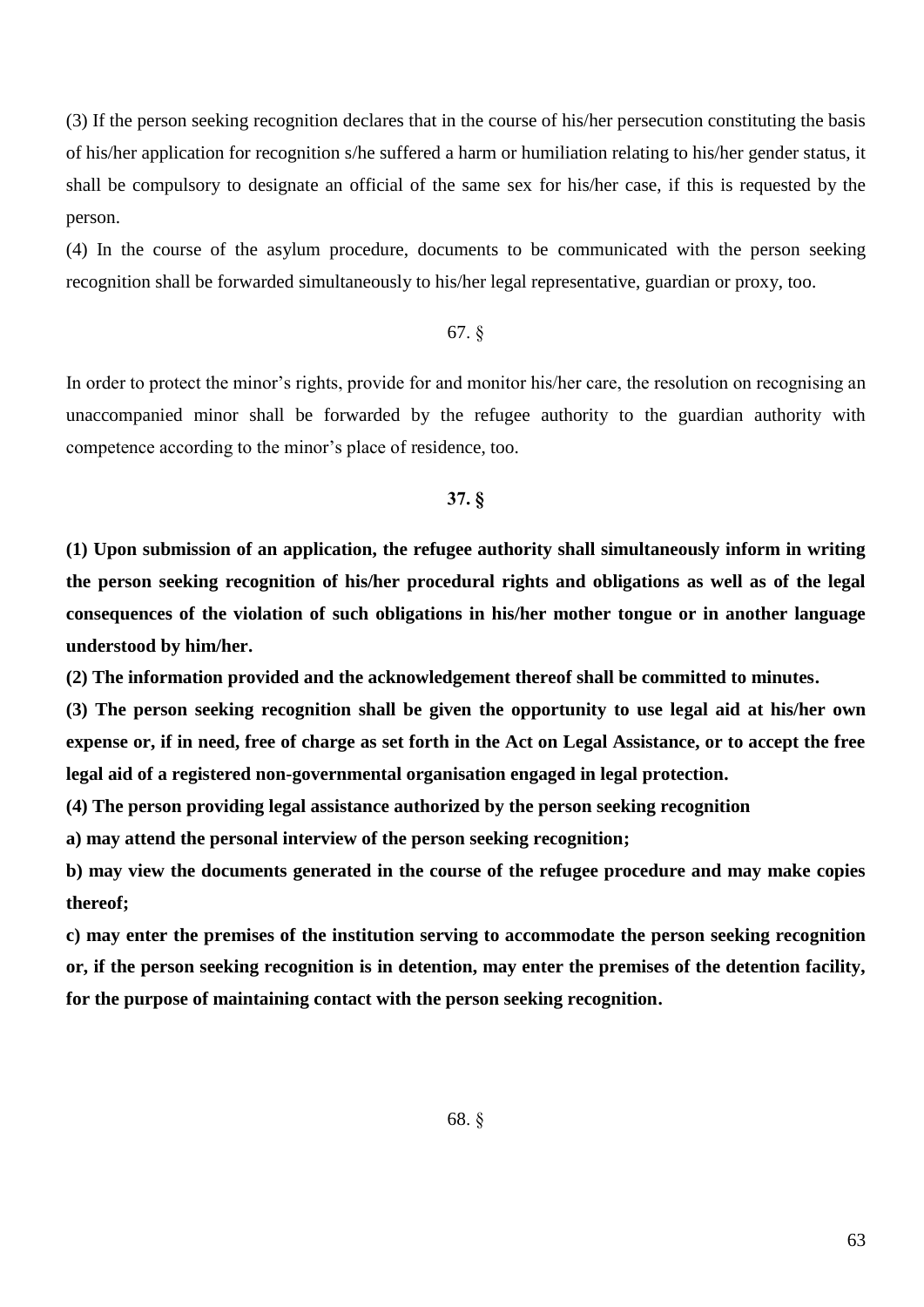$(1)^9$ 

(2) The authority in charge of detention of the foreigner shall facilitate that representatives of human rights organisations specialized in the provision of legal assistance to persons seeking recognition enter the detention facility at a date agreed beforehand in order to inform the foreigners on the asylum procedure and on their right of benefiting from free legal assistance during the procedure.

(3) If the person seeking recognition is under the effect of coercive measures, measures or punishment or is detained based on a disposition restricting his/her personal freedom previously ordered during the alien policing procedure, the organ giving effect to the detention order shall forward to the refugee authority the request for legal review lodged against the decision taken in the procedure conducted by the refugee authority, without delay. By doing so, the person seeking recognition fulfils the requirement of lodging a request for legal review in person stipulated in Section 36 (8) of the Asylum Act.

### **38. §**

**The representative of the United Nations High Commissioner for Refugees may take part in the refugee procedure. As part of this**

**a) with the consent of the person seeking recognition**

**aa) may attend the personal interview of the person seeking recognition;**

**ab) may view the documents generated in the course of the refugee procedure and may make copies thereof;**

**ac) shall be informed by the refugee authority of the progress of the refugee procedure and the decisions adopted, including any court decisions;**

**b) may present his/her opinion related to the application for recognition in any phase of the refugee procedure;**

**c) may enter the premises of the institutions serving to accommodate the person seeking recognition or, if the person seeking recognition is in detention, may enter the premises of the detention facility.**

### **39. §**

**In the course of the refugee procedure, the person seeking recognition shall tolerate**

**a) the inspection of his/her luggage, clothing and vehicle;**

**b) the recording of his/her facial image and, in the case of foreigners having completed the age of fourteen years, fingerprints.**

<sup>&</sup>lt;sup>9</sup> Provision discontinued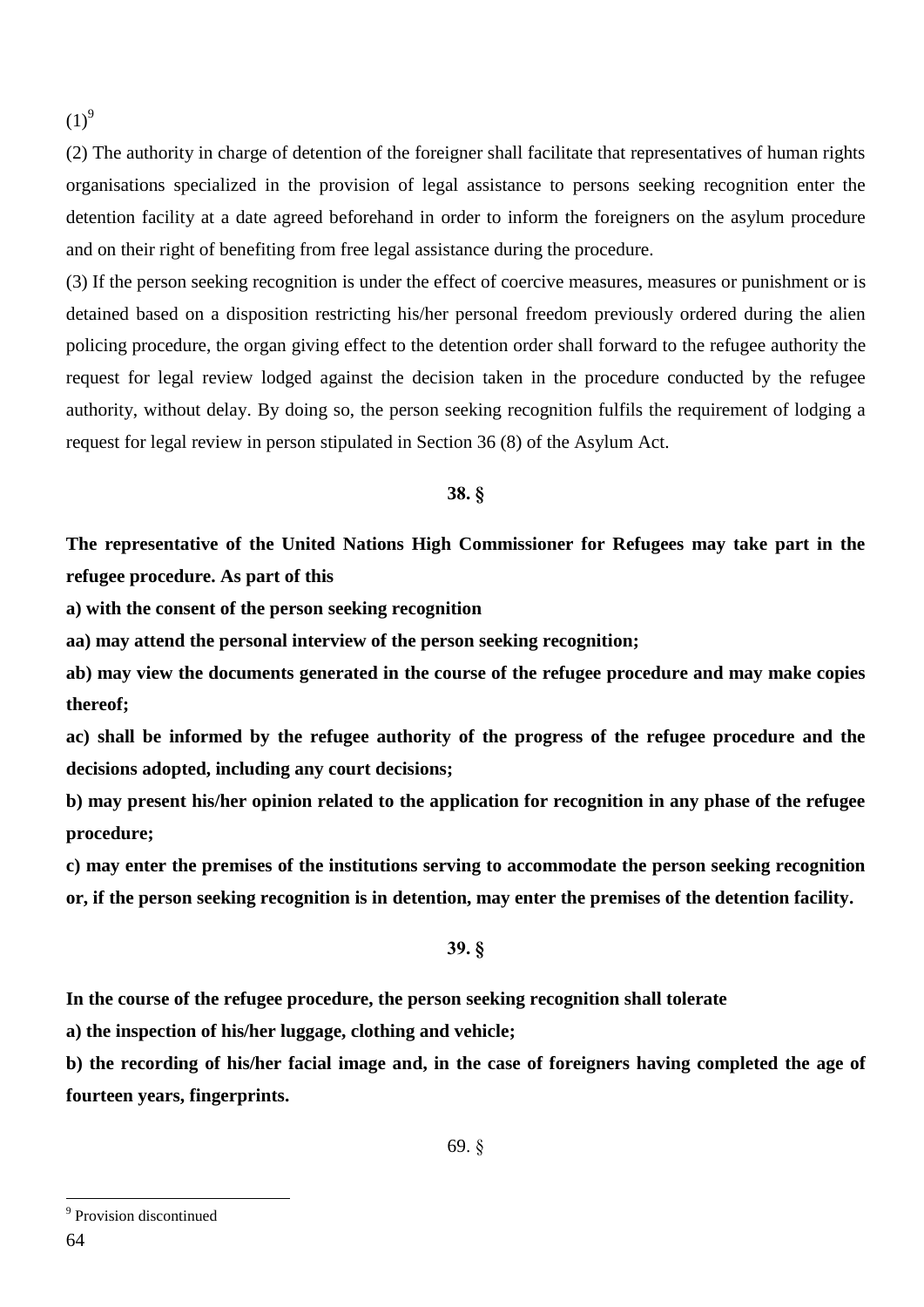(1) The luggage, clothing and vehicle of the person seeking recognition may be inspected only if this is justified.

(2) When the clothing of a person seeking recognition is inspected, an official of the authority shall act who is of the same sex as the person seeking recognition.

(3) The person seeking recognition and accommodated at a reception centre shall tolerate the confiscation of personal belongings that are prohibited by the domestic rules of the reception centre.

# *Rules of Evidence*

#### **40. §**

**The decision relating to the application for recognition shall be based on the individual assessment of the situation of the person seeking recognition.**

# **41. §**

**(1) To verify or substantiate in the course of the refugee procedure whether the criteria of recognition as a refugee, a beneficiary of subsidiary or temporary protection exist in respect of the person seeking recognition, the following means of providing evidence may be used in particular:**

*a)* **facts and circumstances giving rise to the act of fleeing disclosed by the person seeking recognition and the documents supporting the same;**

*b)* **the travel document or any other document presented by the person seeking recognition, on the basis of which it is possible to infer his/her identity and/or nationality;**

*c)* **all relevant up-to-date information relating to the country of origin of the person seeking recognition, including the statutory or any other mandatory legal provisions of the country of origin and the method of application thereof.**

**(2) The refugee authority and – in case of need - the court shall obtain the report of the agency responsible for the provision of country information under the supervision of the Minister.**

**(3) The refugee authority may accept a public deed issued abroad or a private deed authenticated by a foreign court, state administration agency, notary public or any other person vested with public authenticity submitted by the person seeking recognition as a deed with probative force even in the absence of the diplomatic authentication thereof by the Hungarian foreign representation authority operating in the state of the place of issuance.**

**(4) A deed issued in a language other than Hungarian may also be accepted without an authenticated Hungarian translation.**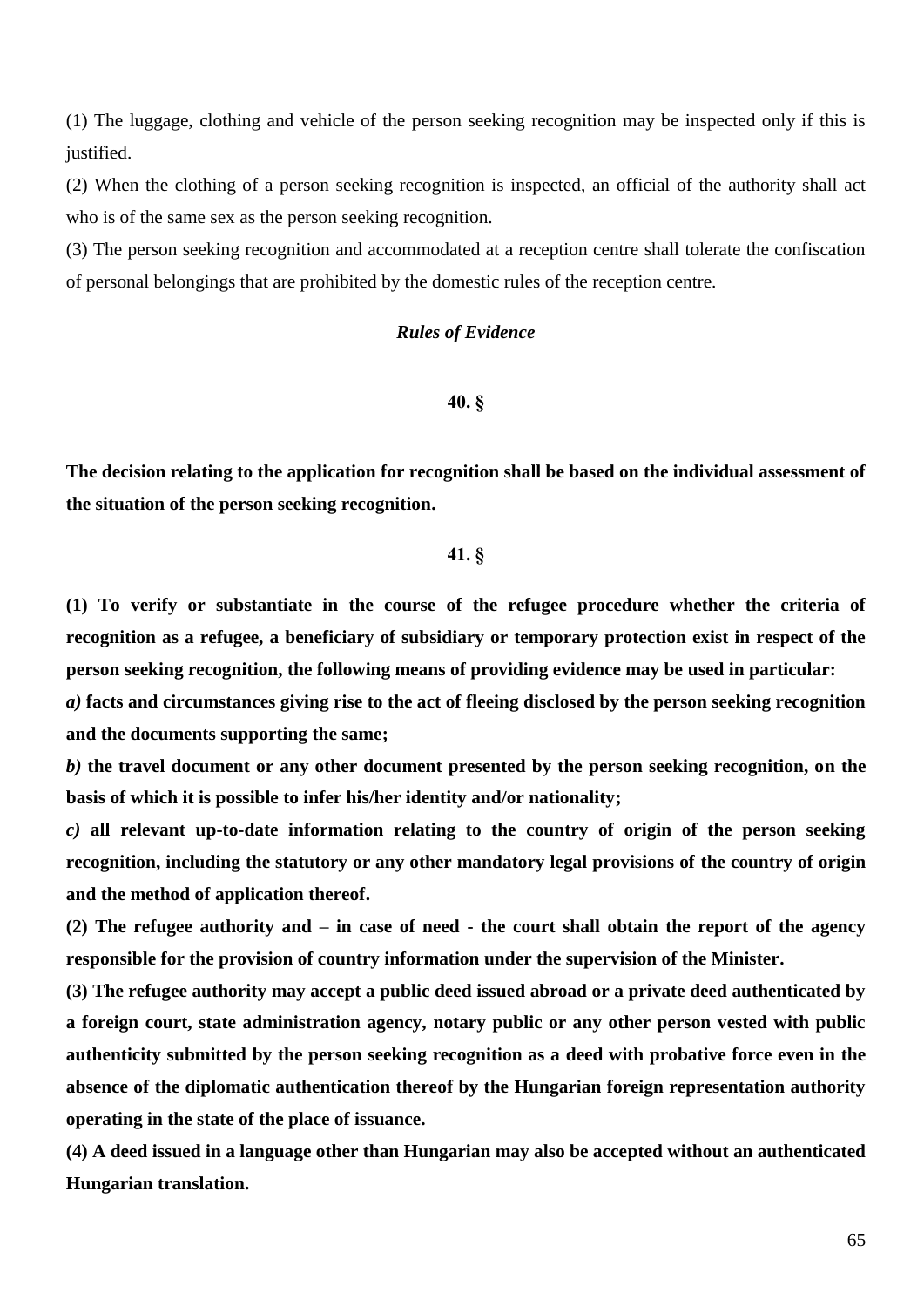### *Rules of Evidence*

#### 70. §

(1) The Government hereby designates the Office of Immigration and Nationality to be the agency responsible for the provision of country information (country information centre).

(2) The country information centre shall

*a)* collect and maintain information on the country of origin of the person seeking recognition, refugee, beneficiaries of subsidiary and temporary protection, and on third countries relevant in terms of recognition or the revocation of recognition;

*b)* make reports of country information.

(3) The country information centre shall prepare country information reports upon request

*a)* by the refugee authority,

*b)* court,

*c)* aliens policing authority, and

*d)* UNHCR.

(4) The country information centre when preparing a country information report shall utilize information already maintained as well as shall conduct research for new information according to needs.

(5) The country information report shall elaborate on the content of the request, the reply thereto, and the sources supporting the information in detail. If the country information centre is unable to respond to the query due to lack of information, the report shall contain this fact.

(6) The country information centre shall take a position neither on legal questions nor on decisions made in connection with applications for recognition nor revocation of the recognition.

(7) The country information centre shall comply with the request for a country information report within fifteen days.

(8) The information collection and provision stipulated in subsection (2) shall be performed by the country information centre in an objective and balanced manner, impartially and accurately. In order to achieve this,

*a)* it shall use various sources of information;

*b)* it shall use governmental, non-governmental and international information sources in a balanced manner.

(9) The country information centre shall update the information maintained on a regular manner by

a) obtaining up-to-date information and

b) correcting obsolete information which do not already reflect the reality.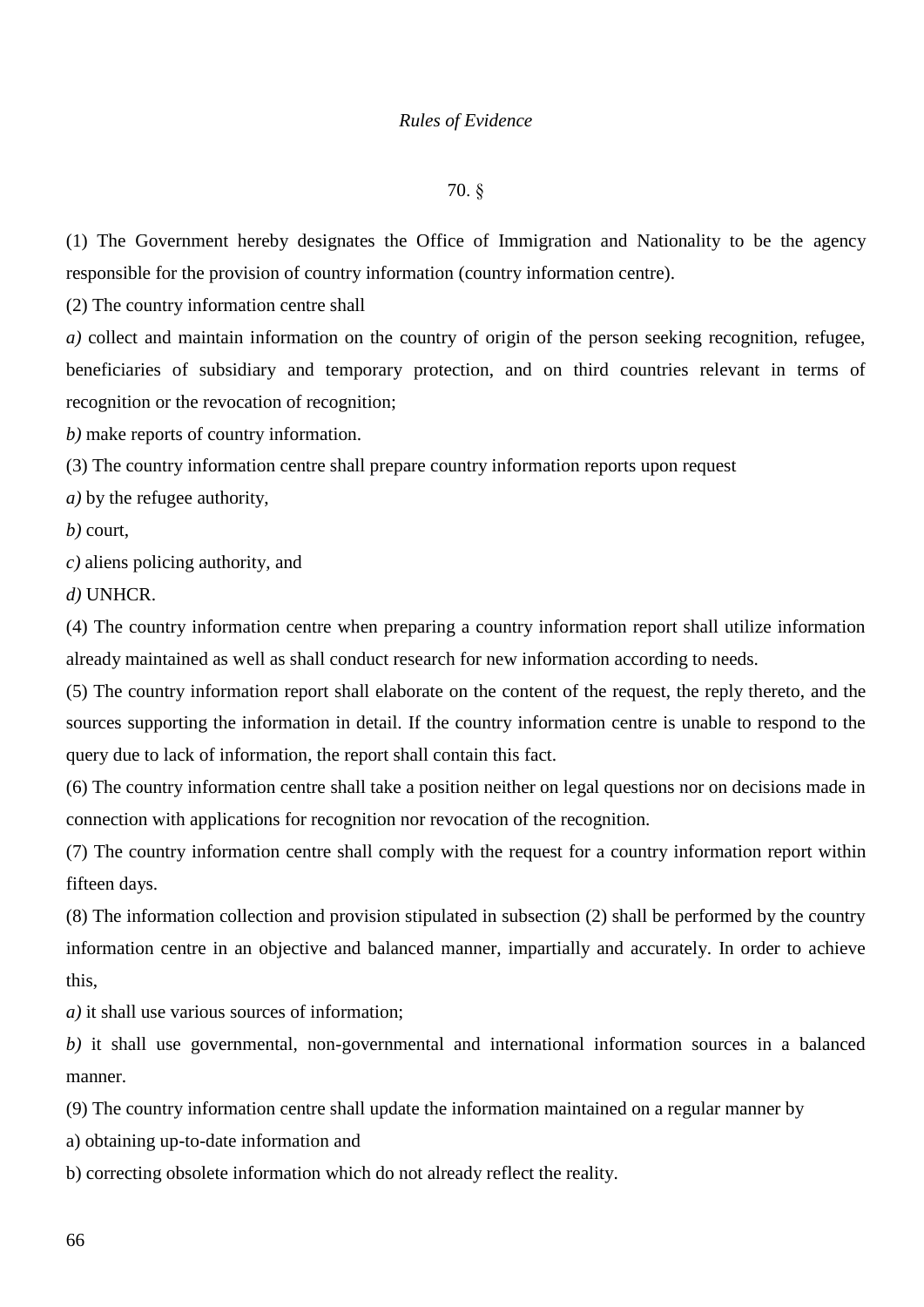(10) The country information centre may conclude cooperation agreement with departments providing country information of foreign state agencies.

71. §

When applying Section 41 (1) c) of the Act, that piece of information shall qualify as relevant

*a)* which is connected to the individual circumstances of the applicant

*b)* describes or analyses the actual situation prevailing in the country of the person seeking recognition, refugee, beneficiary of subsidiary and temporary protection and/or in third countries relevant for the recognition or the revocation thereof, and

*c)* substantially helps to state whether in the case of the person seeking recognition, refugee, beneficiary of subsidiary and temporary protection there is a well-founded fear of being persecuted or a real risk of suffering serious harm, and whether in the case of the person seeking recognition, refugee, beneficiary of subsidiary and temporary protection a certain country is considered as a safe country of origin compliant to Section 2 h) of the Act, or. as a safe third country compliant to Section 2 i) of the Act;

## 72. §

(1) The refugee authority may in case of need approach repeatedly the country information centre.

(2) The refugee authority may disregard approaching the country information centre

a) in the preliminary procedure, and

b) if the status withdrawal is based on voluntary claim of the holder.

# **42. §**

**(1) Hungarian authority or court may not enter into contact with**

**a) the country of origin of the person seeking recognition,**

**b) a country, in respect of which it may be presumed that it forwards information to the country of origin,**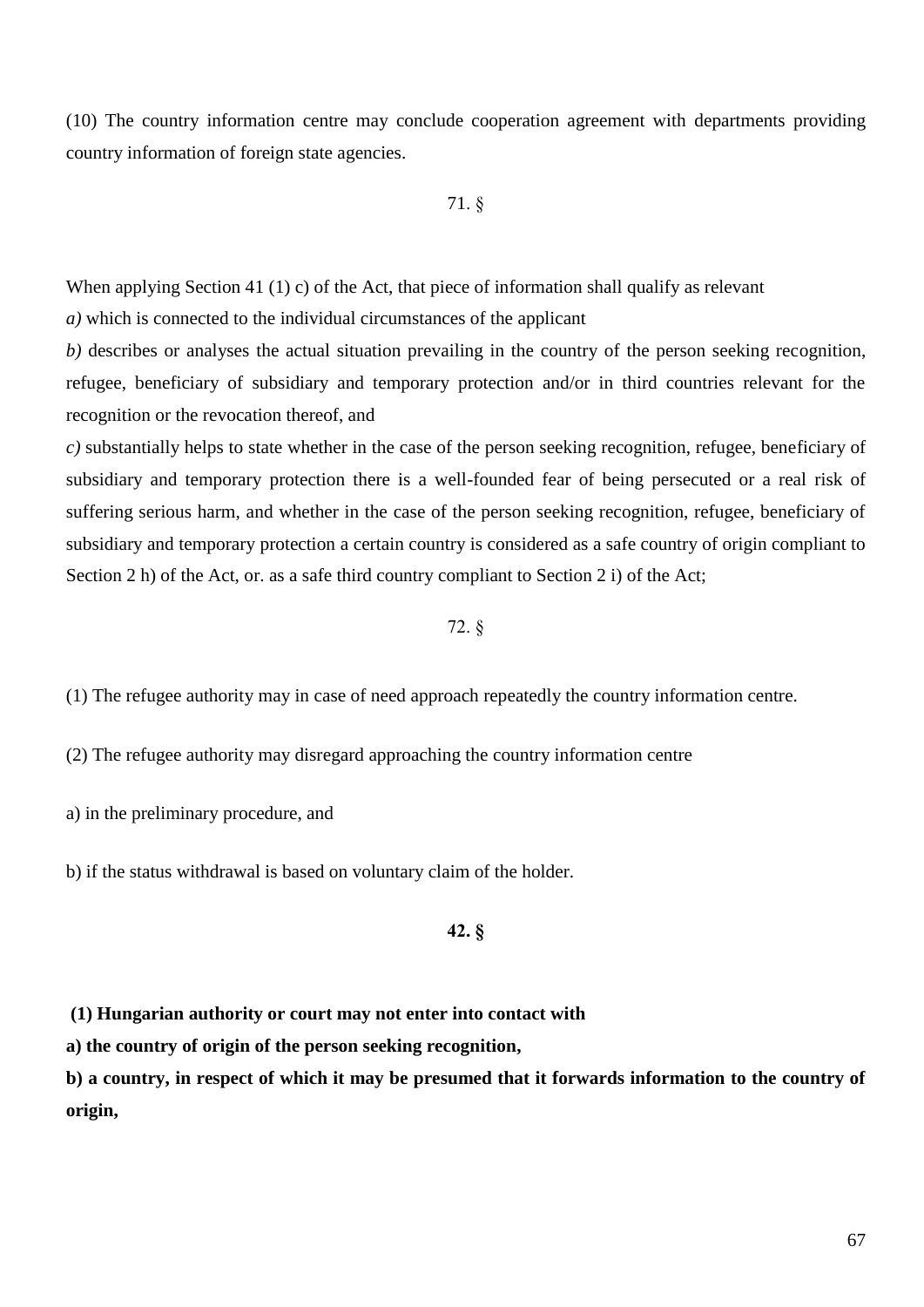**c) a person or organisation, in respect of whom or which it may be presumed that s/he or it persecuted or would persecute the person seeking recognition or would forward information to the persecutors of the person seeking recognition,**

**if, as a result of such entry into contact, the persecutors would become aware of the fact that the person seeking recognition submitted an application for recognition or if, as a consequence of such entry into contact, the person seeking recognition or a member of his/her family were exposed to a physical threat or the liberty or security of the family members of the person seeking recognition living in his/her country of origin were exposed to a threat.**

**(2) Sub-Section (1) shall not apply if the same applicant submits an application after the adoption of a final and absolute decision of refusal or discontinuation with respect to his/her previous application and the Hungarian authority or court so decided that the prohibition of refoulement was not applicable.**

### 73. §

In the case of recognition of the person seeking recognition as a refugee, beneficiary of subsidiary or temporary protection, the prohibition on getting into touch defined in Section 42 (1) of the Asylum Act shall be effective until the final, legally binding decision on the withdrawal of the recognition.

### **43. §**

**(1) Unless the present Act stipulates an exception, the personal interview of the person seeking recognition shall be mandatory in the asylum procedure.**

**(2) The refugee authority may dispense with a personal interview if the person seeking recognition is not fit for being heard.**

**(3) A person seeking recognition, who has not yet completed the age of fourteen years, arriving together with a family member with full proceeding capacity, may be heard if his/her personal interview is indispensable in the interest of the clarification of the facts of the case.**

**(4) An application for recognition may not be refused solely on the grounds that the refugee authority did not hear the person seeking recognition.**

74. §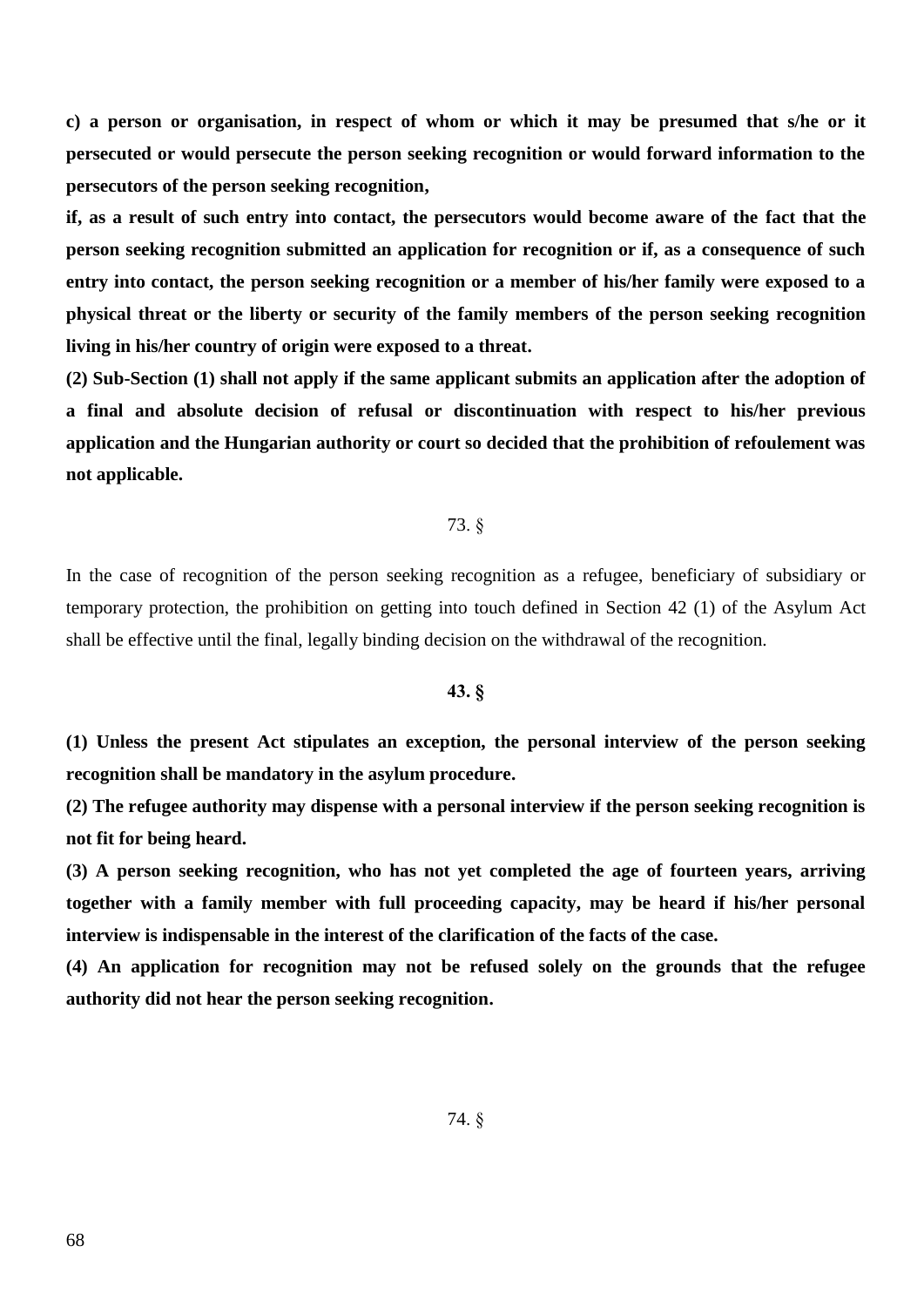(1) A person seeking recognition but having no full proceeding capacity shall be interviewed in the presence of his/her legal representative or guardian.

(2) The guardian is obliged to inform the person seeking recognition about the personal interview, the way of making preparations for it and the consequences thereof.

(3) If the presence of the legal representative of a person seeking recognition but having no full proceeding capacity would hinder the clarification of the facts at the personal interview, the refugee authority is obliged to request the appointment of an ad-hoc guardian.

(4) Family members with full proceeding capacity shall be heard separately. If it is necessary in order to clarify facts, the refugee authority shall have interviews with the family members in the presence of the other family members, too.

(5) When a family member arriving at some later date joins the refugee or beneficiary of subsidiary protection, the refugee or beneficiary of subsidiary protection shall also be interviewed.

(6) Detained persons seeking recognition shall be interviewed as a matter of priority. The authority carrying out the detention of the asylum-seeker shall escort the asylum-seeker to the office of the refugee authority.

(7) Detained asylum-seekers may be interviewed by the refugee authority in the detention facility as well.

(8) The body enforcing the detention and/or the entity running the communal accommodation facility shall be obliged to ensure appropriate circumstances for the interview with the person seeking recognition, with special respect to the following points:

*a)* an interview room made available exclusively for the refugee authority for the time of the interview, *b)* personal presence of the person seeking recognition at the interview.

# 75. §

(1) At the personal interview with the person seeking reception, he/she shall handle over to the refugee authority the evidence supporting his/her application for recognition that is available for him/her and has not yet been presented. The person seeking reception shall be reminded of this obligation at the start of the interview.

(2) At the personal interview, the person seeking recognition shall be given the opportunity to make a coherent statement about the reasons underlying his/her submitting an application for recognition and the circumstances of his/her arrival to Hungary. Subsequently, further questions can be asked from the person seeking recognition by the refugee authority, the guardian as well as the proxy of the person seeking recognition.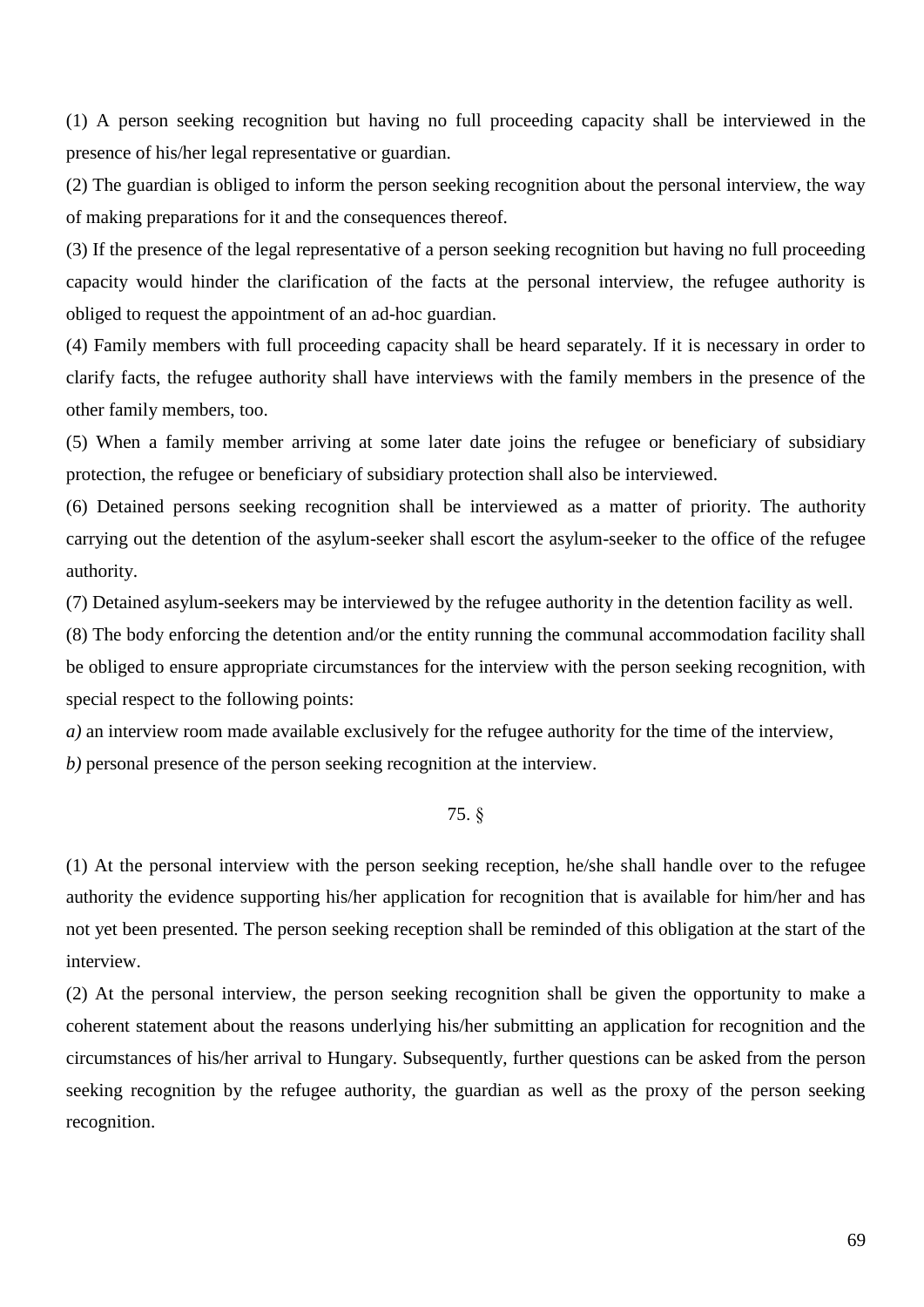(3) The personal interview with the person seeking recognition shall cover his/her family status, place and date of marriage, first and last name of spouse and children, date and place of birth, school qualifications, profession, his/her place of residence in his/her country of origin, his/her place of lodgings or residence in Hungary as well as his/her property and income position.

(4) If an interpreter or expert is used at the interview, the minutes prepared about the interview shall indicate that the consequences of false interpretation and false expert opinion have been highlighted and such statements have been acknowledged by the relevant persons.

### 76. §

(1) Parallel to notifying the person seeking recognition about the personal interview, his/her legal representative, guardian or proxy shall also be informed.

(2) If the legal representative or guardian does not attend the personal interview, a new date shall be set for the interview, and the guardian authority appointing the guardian shall be notified on this fact.

(3) If the legal representative does not attend the personal interview in spite of being notified repeatedly, the refugee authority shall be obliged to provide for the appointment of an ad-hoc guardian.

(4) If, in lack of a notification stipulated in Sub-Section (1), the proxy of the person seeking recognition does not attend the personal interview, the interview can take place only with the consent of the person seeking recognition. If the proxy is absent in spite of being notified correctly, this fact shall not qualify as an obstacle of the personal interview.

### 77. §

(1) The personal interview of the applicant can only be avoided according to Section 43 (2) of the Act if the person seeking recognition is in a condition not suitable for an interview. In case of doubts, the refugee authority shall involve an expert of a doctor or psychologist in order to identify if the applicant is in a condition suitable for interview..

(2) If, according to the expert opinion of a doctor or psychologist, there is not possible to interview the person seeking recognition, the refugee authority shall use all possible means to disclose the facts and circumstances giving rise to the act of fleeing, in particular

*a)* shall provide an opportunity for the person seeking recognition to make a written statement about his/her fleeing;

*b)* shall interview the family members of the person seeking recognition who stay in Hungary as well as other persons arriving with him.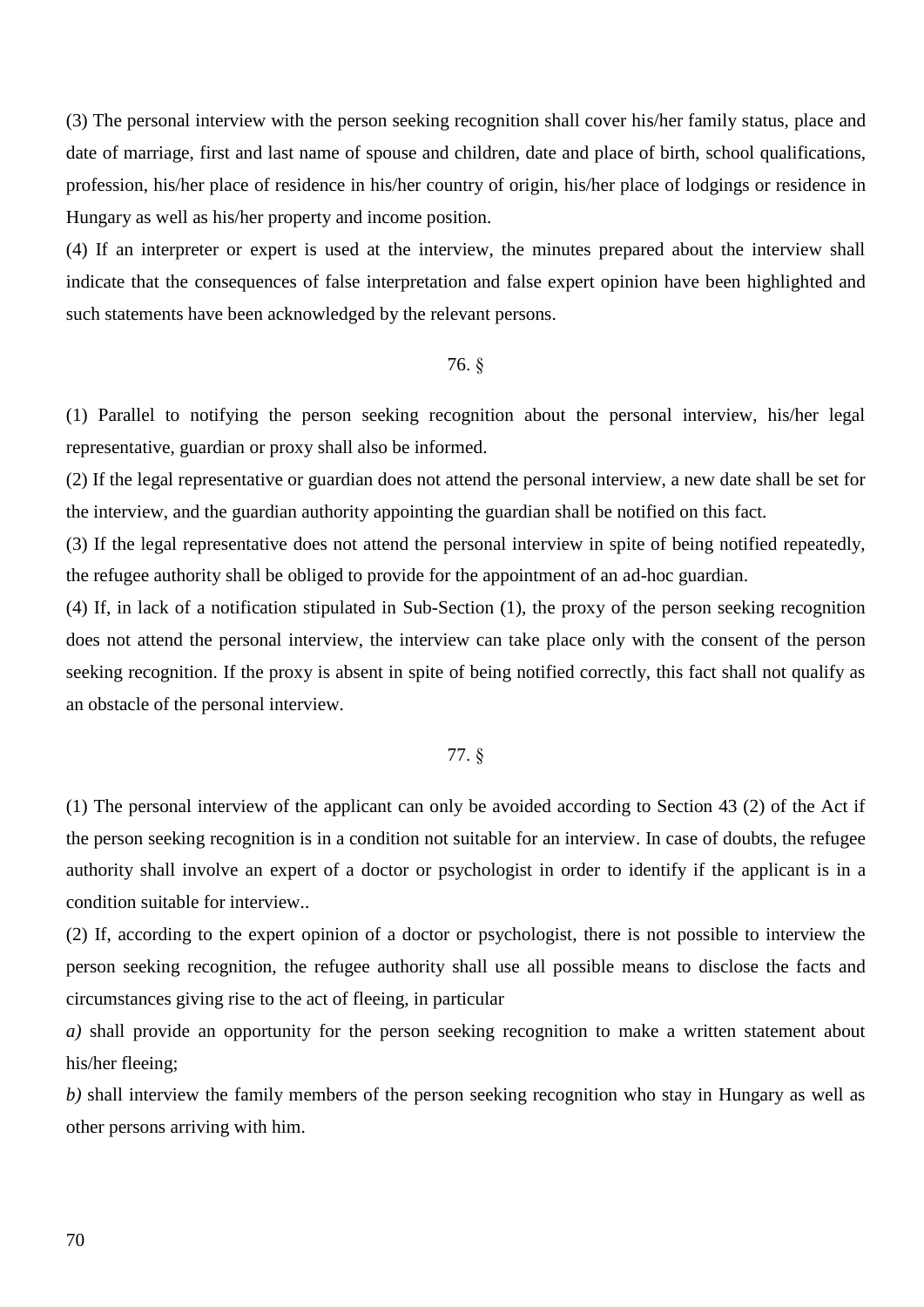**(1) If any doubt emerges concerning the minor status of a person seeking recognition who claims to be a minor, a medical expert examination may be initiated for the determination of his/her age. The examination may only be performed with the consent of the person seeking recognition, or if the person seeking recognition is in a state which does not permit the issuance of a declaration, with that of his/her representative by law or guardian.**

**(2) An application for recognition may not be refused solely on the grounds that the person seeking recognition, the representative by law or guardian did not consent to the performance of the examination.**

**(3) If the person seeking recognition, the representative by law or guardian does not consent to the expert examination aimed at determining the minor status, the provisions relating to minors, with the exception of the provisions relating to the involvement of a legal representative or the appointment of a guardian, may not be applied to the person seeking recognition.**

# 78. §

(1) If the necessity of a medical expert examination compliant to Section 44 (1) has arisen, the refugee authority shall inform the person seeking recognition, in his/her mother tongue or in some other language understood by him/her, in simple and understandable terms about the examination procedure to be used, and about the consequences of the examination and also of his/her denying to consent to the implementation of the examination as defined in Section 44 (3) of the Act.

(2) Should the applicant debate the outcome of the expert examination, s/he may request a new expert to be designated by the refugee authority. In case of contradicting expert opinions, it is up to the refugee authority to decide whether to decide or appoint yet another expert.

# 79.  $\S^{10}$

#### *Examination of Prohibition of Refoulement*

#### **45. §**

**(1) The prohibition of refoulement (non-refoulement) prevails if the person seeking recognition were exposed to the risk of persecution due reasons of race, religion, ethnicity, membership of a particular** 

<sup>&</sup>lt;sup>10</sup> Provision discontinued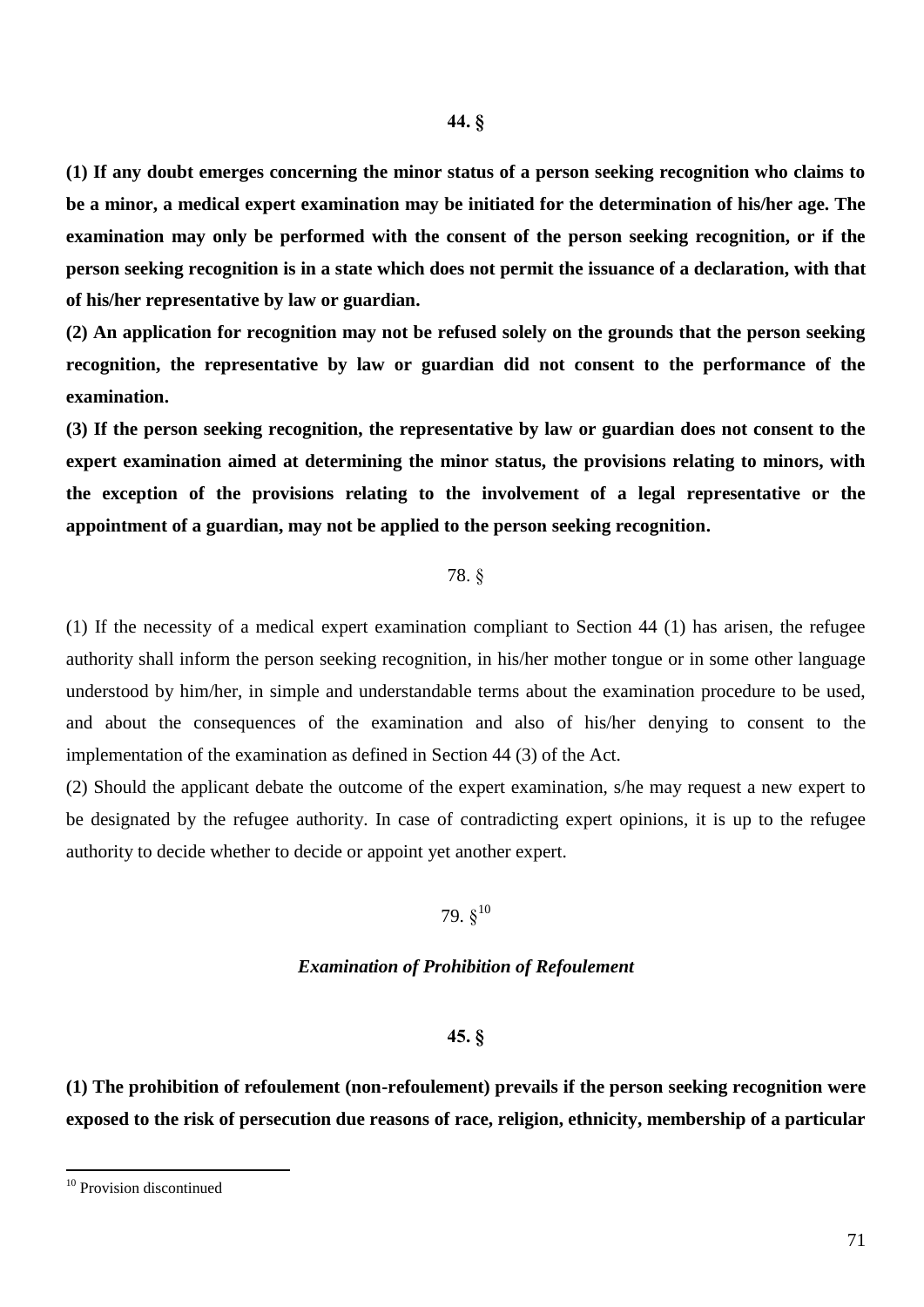**social group or political opinion or to death penalty, torture, cruel, inhuman or degrading treatment or punishment in his/her country of origin for, and there is no safe third country which would receive him/her.**

**(2) In the case of an unaccompanied minor, the prohibition of refoulement also prevails if the unification of the family or any state or other institutional care is not possible either in his/her country of origin or in another state receiving him/her.**

**(3) In its decision relating to the refusal of an application for recognition or the revocation of recognition, the refugee authority shall establish whether the prohibition of refoulement prevails or not.**

**(4) In the event of the existence of the prohibition under Sub-Section (1) or (2), based on the proposal of the refugee authority, the alien police authority shall recognise the foreigner as a person authorised to stay.**

**(5) In the event of the non-existence of the prohibition under Sub-Sections (1) and (2), in its decision refusing the application for recognition, the refugee authority shall provide for the withdrawal of the foreigner's residence permit issued for humanitarian purposes.**

**(6) In the event of the non-existence of the prohibition under Sub-Sections (1) and (2), in its decision relating to the revocation of recognition, the refugee authority shall provide for the withdrawal of the foreigner's travel document issued by Hungary, identity card, his/her official document verifying his/her personal identifier and residential address any other document verifying his/her identity.**   $(7)$  **-**  $(9)^{11}$ 

**(10) The provision of Section 45 (3) shall not apply if the applicant's country of origin is not confirmed or substantiated.**

*Non-refoulement 80. § 12*

# *Procedures Excluded*

# **46. §**

**In the asylum procedure conducted by the refugee authority**

**a) there is no administrative appeal, rehearing procedure;**

**b) the procedure may not be suspended upon request;**

<sup>&</sup>lt;sup>11</sup> Provisions discontinued

<sup>&</sup>lt;sup>12</sup> Provision discontinued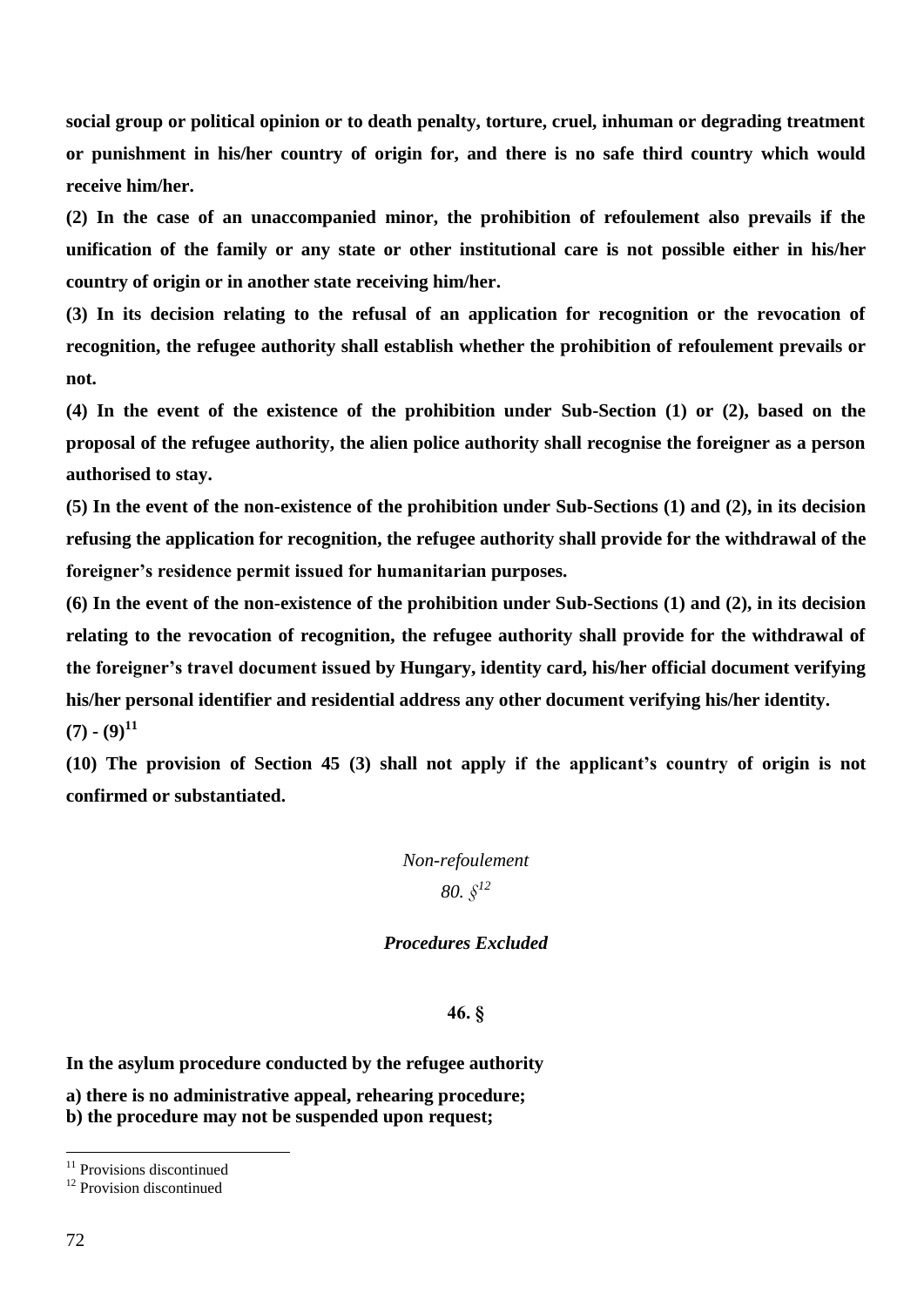**c) there are no electronic contacts;**

**d) there are no legal remedies against decisions on the withdrawal of any decision in violation of the relevant legal regulations;**

**e) no administrator to receive the service of process may be appointed."**

# *Chapter VIII*

# *PROCEDURE AIMED AT RECOGNITION AS REFUGEE OR AS BENEFICIARY OF SUBSIDIARY PROTECTION*

*Preliminary Assessment Procedure*

### **47. §**

**(1) The refugee authority shall subject an application for recognition as a refugee or as a beneficiary of subsidiary protection (in the present Chapter hereinafter referred to as the "application") to a preliminary assessment following its submission.**

**(2) The preliminary assessment procedure shall be completed within twenty-two working days. The time limit for administration may not be extended.**

## *Chapter VII*

# *PROCEDURE AIMED AT RECOGNITION AS REFUGEE OR AS BENEFICIARY OF SUBSIDIARY PROTECTION*

*Preliminary Assessment Procedure*

### 81. §

(1) Based on Section 48 (1) of the Asylum Act, the foreign national seeking recognition as a refugee or a beneficiary of subsidiary protection (for the purposes of this Chapter hereinafter: "applicant") shall be placed at a reception centre, unless the applicant

*a)* is under the effect of coercive measures, measures or punishment or is detained based on a disposition restricting his/her personal freedom previously ordered during the alien policing procedure; or

b) is lawfully residing in the territory of Hungary and s/he does not request placement at a reception centre. (2) The refugee authority shall dispose on the placement of the unaccompanied minor in a child care institution.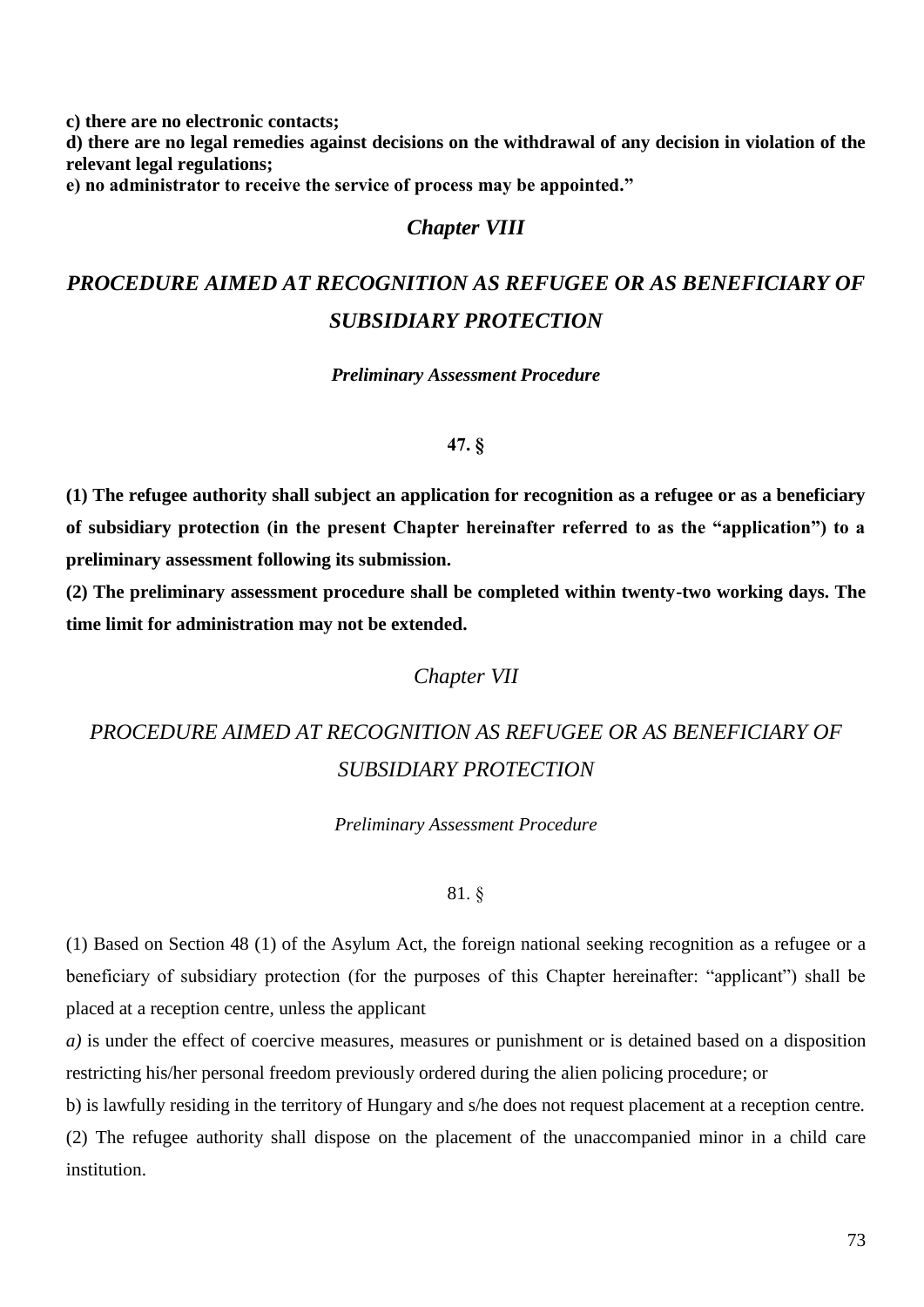(3) When the applicant is placed at the place of residence designated for him/her, he/she shall be informed about the rules of conduct applicable at the place of residence and the consequences of infringement of such rules.

(4) If the person seeking recognition is detained based on a disposition restricting his/her personal freedom previously ordered during the alien policing procedure, the place of the execution of the disposition during the refugee procedure may be changed only with the prior consent of the refugee authority.

(5) If the person seeking recognition is under the effect of coercive measures, measures or punishment restricting his/her personal freedom, the alien policing authority shall inform the refugee authority on the termination of the coercive measures, measures or punishment**,** or about the alteration of the place of execution without delay after the alien policing authority becomes aware of it.

82. §

(1) The asylum authority conducts a personal interview with the applicant during the preliminary procedure according to the rules set out in Sections 43, 74-77 of the Act.

(2) The personal interview during the preliminary procedure should be conducted without delay after the submission of the asylum or subsidiary protection claim (hereinafter: the claim).

### **48. §**

**(1) The refugee authority shall designate a reception centre as a place of residence for the foreigner seeking recognition as a refugee or a beneficiary of subsidiary protection (in the present Chapter hereinafter referred to as the "applicant") until the decision closing the preliminary assessment procedure or the one on the delivery or acceptance of the foreigner based on Section 49 (4) become final, unless the applicant** 

**a) is subject to any forced action, action or punishment, or any action ordered in alien control proceedings for the restriction of personal freedom, or**

**b) is staying legally in the territory of Hungary, and does not apply for accommodation at the reception centre.**

**(1a) The refugee authority shall arrange placement of the unaccompanied minor asylum-seeker in a child protection institute.**

**(2) The applicant may only leave the reception centre in particularly justified cases, with the permission of the refugee authority, provided that his/her absence does not prevent the performance of the relevant procedural acts.**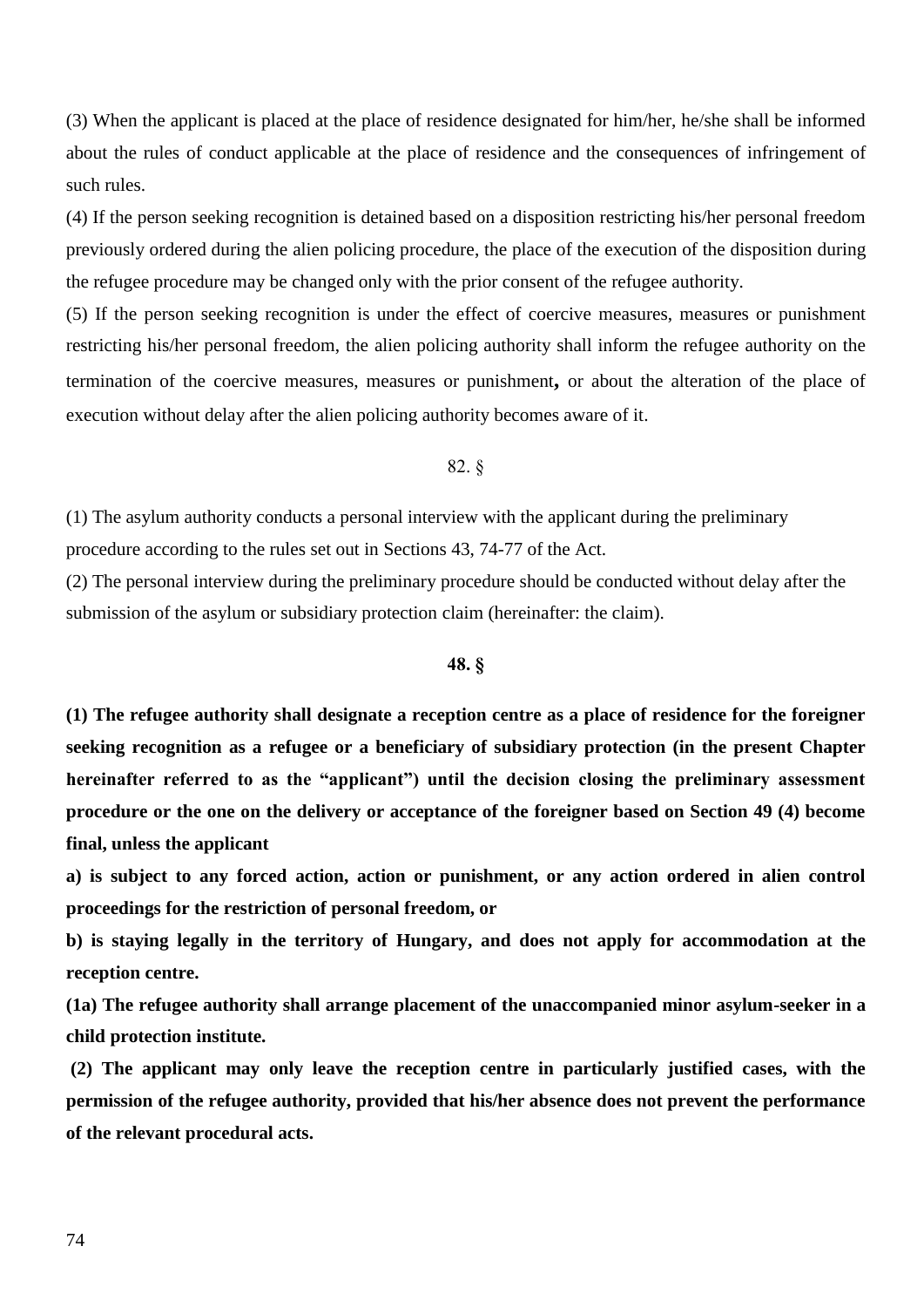**(1) In the course of the preliminary assessment procedure, the refugee authority shall examine whether the criteria of the application of Council Regulation 343/2003/EC of 18 February 2003 establishing the criteria and mechanisms for determining the Member State responsible for examining an asylum application lodged in one of the Member States by a third-country national and Commission Regulation 1560/2003/EC of 2 September 2003 establishing the detailed rules of the application of Council Regulation 343/2003/EC of 18 February 2003 establishing the criteria and mechanisms for determining the Member State responsible for examining an asylum application lodged in one of the Member States by a third-country national (hereinafter collectively referred to as the "Dublin Regulations") exist.**

**(2) If the refugee authority establishes that a procedure is to be conducted which is aimed at the determination of the state applying the Dublin Regulations (hereinafter referred to as "Member State") responsible for the assessment of the application and the delivery and acceptance of the applicant (hereinafter referred to as the "Dublin procedure"), it shall suspend the preliminary assessment procedure until the conclusion of the Dublin procedure.**

**(3) No legal remedy shall lie against the resolution suspending the procedure under subsection (2).**

**(4) If the member state contacted in the course of the Dublin procedure is obliged to receive the applicant and to assess the application, the refugee authority shall adopt a resolution (***végzés)* **with respect to the delivery of the applicant. After the communication of the resolution on delivery the application cannot be withdrawn.** 

**(5) The refugee authority shall provide in the resolution on delivery that the foreigner may not leave the place of residence designated for him/her until the completion of delivery but for maximum 72 hours in the interest of securing the implementation of the delivery procedure.**

**(6) A request may be submitted for court review of a resolution providing for delivery.**

**(7) The request for review shall be submitted to the refugee authority within three days of the communication of the resolution. The refugee authority shall forward the request for review, together with the documents of the case and its counter-application, to the court without delay.**

**(8) The Court shall decide on the request for review in a non-litigious procedure within eight days of receipt of the request for review on the basis of the available documents. There shall be no personal hearing in the procedure. No legal remedy shall lie against the decision of the court.**

**(9) In the course of the court review, an application for the suspension of the implementation of the decision providing for delivery shall have no suspensive effect on the implementation of the decision.**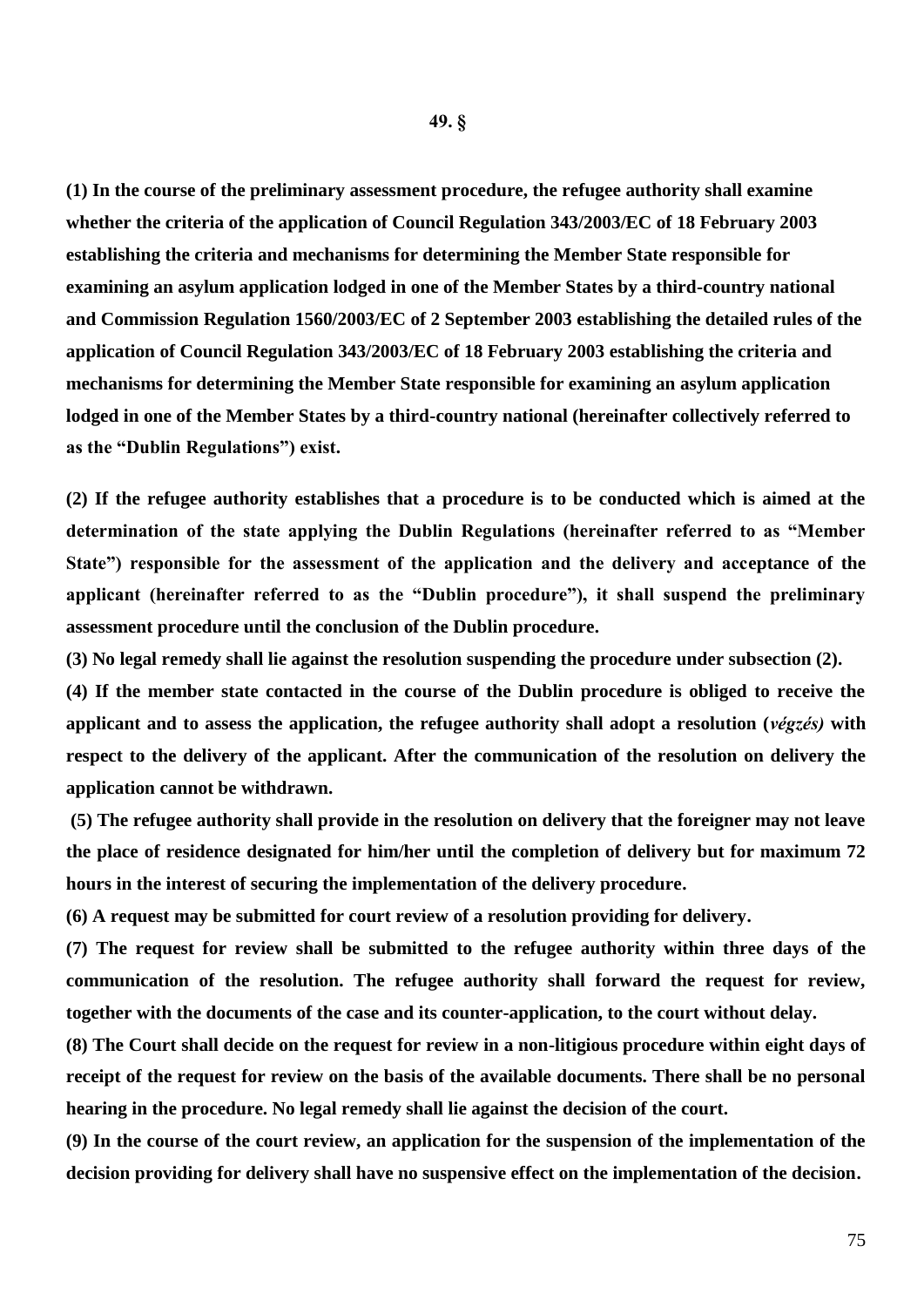### 83. §

(1) The procedure compliant to Section 49 (2) of the Act (hereinafter: Dublin procedure) comprises contacts with the authorities of other states applying Council Regulation (EC) No 343/2003 of 18 February 2003 establishing the criteria and mechanisms for determining the Member State responsible for examining an asylum application lodged in one of the Member States by a third-country national (hereinafter: Dublin Regulation II), Commission Regulation (EC) No 1560/2003 of 2 September 2003 laying down detailed rules for the application of Council Regulation (EC) No 343/2003 establishing the criteria and mechanisms for determining the Member State responsible for examining an asylum application lodged in one of the Member States by a third-country national (hereinafter: Member States), synchronisation with the authorities of other Member States, the completion of the delivery/reception procedure as well as the delivery of the applicant or returning (hereinafter collectively referred to as delivery).

(2) The starting date of the Dublin procedure is the date when the refugee authority contacts the authority of another Member State with respect to transfer of the applicant. The closing date of the Dublin procedure is the date when the refugee authority of another Member State takes charge of the applicant, denies the take-over or the impossibility of the transfer becomes obvious.

(3) If the contacted state agrees to receive or take back the applicant, the resolution on the transfer of the applicant shall be issued by the refugee authority latest within eight days after the receipt of the contacted Member State or the expiry of deadlines stipulated in Section 18 (1) and (6) as well as Section (2) (1) b) of the Dublin Regulation II.

(4) The content of the resolution on the transfer of the applicant shall comply with Section 19 (1)-(2) as well as Section 20 (1) e) of the Dublin II Regulation.

 $(5)$ <sup>13</sup>

(6) Separate lodgings shall be established at the reception centre stipulated in Sub-Section (5) where minors without accompanying persons shall be accommodated.

### 84 §

(1) Should delivery of the applicant be carried out in the company of an authority the rules – laid down in other law – of expulsion shall be applied.

(2) The refugee authority shall ensure delivery of the documents identified in Section 41 (1) a)-b) of the Act to the member state contacted simultaneously with the delivery of the applicant.

<sup>&</sup>lt;sup>13</sup> Provision discontinued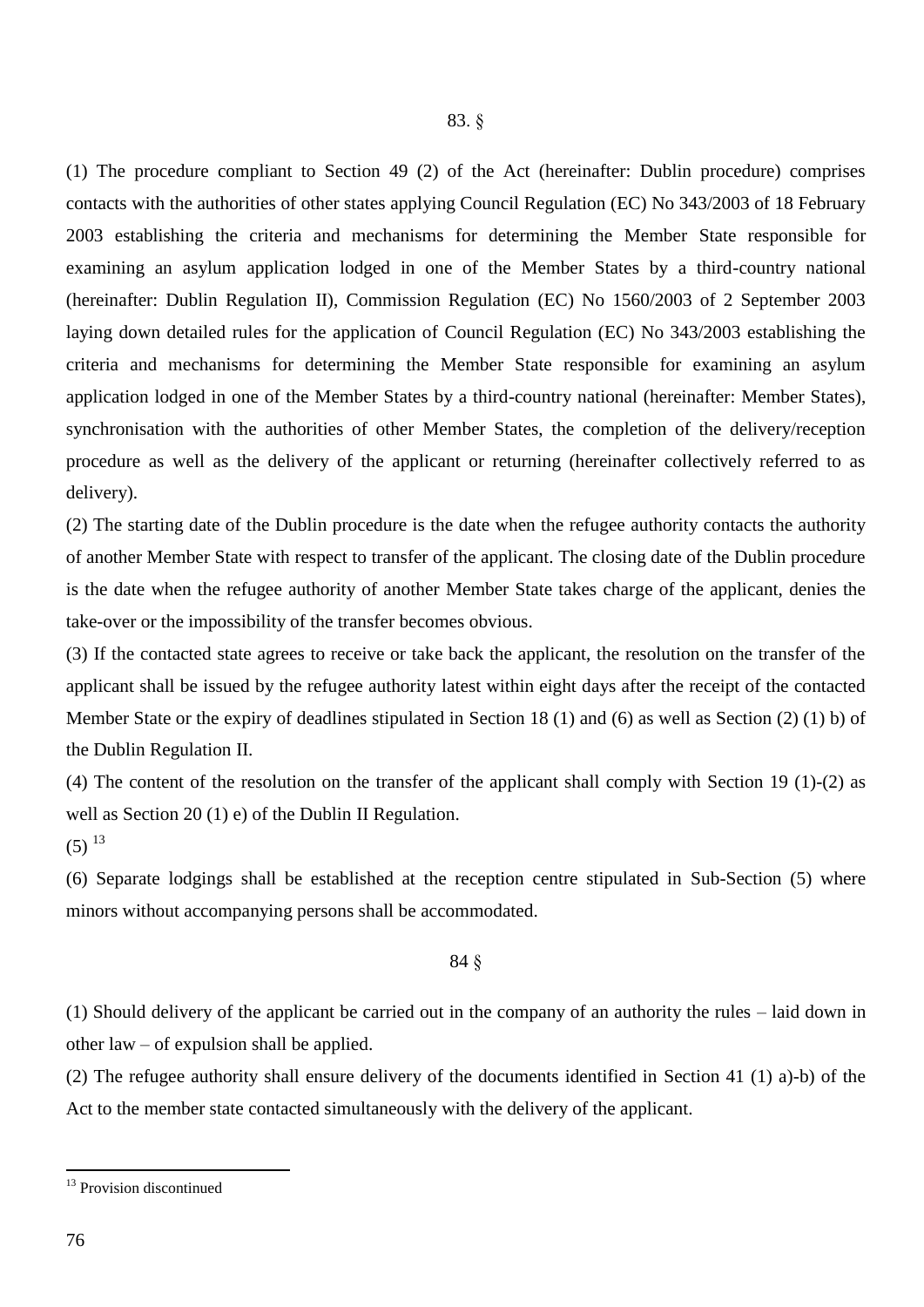(1) If on the basis of the Dublin Regulations another member state contacts the refugee authority and requests delivery or return of a foreigner the refugee authority shall act according to the Dublin Regulations.

(2) If on the basis of the Dublin Regulations the refugee authority takes charge of a foreigner applying for asylum in another member state the foreigner shall be given an opportunity to submit an application for recognition as refugee or beneficiary of subsidiary protection (hereinafter referred to as 'application'). If the foreigner does not want to submit an application the refugee authority shall notify the alien police authority to take the necessary measures.

### **50 §**

**(1) If the Dublin procedure is closed with the delivery of the applicant, the preliminary assessment procedure shall be discontinued at the time of the delivery of the applicant.**

**(2) No legal remedy shall lie against the resolution discontinuing the procedure.**

**(3) If the member state contacted does not take delivery of the applicant and the assessment of the application, the preliminary assessment procedure shall be resumed as described in Section 51.**

### **51 §**

**(1) If the conditions of the application of the Dublin Regulations do not exist, the refugee authority shall decide on the question of the admissibility of the application for refugee status, as well as whether the conditions for ascertaining the obvious lack of grounds of the application are in place.**

**(2) An application is not admissible if**

**a) the applicant is a national of one of the member states of the European Union;**

**b) the applicant was recognised by another member state as a refugee;**

**c) the applicant was recognised by a third country as a refugee, provided that this protection exists at the time of the assessment of the application and the third country in question is prepared to admit the applicant;**

**d) following a final and absolute decision of refusal, the same person submits an application on the same factual grounds.**

**e) there exists a country in connection with the applicant which qualifies as a safe third country from his/her point of view.**

**(3) On the basis of Sub-Section (2) e), the inadmissibility of the application may be ascertained only if the applicant**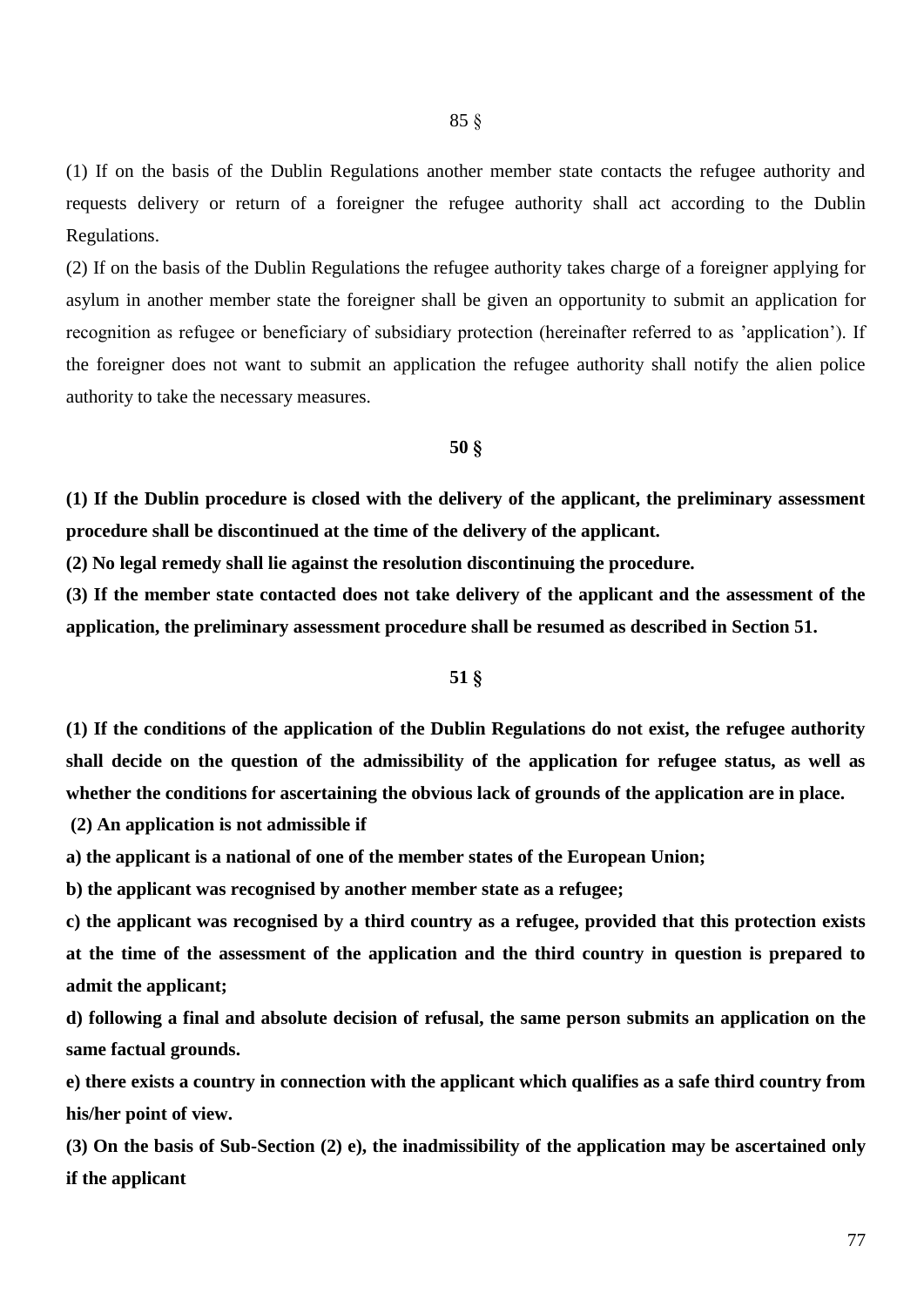**a) stayed in a safe third country and had the opportunity to request efficient protection according to Section 2 i);**

**b) has travelled to the territory of such a country and had the opportunity to request efficient protection according to Section 2 i);**

**c) has relatives there, and may enter the territory of the given country;**

**d) a safe third country requests the extradition of the person seeking recognition.**

**(4) In case of those included in Sub-Section (3) a)-b) the person requesting protection shall prove that s/he had no opportunity for efficient protection in this country in the sense of Section 2 i).**

**(5) The application is manifestly unfounded if the applicant**

**a) communicates only irrelevant or poorly relevant information in connection with his/her recognition both as a refugee and beneficiary of subsidiary protection;**

**b) as a result of his/her conduct in bad faith, s/he is not able to verify or substantiate his/her country of origin; or**

**c) s/he has failed to put forward an application for recognition within a reasonable time, though s/he had had the option to submit it earlier, and s/he is unable to justify the delay with reasonable grounds;**

**(6) The application may not be rejected solely on the basis of Sub-Section (5) c).**

**(7) The refugee authority shall examine the merits of the application for recognition in the context of manifestly unfoundedness.**

**(8) If the application is based solely or in part on the circumstances stipulated by Sections 6 (2) or 12 (2), the reasonable time stipulated by Sub-Section (5) c) shall be calculated from the appearance of these circumstances.**

### 86 §

In the case stipulated in Section 51 (2) *d)*, the refugee authority shall primarily assess whether the person seeking recognition was able to substantiate any new facts or circumstances as grounds for the recognition of the applicant as a refugee or as a beneficiary of subsidiary protection.

# **52 § 14**

### **(1) The preliminary assessment procedure shall cease if the applicant dies.**

<sup>&</sup>lt;sup>14</sup> Amended by Section 61 of Act CLXXXI of 2012 (as of 1 January 2013)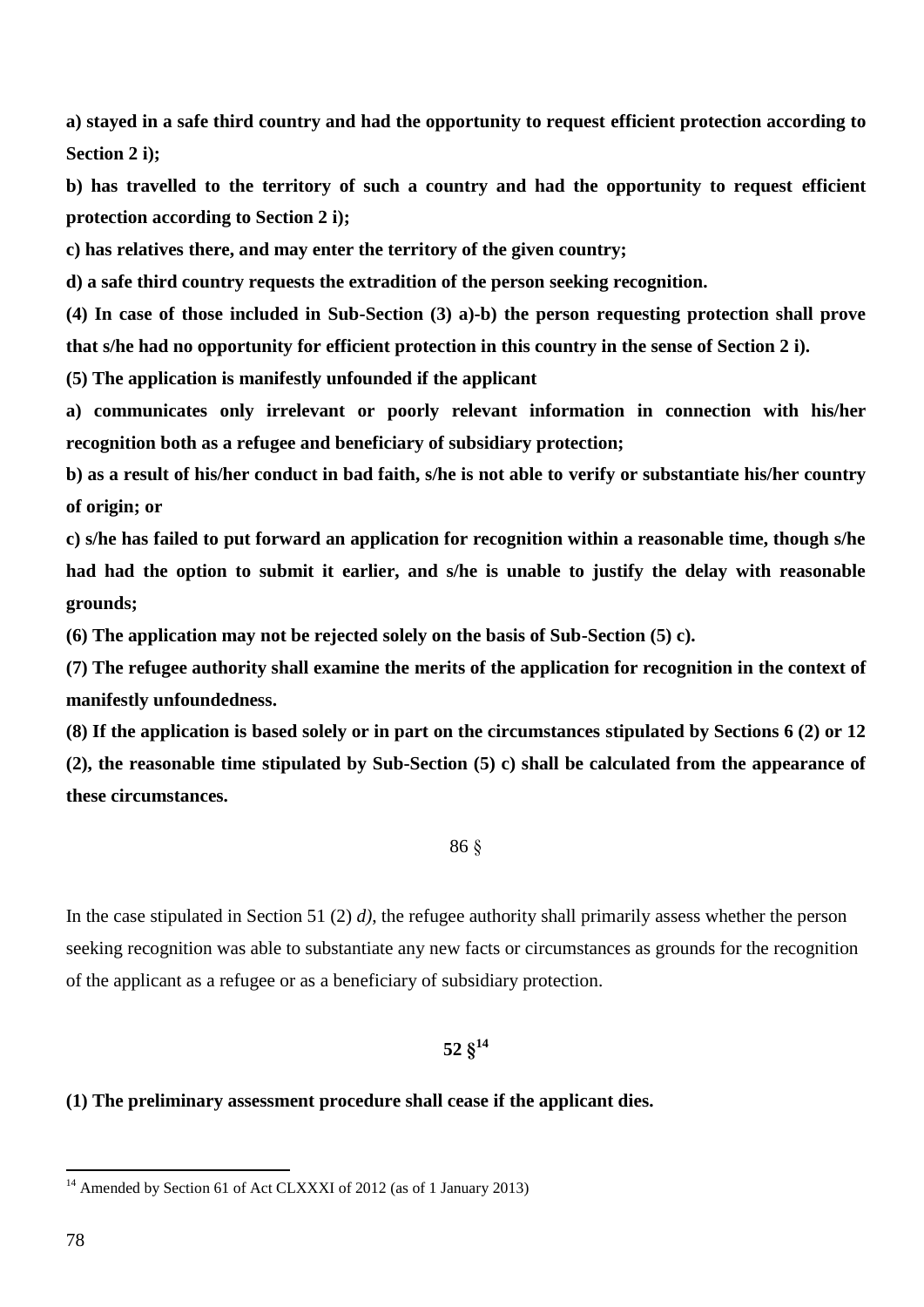**(2) The refugee authority shall discontinue the preliminary assessment procedure if the applicant withdraws his/her application in writing.**

**(2a) The refugee authority shall decide on the basis of information available or shall discontinue the preliminary assessment procedure if the applicant:**

**a) refuses to issue a declaration and thereby hinders the assessment of the admissibility of the application;**

**b) does not appear at the personal interview in spite of a written notice and fails to appropriately justify his/her absence;**

**c) has departed for an unknown destination;**

*d)* **has been expelled or become subject to the execution of extradition on the basis of Section 54 (3)a);**

*e)* **hinders or renders the registration of his/her fingerprints and photo of his/her face be made impossible.**

**(3) In the resolution discontinuing the preliminary assessment procedure, the refugee authority shall provide for the withdrawal of the foreigner's humanitarian residence permit.**

**(4) The resolution discontinuing the preliminary assessment procedure shall be subject to court review in accordance with Section 53 (3)-(5).** 

### **53 §**

**(1) The refugee authority shall reject the application without any detailed examination if any of the conditions described in Sections 51 (2) or 51 (5) has been found to be existent.**

**(2) The refugee authority shall reject the application by way of its resolution (***végzés***) due to inadmissibility or decisions (***határozat***) due to manifestly unfoundedness. Both the decision and the resolution may be subjected to court review.**

**(3) The request for review shall be submitted to the refugee authority within three days of the communication of the decision. The refugee authority shall forward the request for review, together with the documents of the case and its counter-application, to the court without delay. The submission of the request for review shall have a suspensive effect on the implementation of the resolution of the refugee authority, except for ones taken under Section 54 (2)-(3)<sup>15</sup> .** 

**(4) The Court shall decide on the request for review in a non-litigious procedure within eight days of receipt of the request for review on the basis of the available documents. In case of need, there shall be a hearing in the procedure.**

<sup>&</sup>lt;sup>15</sup> Amended by Section 61 of Act CLXXXI of 2012 (as of 1 January 2013)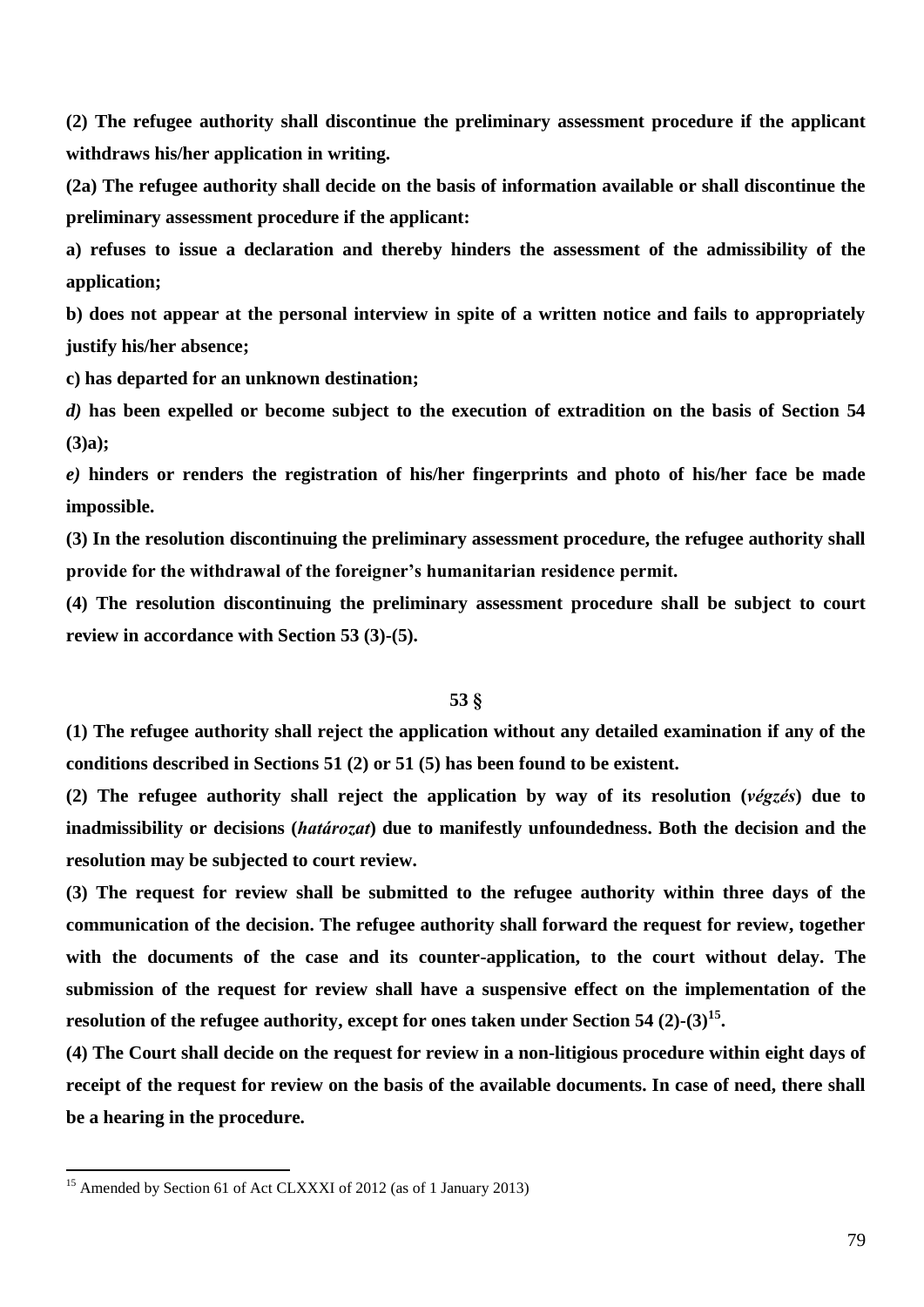**(5) The court may alter the resolution/decision of the refugee authority. No legal remedy shall lie against the decision of the court.**

$$
54\;\S^{16}
$$

**(1)If an applicant submits his/her second application after the adoption of a final and absolute decision of discontinuation with respect to his/her previous application (except for the withdrawal of the application in writing -, the refugee authority shall examine whether new circumstances or facts relating to the recognition of the applicant as a refugee of beneficiary of subsisdiary protection have arisen.**

**(2)If in accordance with Sub-Section (1), the refugee authority finds the application inadmissible or manifestly unfounded, the applicant is not entitled to the rights referred to in Section 5(1)a-c).** 

**(3) If an applicant submits his/her application following the adoption of a final and absolute decision of refusal of or final and absolute resolution on the discontinuation with respect to his/her previous application and the Hungarian authority or court in its latest decision so decided that the prohibition of refoulement was not applicable,**

**a) the submission of the application shall have no suspensive effect**

**aa) on the execution of the expulsion;**

*ab***) on the extradition of the foreign national;**

*b)* **the foreign national shall not be entitled to the rights referred to in Section 5 (1) a)–c).**

**(4) The provision of Sub-Section (3) is without prejudice to rights and benefits stipulated by other legal instruments.**

**55** §

**(1) If the refugee authority establishes the admissibility of an application, and the application is not manifestly unfounded, the refugee authority shall refer the application to the detailed procedure.**

**(2) No legal remedy shall lie against a resolution referring the application to the detailed procedure.**

# *Detailed Procedure*

### **56 §**

<sup>&</sup>lt;sup>16</sup> Amended by Section 61 of Act CLXXXI of 2012 (as of 1 January 2013)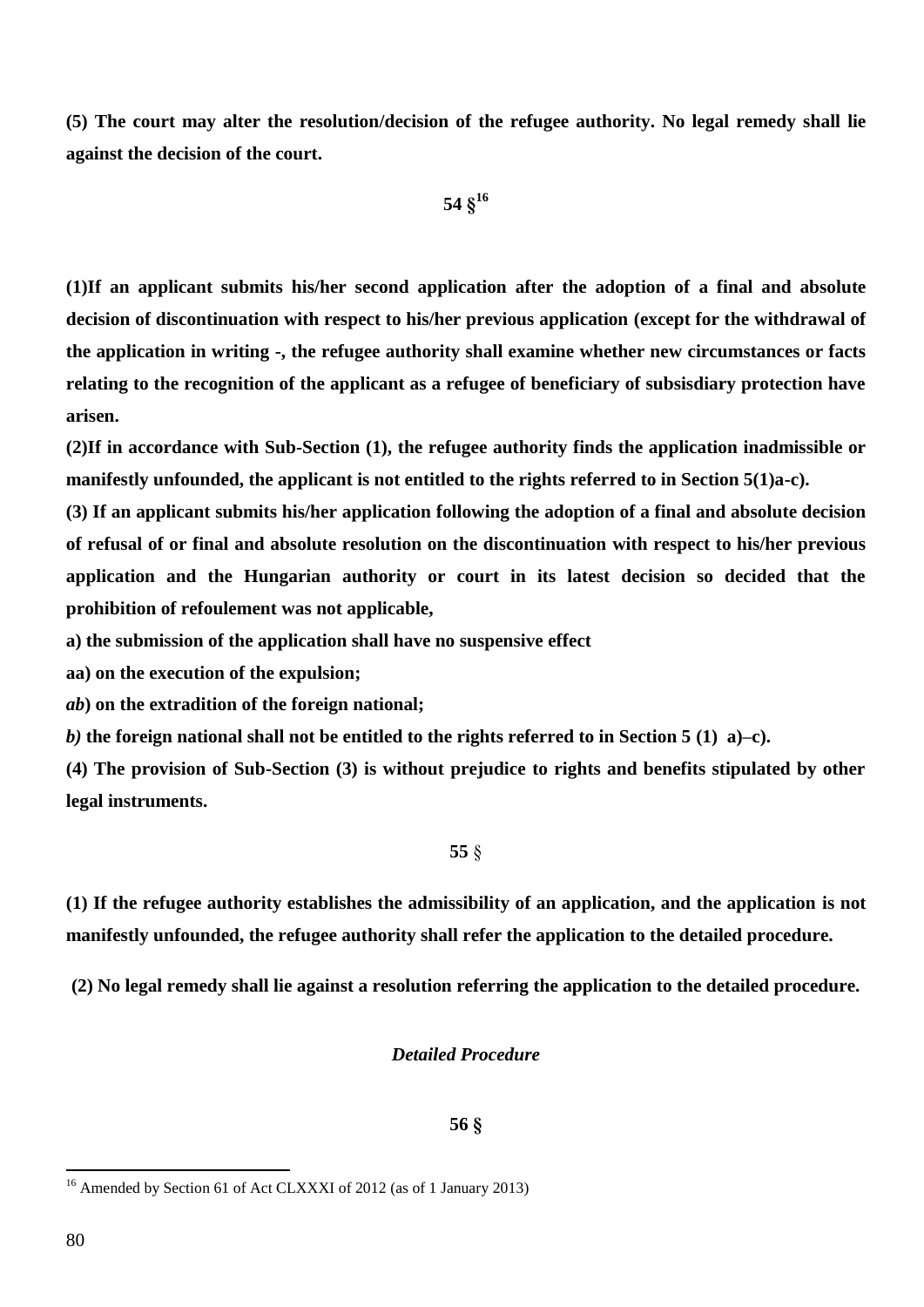**(1) In its resolution referring the application to the detailed procedure, the refugee authority shall designate, at the request of the person concerned, a private residence as his/her place of residence, or in the lack of such residences a reception centre or other accommodation maintained on the basis of the associated contract unless the applicant is subject to any forced action, action or punishment, or any action ordered in alien control proceedings for the restriction of personal freedom.**

**(1a) The refugee authority shall arrange placement of the unaccompanied minor asylum-seeker in a child protection institute.**

**(2) The applicant shall reside at the place of residence designated for him/her on a residential basis during the detailed procedure and the duration of any court review of the decision made in the detailed procedure.**

**(3) The detailed procedure shall be completed within fourty-five working days of the adoption of the resolution referring the application to the detailed procedure.**

### *In-Merit Procedure*

### 87 §

When the applicant is placed at the place of residence designated for him/her he/she shall be informed about the rules of conduct applicable at the place of residence and the consequences of infringement of such rules.

### 88 §

(1) The asylum authority proceeds to the hearing of the applicant in the in-merit procedure.

### **57 §**

**The law enforcement agency determined in the decree on the implementation of the present Act shall take part in the detailed procedure as an expert authority.**

89 §

(1) The refugee authority shall contact the specialised authority on the first working day following the date of the order referring the application for the detailed procedure.

(2) The refugee authority shall forward to the specialised authority the data of the applicant handled in the asylum records. Upon request of the specialised authority, the refugee authority shall allow access to the documents enclosed with the application, or shall make copies of them.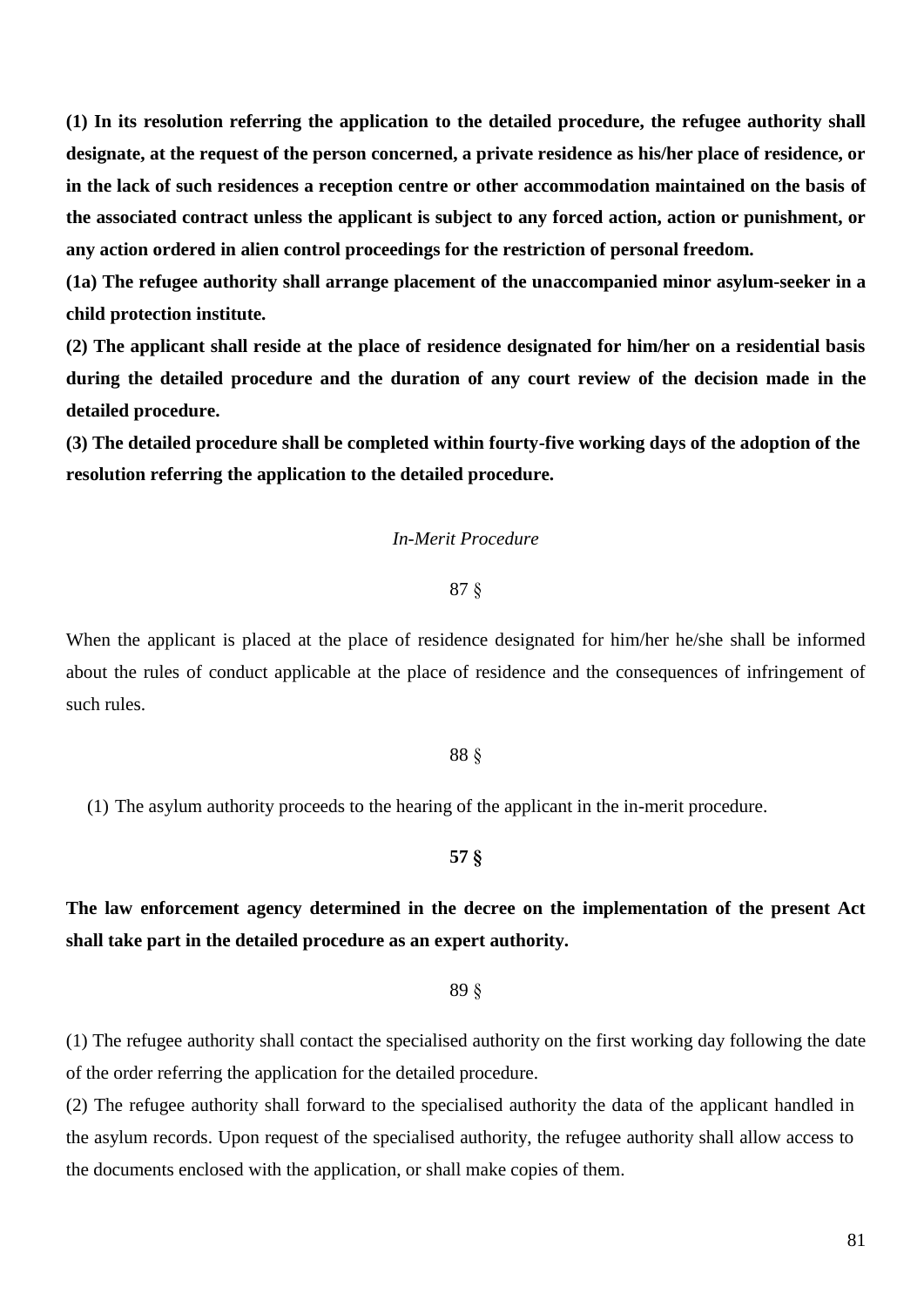(3) The specialised authority may conduct a hearing of the applicant.

(4) If, after communicating the position of the specialised authority, any information concerning the foreign national arises that would motivate the revocation of the position, the specialised authority shall send its new position to the refugee authority without delay.

### **58 §**

**(1) The refugee authority shall examine in the course of the detailed procedure whether**

**a) the criteria of the recognition of the applicant as a refugee exist, and whether**

**b) there is any reason for exclusion of the recognition of the applicant as a refugee.**

**(2) If the application for recognition as a refugee is unfounded due to the absence of the criteria of** 

**recognition or the existence of a reason for exclusion, the refugee authority shall examine whether**

**a) the criteria of the recognition of the applicant as a person eligible for subsidiary protection exist, and**

**b) there is any reason which excludes the recognition of the applicant as a beneficiary of subsidiary protection.**

**(3) The application shall be deemed to be unfounded if the conditions of recognition as a refugee do not exist or recognition as a refugee is excluded on the basis of Section 8 (1).**

## **59 §**

**(1) It indicates the absence of the criteria of recognition as a refugee or as a person eligible for subsidiary protection in particular if**

**a) the applicant's country of origin may be regarded as a safe country of origin;**

**(b) <sup>17</sup>**

**c) the applicant fails to disclose the facts and circumstances giving rise to the act of fleeing or his/her declaration relating thereto is incoherent or contradictory, to such an extent that it is not possible to conclude on the basis thereof that s/he was subject to persecution or serious harm or that the risk thereof exists;**

**d) the applicant wilfully supplies false data with respect to his/her identification data and/or nationality;**

**e) the applicant wilfully uses a false or forged document for the verification of his/her identity and/or for admission to the country and insists on the untrue contents of the document;**

<sup>&</sup>lt;sup>17</sup> Provision discontinued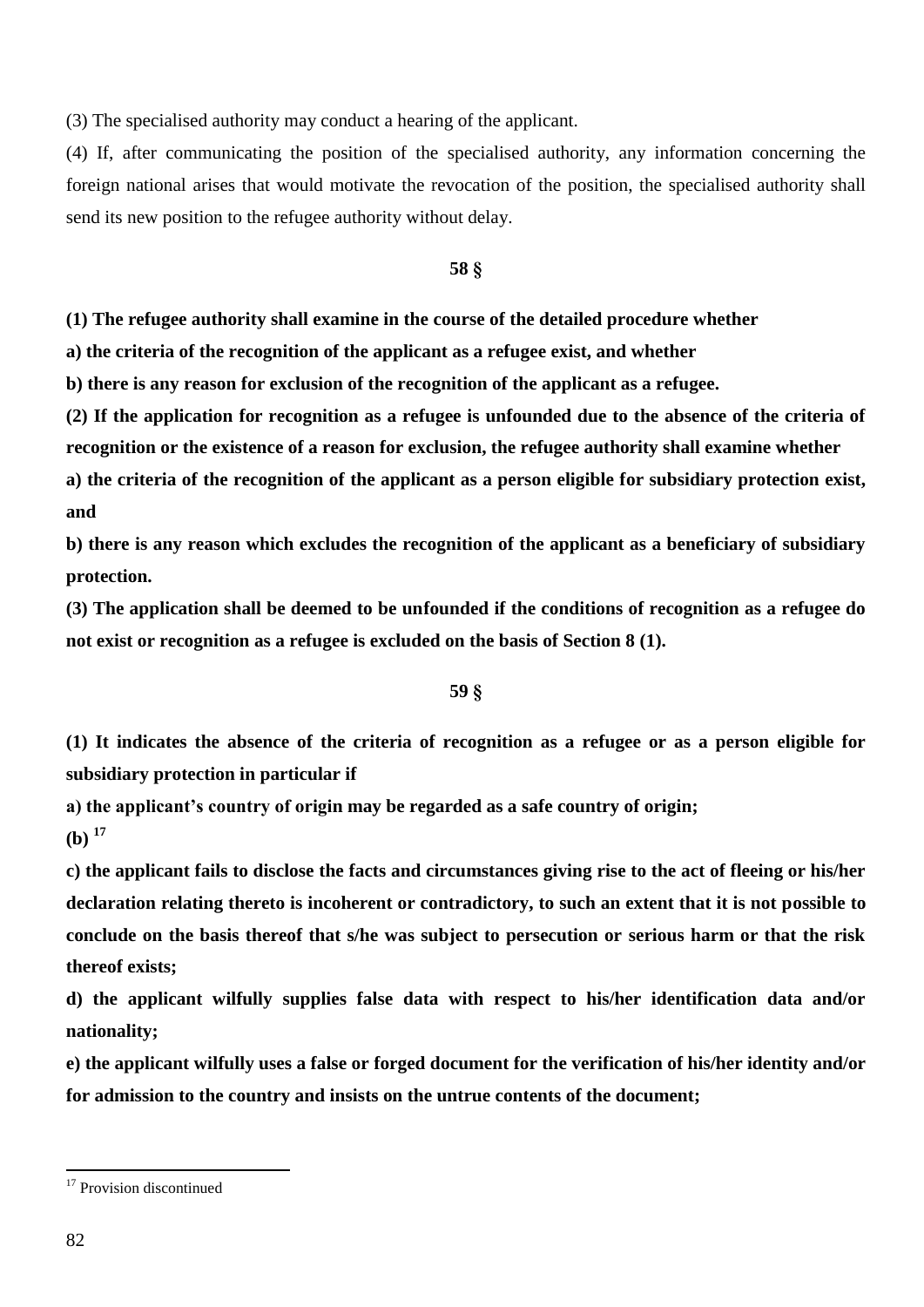**f) the applicant hides from the refugee authority or destroys his/her travel document or any other document suitable for the establishment of his/her identity and/or wilfully hinders the procedural acts aimed at the establishment of his/her identity;**

**g) the applicant attempts to mislead the refugee authority by concealing material information or retaining documents;**

**h) the applicant submits an application for the sole reason of delaying the implementation of a decision ordering his/her expulsion.**

**(2) Sub-Section (1) c) shall not apply, if it is found by a medical expert that the incoherency and contradictory nature of the statements by the applicant is justified by a circumstance arising from the state of health or psychological condition of the applicant.**

### **60 §**

**(1) Upon the examination of the criteria of recognition, all acts shall be regarded as acts of persecution which are sufficiently serious by their nature, repetition or accumulation, to constitute a severe violation of basic human rights, in particular, the right to life, the prohibition of torture, the prohibition of slavery or servitude and the principle to tie any punishment to statutory provisions.**

**(2) Persecution may, in particular, take the form of the following acts:**

**a) acts of mental or physical violence, including acts of sexual violence;**

**b) acts committed on account of the sexual orientation of the person concerned;**

**c) acts committed in connection with the childhood of the person concerned;**

**d) legal provisions or administrative measures which are in themselves discriminatory or which are implemented in a discriminatory manner;**

**e) disproportionate or discriminatory measures implemented in criminal proceedings, including disproportionate or discriminatory punishment;**

**f) denial of judicial redress resulting in a disproportionate or discriminatory punishment;**

**g) punishment for refusal to perform military service in a conflict, where performing military service would include crimes or acts falling under the exclusion clauses related to recognition as a refugee or as a beneficiary of subsidiary protection.**

### **61 §**

**Upon the examination of the criteria of recognition, the following shall be regarded as serious harm a) threat of the death penalty;**

**b) application of torture, cruel, inhuman or degrading treatment or punishment;**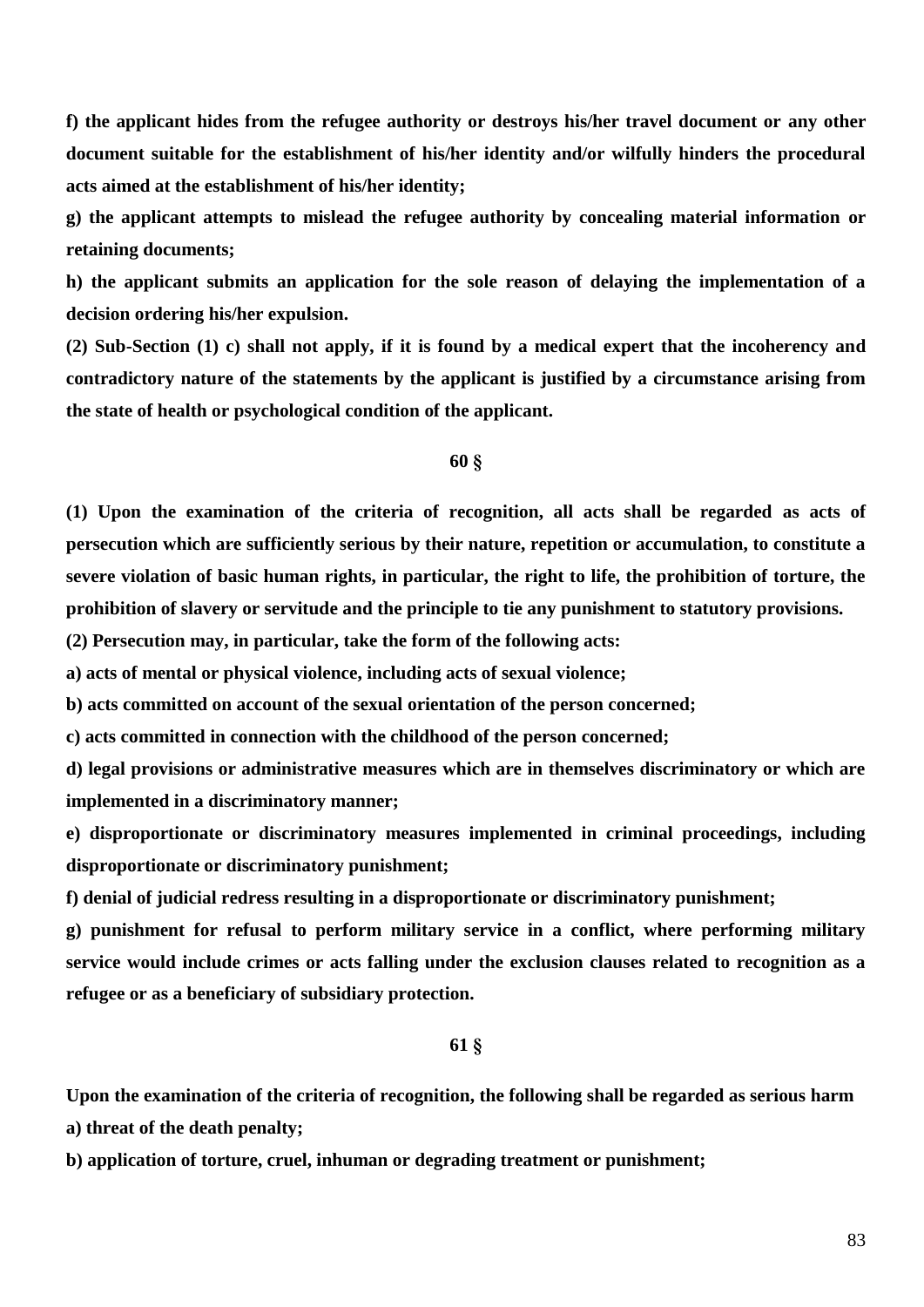**c) a serious threat to the life or physical integrity of a civilian person which is the consequence of indiscriminate violence used in the course of an international or internal armed conflict.**

90 §

The social standing, personal circumstances, gender and age of the person applying for recognition shall be examined to establish whether the acts which have been or could be committed against the person applying for recognition qualify as persecution or serious harm.

### **62 §**

### **There may be the following actors behind persecution or serious harm**

**a) the state from which the applicant was forced to flee;**

**b) a party or organisation controlling the state referred to in Sub-section a) or a substantial part thereof;**

**c) a person or organisation who or which is independent of that referred to in Paragraph a) or b), provided that the state referred to in Paragraph a), as well as the party or organisation referred to in Paragraph b), or any international organisation having under control considerable part of the territory of the state, is unable or unwilling to provide protection against persecution or serious harm.**

### **63 §**

**(1) Protection against persecution or serious harm may be regarded as duly granted if effective tools are available in the state from which the applicant is forced to flee to prevent persecution or acts of serious harm as well as to punish the persons committing acts constituting persecution or causing serious harm, and the applicant is able to avail himself/herself of such protection.**

**(2) Protection defined in Sub-Section (1) may also be regarded as duly granted if in the state from which the applicant is forced to flee, the requirement of well-founded fear or the effective risk of serious harm does not prevail in a part of the country, and the applicant can reasonably be expected to remain in that part of the country.**

### 91 §

The requirement for availability of efficient tools for the application of Section 63 (1) of the Act is fulfilled if the State from which the applicant is forced to flee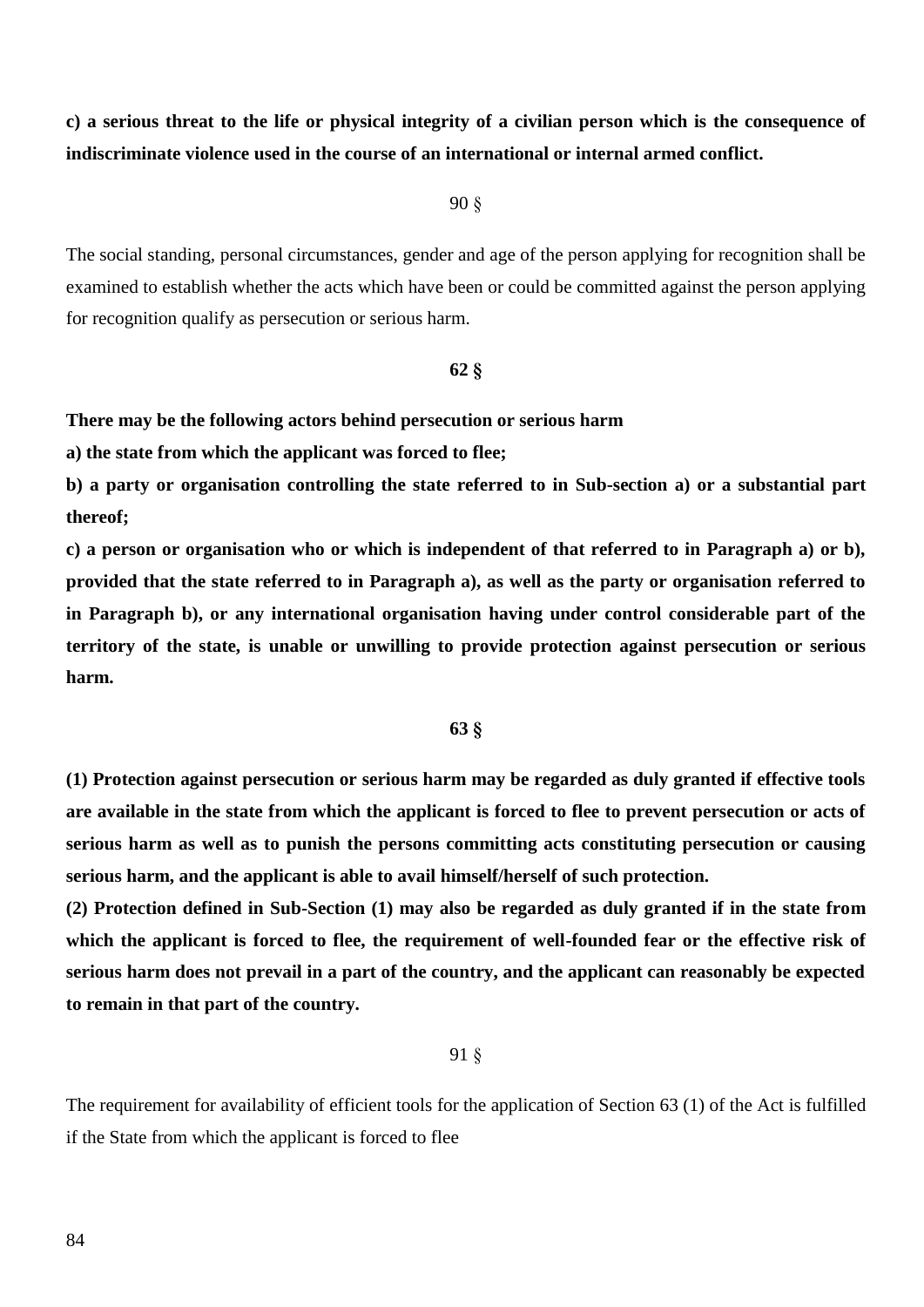*a)* possesses efficient laws for the detection of acts qualifying as persecution or serious harm, and persecution and punishment of such acts through criminal proceedings, and institutions dedicated to their enforcement, and

*b*) is making appropriate and efficient steps in particular with the help of the tools identified in Sub-Section a) to prevent persecution and suffering of serious harm.

## 92 §

(1) When Section 63 (2) of the Act is being applied the refugee authority

*a)* shall examine whether protection is available for the applicant in the case of return to the State from which it was forced to flee;

*b)* shall specifically name the part of the country where its view is that protection is available.

(2) The applicant can be reasonably required to return to the part of the country concerned – with regard also to his/her personal circumstances – if

*a)* the applicant can access that part of the country in a lawful, safe and practical way,

*b)* the applicant has family relations or cousinship in the given part of the country or if the applicant's basic subsistence and accommodation are ensured by any other means, and

*c)* there is no threat that the applicant will suffer persecution or serious harm or other serious infringement of human rights in that part of the country, irrespective of whether these are connected with the reasons for fleeing presented in his/her application.

(3) When the provisions of Sub-Section 2 are applied the refugee authority shall assess in particular the applicant's health, need for special treatment, age, gender, religious affiliation, nationality and cultural ties as individual circumstances.

(4) The protection identified in Section 63 (2) of the Act is not guaranteed if the State or the party or organisation controlling the State from which the applicant was forced to flee is behind the persecution or serious harm.

### 93 §

The refugee authority shall take into account the guidance provided by the Council of the European Union when examining whether the State from which the applicant was forced to flee, or a substantial part thereof, is controlled by an international organisation and whether such organisation guarantees to the applicant the protection as described in Section 63 of the Act.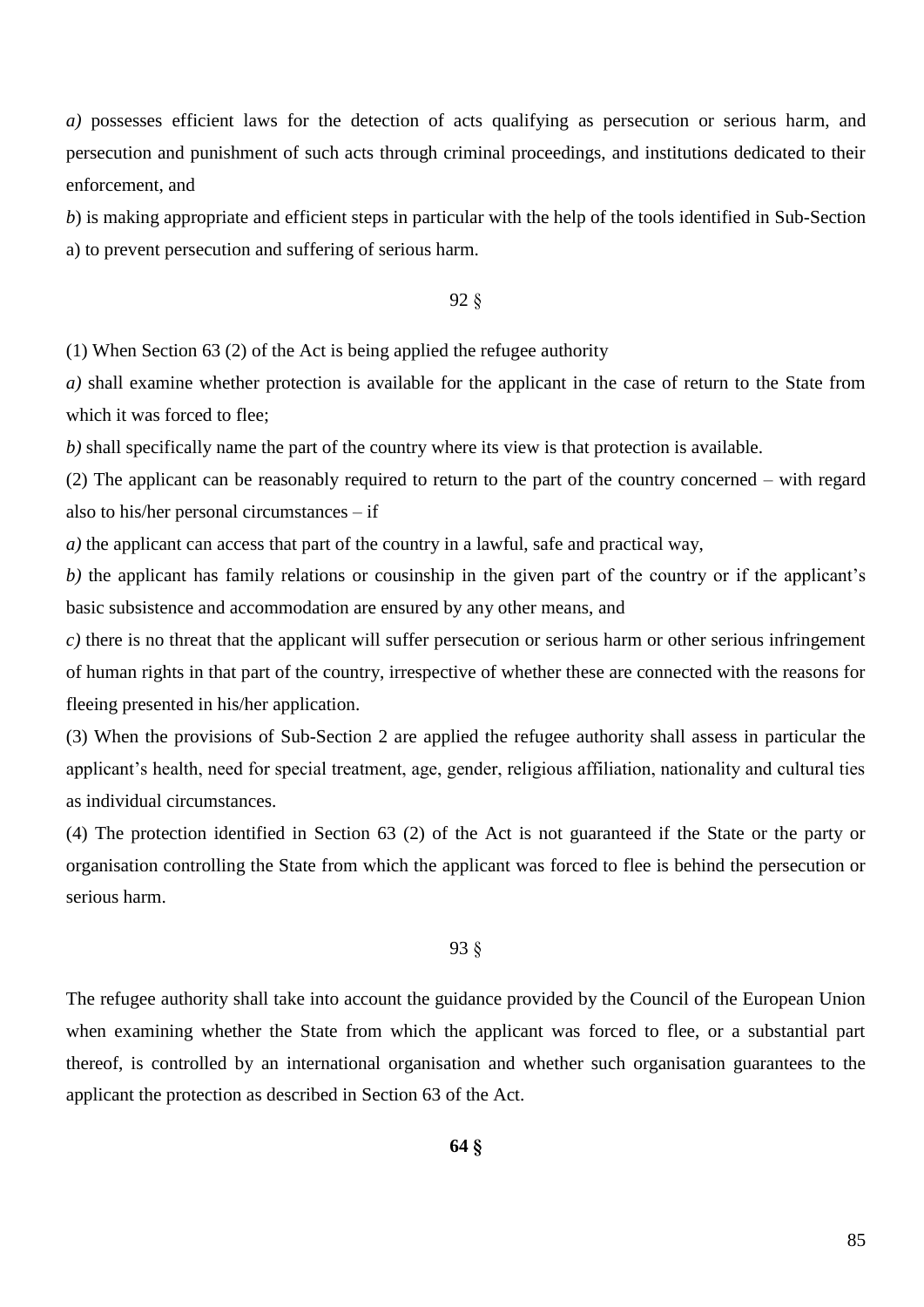**(1) In the course of the assessment of the reasons for persecution defined in Section 6 (1)**

**(a) the concept of race shall in particular include considerations of colour, descent, or membership of a particular ethnic group;**

**b) the concept of religion shall in particular include the holding of theistic, non-theistic and atheistic beliefs, the participation in, or abstention from formal worship in private or in public, either alone or in community with others, other religious acts or expressions of view, or forms of personal or communal conduct based on or mandated by any religious belief;**

**c) the concept of nationality shall not be confined to nationality or lack thereof but shall in particular include membership of a group determined by its cultural, ethnic, or linguistic identity, common geographical or political origins or its relationship with the population of another state;**

**(d) a group shall be considered to form a particular social group where in particular:**

**da) members of that group share an innate characteristic, or a common background that cannot be changed, or share a characteristic or belief that is so fundamental to identity or conscience that a person should not be forced to renounce it, or**

**db) that group has a distinct identity in the relevant country because it is perceived as being different by the surrounding society;**

**e) the concept of political opinion shall in particular include the holding of an opinion or belief on a matter related to the potential actors of persecution and to their policies or methods, whether or not that opinion, thought or belief has been acted upon by the applicant.**

**(2) A group where a common characteristic of its members is based on their sexual orientation or persuasion may, depending on the circumstances of the country of origin, also qualify as a particular social group.**

**(3) For the purposes of Sub-Section (2), sexual orientation shall not include acts related to the perpetrator's sexual orientation which qualify as crimes under the rules of Hungarian law.**

**(4) When assessing if an applicant has a well-founded fear of being persecuted, it is immaterial whether the applicant actually possesses the racial, religious, social or political characteristic or national affiliation which attracts the persecution, provided that such a characteristic is attributed to the applicant by the actor of persecution.**

### **65 §**

**The criteria of the recognition of an applicant as a refugee are met if there is a connection between the reasons of persecution under Section 6 (1) and the acts qualifying as persecution under Section 60.**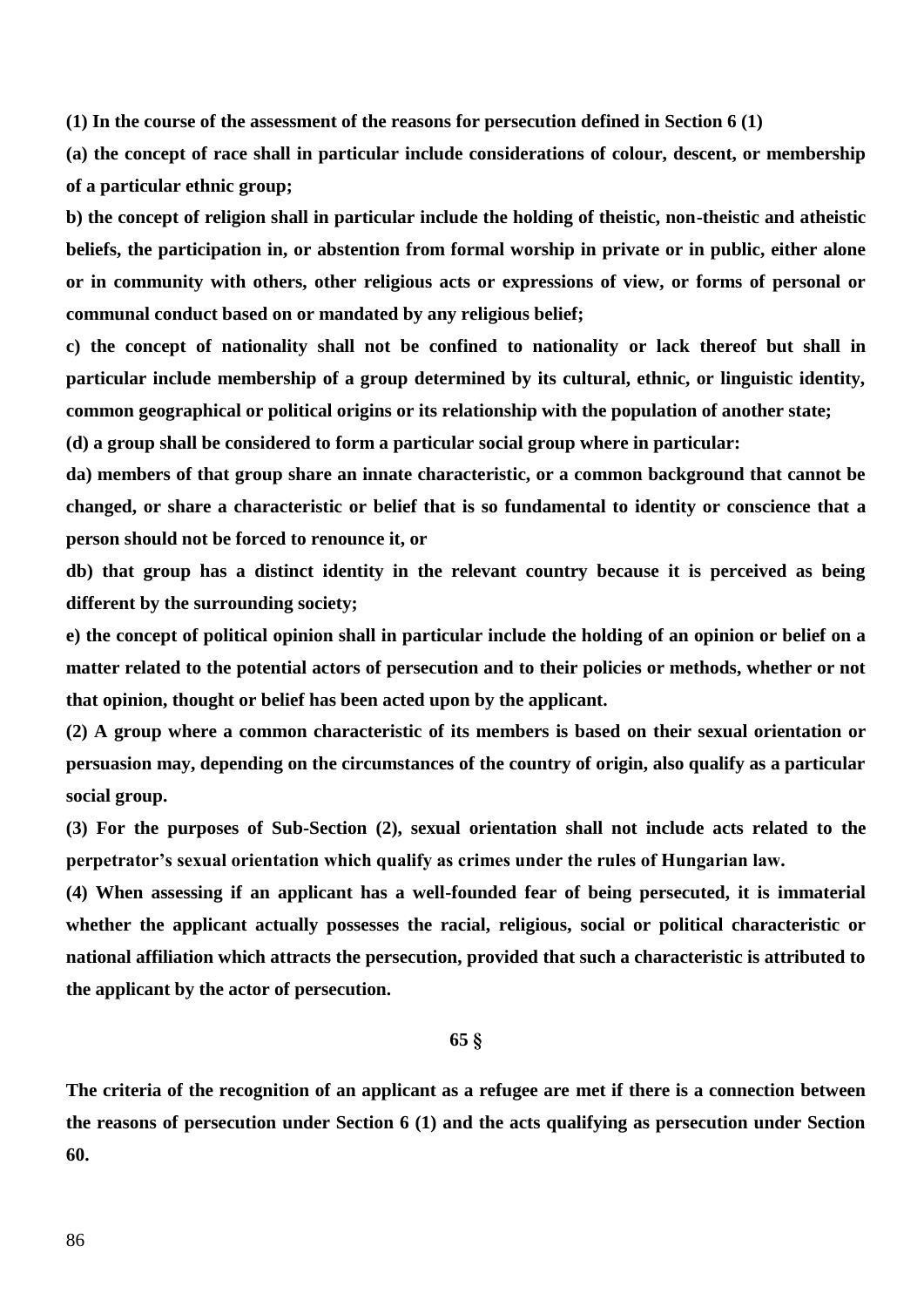The connection mentioned in Section 65 of the Act exists when

*a)* there is a causal relation between the reasons for persecution described in Section 6 (1) of the Act and the acts qualifying as persecution as described in Section 60 of the Act, or

*b*) the State from which the applicant was forced to flee fails to guarantee for the applicant the protection described in Section 63 (1) of the Act due to his/her race, for religious reasons, due to his/her nationality, membership of a particular social group or political opinion.

# **66 § 18**

**(1) The detailed examination procedure shall terminate if the applicant dies.**

**(2) The refugee authority shall discontinue the detailed procedure if the criteria set forth in Section 52 (2) are met.**

**(3) The refugee authority shall decide on the basis of information available or shall discontinue the detailed procedure if**

**a) the criteria set forth in Section 52 (2a) b-e) are met**

**b) the applicant refuses to issue a declaration and thereby hinders the in-merit assessment of the application;**

**c) based on Section 51 (2) or (5), the application should have been rejected without a detailed assessment, however, the refugee authority was made aware of the reason for refusal following the commencement of the detailed procedure.**

**(4) If the refugee authority discontinues the detailed procedure, the provisions set forth in Section 52** 

**(3) shall duly apply thereafter.**

**(5) The resolution discontinuing the detailed (in-merit) procedure shall be subject to court review on the basis of Section 53 (3) - (5).**

### **67 §**

**(1) If the refugee authority establishes the unfounded nature of an application, it shall reject the application.**

**(2) Simultaneously with the communication of the decision on the recognition, the refugee authority shall inform the foreigner recognised as a refugee or as a beneficiary of subsidiary protection of his/her rights and obligations in his/her mother tongue or in another language understood by him/her.**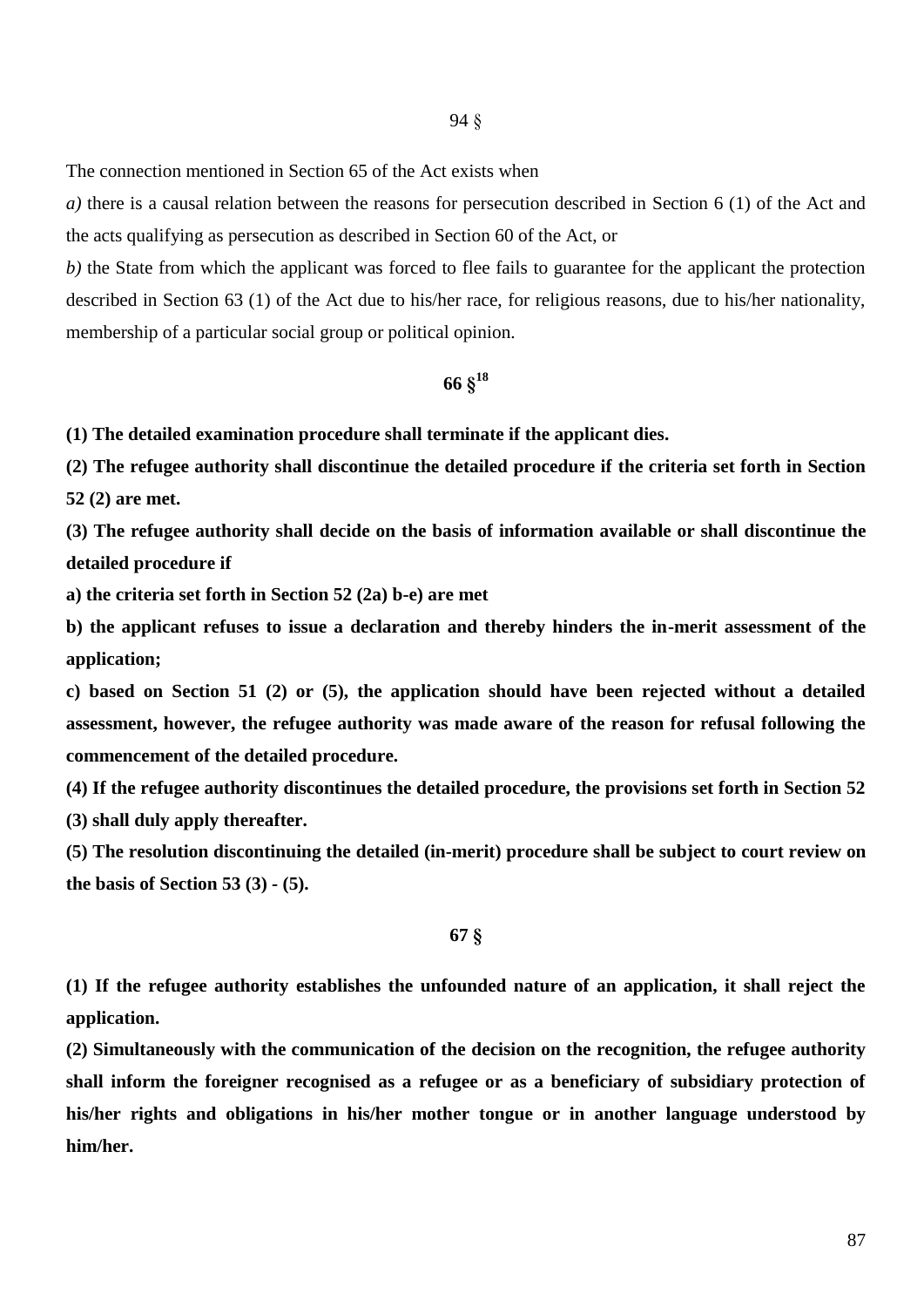If the refugee authority rejects the application on the basis of Section 59 (1) b) of the Act it shall simultaneously with the communication of the resolution on rejection make out a certificate for the foreigner in which the authorities of the concerned third country are notified – in the official language of the third country – about the fact of and reasons for rejection of the application.

### **68 §**

**(1) A court review of a decision rejecting the application may be requested.**

**(2) The request for review shall be submitted to the refugee authority within fifteen days of the communication of the decision. The refugee authority shall forward the request for review, together with the documents of the case and its counter-application, to the court without delay. The submission of the request for review shall have a suspensive effect on the implementation of the decision of the refugee authority, except in the case set forth in Section 54.** 

**(3) The court shall decide on the request for review in litigious proceedings within sixty<sup>19</sup> days of receipt of the statement of claim. If the applicant is subject to any forced action, action or punishment, or any action ordered in alien control proceedings for the restriction of personal freedom, the court shall conduct proceedings as a matter of priority.**

**(4) The personal hearing of the applicant shall be mandatory in the court procedure. The personal hearing may be dispensed with if**

**a) the applicant cannot be summoned from his/her place of accommodation,**

**b) the applicant has departed for an unknown destination, or**

**c) the repeat application is based on the same factual grounds as the previous one.**

**(5) The court may alter the decision of the refugee authority. No legal remedy shall lie against the decision of the court.**

**(6) The obligation of the refugee authority to inform the applicant as referred to in Section 67 (2) applies also in cases where the court alters the decision of the refugee authority by recognizing the applicant as refugee or beneficiary of subsidiary protection.**

### *Recognition as Refugee out of Special Consideration*

<sup>&</sup>lt;sup>18</sup> Amended by Section 61 of Act CLXXXI of 2012 (as of 1 January 2013)

<sup>&</sup>lt;sup>19</sup> Amended by Section 61 of Act CLXXXI of 2012 (as of 1 January 2012)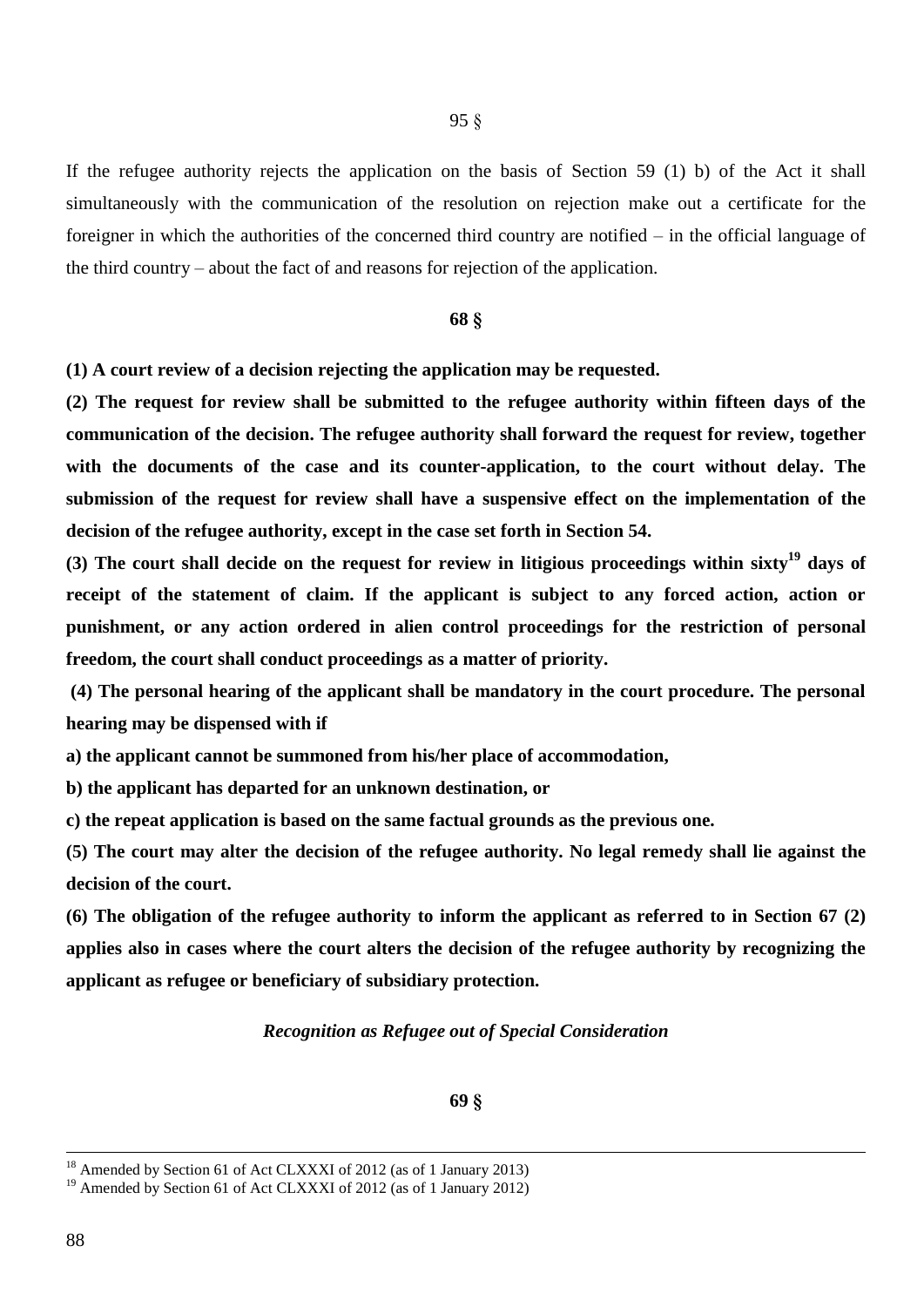**(1) The Minister shall proceed ex officio in the course of the recognition of an applicant as a refugee out of special consideration.**

**(2) No legal remedy shall lie against the decision of the Minister.**

### *Dublin procedure*

### **70 §**

**(1) If during the detailed procedure the conditions set forth for the application of the Dublin procedure prevail, the provisions stipulated by Sections 49 (2)–(9) and 50 (1)–(2) shall apply.**

**(2) If the Member State contacted does not take delivery of the applicant and the assessment of the application, the detailed procedure will be continued.**

96 §

- (1) If the Dublin procedure is applied in the in-merit procedure the provisions of Sections 79 and 80 shall be duly applied.
- (2) Dublin procedure shall only be conducted until the refugee authority takes a decision on the merit of the claim.

### *Rules Relating to the Applications of Beneficiaries of Temporary Protection*

### **71 §**

**(1) If a beneficiary of temporary protection submits an application for recognition as a refugee or beneficiary of subsidiary protection prior to the expiry of the term of temporary protection, the legal status of the temporarily protected person shall be maintained during the assessment of the application as well as in the event of the refusal of the application until the expiry of the term of temporary protection, provided that his/her recognition as a beneficiary of temporary protection has not been revoked.**

**(2) An application submitted on the basis of Sub-Section (1) shall be assessed even if temporary protection ceases during the procedure aimed at recognition as a refugee or as a beneficiary of subsidiary protection. In this case, the applicant shall have the rights and obligations stipulated in Section 5.**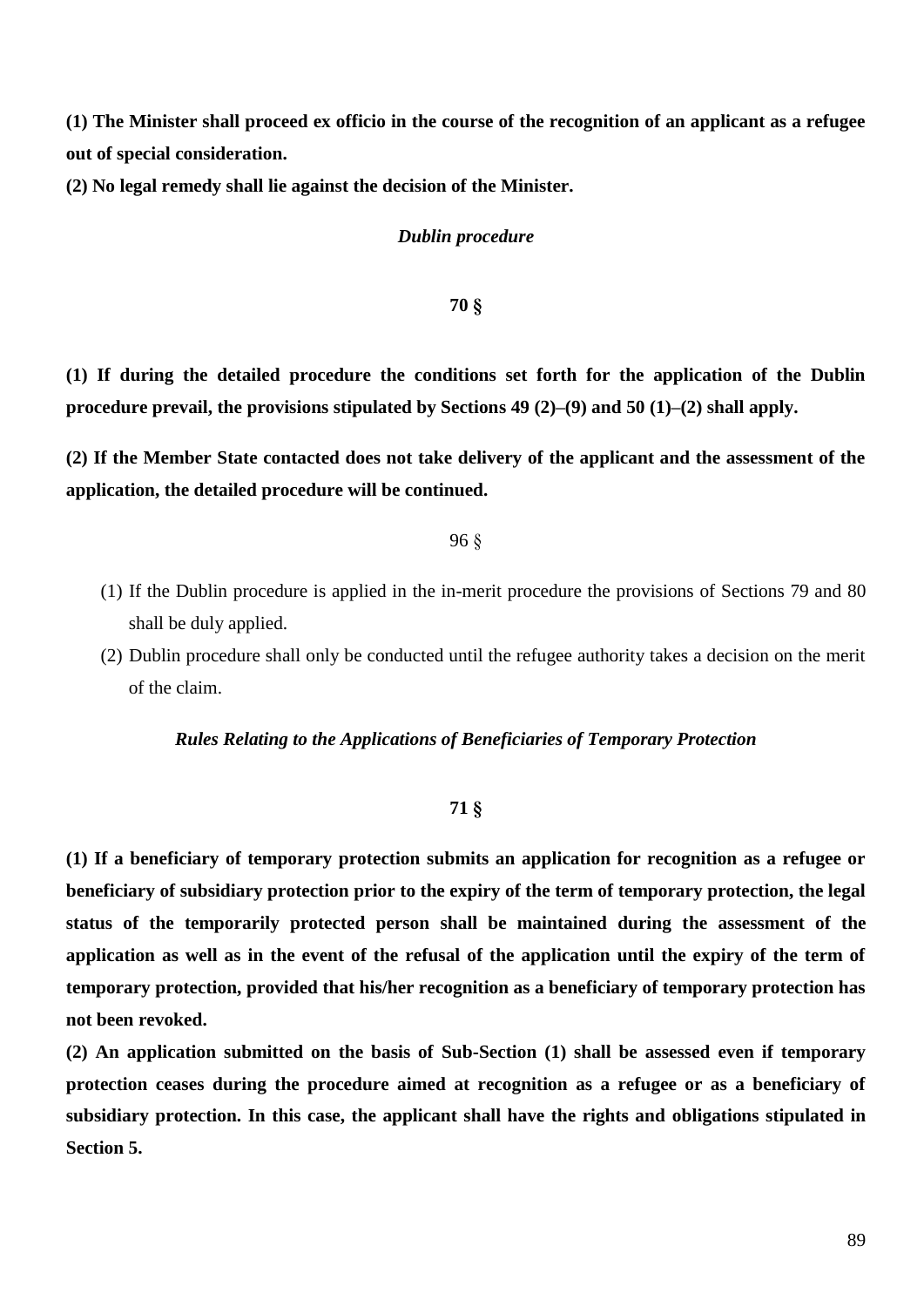### **72 §**

**(1) If a foreigner submits his/her application at an international air traffic border crossing point prior to entry in the territory of Hungary, the provisions of the present Chapter shall apply with the differences laid down in the present Section.**

**(2) The applicant shall not be entitled to the rights stipulated in Section 5 (1) a) and c) during the airport procedure.**

**(3) The refugee authority shall provide for the placement of the applicant in the accommodation facility located in the transit area of the airport.**

**(4) In the airport procedure, the preliminary assessment procedure shall be completed within eight working days. The refugee authority shall provide for the immediate communication of the decision made in the preliminary assessment procedure.**

**(5) The applicant shall be authorised to enter the territory of Hungary if**

*a)* **the preliminary assessment procedure is closed with a resolution referring the application to the detailed procedure or**

*b)* **a period of eight days has elapsed since the submission of the application..**

**(6) The provisions applicable in airport procedure shall not apply if the application is submitted by a person requiring special treatment.**

### *Airport Procedure*

### 97 §

(1) When the airport procedure described in Section 72 of the Act is being conducted the provisions of this Chapter shall be applied with the differences laid down in this Section.

(2) When the airport procedure is being conducted the refugee authority shall immediately after submission of the application interview the applicant.

(3) The refugee authority shall request entry of the applicant pursuant to Section 75 (5) of the Act. Upon request of the refugee authority the border policing units of Police shall enter the applicant to the territory of Hungary.

(4) When a person requiring special treatment submits an application jointly with his/her family members the rules of the airport procedure may not be applied to the family members either.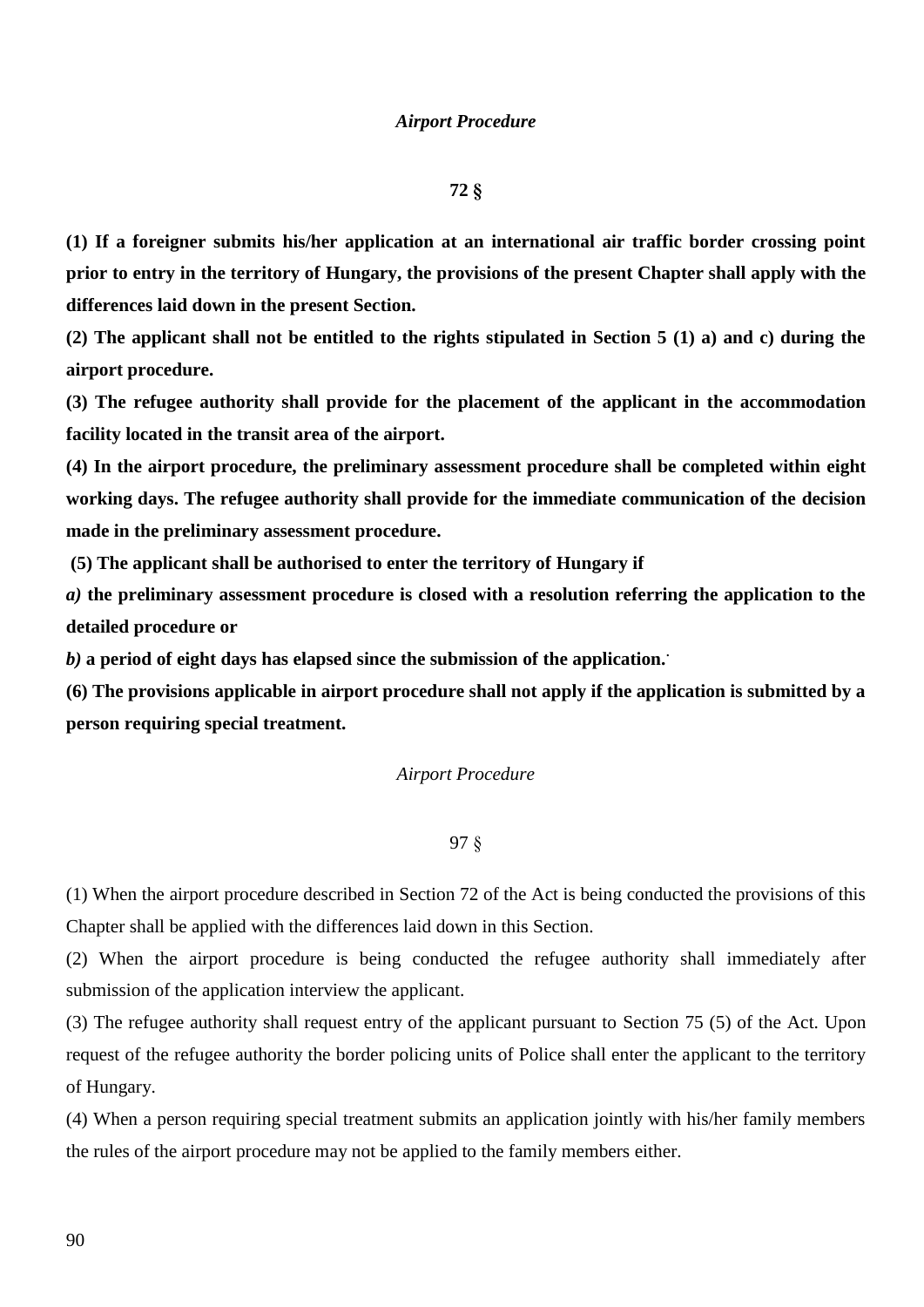# **72/A §**

**(1) The procedure for withdrawing the recognition of the refugee or beneficiary of subsidiary protection status shall start ex officio – except in the case of a renunciation of the status in written form.** 

**(2) The provisions set forth in Chapter VII of the present Act shall apply accordingly to the procedure for withdrawing the recognition of the refugee or beneficiary of subsidiary protection status.**

### **73 §**

**(1) If the refugee authority establishes upon the revision of the existence of the criteria of recognition as a refugee or eligibility for subsidiary protection that recognition is to be revoked, it shall notify the refugee or the beneficiary of subsidiary protection thereof in writing, in his/her mother tongue or in another language understood by him/her.**

**(2) Simultaneously with the above notification, the refugee authority shall call upon the refugee or the beneficiary of subsidiary protection to state the reasons, within the time limit set, which verify or substantiate the existence of the criteria of recognition as a refugee or beneficiary of subsidiary protection and that no reason for exclusion exists.**

**(3) The refugee authority shall hear the refugee or the beneficiary of subsidiary protection in person. An interview in person shall be dispensed with if the foreigner**

**a) cannot be summoned from his/her place of residence,**

**b) has departed for an unknown destination, or**

**c) fails to present him/herself in the hearing upon written call and fails to justify his/her reasons to stay away.**

 $98 \frac{1}{3}^{20}$ 

**74 §**

<sup>20</sup> Provision discontinued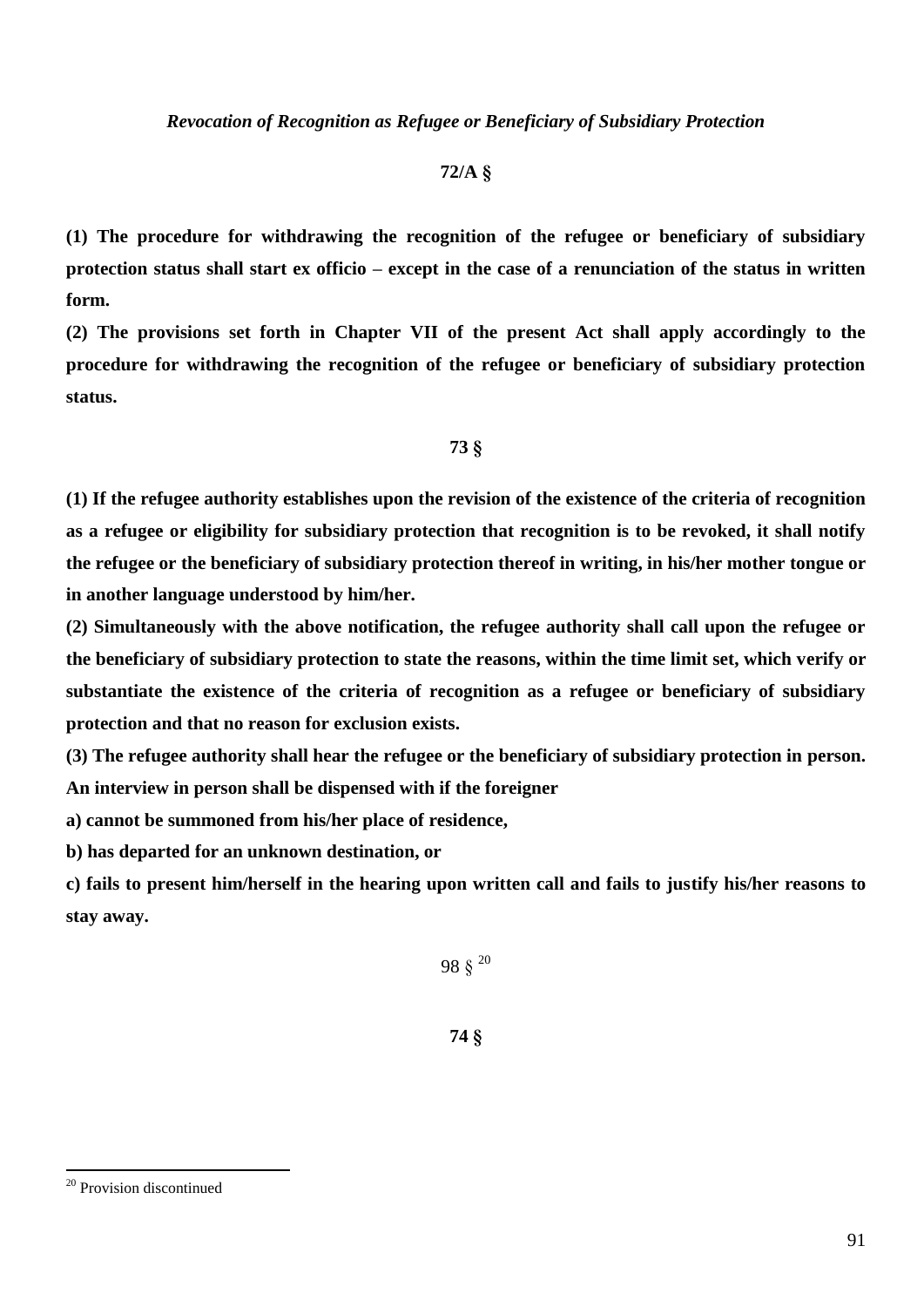**(1) If the refugee authority establishes that no circumstance giving rise to the revocation of recognition exists, it shall discontinue the procedure. No legal remedy shall lie against a resolution discontinuing the procedure.**

**(2) If the refugee authority establishes the existence of any of the circumstances set forth in Section 11 (2) in the case of a refugee or in Section 18 (2) in the case of a beneficiary of subsidiary protection, it shall revoke the recognition as a refugee or a beneficiary of subsidiary protection.**

### 99 §

If the refugee authority requests revocation of recognition as refugee pursuant to Section 11 (2) e) of the Act or revocation of recognition as beneficiary of subsidiary protection pursuant to Section 18 (2) e) of the Act when the decision is being adopted it shall examine whether the change of circumstances is of such a significant and non-temporary nature that the refugee's fear of persecution or the fear of the beneficiary of subsidiary protection of serious harm can no longer be regarded as well-founded.

# **75 §**

**(1) A request may be filed for the court review of a decision revoking recognition as a refugee or a beneficiary of subsidiary protection, unless the revocation is based on the waiving of the legal status by the holder.**

**(2) The statement of claim shall be submitted to the refugee authority within fifteen days of the communication of the decision. The refugee authority shall forward the statement of claim, together with the documents of the case and its counter-application, to the court without delay. The submission of the statement of claim shall have a suspensive effect on the implementation of the decision of the refugee authority.**

**(3) The Court shall decide on the statement of claim in a litigious (adversarial) procedure within sixty days of receipt of the statement of claim.**

**(4) The personal hearing of the applicant shall be mandatory in the court procedure. The personal hearing shall be dispensed with if the foreigner**

**a) cannot be summoned from his/her place of residence, or**

**b) has departed for an unknown destination.**

**(5) No legal remedy shall lie against a decision to close the procedure by the court.**

*Review of the existence of the conditions for recognition as a beneficiary of subsidiary protection*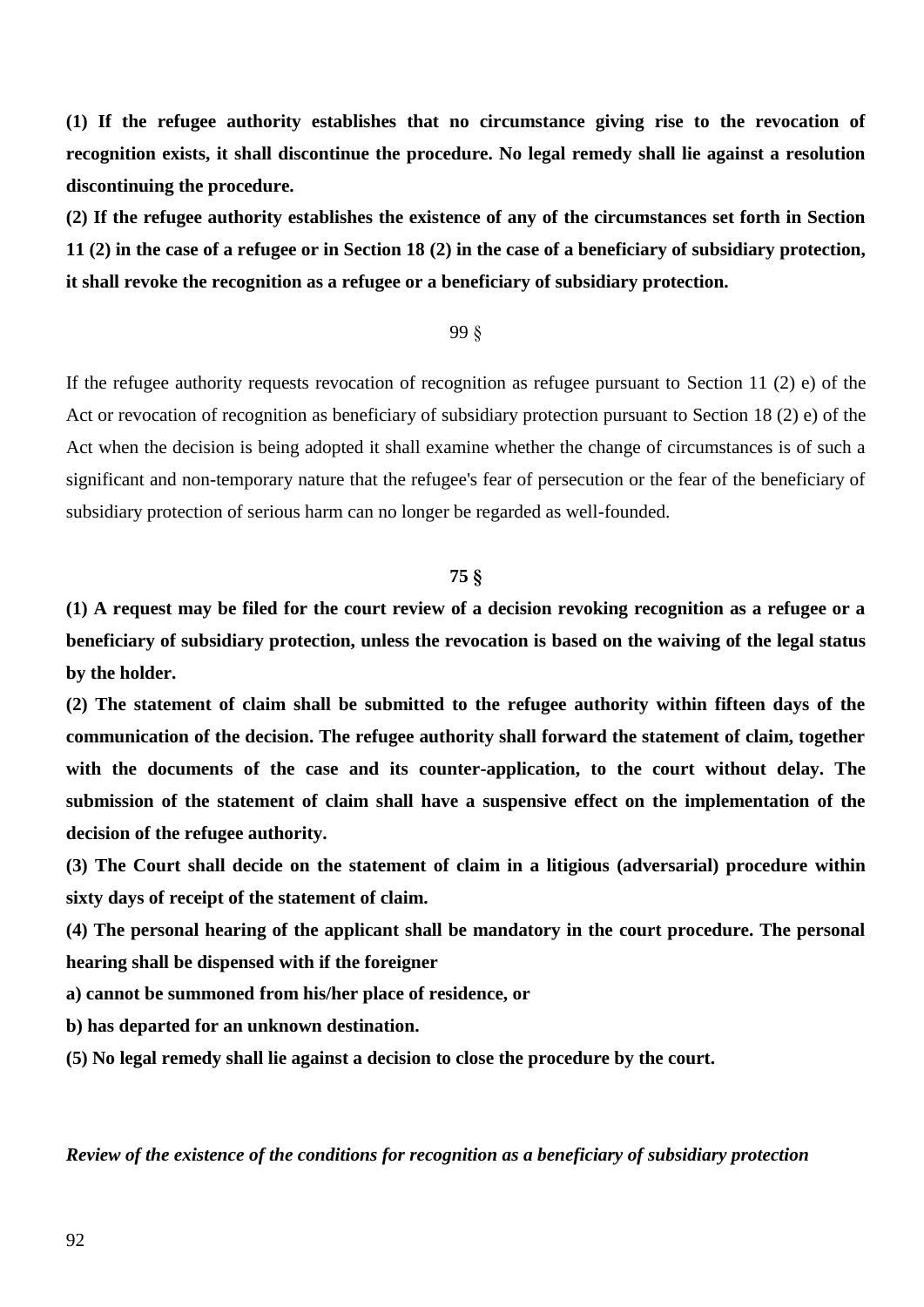### **75/A §**

**For the review whether the conditions for recognition as a beneficiary of subsidiary protection exist, the provisions of Chapter VII and Sections 56–68 shall apply accordingly.**

# *Chapter IX*

# *PROCEDURE AIMED AT RECOGNITION AS BENEFICIARY OF TEMPORARY PROTECTION*

### **76 §**

**(1) Based on the Government's proposal, the National Assembly shall adopt a decision with respect to the recognition of eligibility for temporary protection as defined in Section 19 b).**

**(2) The decision under Sub-Section (1) shall state the term upon the expiry of which or the fact upon the occurrence of which temporary protection shall cease.**

**(3) In the procedure aimed at recognition as a beneficiary of temporary protection, the refugee authority and the court shall not obtain the report referred to in Section 41 (2).**

**(4) The provisions set forth in Sub-Sections (1) to (3) shall duly apply to a decision regarding the maintenance of temporary protection following the expiry of the term or the occurrence of the fact determined in Section 24 (1).**

## *Chapter VIII*

# *PROCEDURE AIMED AT RECOGNITION AS BENEFICIARY OF TEMPORARY PROTECTION*

### 100 §

When the National Assembly recognises as beneficiaries of temporary protection persons forced to flee for the same reasons from the same country or region of origin from which other persons were forced to flee and were recognised by the Council of the European Union as beneficiaries of temporary protection the Council of the European Union and the European Commission shall be immediately notified of the recognition.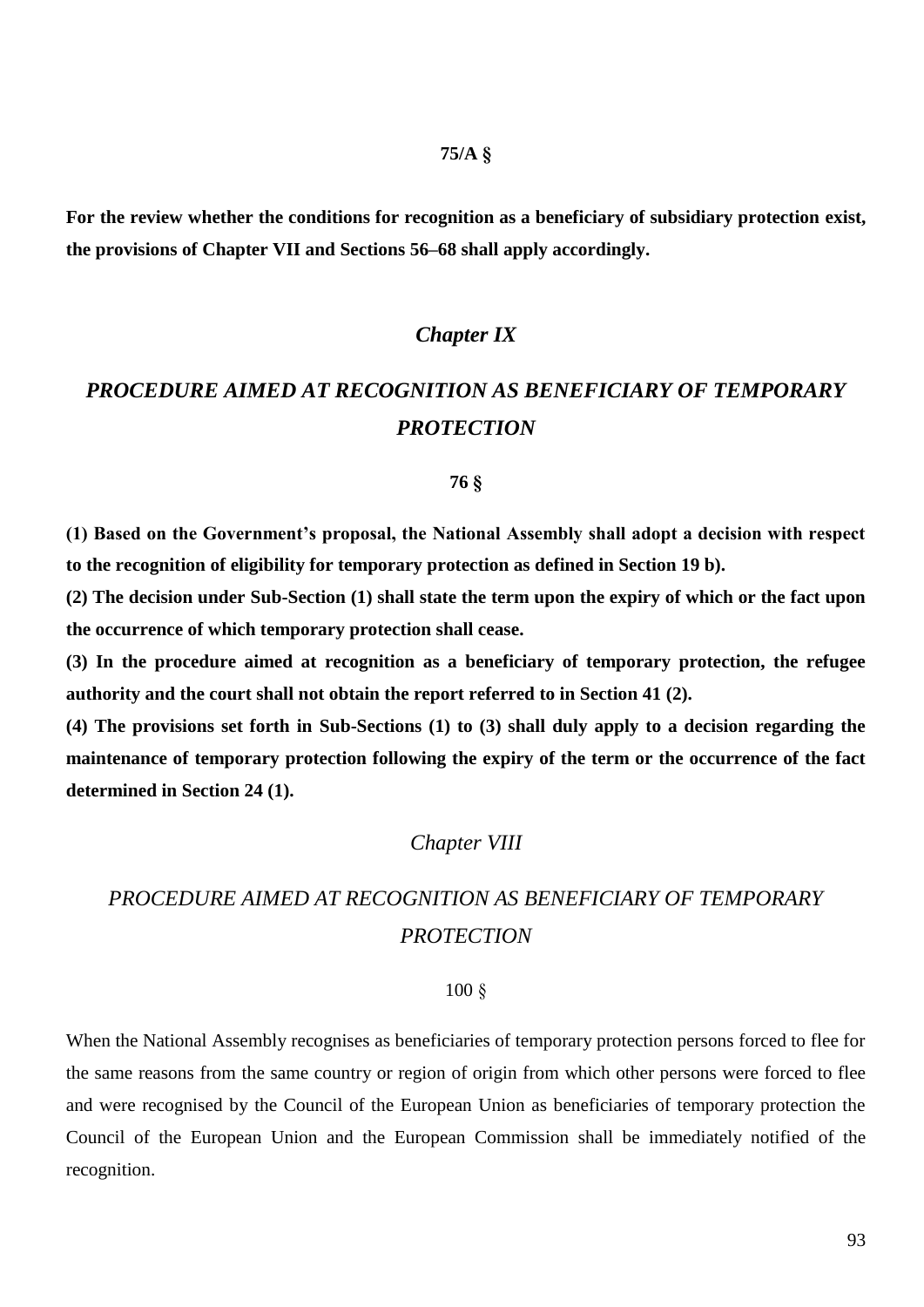**(1) A person seeking recognition as a beneficiary of temporary protection (in the present Chapter hereinafter referred to as the "applicant") shall verify or substantiate that s/he forms part of a group of persons fleeing** *en masse* **who are entitled to protection under Section 19 a) or b).**

**(2) An application for recognition as a beneficiary of temporary protection (in this Chapter hereinafter referred to as the "application") is unfounded if the applicant**

*a)* **fails to verify or substantiate that s/he is a member of a group eligible for protection under Section 19 a) or b), or**

*b)* **his/her recognition as a beneficiary of temporary protection is excluded based on Section 21.**

**(3) A procedure aimed at the recognition of a foreigner as a beneficiary of temporary protection shall be completed within fourtyfive working days. The administrative time limit may not be extended.**

**(4) In the procedure aiming at the recognition as temporarily protected person, the provisions of Chapter VII shall apply accordingly.**

### 101 §

(1) The refugee authority shall place the applicant for recognition as a beneficiary of temporary protection (hereinafter referred to in this Section as 'applicant') during the period of the procedure aimed at recognition as a beneficiary of temporary protection at a reception centre or – upon his/her request – at a private residence.

(2) The applicant shall reside at the place of residence designated for him/her on a residential basis during the procedure aimed at recognition as a beneficiary of temporary protection.

(3) When the applicant is placed at the place of residence designated for him/her he/she shall be informed about the rules of conduct applicable at the place of residence and the consequences of infringement of such rules.

### 102 §

(1)In the procedure for recognition as a beneficiary of temporary protection the provisions of Chapter VI of the present Decree shall apply with the exception of those included in Sub-Section (2).

(2) In the procedure for recognizing temporary protection Section 67 does not be apply.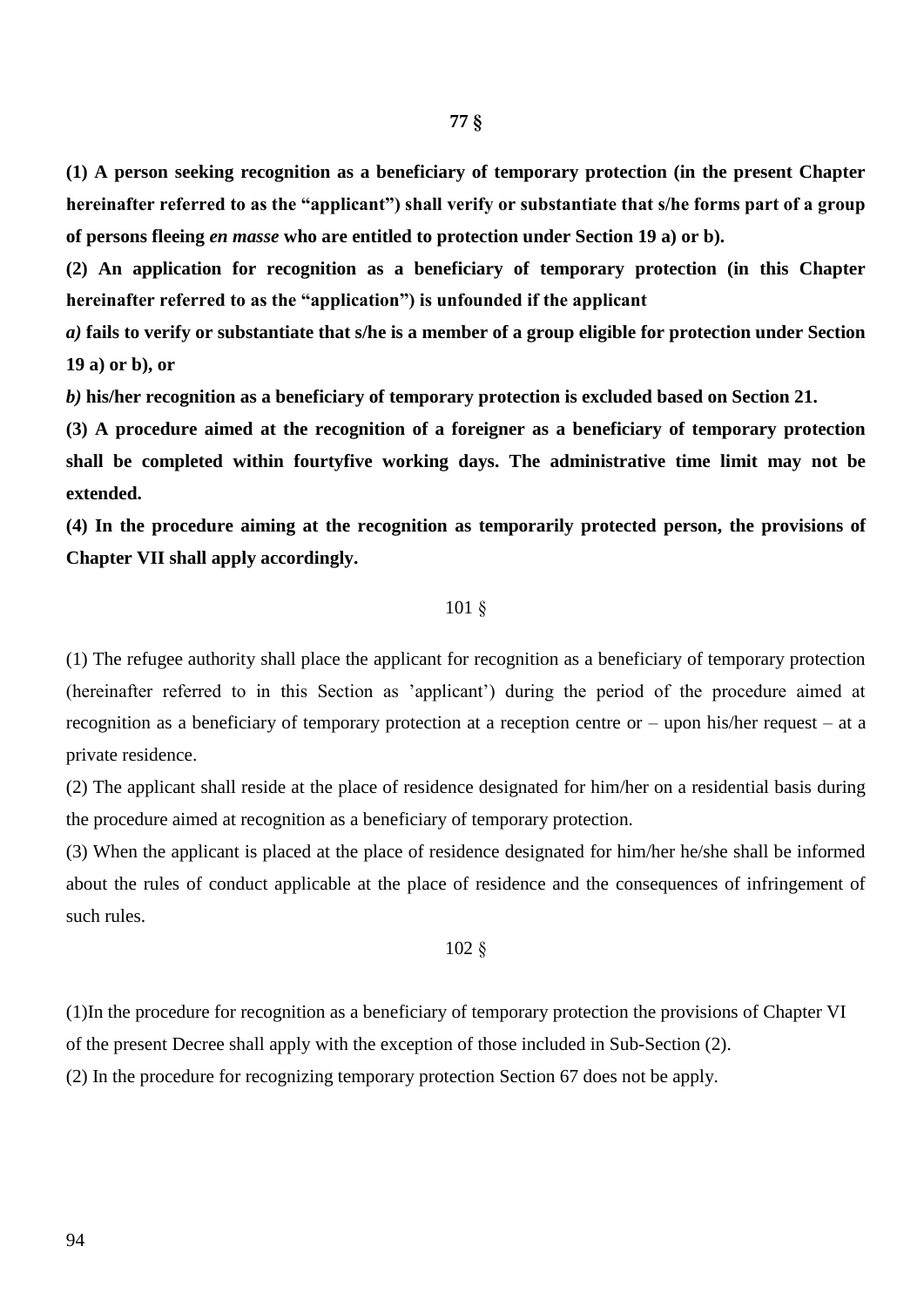**(1) In the course of the procedure aimed at recognition as a beneficiary of temporary protection, the refugee authority shall obtain the position of the law enforcement agency determined in the decree on the implementation of the present Act as expert authority.**

**(2) The law enforcement agency determined in the decree on the implementation of the present Act shall meet the request of the refugee authority within thirty working days. The administrative time limit of the procedure of the expert authority may not be extended. (3)<sup>21</sup>**

103 §

(1) The refugee authority shall contact the specialised authority on the working day following the date of the personal hearing of the applicant.

(2) The refugee authority shall forward to the specialised authority the data of the applicant handled in the asylum records. Upon request of the specialised authority, the refugee authority shall allow access to the documents enclosed with the application, or shall make copies of them.

(3) The specialised authority may conduct a hearing of the applicant.

(4) If, after communicating the position of the specialised authority, any information concerning the foreign national arises that would motivate the revocation of the position, the specialised authority shall send its new position to the refugee authority without delay.

### **79 §**

**(1) If the refugee authority establishes that the application is unfounded, it shall reject the application.**

**(2) Legal remedy shall lie against the decision of the refugee authority rejecting the application in accordance with the provisions set forth in Section 68.**

**(3) Simultaneously with the communication of the decision positively responding to the application, the refugee authority shall inform in writing the foreigner recognised as a beneficiary of temporary protection of his/her rights and obligations in his/her mother tongue or in another language understood by him/her.**

### *Revocation of Recognition as Temporarily Protected Person*

# **79/A §**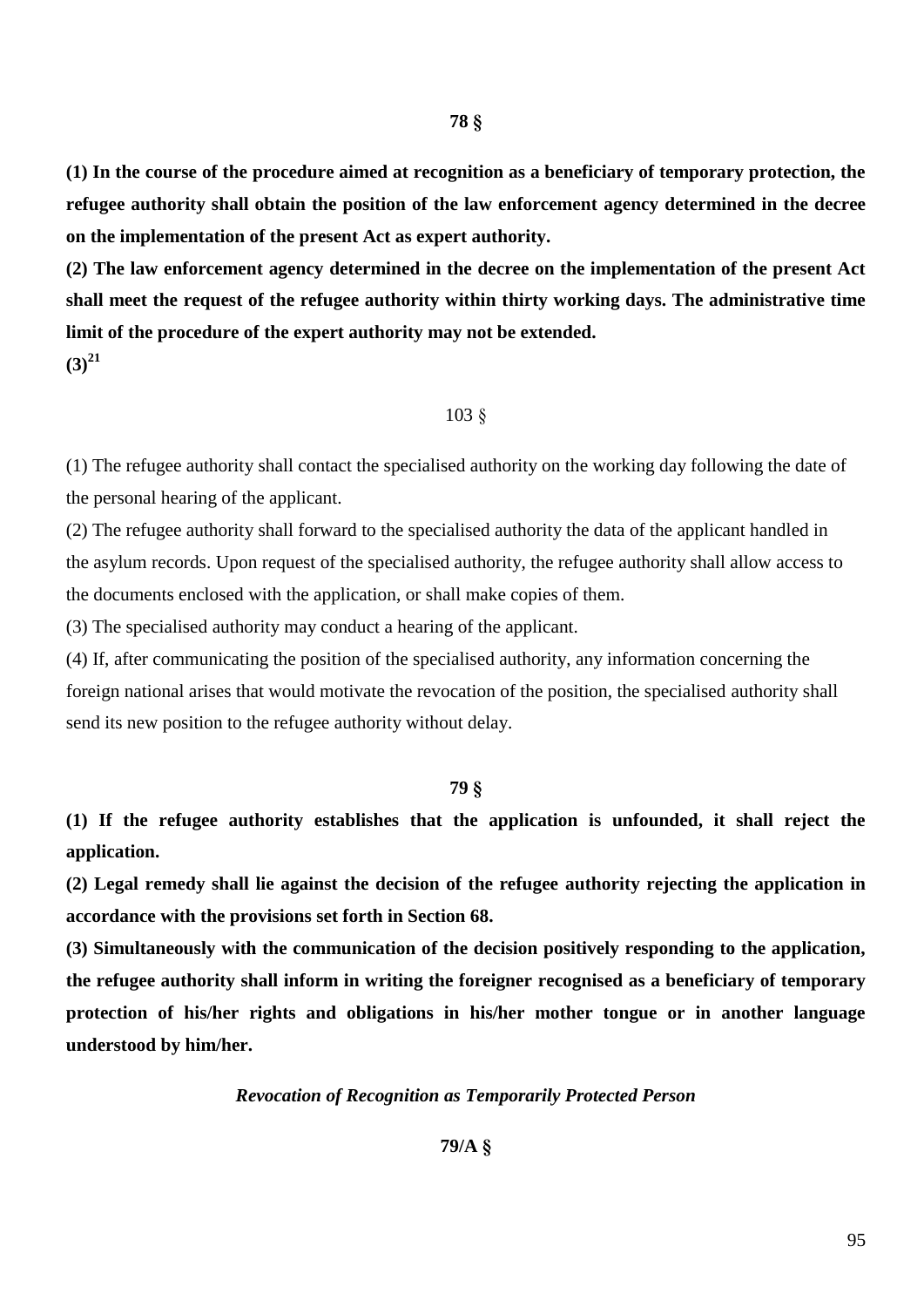**(1) The procedure aiming at the revocation of the recognition of a foreigner as a beneficiary of temporary protection shall start ex officio except the case set forth in Section 25 (2) a) and c).**

**(2) In the procedure aiming at the revocation of the recognition of a foreigner as a beneficiary of temporary protection the provisions of Chapter VII shall apply accordingly.**

### **80 §**

**(1) If the refugee authority establishes the existence of any of the circumstances set forth in Section 25(2), it shall revoke the recognition as a beneficiary of temporary protection.**

**(2) Legal remedy shall lie against the decision withdrawing recognition as a beneficiary of temporary protection, except as set out in Sub-Section (3), in accordance with the provisions set forth in Section 75.**

**(3) If recognition as a beneficiary of temporary protection was revoked on the basis of Section 25 (2)a), no legal remedy shall lie against the decision revoking recognition.**

### *Revocation of Recognition as a Beneficiary of Temporary Protection*

### 104 §

In the procedure for the withdrawal of recognition as a beneficiary of temporary protection, the provisions of Chapter VI of the present Decree shall apply accordingly.

### *Delivery of a beneficiary of temporary protection*

### 105 §

(1) If temporary protection is granted to a family member of a beneficiary of temporary protection by another state applying Council Directive 2001/55/EC of 20 July 2001 on minimum standards for giving temporary protection in the event of a mass influx of displaced persons and on measures promoting a balance of efforts between Member States in receiving such persons and bearing the consequences thereof (hereinafter referred to as Directive 2001/55/EC) the beneficiary of temporary protection may request – for

<sup>21</sup> Provision discontinued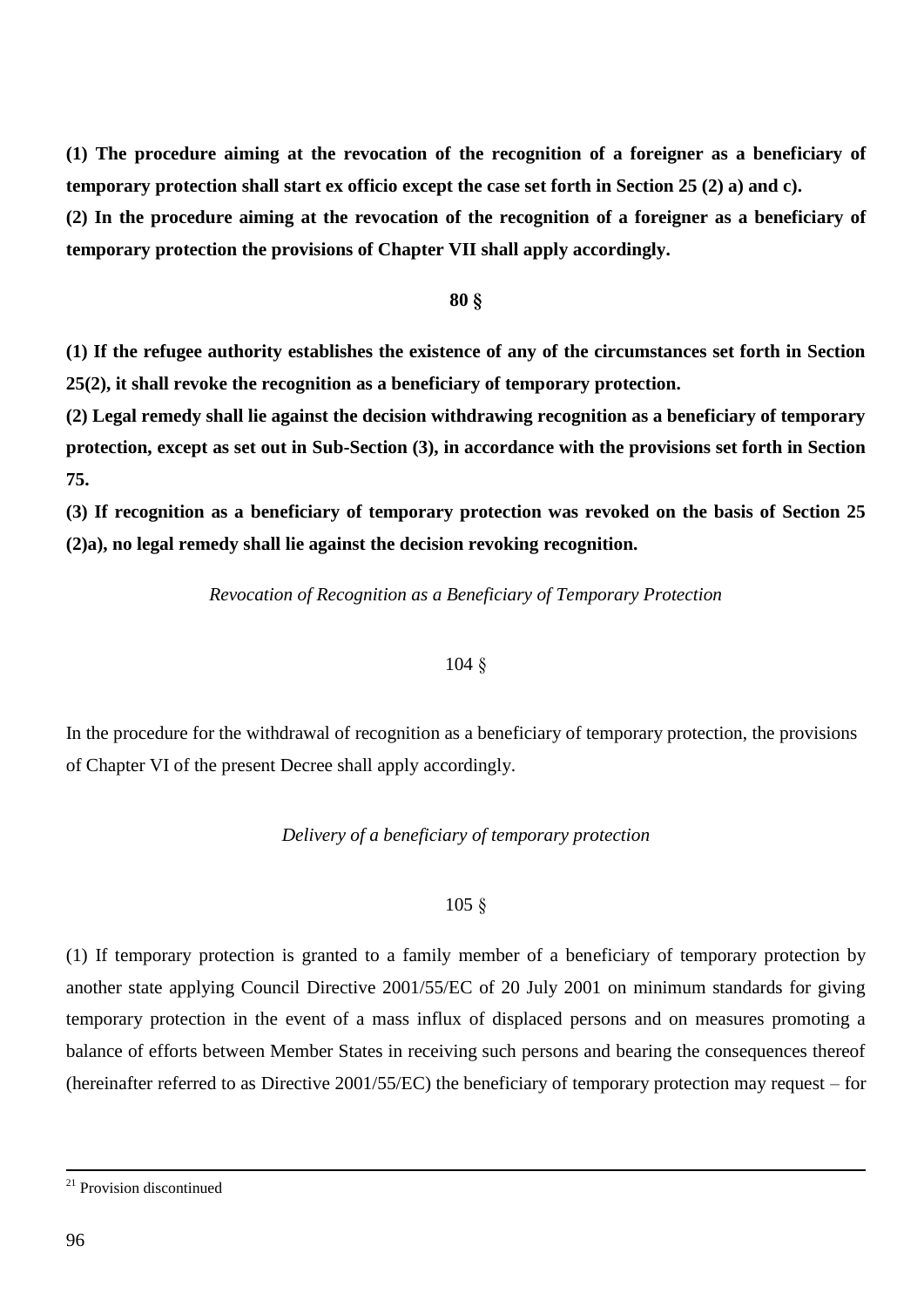the purpose of family reunification – from the refugee authority that he/she should be granted temporary protection by the same state.

(2) Upon request of the beneficiary of temporary protection, as described in Sub-Section (1), the refugee authority shall contact the given state to ask whether the given state grants temporary protection to the beneficiary of temporary protection for the purpose of family reunification.

(3) If the contacted state agrees to grant temporary protection to the beneficiary of temporary protection the refugee authority shall revoke the recognition as beneficiary of temporary protection pursuant to Section 25 (2) a) of the Act and provide a certificate described in Annex 5 to this Decree to the beneficiary of temporary protection.

(4) If the contacted state does not agree to grant temporary protection to the beneficiary of temporary protection the refugee authority shall notify the beneficiary of temporary protection thereof and simultaneously inform him/her about the provisions of Section 20 (2) of the Act.

### 106 §

(1) If the number of persons recognised pursuant to Section 19 a) of the Act as beneficiaries of temporary protection exceeds the reception capacity of Hungary as determined in the resolution of the Council of the European Union the refugee authority may request another state applying Directive 2001/55/EC to accept delivery of the number of beneficiaries of temporary protection exceeding the reception capacity.

(2) The reception capacity referred to by Sub-Section (1) shall be determined by the minister in conjunction with the ministers responsible for foreign policy and tax policy.

(3) If the contacted state agrees to receive beneficiaries of temporary protection the refugee authority may deliver the beneficiaries of temporary protection to the contacted state only with the consent of the beneficiaries of temporary protection. For this purpose the refugee authority shall interview the beneficiaries of temporary protection before the delivery. Minutes shall be taken at the interview.

(4) If the beneficiaries of temporary protection agree to receive temporary protection from the contacted state and not from Hungary the refugee authority shall revoke the recognition as beneficiary of temporary protection pursuant to Section 25 (2) a) of the Act and provide a certificate described in Annex 5 to this Decree to the beneficiaries of temporary protection.

### *Reception of beneficiary of temporary protection*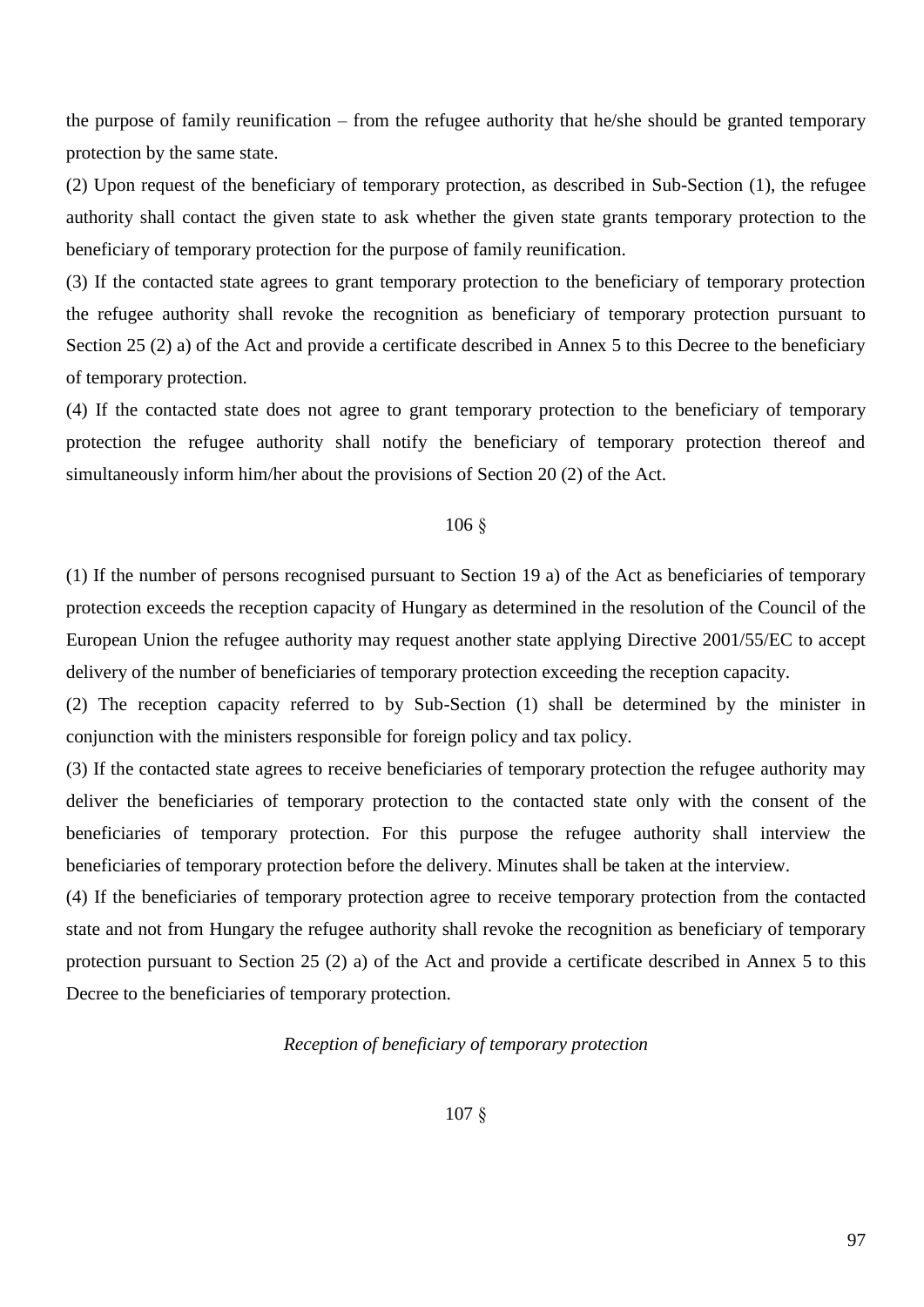(1) If the refugee authority is contacted by another state applying Directive 2001/55/EC to accept delivery of beneficiaries of temporary protection the refugee authority shall decide on the reception on the basis of the reception capacity of Hungary as determined in the Resolution of the Council of the European Union.

(2) The foreigners received pursuant to Sub-Section (1) shall be recognised as beneficiaries of temporary protection without examination of conditions.

(3) If the contacting state requests reception for the purpose of family reunification and the beneficiary of temporary protection agrees with the reception of the family member the refugee authority may not reject the reception with reference to impossibility due to the limited reception capacity of Hungary.

(4) Sub-Section (3) does not exclude the possibility of family reunification in the contacting state subject to consent of the beneficiary of temporary protection. The refugee authority shall interview the beneficiary of temporary protection to obtain his/her consent. Minutes shall be taken at the interview.

### 108 §

Revocation of recognition as a beneficiary of temporary protection pursuant to Section 25 (2) c) of the Act will not hinder that the refugee authority recognises again the foreigner – upon his/her request – returned from his/her country of origin as a beneficiary of temporary protection provided that the condition laid down in Section 20 (1) of the Act is fulfilled in his/her respect.

# *Chapter X*

## *DATA MANAGEMENT*

### **81 §**

**The refugee authority shall manage the personal details of refugees, beneficiaries of subsidiary and temporary protection and persons seeking recognition (hereinafter collectively referred to as "persons coming under the effect of the present Act") and the data related to their residence, the provisions and benefits which they are entitled to as well as any changes therein in the refugee records for the purpose of**

*a)* **establishment of the existence of the legal status of refugee, beneficiaries of subsidiary or temporary protection and providing the benefits which are attached thereto,**

*b)* **establishment of the entitlement to the provisions and benefits determined in the present Act and in separate legal rule,**

*c)* **identification,**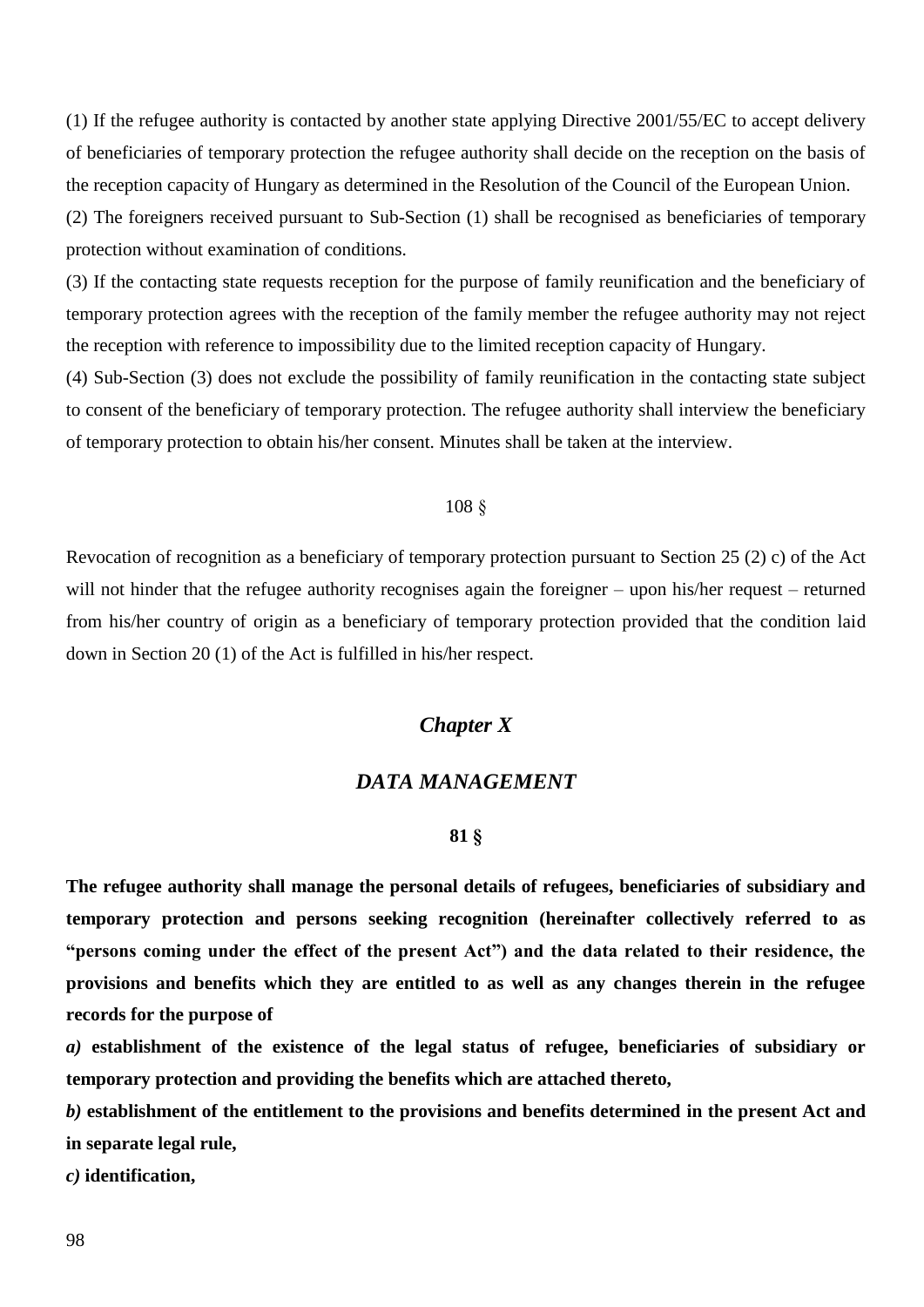*d)* **prevention of parallel procedures and**

*e)* **establishment of the multiple submission of applications.**

### **82 §**

**For the purposes of the present Chapter, the following details of the persons coming under the effect of the present Act shall qualify as natural identification data:**

*a)* **surname(s) and first name(s);**

*b)* **surname(s) and first name(s) at birth;**

*c)* **former surname(s) and first name(s);**

*d)* **pseudonym(s);**

*e)* **place and date of birth;**

*f)* **sex;**

*g)* **mother's surname(s) and first name(s);**

*h)* **current and former nationality, nationalities or stateless status;**

*i)* **in case of refugee or beneficiary of subsidiary protection, the personal identifier.**

### **83 §**

**(1) The refugee records shall contain the following details of a person coming under the effect of the present Act:**

*a)* **natural identification data;**

*b)* **facial image;**

*c)* **fingerprints of persons older than fourteen years of age;**

*d)* **if the applicant is an unaccompanied minor, this fact,**

*e***) if the applicant was taken over in the Dublin procedure, this fact and the date of the take-over,**

*f***) the date of submission of the application for recognition as refugee or beneficiary of subsidiary or temporary protection as well as the date of the withdrawal of such application***,*

*g***) the fact and the date of recognition as refugee or beneficiary of subsidiary or temporary protection, the name of the authority or court issuing the recognition decision as well as the number of persons covered by the decision,**

*h***) the fact, reason and date of rejecting the application for recognition, the discontinuation of the procedure and the withdrawal of the recognition; the name of the authority or court that made the decision, and the number of persons covered by the decision;**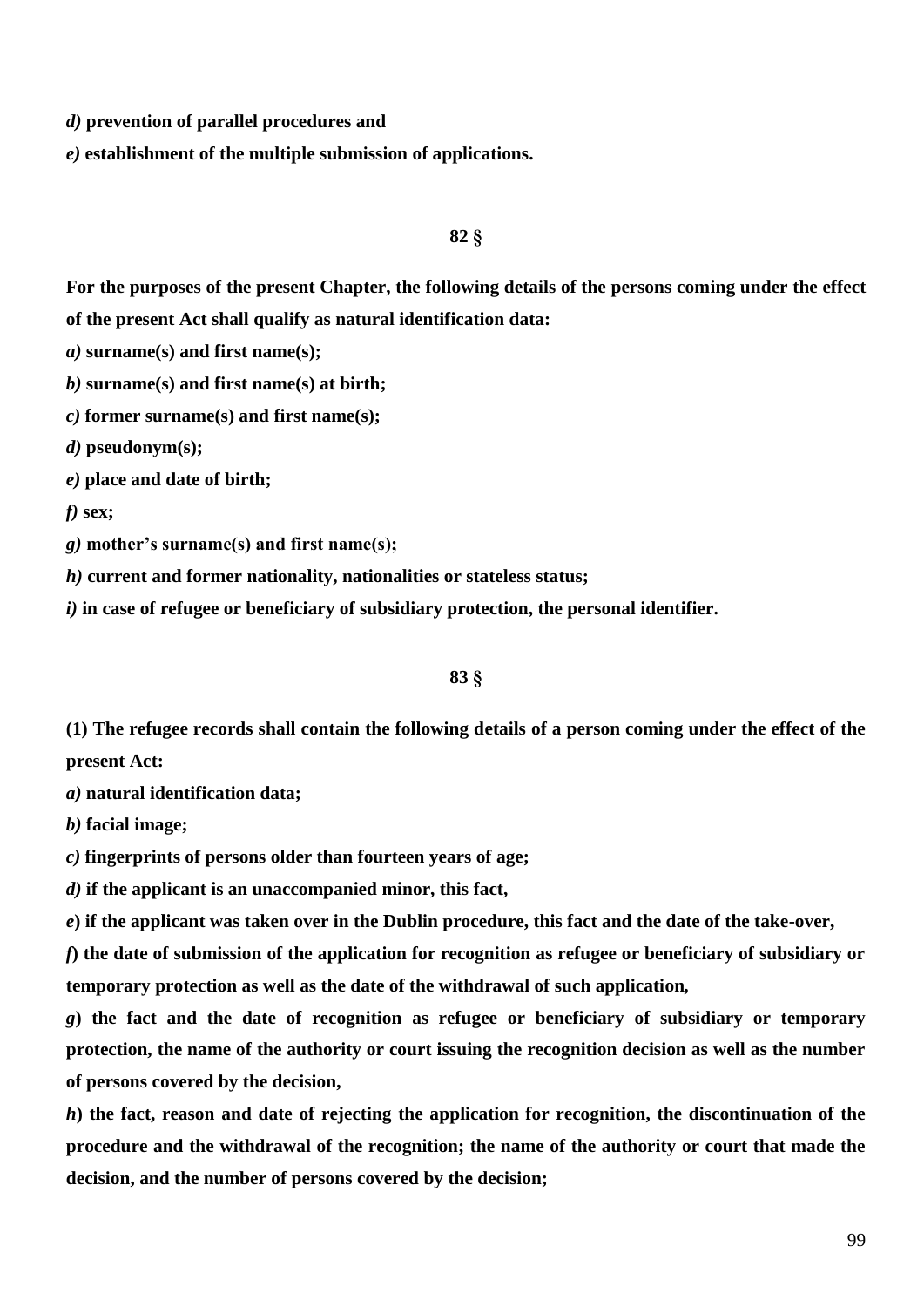*i*) the fact and reason of the hand-over of the applicant in Dublin procedure, the dates of the **resolution providing for the hand-over as well as of the actual hand-over, and the number of persons covered by the resolution,**

**j) marital status, occupation, education of the person seeking recognition;**

**k) place of residence, place of stay and accommodation of the person seeking recognition, as well as the beneficiary of subsidiary and temporary protection receiving provisions and benefits under this Act;**

*l)* **name of country of origin;**

*m)* **from among data relating to racial or ethnic affiliation, membership of particular social group, religion or political convictions, those which the person referred to in the reasoning part of his/her application;**

*n)* **data of identification and travel documents (identification mark and number of document, term of validity, date of issuance, name of issuing authority, place of issuance);**

*o)* **natural identification data of family members arriving together with him/her and the legal title of residence in Hungary;**

*p)* **data relating to his/her income and pecuniary situation which were contained in his/her declaration, the document supplied by him/her or in the data supplied by the tax authority and/or the agency fulfilling social security responsibilities.**

**q) the fact and date of the proceedings initiated ex officio;**

**r) the fact and date of the procedural actions carried out during the refugee proceedings on the basis of this legal regulation;**

**(2) The refugee authority shall manage for a period of ten years**

*a*) the data stipulated by Sub-Section (1) a) -  $\sigma$ ) and  $q$ ) –  $r$ ), reckoned from the refusal of the **application, or the discontinuation of the procedure or the cessation of recognition;**

*b)* **the data determined in Sub-Section (1) p), reckoned from the cessation of entitlement to the provisions and benefits determined in the present Act and in a separate legal rule or from the repayment of repayable subsidies or from the lapse of a claim.**

**(3) The purpose of the recording and storage of fingerprints is to identify the person seeking recognition and to establish the multiple submission of applications. The proceeding authority shall, without delay, forward the fingerprints recorded, together with the natural identification data and nationality verified by the person seeking recognition or, in the absence of verification, stated by the person seeking recognition, as well as the designated place of accommodation, to the data processing agency referred to in Sub-Section (4).**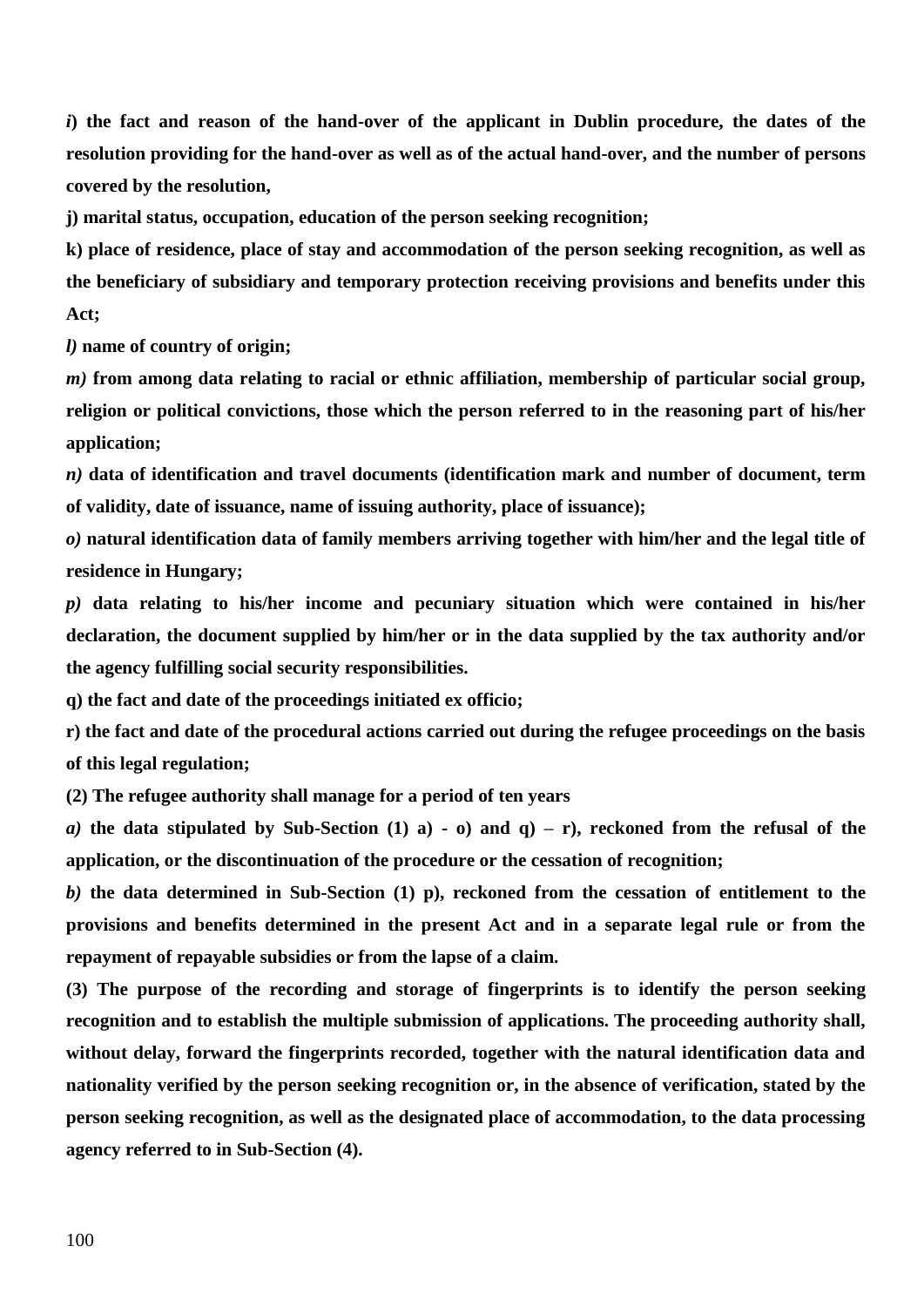**(4) For the purposes of the range of data determined in Sub-Section (3), the agency determined in the ministerial decree shall be the data processing agency. The data manager shall be responsible for forwarding data to the central unit of Eurodac, for receiving and collating them.**

**(5) Documents issued on the basis of the present Act shall contain the information from among the information registered by the refugee records necessary for the verification of the identity of the holder and the validity of entitlements provided by the document.**

# $(6)-(7)^{22}$

**(8) The refugee authority shall manage the fingerprints and photo of the third country national recognized as beneficiary of temporary protection in accordance with EC Resolution 1030/2002/EC (13 June) amended by EC Resolution 980/2008/EC (April 2008) on the establishment of the uniform format of residence permits for third country nationals.**

**(9) The refugee authority shall manage the fingerprints stipulated by Sub-Section (8) in the context of Article 1 (4) of EC Resolution 1030/2002/EC (13 June) amended by EC Resolution 980/2008/EC (April 2008) on the establishment of the uniform format of residence permits for third country nationals, till the end of that.**

### **84 §**

**(1) For the purpose of ensuring the rights of persons placed at a reception centre and establishing their entitlement to the provisions and benefits determined in the present Act and in a separate legal rule, the reception centre shall keep records of**

*a)* **the natural identification data of the persons placed at the reception centre and**

*b)* **the extent and term of the provisions and benefits provided by the reception centre.**

**(2) The data of persons placed at a reception centre shall be managed for a period of one year following final departure from the reception centre.**

### **85 §**

**(1) For the purpose of establishing entitlement to the provisions and benefits falling within his/her competence, as determined in the present Act and in separate legal rule, the notary with competence according to the place of residence, place of stay or accommodation of a refugee, beneficiary of subsidiary or temporary protection shall keep records of the following details of the person falling within his/her competence entitled to benefits:**

*a)* **natural identification data;**

<sup>&</sup>lt;sup>22</sup> Provisions discontinued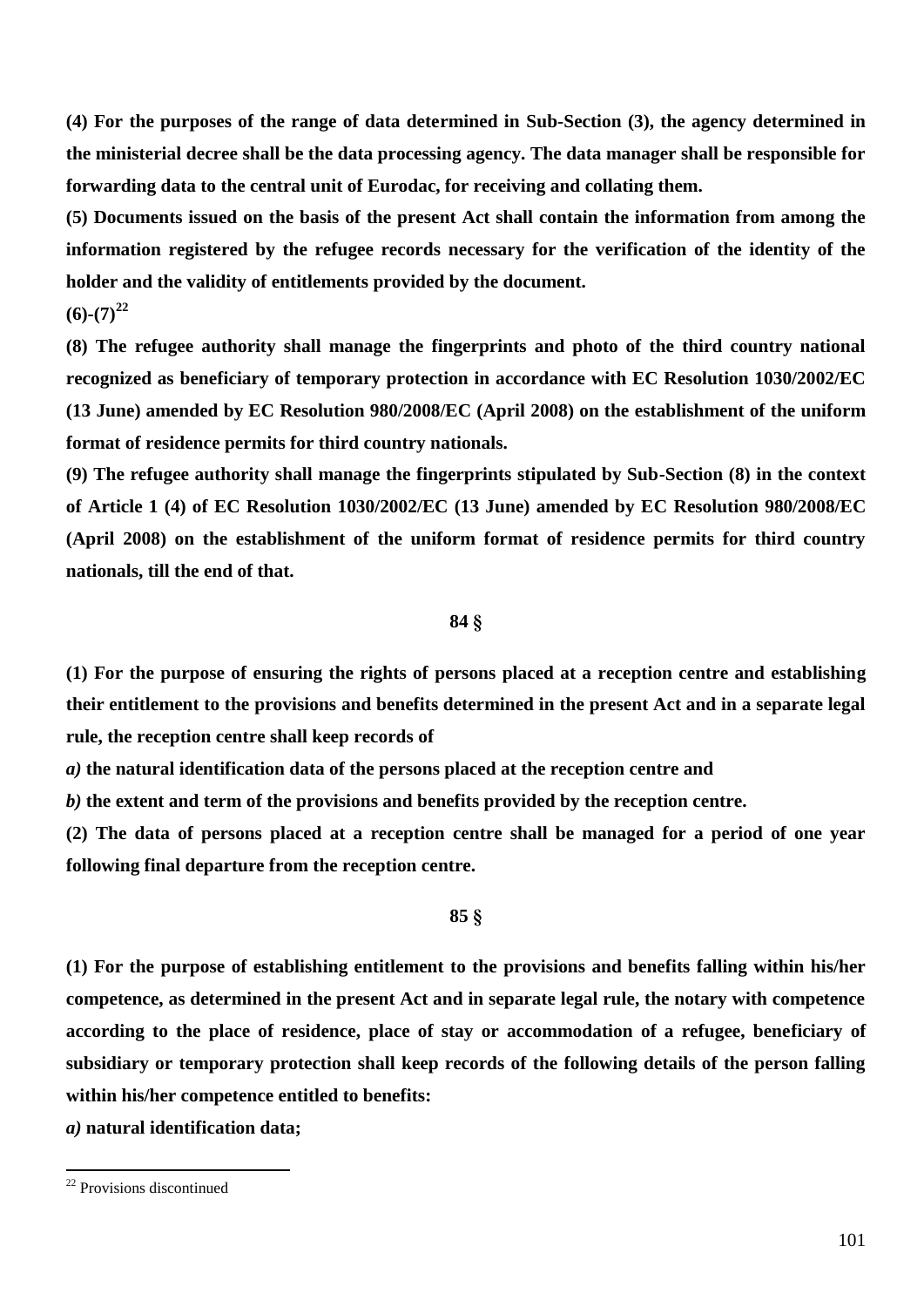*b)* **place of residence, place of stay or accommodation;**

*c)* **amount of benefit disbursed;**

*d)* **date of disbursement, in case of repayable benefit, deadline for repayment.**

**(2) The agencies disbursing benefits may manage data relating to the earning and pecuniary conditions of family members sharing a household with a person entitled to benefits falling within the competence of the notary if the existence of the criteria for the disbursement of benefits may be established on the basis thereof.**

**(3) The agencies disbursing benefits shall supply data to the refugee authority and the agencies authorised by law to request the data determined in Sub-Section (2).**

**(4) The notary and the agencies disbursing benefits may manage the data determined in Sub-Sections (1) - (2) during the existence of the entitlement to benefits or the obligation of repayment.**

**86 §**

**The refugee authority may request data specified by law for the attendance of its responsibilities stipulated by law**

*a)* **from the records related to persons who committed crime, are under forced measures and/or criminal procedure;**

*b)* **from the central alien police records;**

*c)* **from the records of personal and residence data;**

*d)* **based on an international treaties, legal acts of the European Community or reciprocity, from foreign crime investigation, alien police and refugee agencies and international organisations.**

### **87 §**

**(1) For the purpose of fulfilling their responsibilities determined by law, the following agencies may request data specified by law from the records referred to in the present Chapter:**

*a)* **court,**

*b)* **public prosecutor's office,**

*c***) investigating authority,**

*d)* **national security service,**

*e)* **alien police authority,**

*f)* **tax and customs authorities,**

*g)* **expert authority involved in asylum procedure;**

*h)* **authority proceeding in nationality cases,**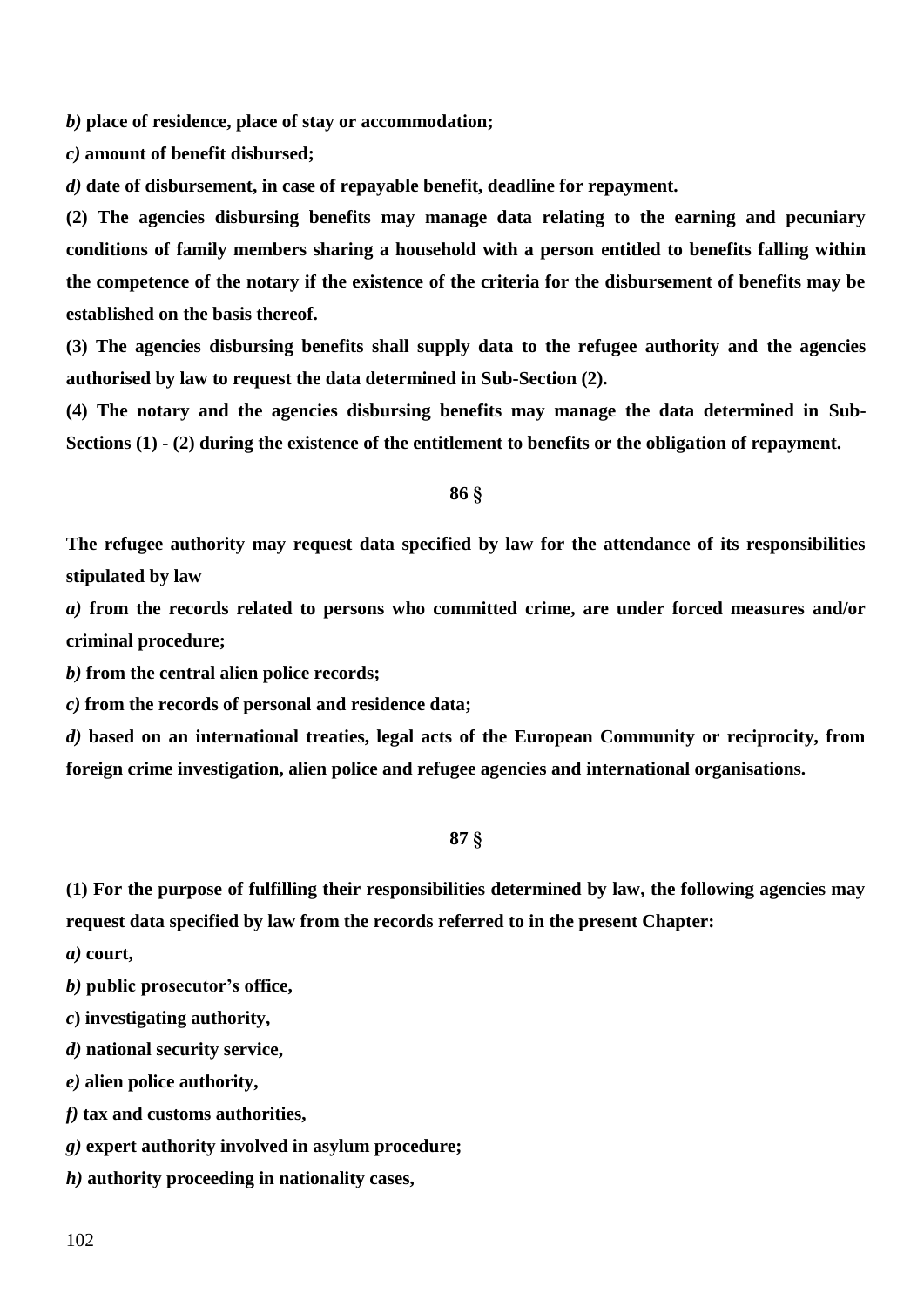*i)* **authority proceeding in cases related to the records of personal and residence data,**

*j)* **labour authority,**

*k)* **labour safety authority,**

*l)* **state administration agency responsible for health care,**

*m)* **registrar authority,**

*n)* **guardianship authority and**

*o***) agencies disbursing benefits on the basis of a legal rule or contract.**

**(2) By communicating the personal identification data of the natural person concerned, his/her marital status, and – if married or has a registered partner –the place of the marriage or the establishment of the registered partnership, as well as the address of the designated accommodation facility, the refugee authority shall inform the notary of the local government that is competent at the future place of residence in relation to the recognition as a refugee and the central Governmental authority in charge of the personal and address registry of the recognition as beneficiary of subsidiary protection, for the purpose of issuing the necessary personal identification document and authority residence card.**

**(3) The data managed on the basis of the present Act may be used for statistical purposes and data may be supplied from the records containing such data for statistical purposes in a way which does not permit the identification of individuals.**

**(4) The following data may be delivered to the Central Statistical Office in the interest of data management for statistical purposes also in a way which allows for the identification of individuals:** *a***) from among data in Section 83(1)a): the surname and first name or names, the former surname and first name or names, place and date of birth, sex, the mother's surname and first name, data related to the current and former nationality or statelessness status, and**

*b***) data stipulated by Section 83(1) f), j)-l).**

**(5) The data determined in Section 83(1)m) may only be delivered to the investigating authority and the public prosecutor's office and, as determined by law, to the court and the national security services.**

#### **88 §**

**(1) The refugee authority shall supply data to foreign states and international organisations with respect to**

*a)* **the legal rules and practice applicable in the field of refugee affairs;**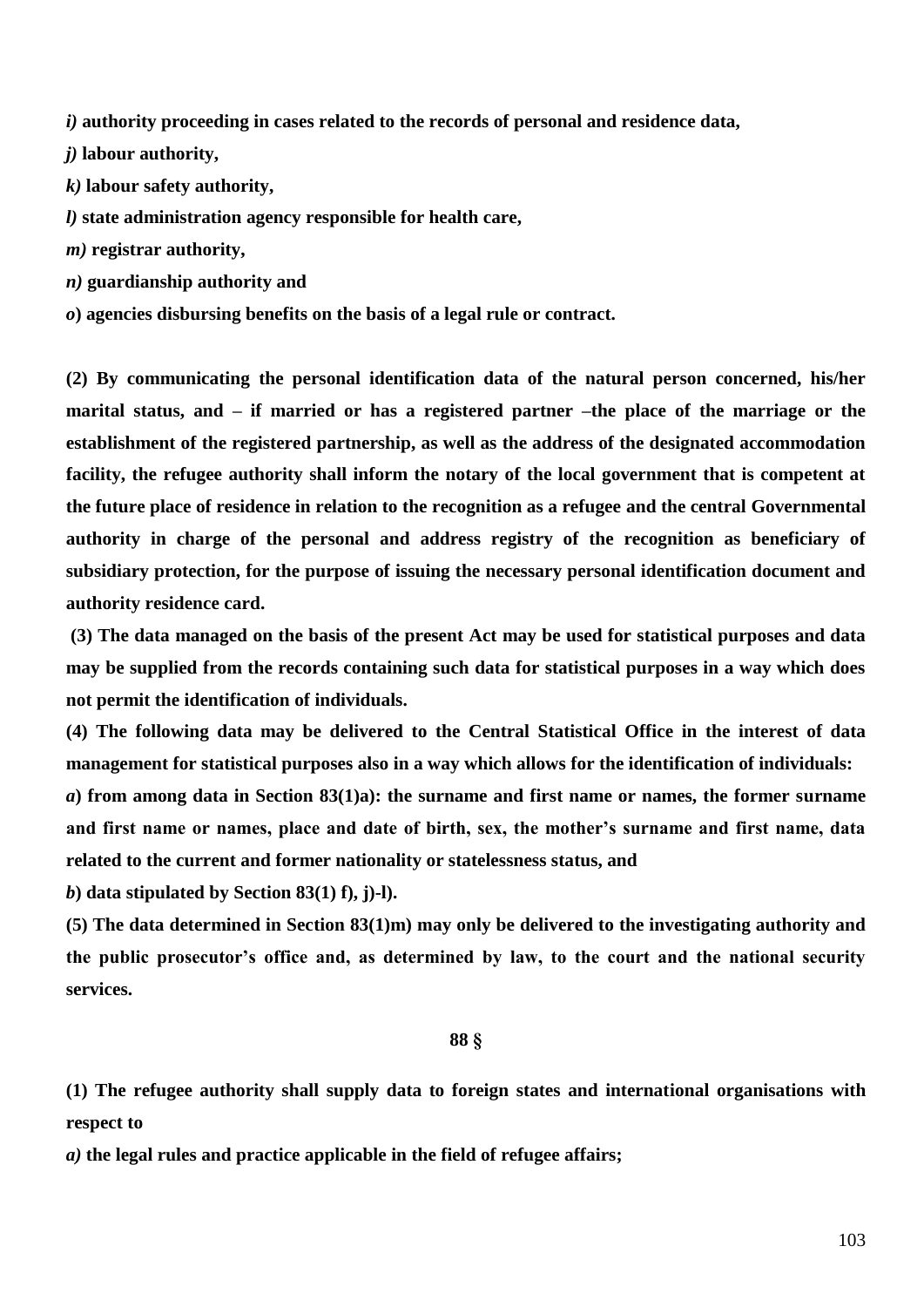*b)* **the monthly figures concerning the arrival of persons coming under the effect of the present Act and their breakdown by nationality;**

*c)* **the general trends of applications for recognition.**

**(2) The agency responsible for supplying country information under the supervision of the Minister shall supply data to foreign states and international organisations with respect to the situation in the countries of origin or the countries of previous residence of the persons coming under the effect of the present Act.**

**(3) The refugee authority shall also disclose the data under Sub-Section (1)b) to the agency designated by the Commission of the European Union and to the United Nations High Commissioner for Refugees.**

### **89 §**

**(1) Based on international treaty or reciprocity, the refugee authority shall supply all information, on request, to the agencies of foreign states, not including the countries of origin of the persons coming under the effect of the present Act, and to the United Nations High Commissioner for Refugees, and further as part of the delivery of an asylum procedure, which is necessary for the assessment of the application for recognition, provided that the protection of personal data is ensured by the party requesting such data.**

**(2) The information referred to in Sub-Section (1) may contain**

*a)* **the natural identification data of a person coming under the effect of the present Act;**

*b)* **the data of his/her identity and travel documents (identification mark and number of document, term of validity, date of issuance, name of issuing authority, place of issuance);**

*c)* **other data necessary for the establishment of the identity of the person seeking recognition;**

*d)* **data relating to residence permit or visa;**

*e)* **place and date of submission of application for recognition or any previous application for recognition, status of procedure and contents of decision made on the application;**

*f)* **data generated by the criminal law procedure.**

**(3) The grounds which were stated by the person coming under the effect of the present Act to substantiate his/her application may only be disclosed as part of the data disclosure under Sub-Section (1) with the written consent of the person concerned.**

**(4) With the exception of the agencies authorised in Sub-Section (1), personal data may only be disclosed to a foreign agency or person on the basis of the written consent of the person concerned. The person concerned shall be informed of the purpose of utilisation beforehand.**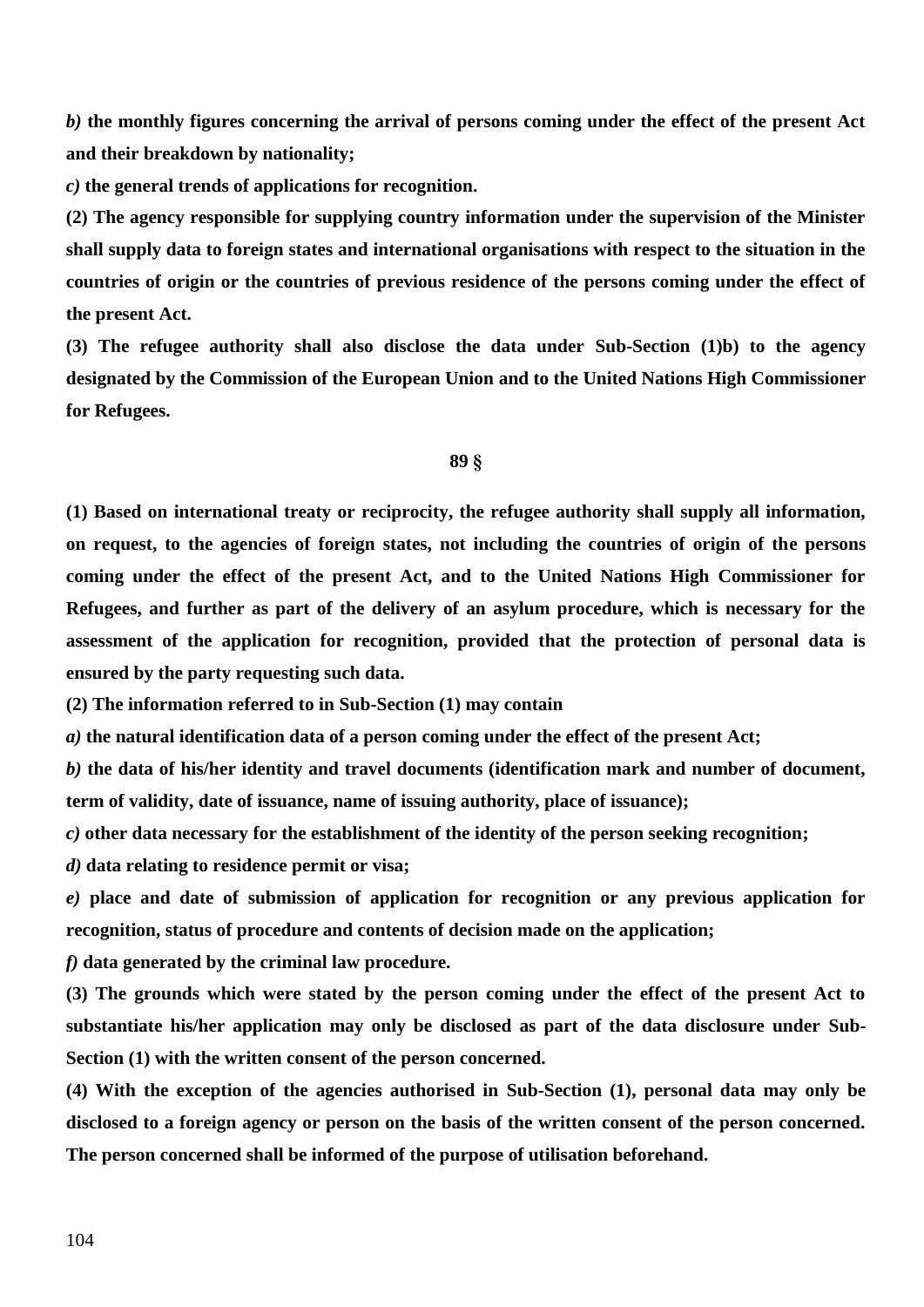# *Chapter XI*

# *FINAL PROVISIONS*

### *Provisions of Entry into Force and Discontinuations*

### **90 §**

**(1) The present Act shall enter into force on 1 January 2008 with the exception in subsection (2).**

**(2) Section 94 of the present Act shall enter into force on 2 July 2007.**

**(3) Simultaneously with the entry into force of the present Act,**

**a) Act CXXXIX of 1997 on Asylum,**

**b) Sections 36 and 58 of Act LXXV of 1999 on the Rules of Intervention Against Organised Crime as well as Certain Related Phenomena and Amendments of the Law Related Thereto,**

**c) Act XXXVIII of 2001 on the Amendment of Act CXXXIX of 1997 on Asylum,**

**d) Sections 44 to 56, the preceding chapter title "CHAPTER SEVEN" and title "On the Amendment of Act CXXXIX of 1997 on Asylum", Section 147 (1) f), Section 142 (2)d) and Section 147 (3) of Act XXIX of 2004 on Certain Amendments of the Law Related to Hungary's Accession to the European Union, the Repeal of Statutory Provisions and the Establishment of Certain Statutory Provisions,**

**e) Section 93 of Act I of 2007 on the Entry and Stay of Persons with the Rights of Free Movement and Stay,**

**f) Section 113 of Act II of 2007 on the Entry and Stay of Third Country Nationals shall cease to have effect.**

#### *Temporary Provisions*

### **91 §**

**(1) The provisions of the present Act shall not apply to asylum procedures in progress at the time of its entry into force.**

**(2) Wherever the present Act attaches legal consequences to the repeated submission of an application, upon establishing the number of previous applications, any applications submitted prior to the entry into force of the present Act shall also be taken into consideration.**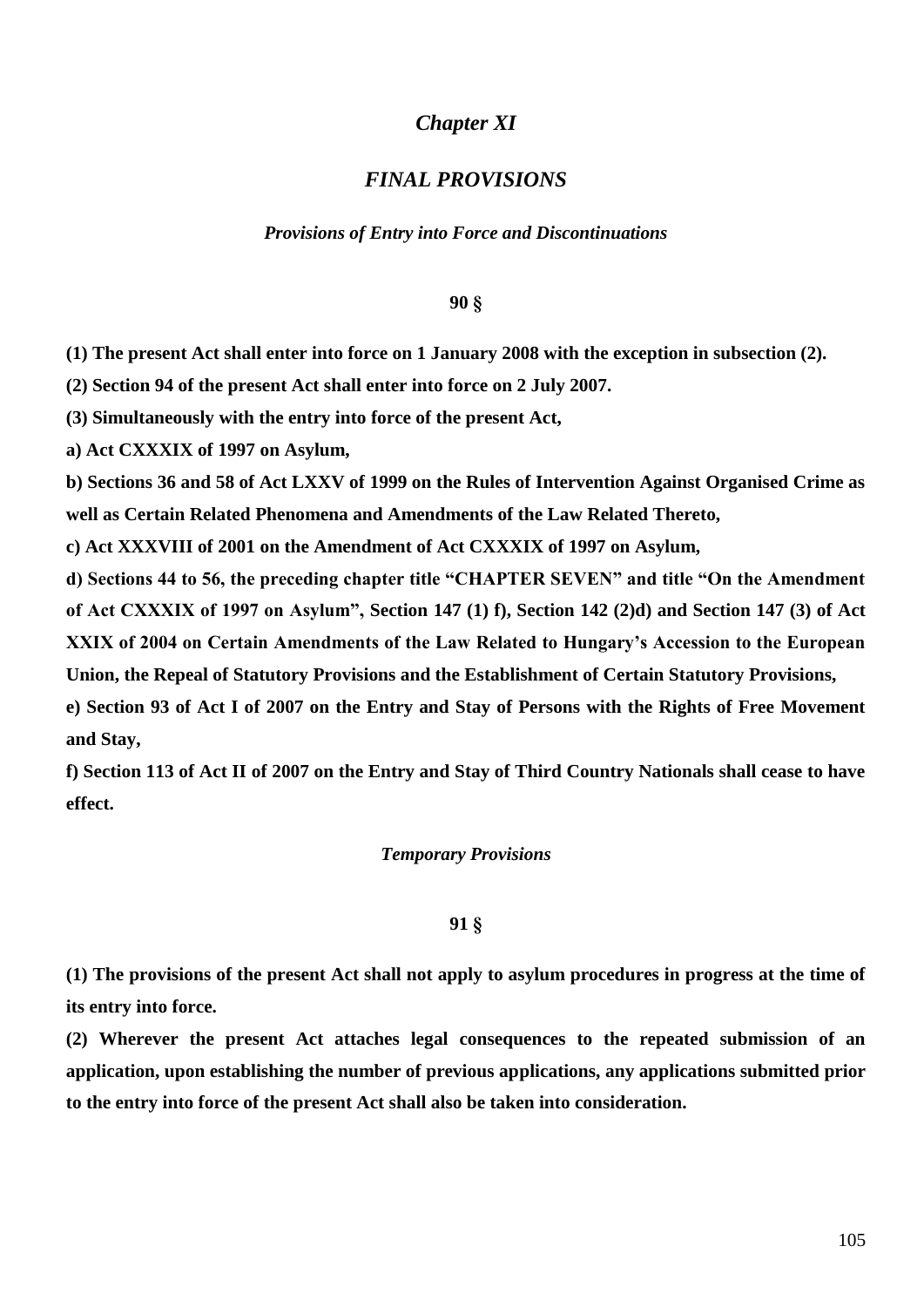# **92 § 23**

### *Provisions of Authorisation*

### **93 §**

**(1) The Government is hereby authorised to establish the following in a decree:**

*a)* **the detailed rules of the asylum procedure;**

*b)* **the detailed rules relating to the delivery of asylum procedures to foreign refugee authorities as well as to the receipt of asylum procedures from foreign refugee authorities;**

*c)* **the types of provisions and benefits due to persons seeking recognition, refugees, beneficiary of subsidiary and temporary protection and the criteria of their availability;**

*d)* **the rules governing the reimbursement of the costs of the use of provisions and benefits;**

*e)* **the range of documents of refugees, beneficiaries of subsidiary and temporary protection;**

*f)* **the content and form of the document for the applicant, refugee, beneficiaries of subsidiary and temporary protection;**

*g)* **the detailed procedural rules of the issuance of travel documents to refugees, beneficiaries of subsidiary and temporary protection;**

*h)* **the designation of the agency in charge of providing country information;**

*i)* **the criteria of financial assistance that may be provided to ensure the expenses related to the travel in case of repatriation and settlement in a third country.**

**(1a) The Government is hereby authorised to assign the authorities attesting the data storage devices containing the biometric data of the documents entitling residence issued on the basis of** 

**Council Regulation 380/2008/EC of 18 April 2008 modifying Council Regulation 1030/2002/EC** 

**of 13 June 2002 laying down a uniform format for residence permits for third-country nationals.**

**(2) The Government is hereby authorised to establish the list of countries of origin declared by Hungary to be safe at national level.**

**(2a) The Government is hereby authorised to establish by decree the number of foreigners that can be recognized as refugees in a year based on Section 7(5).**

**(3) The Minister is hereby authorised to**

*a)* **determine in a decree the structure of the organisational system, tasks and operating procedures of refugee affairs;**

<sup>23</sup> Provision discontinued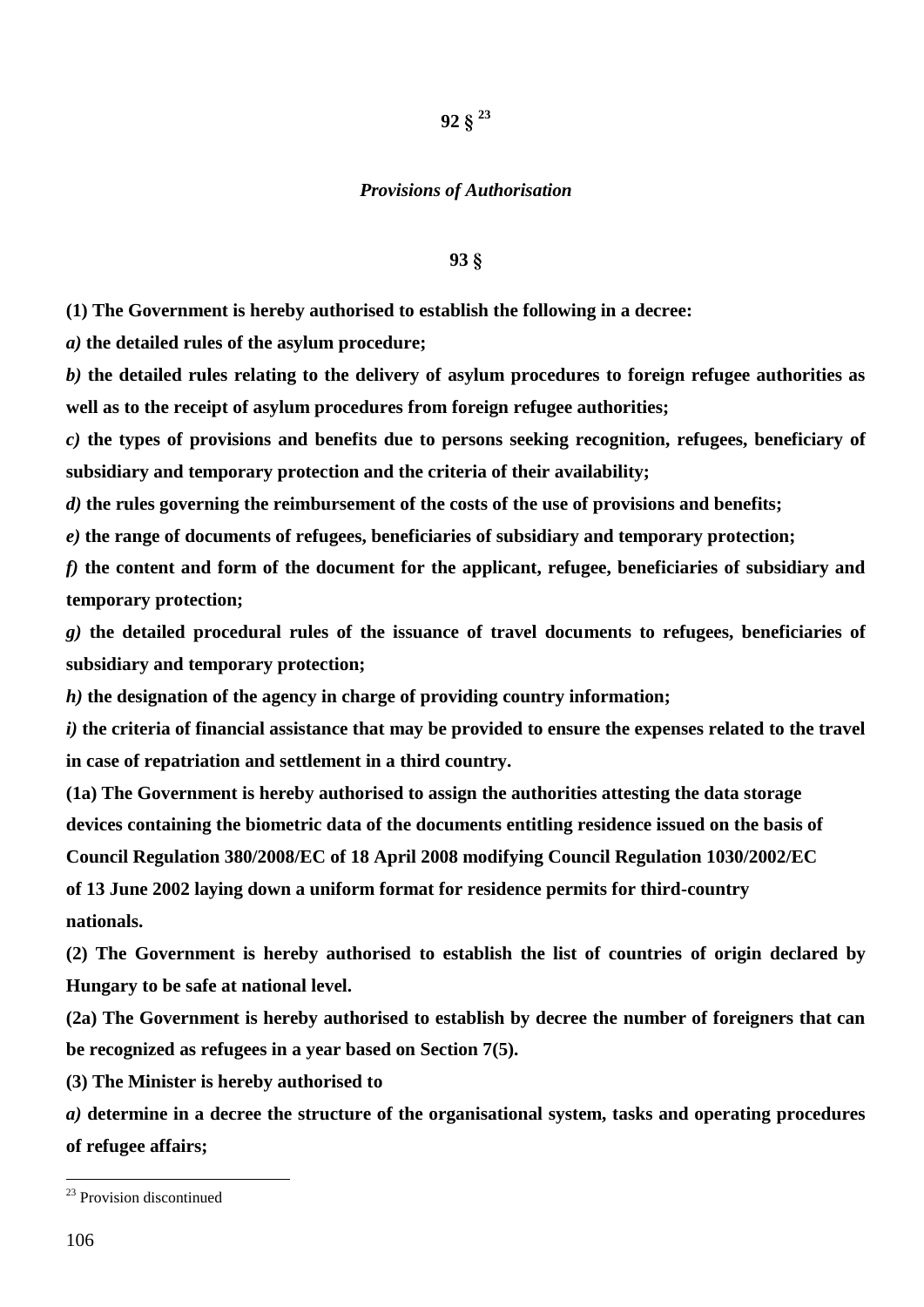*b)* **designate in a decree the agency authorised to process the data of the refugee records and the data referred to in Section 83(3).**

# *Provisions to amend*

**94 § 24**

*Compatibility with European Union Law*

**95 §**

**(1) The present Act serves partial compatibility with the following Community legal Acts:**

*a)* **Resolution of the ministers of member states of the European Communities responsible for immigration of 30 November 1992 on manifestly unfounded applications;**

*b)* **Resolution of the ministers of member states of the European Communities responsible for immigration of 30 November 1992 on a harmonised approach to questions concerning host third countries;**

*c)* **Conclusions of the ministers of member states of the European Communities responsible for immigration of 30 November and 1 December 1992, London, on countries in which there is generally no serious risk of persecution;**

*d)* **Council resolution of 20 June 1995 on minimum guarantees for asylum procedures;**

*e)* **Council resolution of 26 June 1997 on unaccompanied minors who are nationals of third countries;**

*f)* **Council resolution of 25 September 1995 on burden-sharing with regard to the admission and residence of displaced persons on a temporary basis;**

*g)* **Joint Position of the Council of 4 March 1996 on the Harmonised Application of the Definition of the Term "Refugee" in Section 1 of the Geneva Convention of 28 July 1951 Relating to the Status of Refugees;**

*h)* **Council Directive 2001/55/EC of 20 July 2001 on minimum standards for giving temporary protection in the event of a mass influx of displaced persons and on measures promoting a balance of efforts between Member States in receiving such persons and bearing the consequences thereof;**

<sup>&</sup>lt;sup>24</sup> Provisions discontinued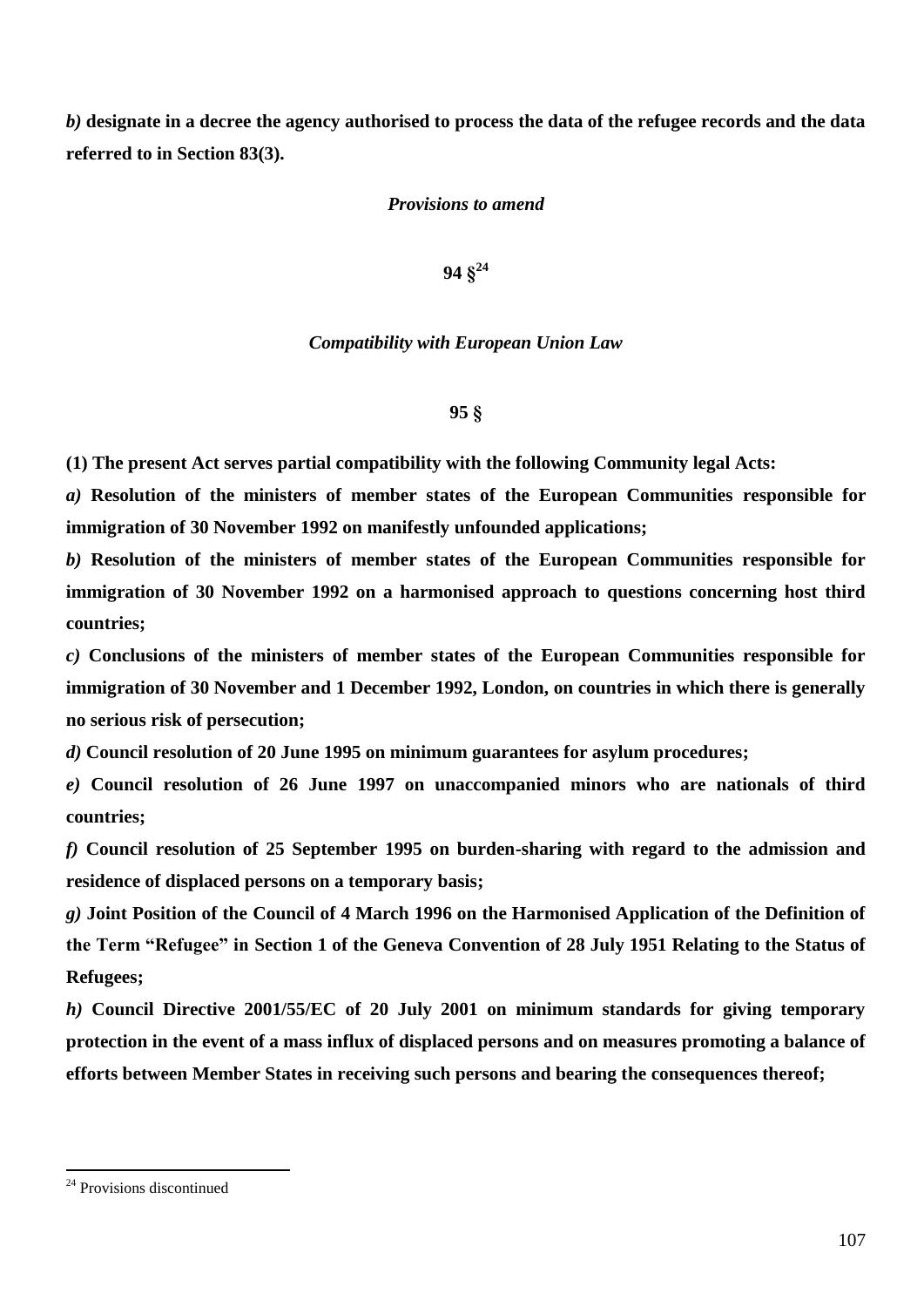*i)* **Sections 2 d)-e), h)-j), 3-5, 7-8, 10-11 and 13-22 of Council Directive 2003/9/EC of 27 January 2003 laying down minimum standards for the reception of person seeking recognitions, together with the implementation decrees of this Act;**

*j)* **Sections 2 c), e), h), i), k), 4-7 and 9-33 of Council Directive 2004/83/EC of 29 April 2004 on minimum standards for the qualification and status of third country nationals or stateless persons as refugees or as persons who otherwise need international protection and the content of the protection granted, together with the implementation decrees of this Act;**

*k)* **Sections 3, 6-12, 15-28, 32, 34 (3) a), 35 and 37-39 of Council Directive 2005/85/EC of 1 December 2005 on minimum standards on procedures in Member States for granting and withdrawing refugee status, together with the implementation decrees of this Act.**

*l)* **Council Regulation 380/2008/EC of 18 April 2008 modifying Council Regulation 1030/2002/EC of 13 June 2002 laying down a uniform format for residence permits for third-country nationals (Sections 22 and 83).**

**(2) The present Act establishes provisions necessary for the implementation of the following Community legal acts:**

*a)* **Council Regulation 343/2003/EC of 18 February 2003 establishing the criteria and mechanisms for determining the Member State responsible for examining an asylum application lodged in one of the Member States by a third-country national;**

*b)* **Council Regulation 2725/2000/EC of 11 December 2000 concerning the establishment of "Eurodac" for the comparison of fingerprints for the effective application of the Dublin Convention. c) Council and European Parliament Regulation 767/2008/EC of 9 June 2008 on the visa information system (VIS) ad the exchange of information by Member States concerning the visa entitling the holder for short term residence (VIS Regulation) [Sections 35 and 83].** 

*Chapter XII*

# *FINAL PROVISIONS*

*Provisions for Entry into Force and Discontinuation*

109 §

(1) This Decree shall enter into force on 1 January 2008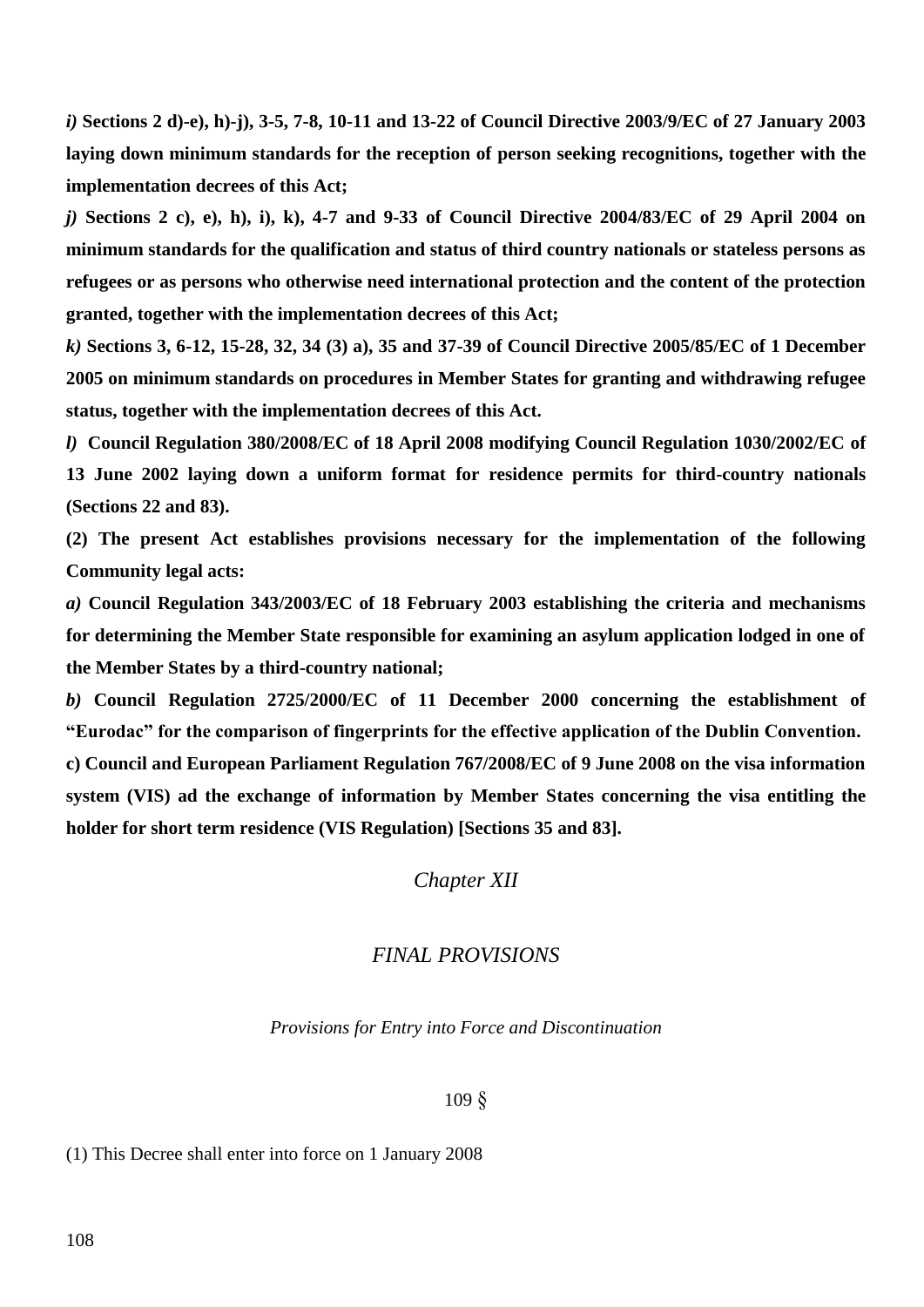$(2) - (3)^{25}$ 

### *Temporary Provisions*

#### 110 §

(1) Before the entry into force of the decree the existing repayment claim for the support offered with reimbursement obligation should be validated by the notary depending on those included in the sponsorship agreement.

(2) The notary should inform the Office semestrially about the amortization, if the refugee pays the repayment rates of the home building allowance to the local government based on a contract concluded before the entry into force of the decree.

*Provisions to amend*

 $111 - 116 \text{ } \S^{26}$ 

*Compatibility with European Union Law*

#### 117 §

The present Decree – together with Act LXXX of 2007 on Asylum – serves compatibility with the following Community legal Acts:

*a)* Resolution of the ministers of Member States of the European Communities responsible for immigration of 30 November 1992 on manifestly unfounded applications;

*b)* Resolution of the ministers of Member States of the European Communities responsible for immigration of 30 November 1992 on a harmonised approach to questions concerning host third countries;

*c)* Conclusions of the ministers of member states of the European Communities responsible for immigration of 30 November and 1 December 1992, London, on countries in which there is generally no serious risk of persecution;

*d)* Council Resolution of 20 June 1995 on minimum guarantees for asylum procedures;

 $\overline{a}$ 

<sup>&</sup>lt;sup>25</sup> Provisions discontinued

<sup>&</sup>lt;sup>26</sup> Provisions discontinued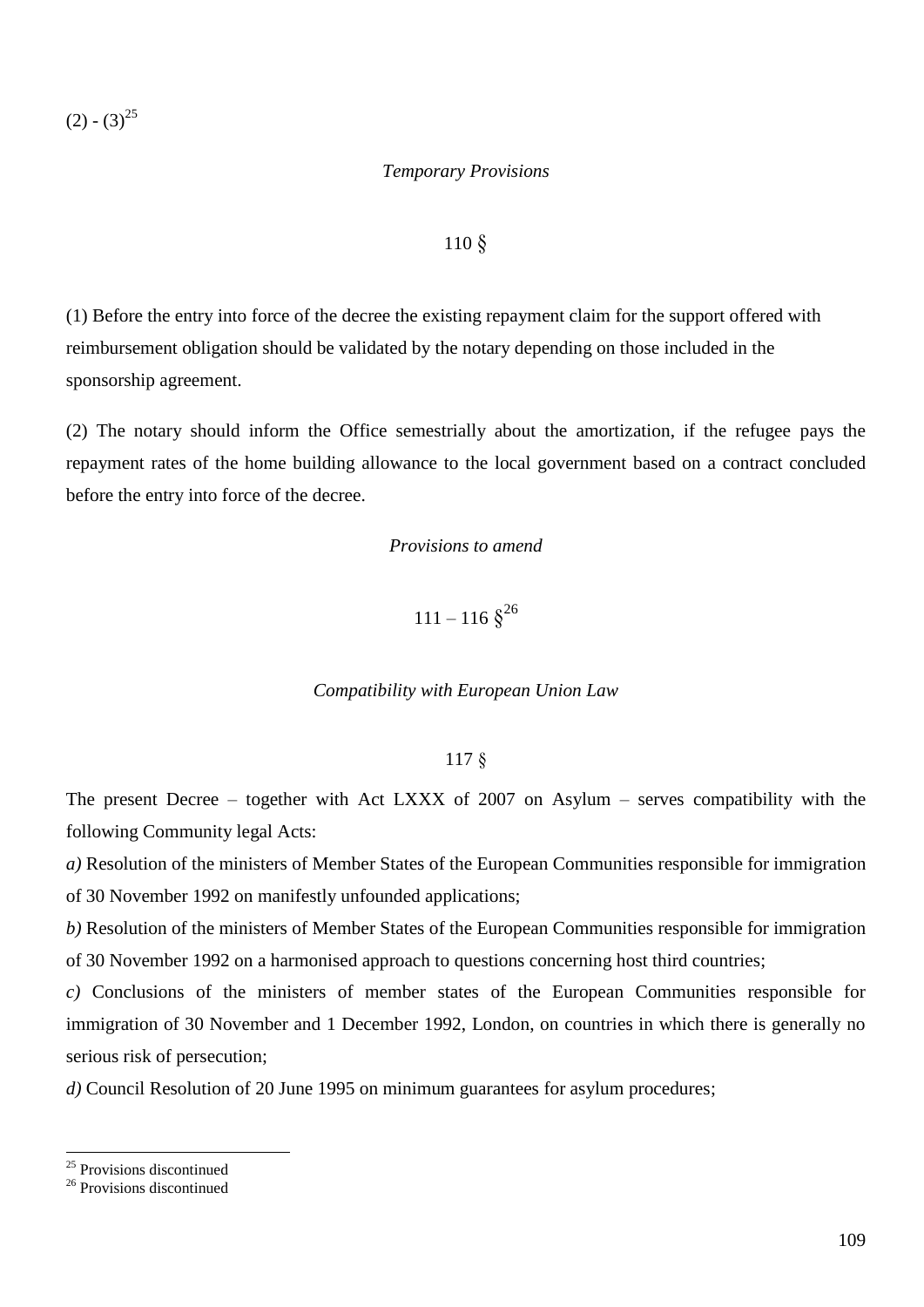*e)* Council Resolution of 25 September 1995 on burden-sharing with regard to the admission and residence of displaced persons on a temporary basis;

*f)* Council Resolution of 26 June 1997 on unaccompanied minors who are nationals of third countries;

*g)* Council Directive 2001/55/EC of 20 July 2001 on minimum standards for giving temporary protection in the event of a mass influx of displaced persons and on measures promoting a balance of efforts between Member States in receiving such persons and bearing the consequences thereof;

*h)* Council Directive 2003/9/EC of 27 January 2003 laying down minimum standards for the reception of person seeking recognitions;

*i)* Council Directive 2004/83/EC of 29 April 2004 on minimum standards for the qualification and status of third country nationals or stateless persons as refugees or as persons who otherwise need international protection and the content of the protection granted;

*j)* Council Directive 2005/85/EC of 1 December 2005 on minimum standards on procedures in Member States for granting and withdrawing refugee status.

(2) The present Decree – together with Act LXXX of 2007 on asylum – establishes provisions necessary for the implementation of the following Community legal acts:

*a)* Council Regulation 2725/2000/EC of 11 December 2000 concerning the establishment of "Eurodac" for the comparison of fingerprints for the effective application of the Dublin Convention;

*b)* Council Regulation 343/2003/EC of 18 February 2003 establishing the criteria and mechanisms for determining the Member State responsible for examining an asylum application lodged in one of the Member States by a third-country national.

*c)* Council Regulation 1030/2002 EC of 13 June 2002 laying down a uniform format for residence permits for third-country nationals and Council Regulation 380/2008 EC of 18 April 2008 amending Regulation 1030/2002 EC laying down a uniform format for residence permits for third-country nationals.

(3) The present Decree establishes provisions necessary for the implementation of the following Community legal acts:

*a)* Council Regulation (EC) No 407/2002 of 28 February 2002 laying down certain rules to implement Regulation (EC) No 2725/2000 concerning the establishment of "Eurodac" for the comparison of fingerprints for the effective application of the Dublin Convention;

*b)* Commission Regulation (EC) No 1560/2003 of 2 September 2003 laying down detailed rules for the application of Council Regulation (EC) No 343/2003 establishing the criteria and mechanisms for determining the Member State responsible for examining an asylum application lodged in one of the Member States by a third-country national.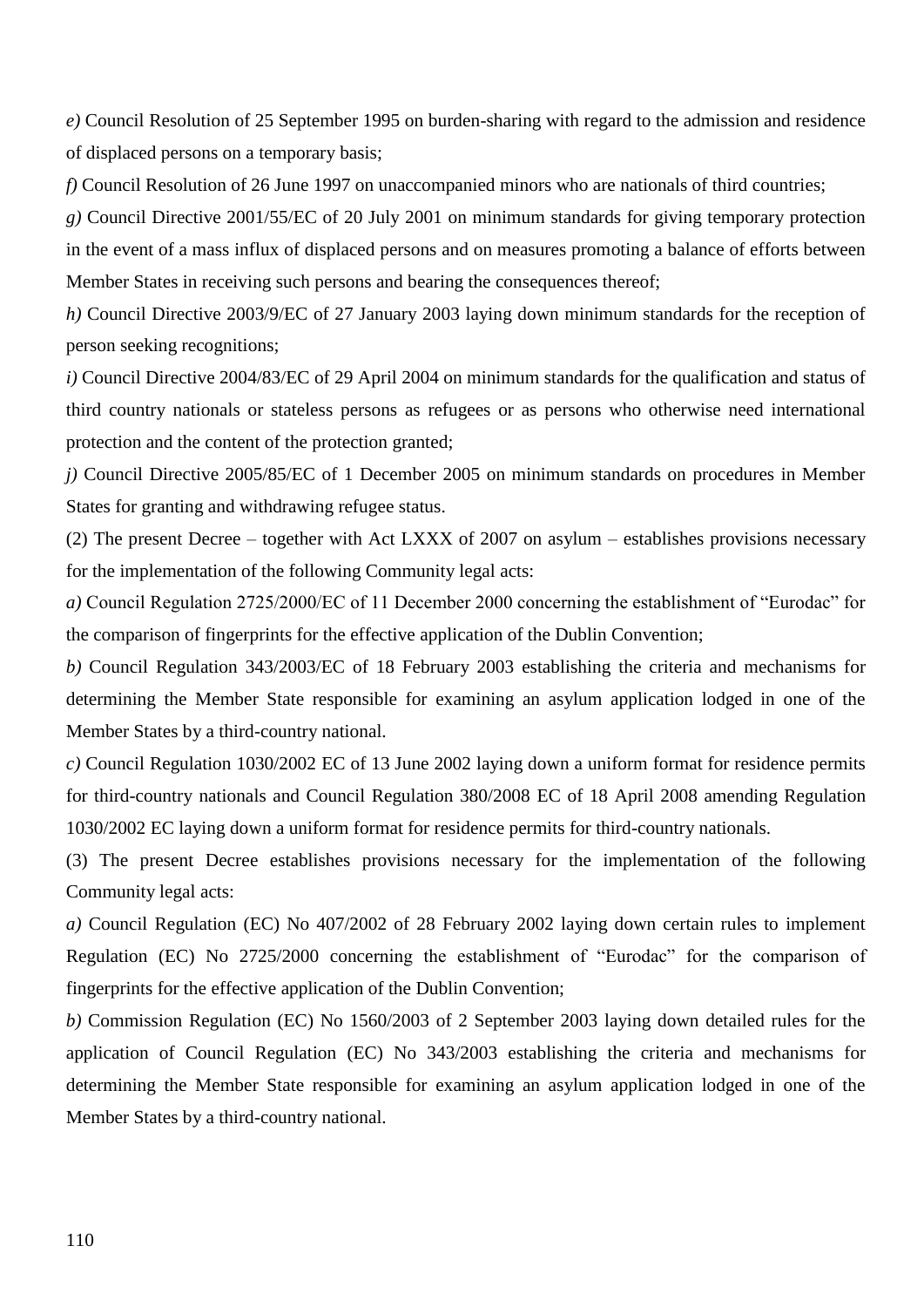### **Annex 1 to Government Decree No. 301/2007 (XI.9.)**

*Document certifying the identity and entitlement to residence of the beneficiary of temporary protection*

Format and content of the document: as specified in Council Regulation 1030/2002 EC of 13 June 2002 laying down a uniform format for residence permits for third-country nationals and Council Regulation 380/2008 EC of 18 April 2008 amending Council Regulation 1030/2002 EC laying down a uniform format for residence permits for third-country nationals.

Document format: ID-1 card including a data container.

Notes shall include

1. marking the "document certifying the identity and entitlement to residence of the beneficiary of temporary protection",

2. surname(s) and first name(s) of the mother of the beneficiary of temporary protection at birth,

3. residence of the beneficiary of temporary protection.

### **Annex 2 to Government Decree No. 301/2007 (XI.9.)**

### *DECLARATION*

*on the assets and income of persons requesting recognition as refugee, beneficiary of subsidiary protection or beneficiary of temporary protection, changes therein*

### *A) Personal details*

Declaring person's

*a)* surname and first name:

*b)* place and date of birth:

*c)* address of temporary residence:

*d*) number of residence permit/ID card:

### *B) Asset details*

At the time of submitting the declaration I possess the following assets / do not possess any assets in Hungary:

| 1. property (property where I do not reside permanently):  |            |
|------------------------------------------------------------|------------|
| do not possess – possess, market value:                    | <b>HUF</b> |
| 2. vehicle: do not possess – possess, market value:        | <b>HUF</b> |
| 3. motorised production/working machine:                   |            |
| do not possess – possess, market value:                    | <b>HUF</b> |
| 4. cash: do not possess – possess, market value:           | <b>HUF</b> |
| 5. savings bank deposit: do not possess – possess, amount: | <b>HUF</b> |
| 6. securities: do not possess – possess, value:            | <b>HUF</b> |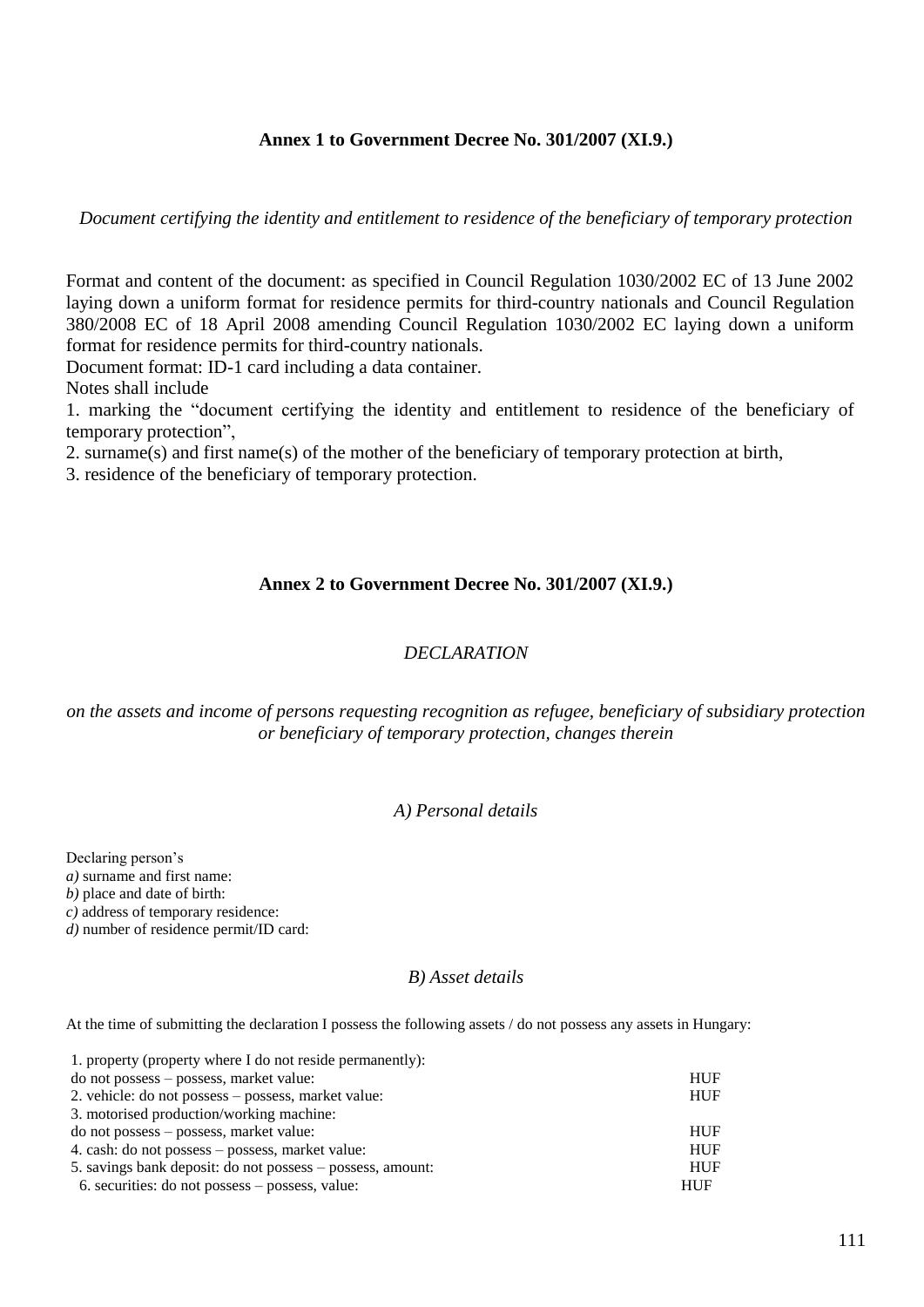| 7. rights of asset value (permanent use of land, use of land, easement, use, |            |
|------------------------------------------------------------------------------|------------|
| foreigner's right of use of land, etc.): do not possess – possess, value:    | <b>HUF</b> |
| Total assets $(1 – 7)$ :                                                     | <b>HUF</b> |

#### *C) Income data*

At the time of submitting the declaration I possess the following income / do not possess any income in Hungary:

| 1. monthly income from employment:                 |            |
|----------------------------------------------------|------------|
| do not possess – possess, amount:                  | <b>HUF</b> |
| 2. monthly income from other contractual work:     |            |
| do not possess – possess, amount:                  | <b>HUF</b> |
| 3. income from sale of assets:                     |            |
| do not possess – possess, amount:                  | <b>HUF</b> |
| 4. other income: do not possess – possess, amount: | <b>HUF</b> |
| Total income $(1 -4)$ :                            | <b>HUF</b> |

#### *D) Report on changes*

The declaring person shall immediately, at the latest within 15 days, report to the Immigration and Citizenship Office (hereinafter referred to as 'Office') when

*a*) the market value of any of his/her assets reaches HUF \_\_\_\_\_\_\_\_\_\_\_\_\_\_, their total market value reaches HUF

\_\_\_\_\_\_\_\_\_\_\_\_\_\_\_\_; *b*) his/her monthly income exceeds the minimum old-age pension (HUF \_\_\_\_\_\_\_\_\_\_\_\_ in 20\_\_\_\_\_).

#### *E) Declaration*

Hereby I declare that the details given in this declaration are true. I accept that

- *a)* I have to pay for the services received as personal care if the amount of my assets in HUF or my monthly income exceeds the amount identified in Section D) of this Declaration;
- *b*) the Office may require me to submit another declaration on assets and income when I receive services free of charge or support – and I must fulfil such requirement within 15 days;
- *c*) the Office may check the true nature of the details shown in my declaration;
- *d*) in the case of failure to report any change in my assets or income according to Section D) of this Declaration the Office may suspend payment of the services and financial support until such obligation is fulfilled;
- *e)* in the case of declaration of untrue details in the Declaration on assets and income and changes therein the Office may cancel the services and support.

Date: \_\_\_\_\_\_\_\_\_\_\_\_\_\_\_\_\_\_\_\_\_\_\_\_, \_\_\_\_\_\_\_\_\_\_\_\_\_\_\_\_\_\_\_ 20\_\_\_\_

Declaration received by:

Date: \_\_\_\_\_\_\_\_\_\_\_\_\_\_\_\_\_\_\_\_\_\_\_\_, \_\_\_\_\_\_\_\_\_\_\_\_\_\_\_\_\_\_\_ 20\_\_\_\_

signature of representative of the Office

signature of declaring person (legal representative)

*Each person seeking recognition as refugee, beneficiary of subsidiary protection or beneficiary of temporary protection shall fill in a separate declaration.*

*The declaration shall be filled in with block letters.*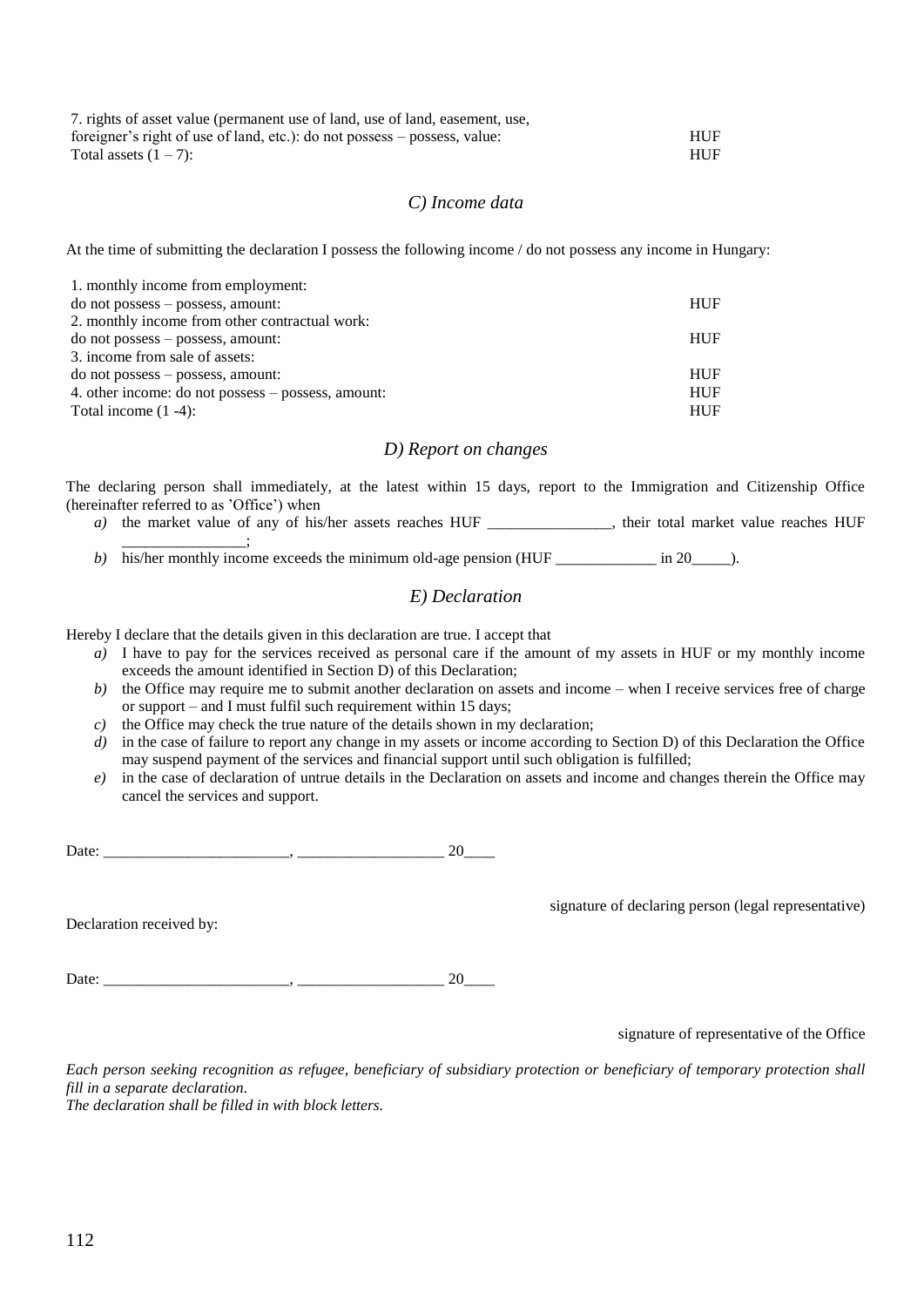### **Annex 3 to Government Decree No. 301/2007 (XI.9.)**

### *DECLARATION*

## *on the assets and income of refugee, beneficiary of subsidiary protection or beneficiary of temporary protection, changes therein*

### *A) Personal details*

Declaring person's *a)* surname and first name: *b)* place of birth: *c)* address of temporary/permanent residence: *d*) number of residence permit/ID card:

### *B) Asset details*

At the time of submitting the declaration I possess the following assets / do not possess any assets in Hungary:

| 1. property (property where I do not reside permanently):                    |            |
|------------------------------------------------------------------------------|------------|
| do not possess – possess, market value:                                      | <b>HUF</b> |
| 2. vehicle: do not possess – possess, market value:                          | <b>HUF</b> |
| 3. motorised production/working machine:                                     |            |
| do not possess – possess, market value:                                      | <b>HUF</b> |
| 4. cash: do not possess – possess, amount:                                   | <b>HUF</b> |
| 5. savings bank deposit: do not possess – possess, amount:                   | <b>HUF</b> |
| 6. securities: do not possess – possess, value:                              | <b>HUF</b> |
| 7. rights of asset value (permanent use of land, use of land, easement, use, |            |
| foreigner's right of use of land, etc.): do not possess – possess, value:    | <b>HUF</b> |
| Total assets $(1 – 7)$ :                                                     | <b>HUF</b> |

# *C) Income data*

At the time of submitting the declaration I possess the following income / do not possess any income in Hungary:

| 1. monthly net income from employment, other contractual work and sick pay: do         |            |
|----------------------------------------------------------------------------------------|------------|
| not possess - possess, amount:                                                         | <b>HUF</b> |
| 2. monthly net income from corporate and private enterprise:                           |            |
| do not possess – possess, amount:                                                      | <b>HUF</b> |
| 3. income from sale of movable and immovable property:                                 |            |
| do not possess – possess, amount:                                                      | <b>HUF</b> |
| 4. old-age pension, disabled pension, other pension-like payment:                      |            |
| do not possess – possess, amount:                                                      | <b>HUF</b> |
| 5. allowances connected with child care                                                |            |
| (in particular child care pay, child care allowance, child raising pay, child alimony, |            |
| orphan pension):                                                                       |            |
| do not possess – possess, amount:                                                      | <b>HUF</b> |
| 6. regular payment received from the Office, municipality and labour bodies            |            |
| (unemployment benefit, disabled allowance, regular child care allowance, regular       |            |
| social aid, income replacement allowance, etc.):                                       |            |
| do not possess – possess, amount:                                                      | <b>HUF</b> |
| 7. income from leasing out land: do not possess – possess, amount:                     | <b>HUF</b> |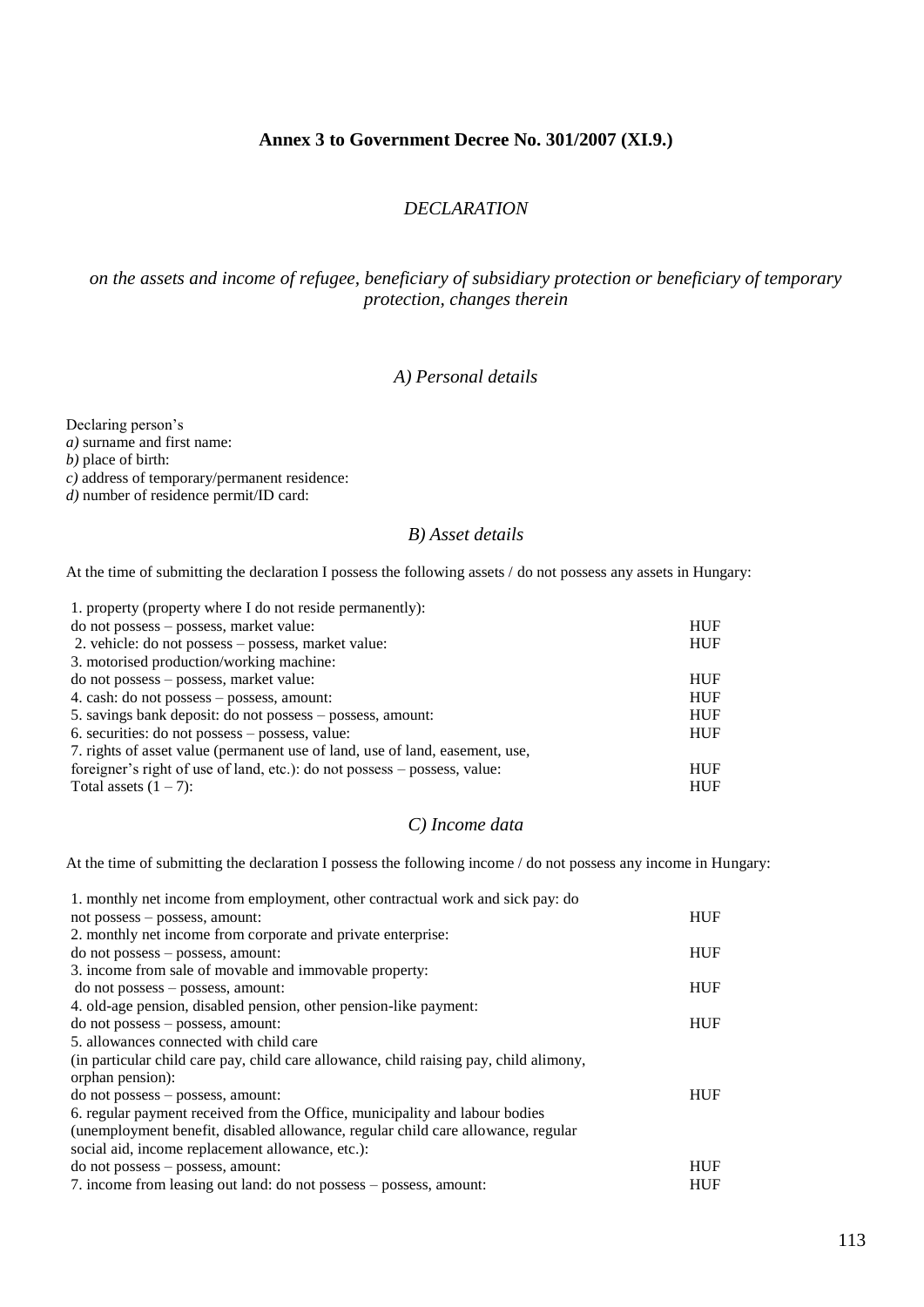| 8. other income (in particular from scholarship, securities, agricultural production, |            |
|---------------------------------------------------------------------------------------|------------|
| small amount payments, etc.): do not possess – possess, amount:                       | <b>HUF</b> |
| Total income $(1 - 8)$ : do not possess – possess, amount:                            | <b>HUF</b> |

#### *D) Report on changes*

The refugee, beneficiary of subsidiary protection or beneficiary of temporary protection shall immediately, at the latest within 15 days, report to the Immigration and Citizenship Office (hereinafter referred to as 'Office') when he/she stays at a reception centre, otherwise to the Controller of the town where he/she resides when

- *a*) the market value of any of his/her assets reaches HUF \_\_\_\_\_\_\_\_\_\_\_\_, their total market value reaches HUF  $\sim$   $\sim$   $\sim$   $\sim$   $\sim$
- *b*) his/her monthly income exceeds the minimum old-age pension (HUF \_\_\_\_\_\_\_\_\_\_ in 20\_\_\_\_\_).

### *E) Declaration*

Hereby I declare that the details given in this declaration are true. I accept that

- *a)* I have to pay for the services received as personal care if the amount of my assets in HUF or my monthly income exceeds the amount identified in Section D) of this Declaration;
- *b)* the Office or the Controller may require me to submit another declaration on assets and income when I receive services free of charge or support – and I must fulfil such requirement within 15 days;
- *c)* the Office may check the true nature of the details shown in my declaration;
- *d*) in the case of failure to report any change in my assets or income according to Section D) of this Declaration the Office or the Controller may suspend payment of the services or financial support until such obligation is fulfilled;
- *e)* in the case of declaration of untrue details in the Declaration on assets and income and changes therein the Office may cancel the services and support;
- *f*) if I report my absence (abroad or other) exceeding 30 days to the Office or the district government office, the delivery of the services shall be suspended for duration of my absence.

Date: \_\_\_\_\_\_\_\_\_\_\_\_\_\_\_\_\_\_\_\_\_\_\_\_, \_\_\_\_\_\_\_\_\_\_\_\_\_\_\_\_\_\_\_ 20\_\_\_\_

Declaration received by:

Date:  $20$ 

signature of representative of the Office

signature of declaring person (legal representative)

*Each refugee, beneficiary of subsidiary protection or beneficiary of temporary protection shall fill in a separate declaration. The declaration shall be filled in with block letters.*